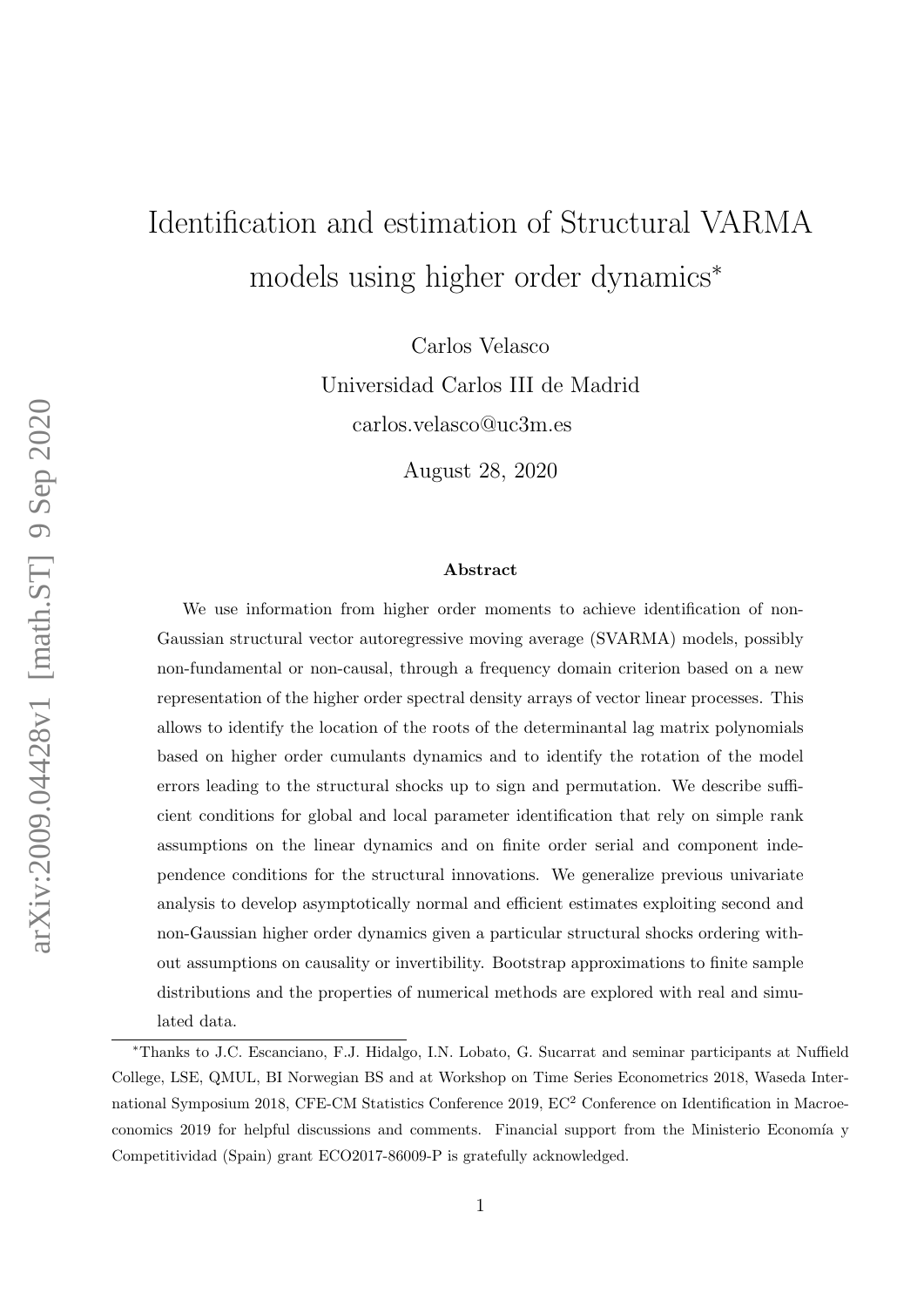Keywords and Phrases: Global identification; local identification; rank condition; cumulants; higher-order spectra; independence of components; causality; invertibility; minimum distance; GMM.

JEL codes: C32, C51, C15, E37

#### 1. INTRODUCTION

There is an increasing literature on the application of Structural VARMA (SVARMA) models for the analysis of economic data which tries to solve the identification problem of these models by incorporating information from the distribution of non-Gaussian structural shocks. This information recovered from the data can substitute, at least in part, the restrictions provided by economic theory on the impulse response functions (IRF) of endogenous variables to given shocks. Furthermore, there are many examples where it is not possible to discard non-fundamental solutions to a wide class of dynamic macroeconomic models with features affecting the flow of information used by agents to make decisions, see e.g. the surveys in Alessi, Barigozzi and Capasso (2011) and Gouriéroux, Monfort and Renne (2019). In parallel, the identification of noncausal structural VAR models have been also investigated, see e.g. Lanne and Saikkonen (2013).

The identification analysis of SVARMA models has to account for both static (Structural) and dynamic (VARMA) aspects. The dynamic problem is related to the location of the determinantal roots of the VAR and VMA polynomials that lead to causal/noncausal or invertible/noninvertible solutions, respectively, guaranteeing that model errors are unpredictable, not just a serially uncorrelated white noise sequence. The static identification relates to the choice of the particular rotation of the reduced form errors that delivers the true vector of structural shocks with proper economic interpretation. Therefore, these shocks must additionally satisfy some mutual independence condition strengthening the uncorrelation achieved by any square root transformation of the covariance matrix of the reduced form errors.

Under Gaussianity, SVARMA identification is not possible in absence of further restrictions provided by economic theory because uncorrelation is equivalent to independence and therefore all the infinite sequences obtained by different versions of the lag polynomials obtained by flipping roots and/or rotating the different shocks through Blaschke orthogonal matrices (see e.g. Lippi and Reichlin, 1994) would be admissible. However, under non-Gaussianity and the independence component assumption (ICA) of the structural shocks it is known that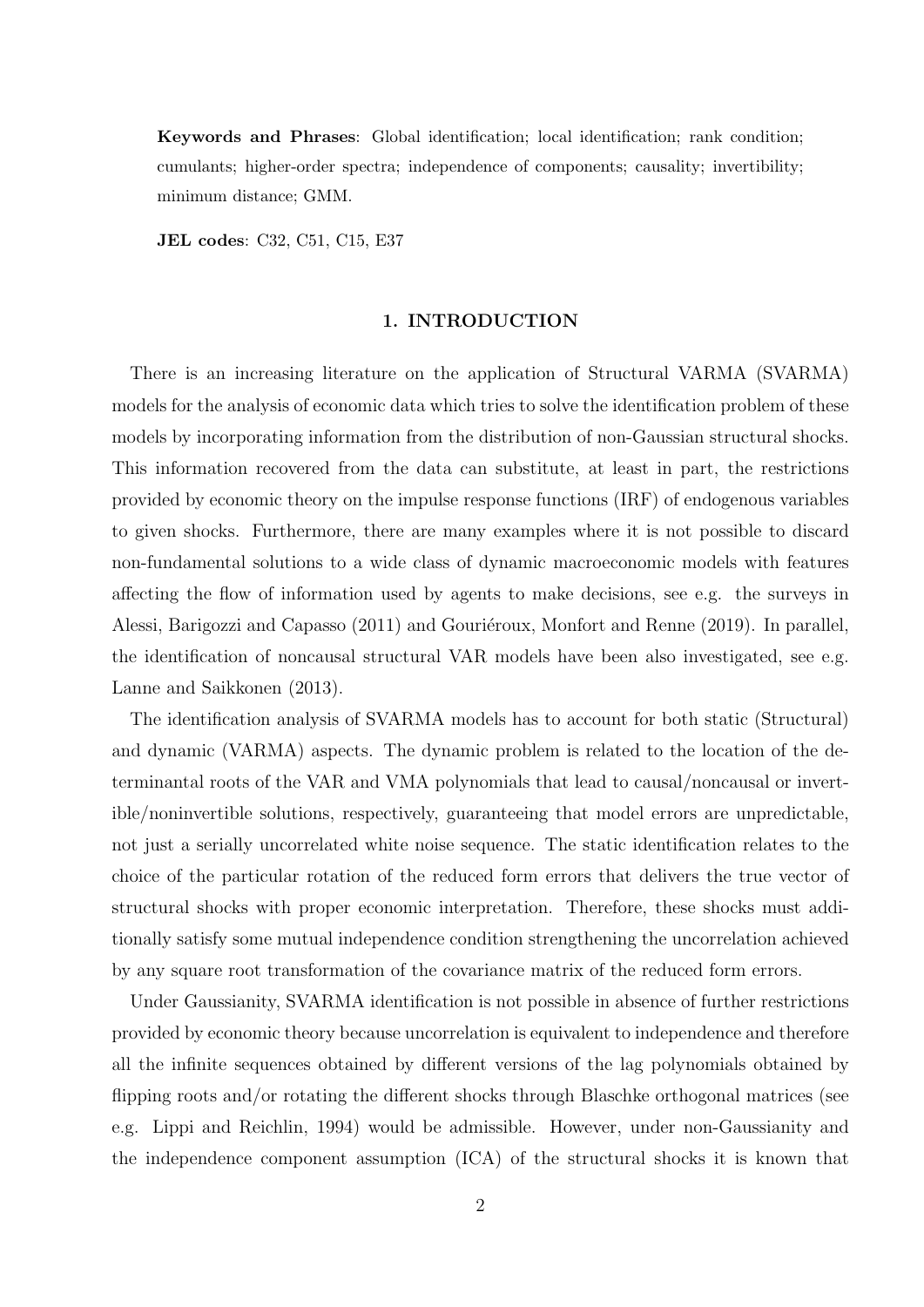static rotations can be identified up to permutation and sign, i.e. up to labeling of the shocks obtained, if at most one of the innovations components is Gaussian (see Comon (1994), Hyvärinen, Zhang, Shimizu and Hoyer (2010)), while a condition on higher order cumulants and moments of serially independent errors guarantees the dynamic identification (see Chan and Ho  $(2004)$ , Chan, Ho and Tong  $(2006)$ , Gouriéroux et al.  $(2019)$ ). However, these results do not lead to specific methods for designing parameter estimates and inference rules that rely on the identifying assumptions and are easy to interpret and check for particular models. Instead, most of available methods are based instead on moment estimates for which local rank conditions are assumed after a basic order condition is guaranteed or on (Pseudo) ML procedures which have to be further justified. This is precisely the aim of this paper, to provide neat inference methods exploiting efficiently global identification conditions based on a minimal finite number of moments of the marginal and joint distributions of the sequence of structural non-Gaussian errors.

Typically, non-Gaussianity is exploited for identification of dynamic models through conditions on higher order cumulants (Gouriéroux et al., 2019; Lanne and Luoto, 2019) or spectral densities (Lii and Rosenblatt, 1982; Kumon, 1992), but it has also been imposed through particular probability distribution assumptions on the shocks (Lanne and Lütkepohl, 2010) or with conditional (Normandin and Phaneuf, 2004) and unconditional heteroskedasticity conditions (Rigobon, 2003; Lanne and Lütkepohl, 2008), possibly with Markov switching dynamics (Lanne, Lütkepohl and Maciejowska, 2010; Lütkepohl and Netstunajev, 2017). Then, estimation is performed using ML or approximate versions of it (e.g. Lii and Rosenblatt, 1992, 1996, for ARMA; Gouriéroux, Monfort and Renne, 2017, and Lanne, Meitz and Saikkonen, 2017, for SVAR; Gouriéroux et al., 2019, for SVARMA models) or non-Gaussian criteria like LAD or ranks (Breidt, Davis and Trindade, 2001, and Andrews, Davis and Breidt, 2007, in the univariate case). Methods based on higher order moments have been also developed, first for the univariate case in the frequency and time domains (Lii and Rosenblatt, 1982, Gospodinov and Ng, 2015, respectively). For multivariate models, Gouriéroux et al.  $(2019)$  proposed a semiparametric 2-step method, where first the VAR parameters are estimated using a 2SLS approach under causality, and then the VMA parameters are estimated using moment conditions on linear combinations of the residuals or using a PMLE approximation to some prespecified non-Gaussian distribution. The restrictions on moments of order 2, 3 and 4 are derived from ICA to improve efficiency and raise the chances that they provide sufficient information to guarantee usual local identification rank conditions. A similar approach is pursued in Lanne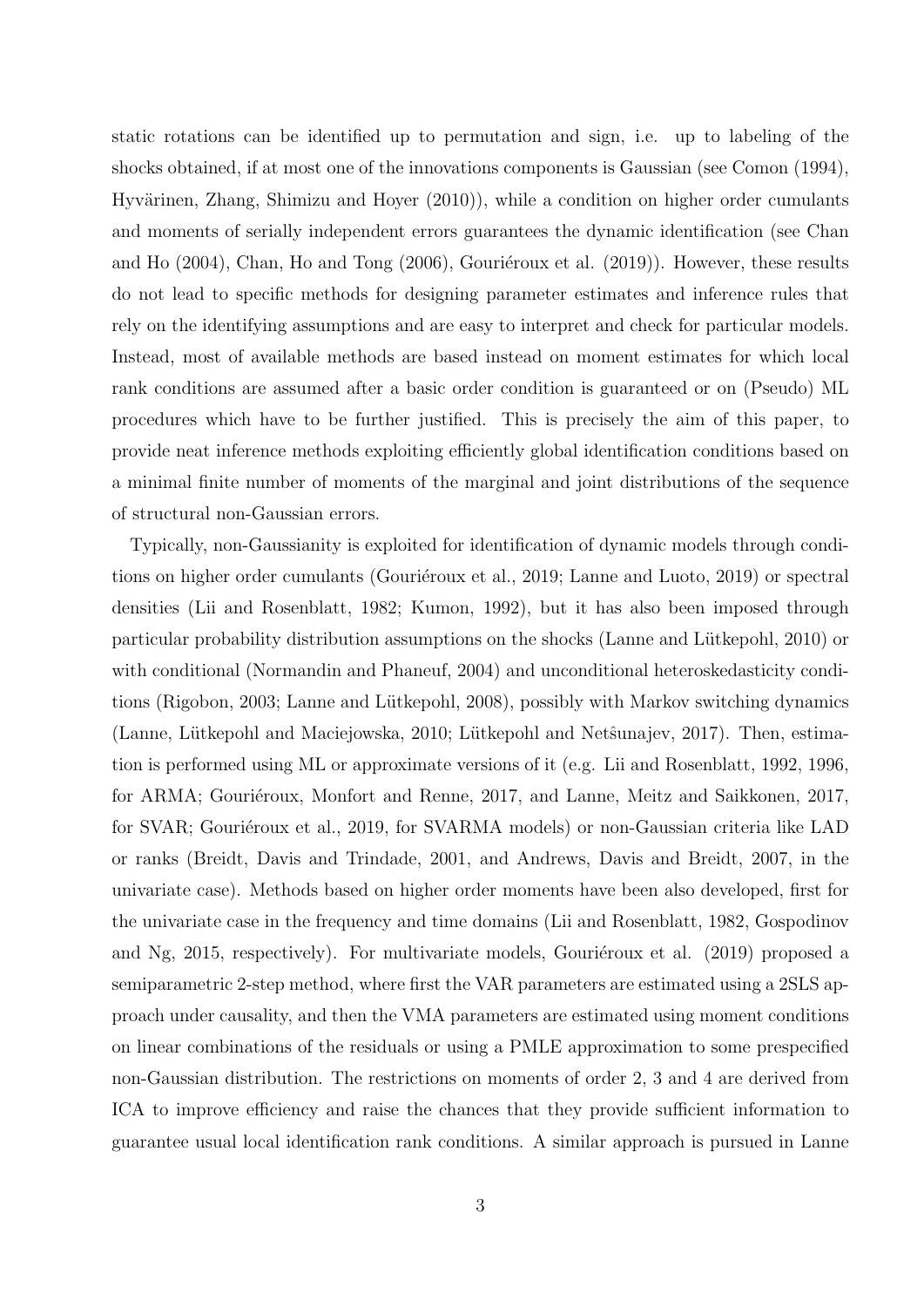and Luoto (2019) to achieve local identification of a SVAR model by imposing a certain set of co-kurtosis conditions.

In this paper we study the problem of SVARMA identification extending the frequency domain approach of Velasco and Lobato (2018), henceforth VL, to the multivariate and structural case. VL showed that identification of a possible noncausal or noninvertible ARMA model can be achieved by checking that higher order spectral densities are sensitive to the location of the roots of the lags polynomials unlike the usual second order spectral density, i.e. they can achieve phase identification as noted in Lii and Rosenblatt (1992). They also investigated model estimation using a minimum distance criterion between the higher order periodograms and the parametric specification of the corresponding higher order spectral densities of the ARMA model that accounts efficiently for all moment conditions of a given order at all lags. This approach provides a comprehensive method for dealing with the problem of the location of roots of the lag polynomials and the characterization of the non-Gaussian information through higher order spectral densities to develop robust and efficient estimates, see also Lobato and Velasco (2018).

To extend these ideas to the SVARMA setting, we first develop a new representation of higher order spectral densities arrays for linear vector processes and show that our identifying frequency domain criterion can indeed discriminate processes that have observationally equivalent linear covariance dynamics, but whose different IRFs are reflected on their higher order dynamics. We are able to reproduce the previous dynamic and static identification results found in the literature for non-Gaussian vector models assuming only ICA and serial independence up to a given order (third and/or fourth) and providing some extensions when some non-zero (i.e. non-Gaussian) cumulant condition is violated or when no version of ICA holds but we impose a rank condition on the innovations third order cumulant array. These results rely on a simple non-singularity condition on the transfer function of the VARMA system so that our criterion can evaluate all versions of the model up to a Blaschke factor and the value of higher order cumulants of structural errors.

This nonparametric global identification provides a constructive method for designing minimum distance parameter estimates in the frequency domain which can exploit efficiently all information contained in the dynamics of moments of order 2, 3 and 4 without distributional assumptions or factorizations of the matrix lag polynomials to deal with the simultaneous presence of roots inside and outside the unit circle. Despite SVARMA identification up to a signed permutation is enough for IRF and decomposition variance analyses (given that a par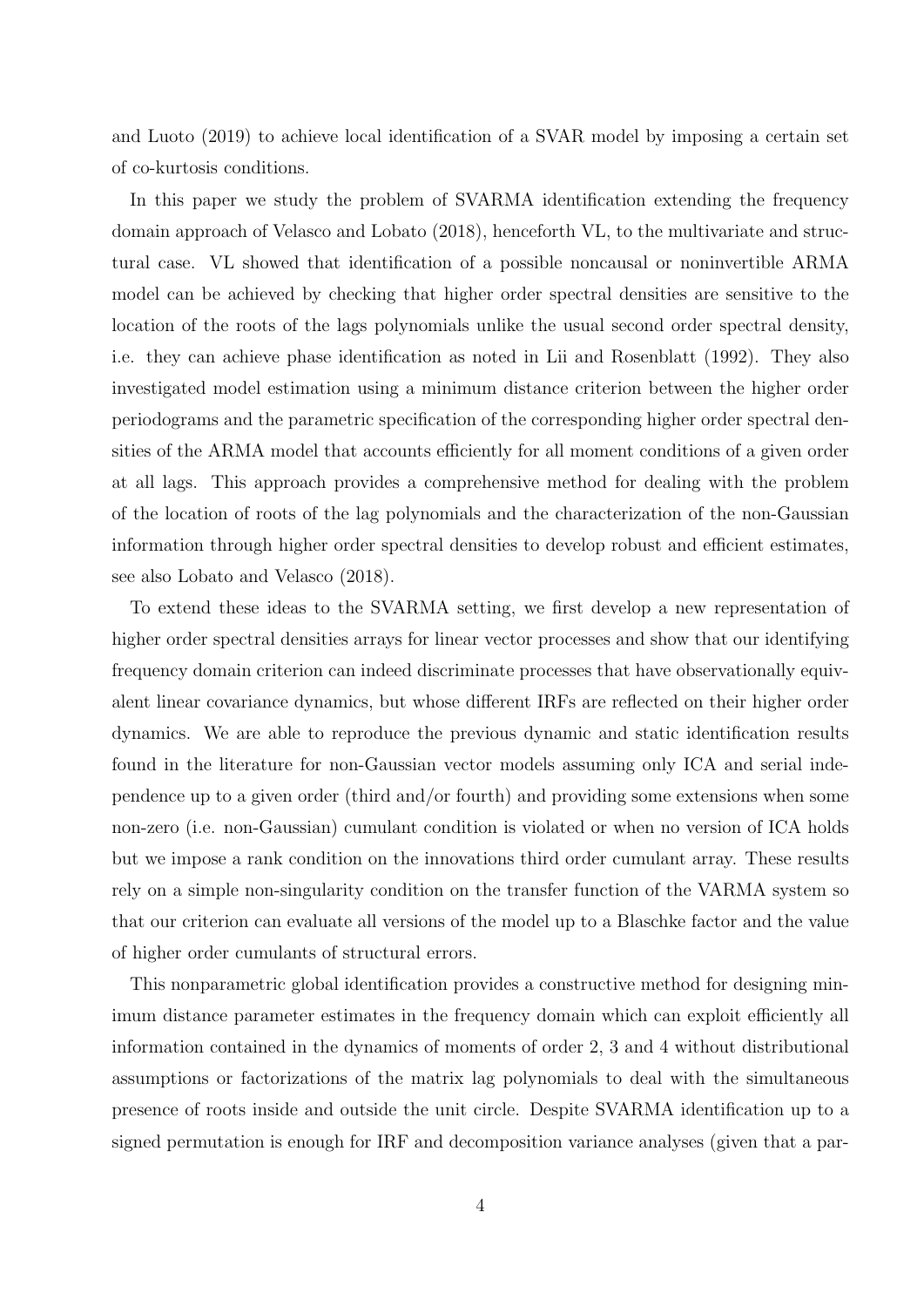ticular labeling can be attached to each shock), to obtain standard asymptotic results for our parameter estimates we fix a unique identified version of the model using a particular ordering and sign structure on the innovations. These restrictions could be replaced by alternative statistical conditions or economic information, which then would become overidentification restrictions that could be tested in our framework. We also develop bootstrap approximations for the asymptotic distribution of parameter estimates and for the computation of efficient estimates exploiting all moment conditions available. The finite sample properties of a numerical algorithm to implement these identification and inference methods are explored with real and simulated data.

The rest of the paper is organized as follows. Section 2 sets the identification problem and introduces the main concepts and tools. Section 3 provides the basic identification results. Section 4 deals with parameter identification and Section 5 with parameter minimum distance estimation. Section 6 analyzes GMM efficient estimates exploiting information from moments of several orders and bootstrap approximations to the distribution of estimates. Section 7 presents the numerical methods and the simulation experiment. Section 8 reanalyses Blanchard and Quah (1989) identification of a bivariate system for US GNP growth and unemployment. A series of appendices include additional discussion of concepts used in the paper, together with proofs and auxiliary results.

# 2. IDENTIFICATION PROBLEM AND ASSUMPTIONS

We consider the  $SVARMA(p, q)$  system

$$
\Phi(L) Y_t = \mu + \Theta(L) \, \varepsilon_t,
$$

where the d-vector  $\varepsilon_t$  behaves as an independent identically distributed *(iid)* sequence up to a finite number k of moments,  $k \geq 3$ , with zero mean and covariance matrix  $I_d$ , the d-dimensional identity matrix, but with components not necessarily mutually independent. The vector  $\mu$  is an unknown level parameter and the lag polynomials with matrix coefficients  $\Phi(L) = I_p + \Phi_1 L + \cdots + \Phi_p L^p$  and  $\Theta(L) = \Theta_0 + \Theta_1 L + \cdots + \Theta_q L^q$ ,  $\Theta_0$  nonsingular, satisfy  $\det(\Phi(z))\det(\Theta(z)) \neq 0$  for  $|z| = 1$ . These conditions guarantee the existence of a stationary solution for  $Y_t$ . Note that we allow the roots of the determinants of  $\Theta(z)$  or  $\Phi(z)$  to be inside or outside the unit circle so that the expansions of  $\Psi(z) := \Phi^{-1}(z) \Theta(z)$  and  $\Psi^{-1}(z)$  could include powers of z and  $z^{-1}$  simultaneously, accounting for noncausal or noninvertible systems.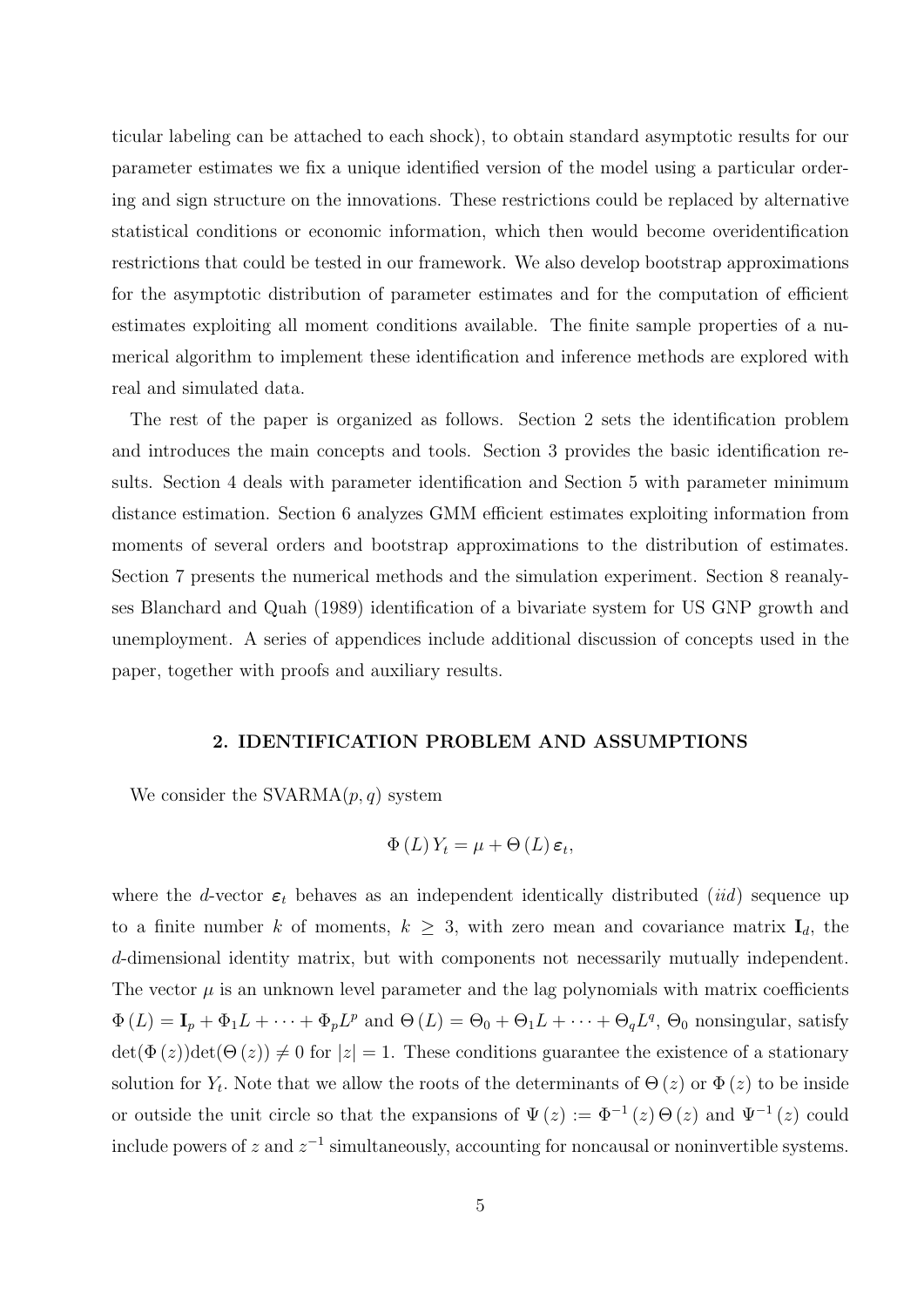To investigate the identification problems on the location of the roots of the matrix polynomials  $\Phi(z)$  and  $\Theta(z)$  and on the components of  $\epsilon_t$  determined by  $\Theta_0$ , we use the device of Blaschke matrices (BM) that are generalized orthogonal matrices. Following Lippi and Reichlin (1994), and denoting by ∗ simultaneous transposition and complex conjugation, a  $d \times d$  matrix  $A(z)$  is a BM if

- 1.  $A(z)$  has no poles of modulus smaller or equal to unity and
- **2**.  $A(z)^{-1} = A^*(z^{-1})$ , i.e.  $A(z) A^*(z^{-1}) = I_d$ .

Further, for any BM, there exists an integer r and complex numbers  $a_j$ ,  $j = 1, \ldots, r$ ,  $|a_j| < 1$ , such that

<span id="page-5-2"></span>
$$
A(z) = K_0 R(a_1, z) K_1 R(a_2, z) K_2 \cdots K_{r-1} R(a_r, z) K_r,
$$
\n(1)

where  $K_j$  are orthogonal matrices<sup>[1](#page-5-0)</sup>,  $K_j K'_j = \mathbf{I}_d$ , and

$$
R(a, z) = \begin{pmatrix} g_a(z) & 0 \\ 0 & \mathbf{I}_{d-1} \end{pmatrix}, \quad g_a(z) = \frac{z - a}{1 - a^* z},
$$

see also the discussion in Hannan (1970, pp. 65-67).

For any BM  $A(z)$ , we can write

<span id="page-5-1"></span>
$$
Y_{t} = \Psi(L) A(L) \mathbf{u}_{t}, \qquad (2)
$$

where  $\mathbf{u}_t = A(L)^{-1} \boldsymbol{\varepsilon}_t$  is a serially uncorrelated all-pass process though not independent, and, because its spectral density matrix is constant,  $f_{\mathbf{u}}(\lambda) = (2\pi)^{-1} A^{-1} (e^{-i\lambda}) A^{-1*} (e^{i\lambda}) =$  $(2\pi)^{-1}$  **I**<sub>d</sub>, we conclude that the spectral density implied by the representation [\(2\)](#page-5-1) for any BM  $A(z)$  and any  $\mathbf{u}_t$  is always the same,

$$
f(\lambda) = \Psi\left(e^{-i\lambda}\right) A\left(e^{-i\lambda}\right) f_{\mathbf{u}}(\lambda) A^*\left(e^{i\lambda}\right) \Psi^*\left(e^{i\lambda}\right) = \frac{1}{2\pi} \Psi\left(e^{-i\lambda}\right) \Psi^*\left(e^{i\lambda}\right).
$$

The same conclusion arises if A is the inverse of a BM, and in particular when in representation [\(1\)](#page-5-2) it holds that  $1/a_j^*$  equals an actual root of  $\det(\Psi(z))$ , irrespectively of being inside or outside the complex unit circle, in a process of flipping the roots of  $det(\Psi(z))$ . These facts imply at once that using only second order information we can not identify the location of these roots with respect to the unit circle, and, even with knowledge of  $p$  and  $q$ , there are infinite

<span id="page-5-0"></span><sup>&</sup>lt;sup>1</sup>Notice that in Theorem 1 of Lippi and Reichlin (1995) it is fixed that  $K_0 = I_d$ , but in general  $K_0$  needs to be different from identity to complete their proof as can be seen for the BM  $A(z) = diag(1, g_a(z))$ ,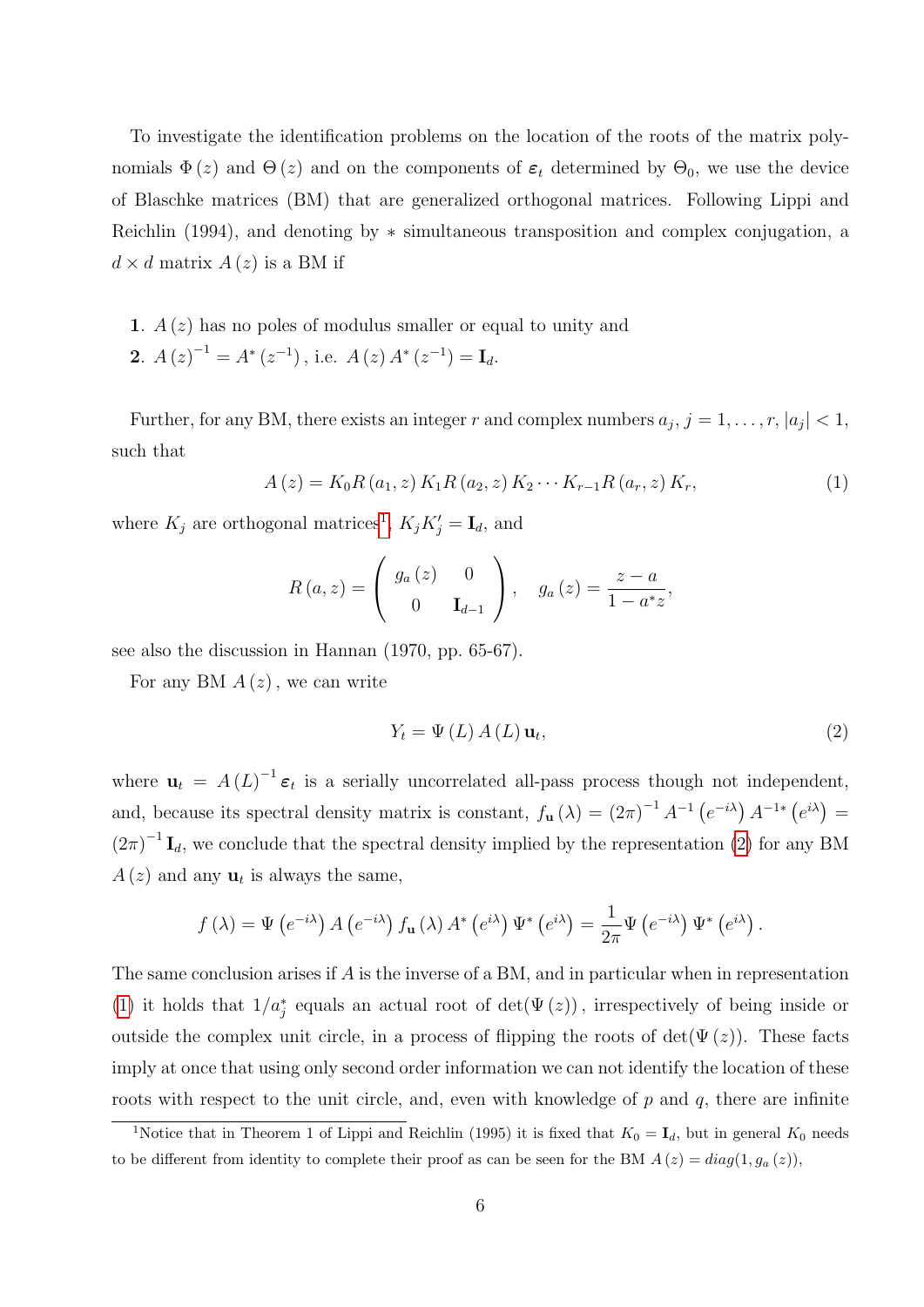VARMA representations with the same second order properties but different IRF  $\Psi(L) A(L)$ and error sequence  $A(L)^{-1} \varepsilon_t$ . These alternative IRFs and errors are associated to invertible and noninvertible representations when  $q > 0$  and to causal and noncausal representations when  $q = 0$  as in this case  $(\Psi(L) A(L))^{-1} = A^{-1}(L) \Theta_0^{-1} \Phi(L)$  and the (inverse of the) roots of  $A^{-1}(L)$  can match those of  $\Phi(L)$  in our generalized setup. Traditional estimation methods based on Gaussian PML, like Whittle approximation, only consider causal and invertible representations, but still have to deal with the static problem that arises for  $A(L)$  constant.

The static identification problem refers to the well known lack of identification of standard Structural VAR(MA) models with respect to orthogonal rotations  $\mathbf{u}_t = K \boldsymbol{\varepsilon}_t$  of the structural errors in absence of further identifying assumptions on the IRF provided by economic theory and/or further model structure (see e.g. Rubio-Ramirez, Waggoner and Zha, 2010, for equality restrictions, and Granziera, Moon and Schorfheide, 2018, for sign restrictions). However, it is possible to consider this static problem within the same framework by allowing BM which are constant and equal to an orthogonal matrix. Then, when dynamics are known or sufficient conditions for their identification are imposed (and e.g. causality and invertibility), we can identify statistically the structural shocks in SVARMA models by higher order moment conditions implied by ICA under non-Gaussianity without further restrictions.

To consider all these situations when trying to identify a SVARMA model we extend the concept of Blaschke Matrix (BM) to any matrix  $A(z)$  that satisfies the orthogonality condition 2. and

 $1^*$ .  $A(z)$  has no poles of modulus equal to unity, but could have some with modulus larger or smaller than unity.

Then, in the representation [\(1\)](#page-5-2) for a BM  $A(z)$  we allow for  $|a_j| > 1$  as well as  $|a_j| < 1$ , so that there exists an integer  $r = 0, 1, \ldots$ , complex numbers  $a_i, j = 1, \ldots, r$  and a  $\eta > 0$  such that

$$
\min_{j} ||a_{j}|-1| \geq \eta > 0,
$$

where the case  $r = 0$  is interpreted as  $A(z) = K_0$  being a constant (in z) orthogonal matrix. Since we do not restrict the  $a_j$  so that  $1/a_j^*$  matches a root of  $\Psi(z)$ , considering any BM  $A(z)$ we can deal with both basic and non-basic representations of VARMA models in the sense of Lippi and Reichlin (1994).

To solve the problem that second order dynamics cannot identify the phase of  $\Psi$ , we resort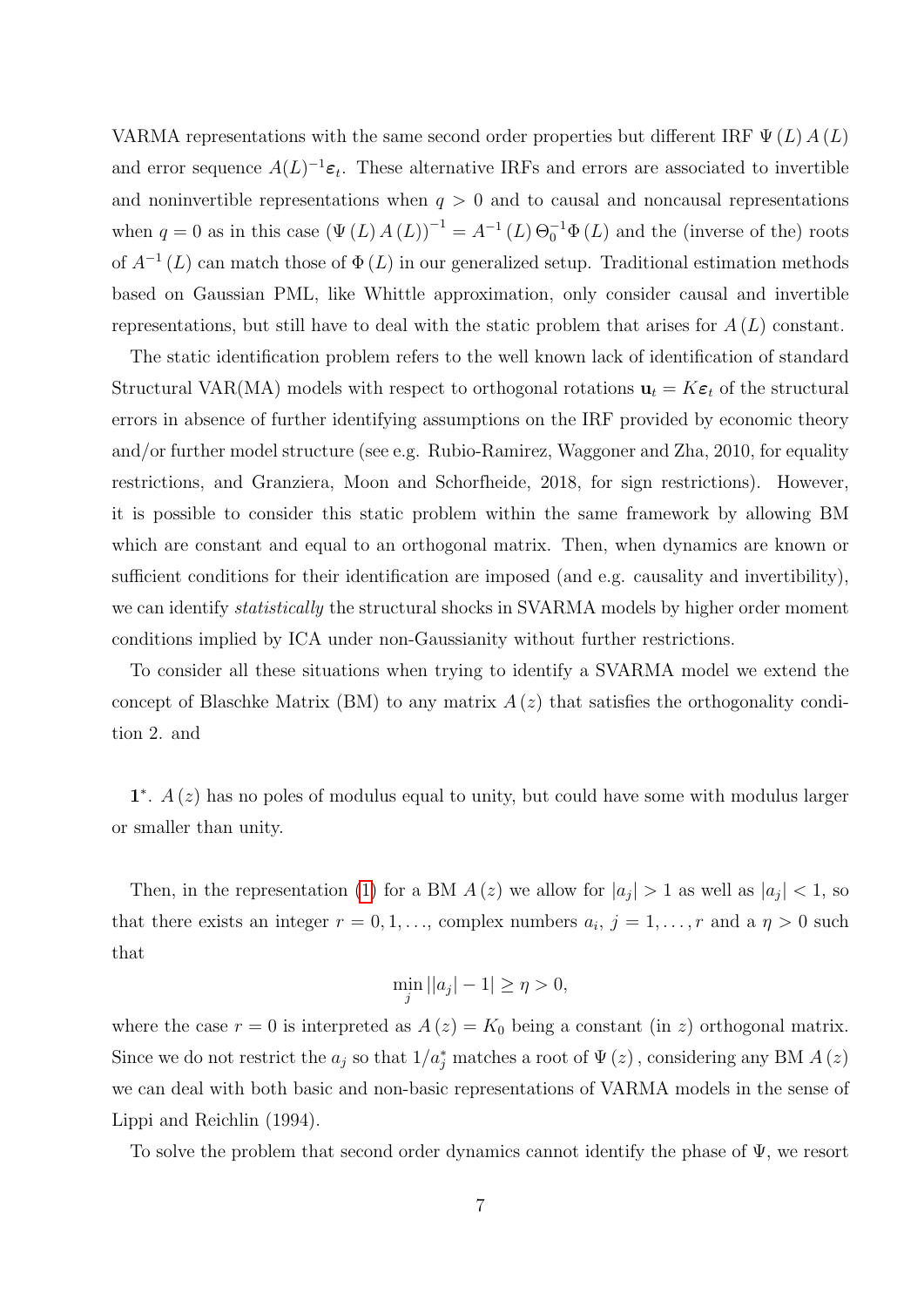to higher order moments as proposed by Lii and Rosenblatt (1992). In Appendix A we develop a compact representation of the spectral density  $f_{\mathbf{a},k}$  of  $(Y_{t,\mathbf{a}(1)},\ldots,Y_{t,\mathbf{a}(k)})$  for any order  $k = 2, 3, ...,$  and k-tuple  $\mathbf{a} = (\mathbf{a}(1), ..., \mathbf{a}(k))$ , where  $Y_t$  follows a linear model with IRF  $\Psi(L)$  and innovations  $\varepsilon_t$  which are *iid* up to moments of order k. The k-th order cumulants of the vector  $\varepsilon_t$  can be characterized by the  $d^2 \times d^{k-2}$  matrix  $v \kappa_k^0$ ,

$$
\mathrm{v}\boldsymbol{\kappa}_k^0 := \left[ \mathrm{vec}\left(\boldsymbol{\kappa}_{\cdot\cdot 1\cdot\cdot 1}\right) \hspace{0.3cm} \mathrm{vec}\left(\boldsymbol{\kappa}_{\cdot\cdot 2\cdot\cdot 1}\right) \hspace{0.3cm} \cdots \hspace{0.3cm} \mathrm{vec}\left(\boldsymbol{\kappa}_{\cdot\cdot d\cdot\cdot d}\right) \right],
$$

where  $\kappa_{(i,j)(3)\cdots(j(k))}$  is the  $d \times d$  matrix with typical  $(j(1), j(2))$  element equal to the k-th order joint cumulant  $\text{cum}(\varepsilon_{t,j(1)}, \varepsilon_{t,j(2)}, \varepsilon_{t,j(3)}, \ldots, \varepsilon_{t,j(k)})$  ,  $j(h) \in \{1, \ldots, d\}$  . Then we find that

$$
f_{\mathbf{a},k}(\boldsymbol{\lambda}) = \frac{1}{(2\pi)^{k-1}} \Psi_{\mathbf{a}}^{\otimes k}(\boldsymbol{\lambda}) \operatorname{vec}(\mathbf{v}\boldsymbol{\kappa}_k^0),
$$

where for  $\lambda = (\lambda_1, \ldots, \lambda_{k-1})$  we define

$$
\Psi_{\mathbf{a}}^{\otimes k}\left(\boldsymbol{\lambda}\right):=\Psi_{\mathbf{a}(k)}\left(e^{i(\lambda_1+\cdots+\lambda_{k-1})}\right)\otimes\Psi_{\mathbf{a}(k-1)}\left(e^{-i\lambda_{k-1}}\right)\otimes\cdots\otimes\Psi_{\mathbf{a}(2)}\left(e^{-i\lambda_2}\right)\otimes\Psi_{\mathbf{a}(1)}\left(e^{-i\lambda_1}\right)
$$

for the usual Kronecker product  $\otimes$  on the rows  $\Psi_{a(j)}$  of  $\Psi$ . This representation produces the usual spectral density for  $k = 2$  because

$$
f_{(\mathbf{a}(1),\mathbf{a}(2)),2}(\lambda) = \frac{1}{2\pi} \Psi_{\mathbf{a}(2)}(e^{i\lambda}) \otimes \Psi_{\mathbf{a}(1)}(e^{-i\lambda}) \text{vec}(\mathbf{v}\boldsymbol{\kappa}_2^0) = \frac{1}{2\pi} \Psi_{\mathbf{a}(1)}(e^{-i\lambda}) \Psi'_{\mathbf{a}(2)}(e^{i\lambda}),
$$

as in this case  $\mathbf{v}\kappa_2^0 = \text{vec}(E[\epsilon_t \epsilon_t']) = \text{vec}(\mathbf{I}_d)$ , where  $\mathbf{I}_d$  is the covariance matrix of  $\epsilon_t$  under the imposed normalization.

We now discuss the intuition on why higher order spectral densities with  $k \geq 3$  can achieve dynamics identification unlike for  $k = 2$ . Thus,

$$
f_{\mathbf{a},3}(\boldsymbol{\lambda};A,\mathrm{v}\boldsymbol{\kappa}_3)=\frac{1}{\left(2\pi\right)^2}\Psi_{\mathbf{a}}^{\otimes 3}\left(\boldsymbol{\lambda}\right)A^{\otimes 3}\left(\boldsymbol{\lambda}\right)\mathrm{vec}\left(\mathrm{v}\boldsymbol{\kappa}_3\right)
$$

is the implied  $k = 3$  spectral density for any third order marginal cumulants matrix  $v\kappa_3$ under the (wrong) assumption that  $\mathbf{u}_t = A(L)^{-1} \boldsymbol{\varepsilon}_t$  is an  $iid(0, \mathbf{I}_d)$  sequence in [\(2\)](#page-5-1) for any non-constant BM  $A(z)$ , as the true  $\varepsilon_t$ , and not just serially uncorrelated.

Under some identification (rank) assumptions  $f_{\mathbf{a},3}(\lambda; A, v\kappa_3)$  does differ from the true density  $f_{\mathbf{a},3}(\lambda) = f_{\mathbf{a},k}(\lambda; \mathbf{I}_d, \mathbf{v}\kappa_3^0)$  for all choices of  $\mathbf{v}\kappa_3$  because  $A^{\otimes 3}(\lambda)$  vec  $(\mathbf{v}\kappa_3)$  depends on  $\lambda$ in general, unlike  $A^{\otimes 2}(\lambda)$ vec $(\mathbf{v}\kappa_2) = \text{vec}(A(e^{-i\lambda_1})\mathbf{I}_dA'(e^{i\lambda_1})) = \text{vec}(\mathbf{I}_d)$ . In particular, for  $d = 1, A^{\otimes 3}(\lambda)$  is the bispectral density of an all-pass process, which is not constant unlike its second order spectral density. Similar arguments apply for any higher spectral density, so,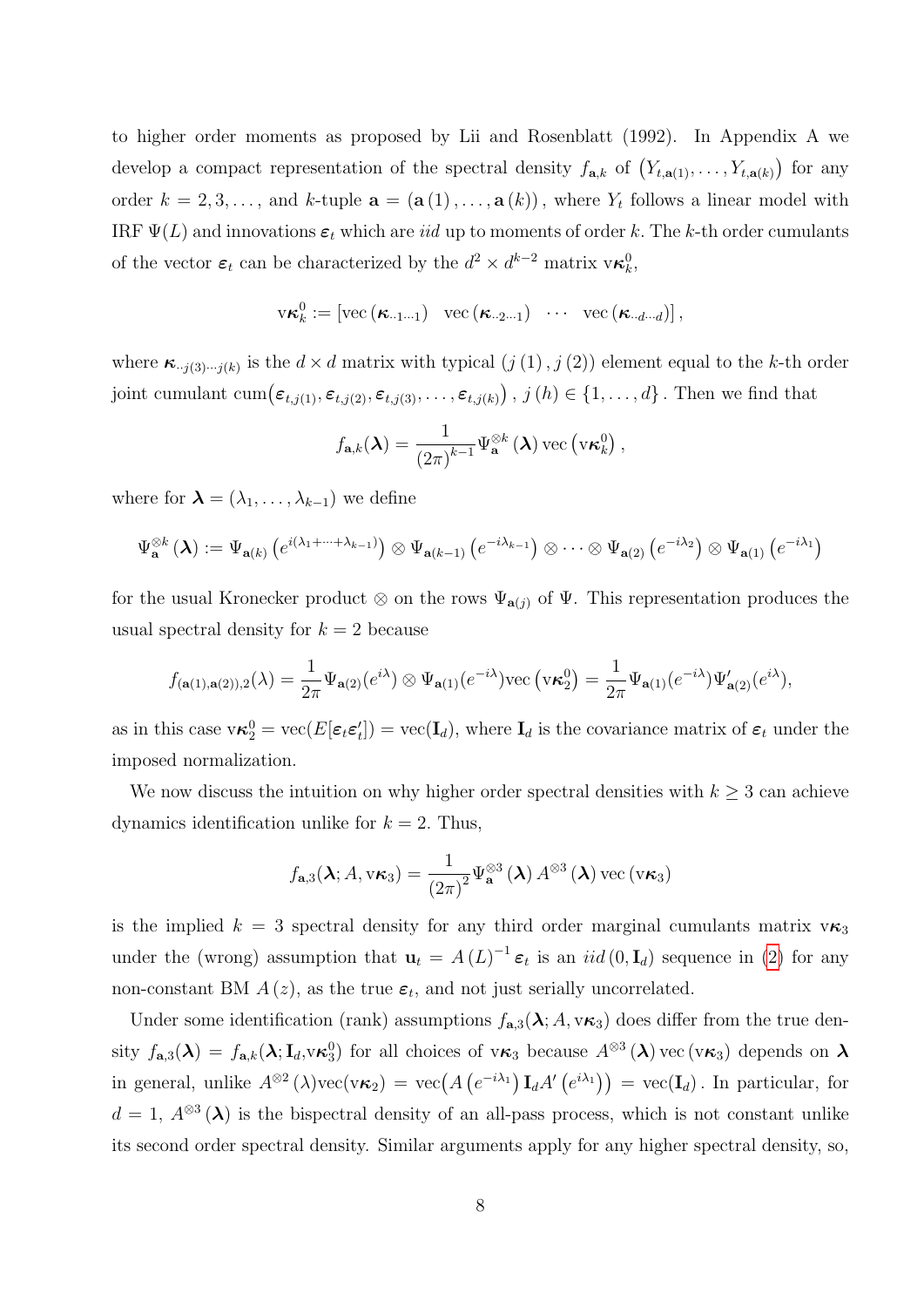following VL, we can set up an  $L^2$  distance between  $f_{\mathbf{a},k}(\lambda; A, v\kappa_k)$  and  $f_{\mathbf{a},k}(\lambda)$ , for all k-tuples **a** from  $\{1, 2, ..., d\}$ ,

$$
\mathcal{L}^0_k\left(A, v\kappa_k\right) := \sum_{\mathbf{a}} \int_{\Pi^{k-1}} \left|f_{\mathbf{a},k}(\boldsymbol{\lambda}; A, v\kappa_k) - f_{\mathbf{a},k}(\boldsymbol{\lambda})\right|^2 d\boldsymbol{\lambda},
$$

with known  $\Psi$ , but unknown location of the roots of  $\Theta(z)$  (or  $\Phi(z)$  if  $q = 0$ ) expressed by the factor A, possibly flipping inside or outside some of these roots, adding additional all-pass dynamics, or simply rotating elements of  $\varepsilon_t$ . Here  $\Pi = [-\pi, \pi]$  and  $\Pi^{k-1}$  is the  $(k-1)$ -th cartesian product of  $\Pi$ . Obviously  $\mathcal{L}_k(\mathbf{I}_d, \mathbf{v}\kappa_k^0) = 0$ , but we have to rule out the possibility that for some spectral factor  $A \neq I_d$  it is possible to choose some  $v\kappa_k$  such that  $\mathcal{L}_k(A, v\kappa_k) = 0$ for a given  $k > 2$ , as indeed it is possible for  $k = 2$  just setting  $v\kappa_2 = I_d$ .

To illustrate this problem notice that we can write  $\mathcal{L}_{k}^{0}(A, v \kappa_{k})$  as

$$
\int_{\Pi^{k-1}} \left\{ \text{vec}(\mathbf{v}\boldsymbol{\kappa}_k)' A^{\otimes k}(\boldsymbol{\lambda})^* - \text{vec}\big(\mathbf{v}\boldsymbol{\kappa}_k^0\big)' \right\} \Upsilon_k^0(\mathbf{I}_d, \boldsymbol{\lambda}) \left\{ A^{\otimes k}(\boldsymbol{\lambda}) \text{vec}(\mathbf{v}\boldsymbol{\kappa}_k) - \text{vec}\big(\mathbf{v}\boldsymbol{\kappa}_k^0\big) \right\} d\boldsymbol{\lambda},
$$

where for any  $d \times d$  spectral factor A and  $\lambda \in \Pi^{k-1}$  we define for  $k = 2, 3, \ldots$ 

$$
\Upsilon_k^0(A,\boldsymbol{\lambda}):=A^{\otimes k}(\boldsymbol{\lambda})^*\sum_{\mathbf{a}}\Psi_{\mathbf{a}}^{\otimes k}(\boldsymbol{\lambda})^*\Psi_{\mathbf{a}}^{\otimes k}(\boldsymbol{\lambda})A^{\otimes k}(\boldsymbol{\lambda}).
$$

Then, for identification of  $\Psi$  under the assumption that  $\Upsilon_k^0(\mathbf{I}_d,\boldsymbol{\lambda})$  is full rank for every  $\boldsymbol{\lambda}$ , we have to rule out the possibility that for some BM  $A \neq I_d$ , possibly constant, and some choice of  $v\kappa_k$  it holds that  $A^{\otimes k}(\lambda)$ vec $(v\kappa_k)$  –vec $(v\kappa_k^0)=0$  for all  $\lambda$  (except possibly in a set of measure zero), implying that  $\mathcal{L}_{k}^{0}(A, v\kappa_{k}) = 0$ .

We now introduce rank conditions on  $\mathbf{v}\boldsymbol{\kappa}_k^0$  to reduce to a minimum the range of situations where identification is lost for  $k = 3$  and 4. For dynamic identification it is sufficient to use a rank condition on  $v\kappa_3^0$ , but when using  $k = 4$  moments, we need to impose ICA with nonzero marginal kurtosis coefficients for all components of  $\varepsilon_t$ , though no further conditions on higher order moments are required in contrast to Chan et al.  $(2006)$  and Gouriéroux et al.  $(2019)$ . For static identification we also impose ICA of order k among the components of  $\varepsilon_t$  but we allow for at most one of the components to have zero marginal cumulants, being possibly Gaussian, resembling the result of Comon (1994). We also relax the serial idd assumption on  $\varepsilon_t$  to equal distribution and independence up to moments of order k, which is sufficient for stationarity of  $Y_t$  of order k and to specify the corresponding higher order spectral densities without further conditions on probability distributions or conditional moments. Denote by  $\lambda_{\min}(M)$  the minimum eigenvalue of a matrix M and let  $\boldsymbol{\alpha}_k^0 = (\boldsymbol{\alpha}_{k1}^0, \ldots, \boldsymbol{\alpha}_{kd}^0)'$  be the true vector of marginal cumulants of order  $k$  of  $\varepsilon_t$ .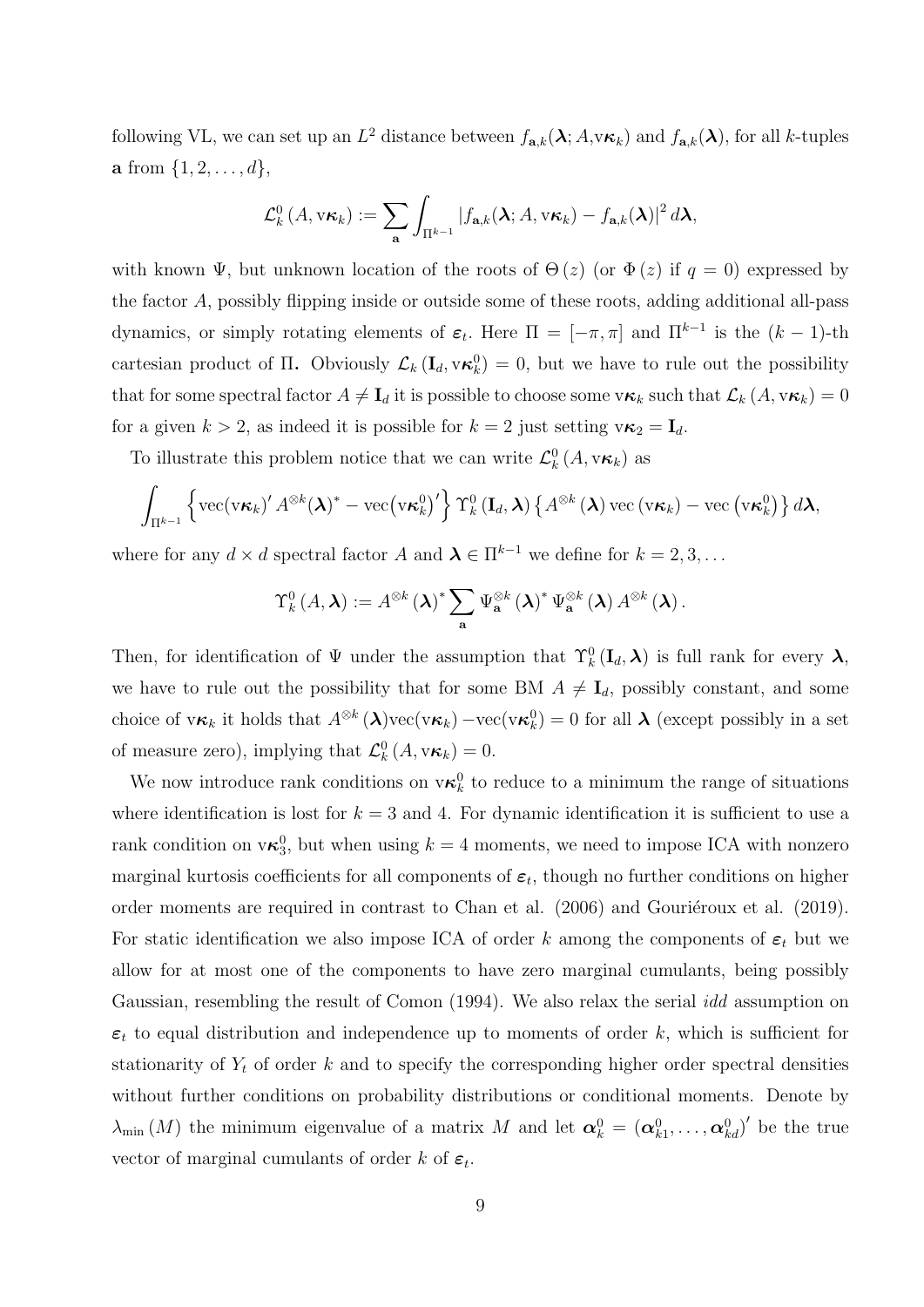**Assumption 1**(k): The  $\varepsilon_t$  are stationary and serially independent up to k moments,  $E\left\|\varepsilon_t\right\|^k$  $\infty$ , and are standardized with zero mean and  $I_d$  covariance matrix.

**Assumption 2**(3). Rank( $v\kappa_3^0$ ) = d.

**Assumption 3**(k). The components of  $\varepsilon_t$  are independent up to k moments and

- For  $k = 3$  all marginal skewness coefficients are nonzero,  $\alpha_{3j}^0 = \kappa_{jjj}^0 \neq 0, j = 1, \ldots, d$ .
- For  $k = 4$  all marginal kurtosis coefficients are nonzero,  $\alpha_{4j}^0 = \kappa_{jjjj}^0 \neq 0, j = 1, \ldots, d$ .

**Assumption 4:** For some  $\eta > 0$ ,

$$
\inf_{|z|=1} \lambda_{\min} \left( \Psi \left( z \right) \right) \ge \eta > 0.
$$

Assumption 4 determines the full rank of the dynamic system excluding unit roots on the AR and MA lag polynomials, so  $\Upsilon_k^0(\mathbf{I}_d, \boldsymbol{\lambda}) = (\Psi^{\otimes k}(\boldsymbol{\lambda}))^* \Psi^{\otimes k}(\boldsymbol{\lambda})$  is positive definite as well as  $\Upsilon_k^0(A,\lambda)$  for all  $\lambda$  and any BM A, because  $\Psi(z)$  has rank d on the complex unit circle. However, note that despite that under Assumption 4  $\Upsilon_k^0(A,\lambda) > 0$  for all  $\lambda$  and any BM A, it is not sufficient for dynamics identification and we need to make sure that  $\mathbf{v}\boldsymbol{\kappa}_k^0$  is rich enough through Assumptions 2(3) or  $3(k)$ . In particular, Assumption 2(3) is equivalent to the linear independence of the third order cumulant matrices  $\{\kappa^0_{\cdot,j}\}_{j=1}^d$  assumption of Chen, Choi and Escanciano (2018) used to investigate the consistency of a fundamentalness test by showing that the Wold (invertible) innovations of a nonfundamental VARMA model cannot be a martingale difference sequence despite being white noise.

The ICA of order k among the elements of  $\varepsilon_t$  contained in Assumption 3(k) implies that all joint higher order cumulants up to order k are zero, i.e.  $\kappa_{abc}^0 = 0$  when  $a, b, c$  are not all equal, so Assumption 3(3) implies Assumption 2(3) but imposes further structure on the multivariate skewness of the vector  $\varepsilon_t$  given by

<span id="page-9-0"></span>
$$
\mathbf{v}\boldsymbol{\kappa}_3^0 = \mathbf{v}\boldsymbol{\kappa}_3^{IC}(\boldsymbol{\alpha}_3^0) := (\boldsymbol{\alpha}_{31}^0\mathbf{e}_1^{\otimes 2}, \ \boldsymbol{\alpha}_{32}^0\mathbf{e}_2^{\otimes 2}, \ \ldots, \ \boldsymbol{\alpha}_{3d}^0\mathbf{e}_d^{\otimes 2}) = \sum_{j=1}^d \boldsymbol{\alpha}_{3j}^0\mathbf{e}_j^{\otimes 2}\mathbf{e}_j', \tag{3}
$$

where  $\alpha_3^0 = (\alpha_{31}^0, \alpha_{32}^0, \dots, \alpha_{3d}^0)'$  are the marginal skewness coefficients of  $\varepsilon_t$  and  $e_j$  is the *j*-th column of  $I_d$ . Therefore, under Assumption 3(3), all  $\kappa^0_{i,j}$ ,  $j = 1, \ldots, d$ , are  $d \times d$  matrices of zeros with a unique nonzero element  $\alpha_{3j}^0 = \kappa_{jjj}^0$  in position  $(j, j)$ . Note that orthogonal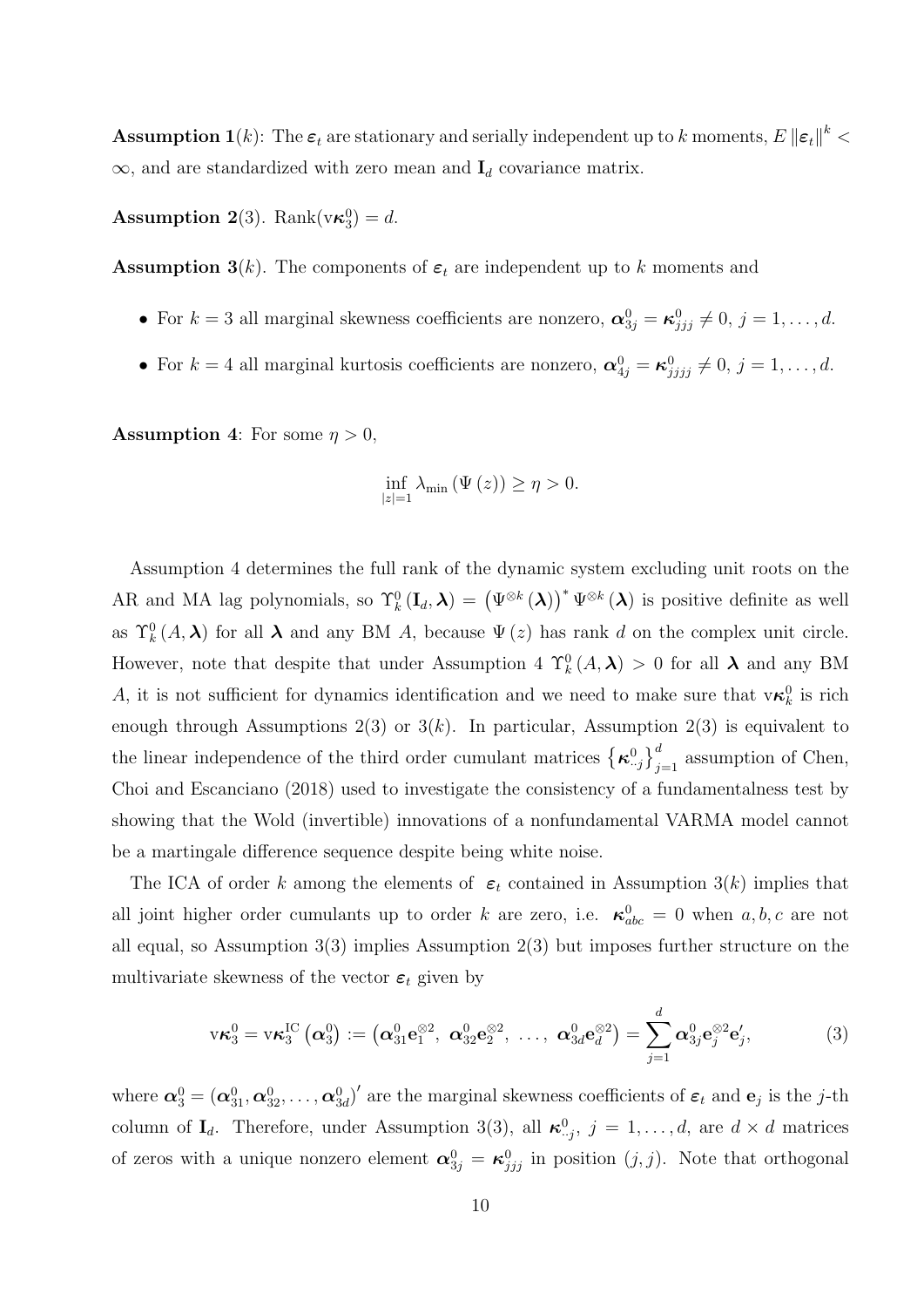rotations  $\eta_t = K \varepsilon_t$  have the same identity covariance matrix of  $\varepsilon_t$ , but their components are not longer independent if  $K \neq P_d$ , a signed permutation matrix of dimension d, because e.g.  $\nabla \kappa_3^{\eta} = K^{\otimes 2} \nabla \kappa_3^0$  K' has not the same structure [\(3\)](#page-9-0) of  $\nabla \kappa_3^0$ , despite it maintains its rank, see Appendix A for details.

By contrast, Assumption 3(4) implies that  $v\kappa_4^0$  satisfies

<span id="page-10-1"></span>
$$
v\kappa_4^0 = v\kappa_4^{IC}(\boldsymbol{\alpha}_4^0) := \sum_{j=1}^d \boldsymbol{\alpha}_{4j}^0 e_j^{\otimes 2} e_j^{\otimes 2j}
$$
(4)

for the kurtosis coefficients  $\alpha_4^0$  and has only rank d, because, despite  $\kappa_{\cdot \cdot jj}^0$  are all matrices of zeros with a unique nonzero element in position  $(j, j)$  given by the marginal kurtosis coefficient  $\alpha_{4j}^0 = \kappa_{jjjj}^0, j = 1, \ldots, d$ , we have that  $\kappa_{-hj}^0 = 0, h \neq j$ , so  $\mathsf{v}\kappa_4^0$  has at most d columns different from zero. Note that Assumption A.6 in Gouriéroux et al.  $(2019)$  similarly needs that each component of  $\varepsilon_t$  has a nonzero cumulant of order k,  $k \geq 3$ , but it further requires that components of  $\varepsilon_t$  are full independent with a finite moment of order s, where s is an even integer greater than k.

Finally, it is possible to obtain static identifying results when there is at most one Gaussian structural shock as in Comon (1994) result, or a non-Gaussian one with zero higher order cumulant of order k, as formalized in the next weaker version of Assumption  $3(k)$ .

**Assumption 3<sup>\*</sup>** (k). The components of  $\varepsilon_t$  are independent up to k moments and

- For  $k = 3$  the marginal skewness coefficients are nonzero,  $\alpha_{3j}^0 = \kappa_{jjj}^0 \neq 0$ , for all  $j = 1, \ldots, d$  but at most one index.
- For  $k = 4$  the marginal kurtosis coefficients are nonzero,  $\alpha_{4j}^0 = \kappa_{jjjj}^0 \neq 0$ , for all  $j = 1, \ldots, d$  but at most one index.

# 3. NONPARAMETRIC IDENTIFICATION

<span id="page-10-0"></span>In this section we discuss general identification results for SVARMA models based on the spectral loss functions  $\mathcal{L}_k^0$  under the assumption of known dynamics up to a Blaschke factor A and the corresponding cumulants of structural shocks. We consider first dynamic identification using nonconstant BM, while we later move to the static components identification using constant BM.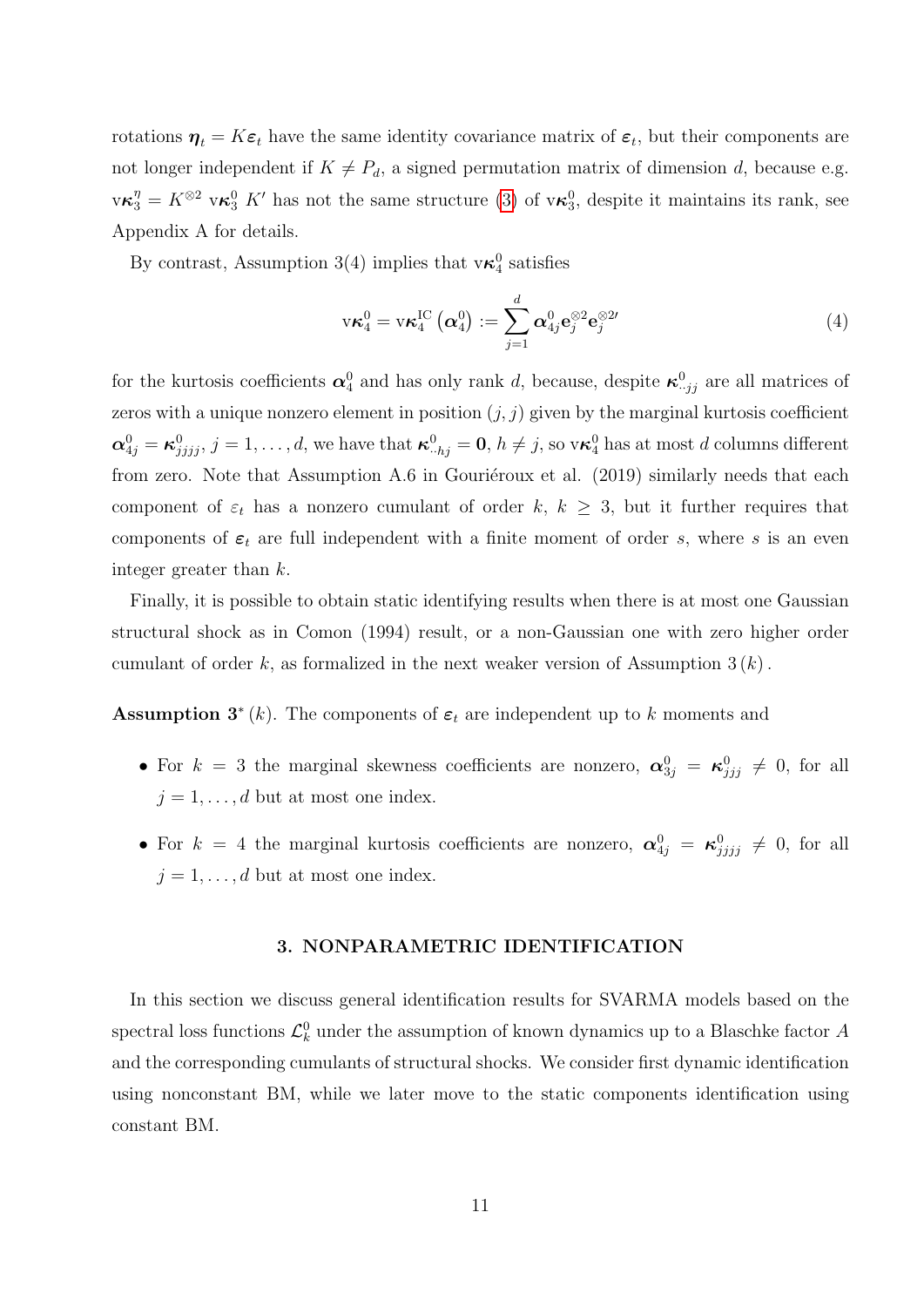**Theorem 1** Under Assumptions  $1(k)$ ,  $2(3)$  and 4, for any nonconstant BM  $A(z)$ , there exists an  $\epsilon > 0$  such that,

$$
\inf_{v\kappa_3}\mathcal{L}_3^0(A,v\kappa_3)\geq\epsilon>0.
$$

All proofs are contained in Appendix B, while auxiliary results are included in Appendices C and D. As when  $d = 1$  $d = 1$  in VL, Theorem 1 implies that there is no way of choosing  $v\kappa_3$  such that third order dynamics can be replicated after introducing a Blaschke factor inverting any root of  $\Psi$  (as can be done for  $k = 2$ ). The conditions of Theorem [1](#page-10-0) allow for general nonconstant  $A(z)$  which have an infinite expansion in positive and/or negative powers of z under a rank condition on  $v\kappa_3^0$ .

<span id="page-11-0"></span>**Theorem 2** Under Assumptions  $1(k)$ ,  $3(k)$ ,  $k = 3$  or 4, and 4, for any nonconstant BM  $A(z)$ , there exists an  $\epsilon > 0$  such that,

$$
\inf_{\mathbf{\alpha}} \mathcal{L}_{k}^{0}\left(A, v\kappa_{k}^{IC}(\mathbf{\alpha})\right) \geq \epsilon > 0.
$$

Theorem [2](#page-11-0) relies on the particular structure of  $\vee \kappa_k^0$  imposed by Assumption 3  $(k)$  . In fact, for  $k = 3$ , this is just a particular case of Theorem [1,](#page-10-0) since rank( $v \kappa_k^0$ ) = d under Assumption 3(k),  $k = 3, 4$ . However, the argument of Theorem [2](#page-11-0) can not be extended under a generic rank condition on  $v\kappa_4^0$  to cover  $\mathcal{L}_4^0$  in Theorem [1](#page-10-0) without further structure, because for any  $v\kappa_4^0$  it holds  $\text{rank}(v\kappa_4^0) \le d(d+1)/2 < d^2 = \text{rank}(A)^2$  for  $d > 1$ .

For a signed permutation matrix  $P_d$  of dimension d with all elements equal to zero but a single term equal to +1 or -1 in each column and row, let  $P_d^+$  $b_d^+$  be equal to  $P_d$  but taking the absolute value of all its elements. Then  $P_d\alpha$  and  $P_d^+\alpha$  are (signed) permutations of the elements of the vector  $\alpha$ .

<span id="page-11-1"></span>**Theorem 3** Under Assumptions  $1(k)$ ,  $3(k)$ ,  $k = 3$  or 4, and 4, for any constant BM K different from a signed permutation, i.e.  $K \neq P_d$ , there exists an  $\epsilon > 0$  such that

$$
\inf_{\mathbf{\alpha}} \mathcal{L}_{k}^{0}\left(K, v\kappa_{k}^{IC}(\mathbf{\alpha})\right) \geq \epsilon > 0.
$$

Under marginal independence of order  $k$ , which implies the co-kurtosis conditions of Lanne and Luoto (2019), Theorem [3](#page-11-1) shows that for any orthogonal matrix  $K$  different from  $\mathbf{I}_d$  and any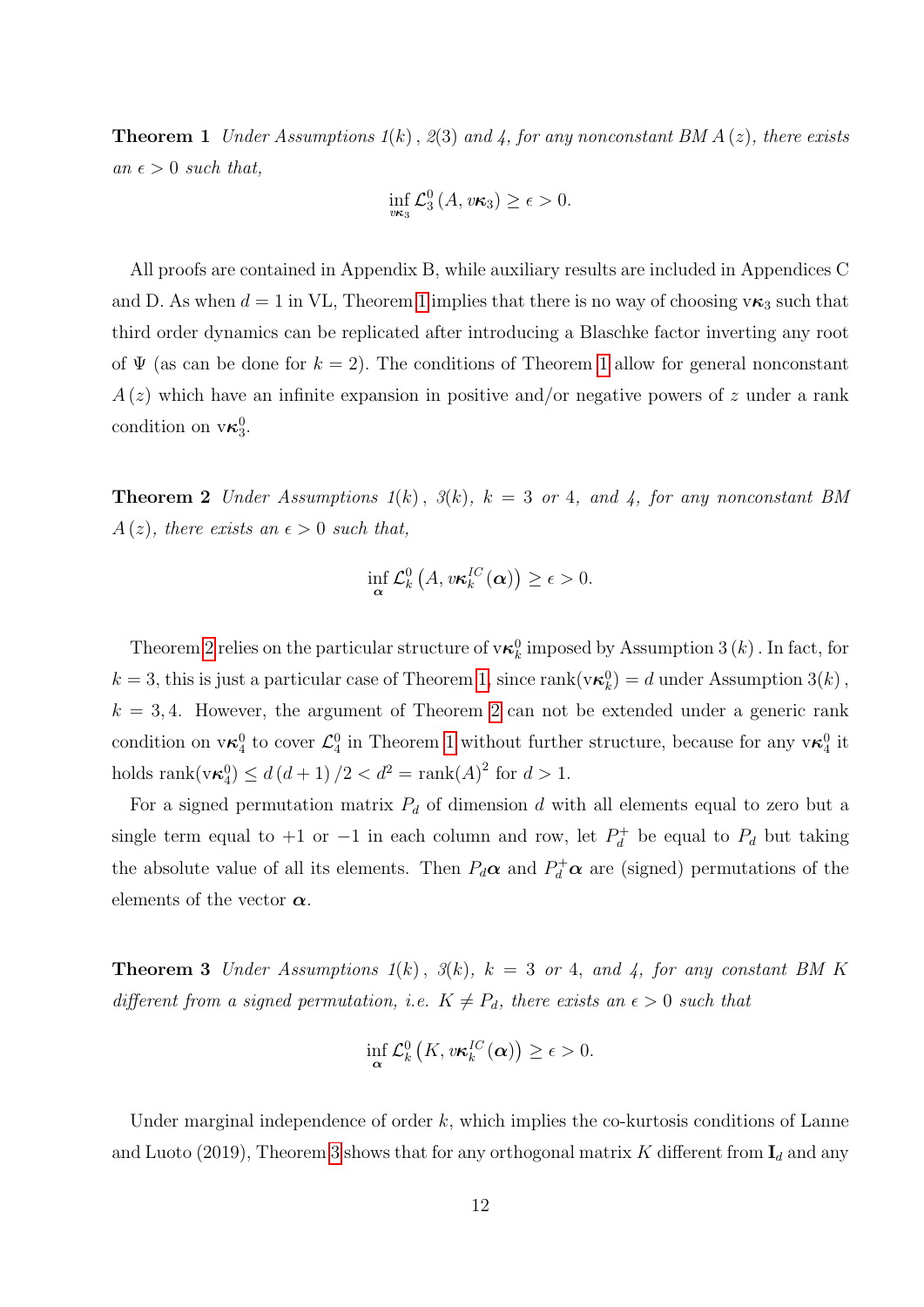signed permutation matrix  $P_d$ , it is not possible to find any  $\boldsymbol{\alpha}$  so that  $\mathcal{L}_k^0(K, v \kappa_k^{\text{IC}}(\boldsymbol{\alpha})) = 0$ . This provides identification of the components of  $\varepsilon_t$  up to signed permutations because for any  $P_d$  and any  $\mathbf{v}\kappa_k^0 = \mathbf{v}\kappa_k^{IC}(\alpha_k^0)$  we could select  $\alpha_3 = P_d^{\prime}\alpha_3^0$  or  $\alpha_4 = P_d^{\prime\prime}\alpha_4^0$  to make  $\mathcal{L}_{3}^{0}\left(P_{d},\mathbf{v}\boldsymbol{\kappa}_{3}^{\mathrm{IC}}\left(P_{d}^{\prime}\boldsymbol{\alpha}_{3}^{0}\right)\right)=\mathcal{L}_{4}^{0}\left(P_{d},\mathbf{v}\boldsymbol{\kappa}_{4}^{\mathrm{IC}}\left(P_{d}^{+\prime}\boldsymbol{\alpha}_{4}^{0}\right)\right)=0.$ 

The results of Theorems [2](#page-11-0) and [3](#page-11-1) can be combined in the following result that identifies SVARMA models under the assumption of k-order independence of innovation components. Denote by  $||M|| = trace(M^*M)^{1/2}$  the Frobenious norm of a matrix M and by  $||M||_{L^2}$  =  $\int_{|z|=1} \|M(z)\|^2 dz$  the  $L^2$  norm of  $\|M(z)\|$  over the unit circle.

<span id="page-12-0"></span>**Theorem 4** Under Assumptions  $1(k)$ ,  $3(k)$ ,  $k = 3$  or 4, and 4, for all  $\nu > 0$  there exists an  $\epsilon > 0$  such that

$$
\inf_{A,\boldsymbol{\alpha},P_d:\|A-P_d\|_{L^2}+\|\boldsymbol{\alpha}-P'_d\boldsymbol{\alpha}_k^0\|\geq \nu>0}\mathcal{L}_k^0(A,\nu\boldsymbol{\kappa}_k^{IC}(\boldsymbol{\alpha}))\geq \epsilon>0.
$$

where A is any BM and  $P_d$  is any signed permutation matrix, and  $P'_d \alpha_k^0$  has to be replaced by  $P_d^{+\prime} \alpha_k^0$  for  $k=4$ .

Note that under Assumption  $3(k)$  we can deal simultaneously with both dynamics and marginal identification for both  $k = 3$  and 4, providing identification up to signed permutations of the specific components of  $\varepsilon_t$  under mutual independence of order k.

We now explore the possibility of relaxing Assumption 3 by allowing for some marginal cumulants to be zero in the static identification of Theorem [3](#page-11-1) and also for the dynamics identification of Theorems [1,](#page-10-0) [2](#page-11-0) or [4,](#page-12-0) but only under conditions which guarantee that every single component of  $\varepsilon_t$  is non-Gaussian. Then, for static identification robustness we explore, first, the situation when just one of the marginal cumulants is zero for a given  $k$  and, second, when some further marginal skewness coefficients are zero, but the corresponding kurtosis coefficients are not, or vice versa, so they mutually compensate for the lack of identification of some particular component, both mechanisms indicating that at most one Gaussian component in  $\varepsilon_t$  can be allowed as in Comon (1994).

<span id="page-12-1"></span>**Corollary 1** Under Assumptions  $1(k)$ ,  $3^*(k)$ ,  $k = 3$  $k = 3$  or 4, and 4, the conclusions of Theorem 3 hold.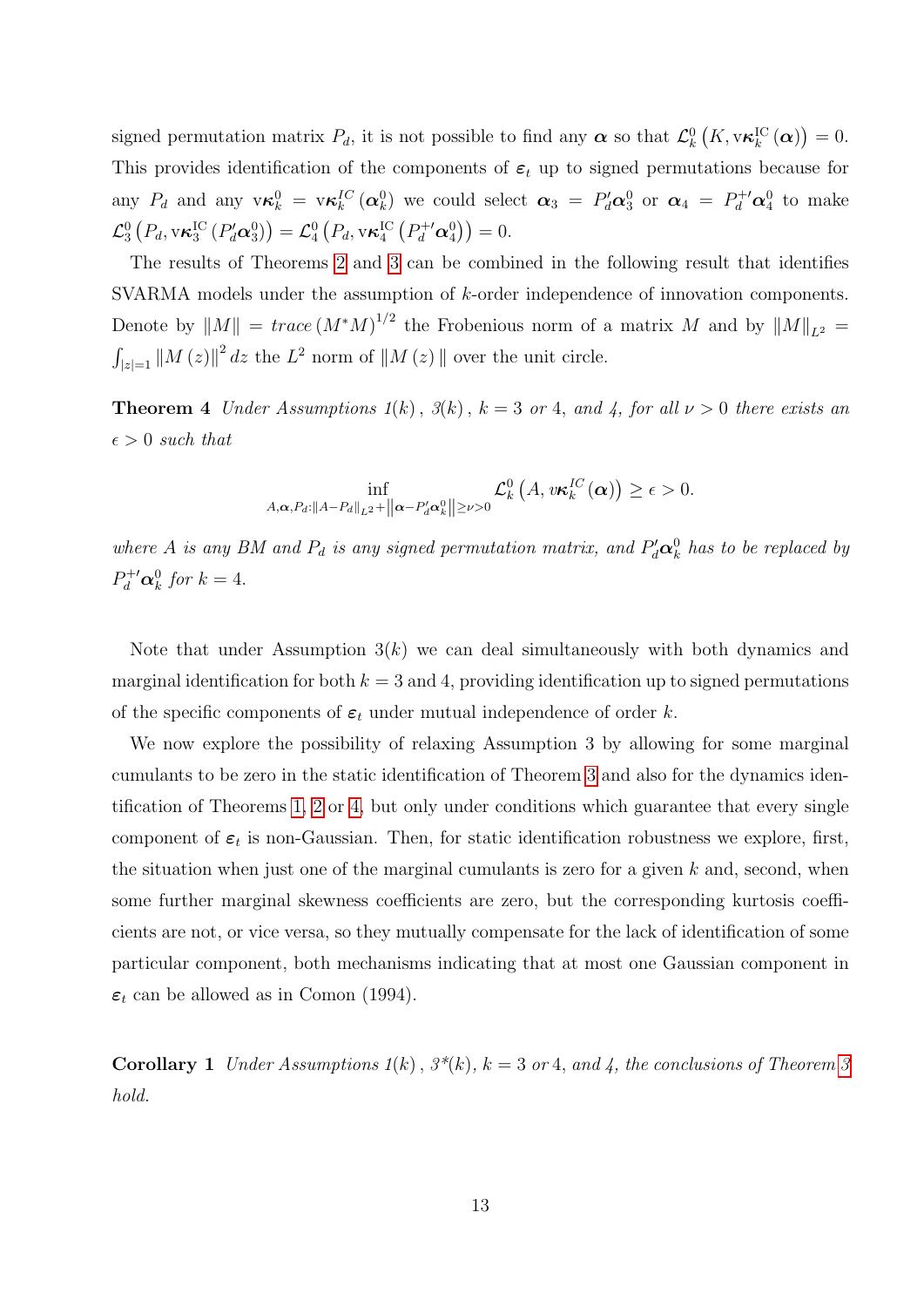Then, when a single higher order cumulant of a given order k is zero only signed permutation matrices are not discarded, but this is not true if more than one marginal element of  $\alpha_k^0$  is zero. The next result investigates the case when possibly more than one marginal cumulant of the same order  $k = 3$  or  $k = 4$  is zero, but the corresponding marginal cumulants of the other order are nonzero, allowing for at most one component to have simultaneously zero skewness and zero kurtosis for static identification, while the others need to have at least one coefficient different from zero. As before, for dynamics identification we need to guarantee that all components are non-Gaussian up to order four. To avoid the potential lack of identification provided by a single set of cumulants of a given order, we need to consider a robustified loss function involving both third and fourth moments simultaneously.

<span id="page-13-2"></span>**Corollary 2** Under Assumptions  $1(k)$ ,  $3(k)$ ,  $k = 3$  and 4, and 4, with index sets  $\mathcal{I}_3$  and  $\mathcal{I}_4$ , subsets of  $\{1, 2, ..., d\}$ , such that  $\alpha_{3j}^0 = 0$  for  $j \in \mathcal{I}_3$ ,  $\alpha_{4j}^0 = 0$  for  $j \in \mathcal{I}_4$ , and  $\#\{\mathcal{I}_3 \cap \mathcal{I}_4\} \leq 1$ , for any constant BM A different from a signed permutation, i.e.  $A \neq P_d$ , there exists an  $\epsilon > 0$ such that

<span id="page-13-0"></span>
$$
\inf_{\alpha_3} \mathcal{L}_3^0(A, v\kappa_3^{IC}(\alpha_3)) + \inf_{\alpha_4} \mathcal{L}_4^0(A, v\kappa_4^{IC}(\alpha_4)) \ge \epsilon > 0,
$$
\n(5)

while if  $\#\{\mathcal{I}_3 \cap \mathcal{I}_4\} = 0$ , then [\(5\)](#page-13-0) holds for all non constant BM A.

# 4. PARAMETER IDENTIFICATION

We assume that the observed d-dimensional SVARMA $(p, q)$  process  $Y_t$  admits the following parameterization

<span id="page-13-1"></span>
$$
\Phi_{\theta_0}(L) Y_t = \mu + \Theta_{\theta_0}(L) \, \varepsilon_t, \quad \varepsilon_t \sim i i d_k \left( \mathbf{0}, \mathbf{I}_d, \mathbf{v} \kappa_k^{\text{IC}}\left( \alpha_k^0 \right), k \in \mathcal{K} \right) \tag{6}
$$

where the index set  $\mathcal{K} \subseteq \{3, 4\}$  is non empty, the lag polynomials

$$
\Phi_{\theta}(L) := \mathbf{I}_{d} + \Phi_{1}(\theta) L + \cdots + \Phi_{p}(\theta) L^{p}
$$
  

$$
\Theta_{\theta}(L) := \Theta_{0}(\theta) + \Theta_{1}(\theta) L + \cdots + \Theta_{q}(\theta) L^{q}
$$

depend on a *m*-dimensional parameter  $\boldsymbol{\theta} \in \mathcal{S} \subset \mathbb{R}^m$  and  $iid_k$  means that Assumption 1(k) holds imposing serial *iid*-ness up to k moments. The parameterization  $\mathbf{v}\kappa_k^{\text{IC}}(\mathbf{\alpha}_k)$  given in [\(3\)](#page-9-0) and [\(4\)](#page-10-1) impose the independence component condition of Assumption  $3(k)$  on the arrays of  $k = 3$  and/or  $k = 4$  order cumulants of the standardized error sequence  $\varepsilon_t$  with vectors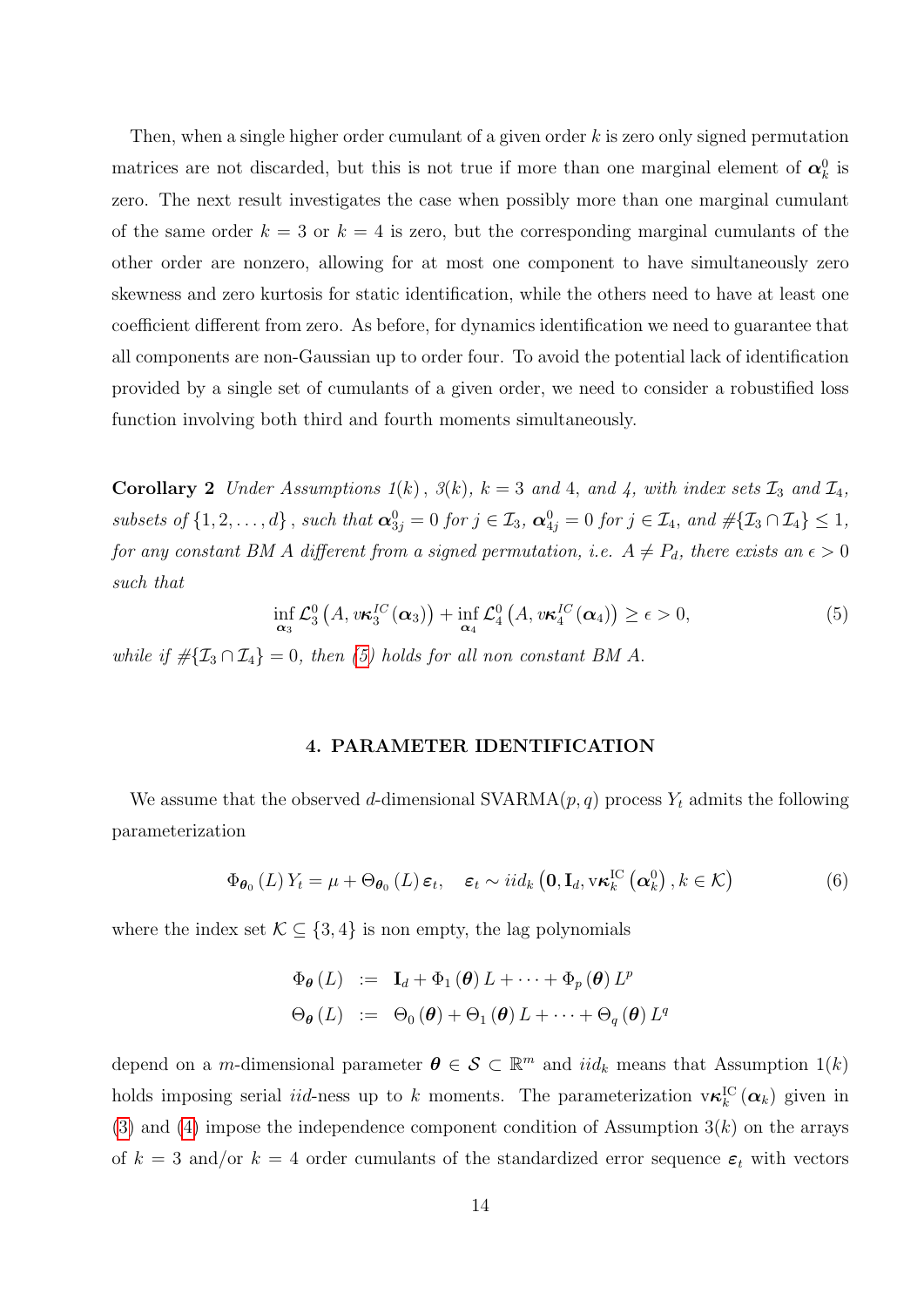$\alpha_k \in \mathcal{D}_k \subset \mathbb{R}^d$  of marginal skewness  $(k=3)$  and kurtosis coefficients  $(k=4)$ . Then  $\theta_0$  and  $\alpha_0$  denote the true value of the parameters and, while the level  $\mu$  could be estimated by OLS or GLS based on estimates of  $\theta$  as usual, since our methods are invariant to  $\mu$  we do not discuss this further.

The k-th order spectral density parametric model for each index  $\mathbf{a} = (\mathbf{a}(1), \dots, \mathbf{a}(k))$  of components of  $Y_t$  with representation [\(6\)](#page-13-1) is given for  $k = 3, 4$ , by

$$
f_{\mathbf{a},k}(\boldsymbol{\lambda};\boldsymbol{\theta},\boldsymbol{\alpha}):=\left(\Phi_{\boldsymbol{\theta}}^{-1}\Theta_{\boldsymbol{\theta}}\right)_{\mathbf{a}}^{\otimes k}\left(\boldsymbol{\lambda}\right)\operatorname{vec}\left(\operatorname{v}\boldsymbol{\kappa}_{k}^{\mathrm{IC}}\left(\boldsymbol{\alpha}\right)\right)=\Psi\left(\lambda;\boldsymbol{\theta}\right)_{\mathbf{a}}^{\otimes k}\mathbf{S}_{k}\boldsymbol{\alpha}
$$

where  $\mathbf{S}_k := \left( \mathbf{e}^{\otimes k}_1, \mathbf{e}^{\otimes k}_2, \dots, \mathbf{e}^{\otimes k}_d \right)$  $\left(\begin{smallmatrix} \otimes k\ d \end{smallmatrix}\right)$  is a rank d selection matrix and  $\boldsymbol{\Psi}\left(\lambda;\boldsymbol{\theta}\right) := \Phi_{\boldsymbol{\theta}}^{-1}\left(e^{-i\lambda}\right)\Theta_{\boldsymbol{\theta}}\left(e^{-i\lambda}\right).$ For  $k=2$  we replace  $v\kappa_2^{\text{IC}}(\alpha)$  by  $I_d$  in  $f_{a,2}(\lambda;\theta)$ , to impose normalization and uncorrelation of the components of  $\varepsilon_t$ .

We assume that the parameterization  $(6)$  satisfies the following conditions.

#### Assumption 5

**5.1.** For all  $\theta \in \mathcal{S}$ ,  $\det(\Phi_{\theta}(z))\det(\Theta_{\theta}(z)) \neq 0$  for  $|z| = 1$  and  $\Theta_{0}(\theta)$  is nonsingular.

**5.2.** For all  $\boldsymbol{\theta} \neq \boldsymbol{\theta}_0, \ \ \Phi_{\boldsymbol{\theta}}^{-1}$  $\theta_{\theta}^{-1}(z) \Theta_{\theta}(z) \neq \Phi_{\theta_0}^{-1}(z) \Theta_{\theta_0}(z)$  in a subset of positive measure of  ${z \in \mathbb{C} : |z| = 1}.$ 

**5.3.**  $\boldsymbol{\theta}_0 \in \mathcal{S}$  and  $\mathcal{S}$  is compact.

**5.4.**  $\Phi_i(\boldsymbol{\theta})$ ,  $i = 0, \ldots, p$ , and  $\Theta_i(\boldsymbol{\theta})$ ,  $i = 0, \ldots, q$ , are continuously differentiable for  $\boldsymbol{\theta} \in \mathcal{S}$ .

Assumption 5.1 imposes Assumption 4 for each parameterized model, and with the iid condition of order k on the sequence  $\varepsilon_t$  in Assumption 1(k) guarantee that  $Y_t$  with representation [\(6\)](#page-13-1) is k-stationary. The identifiability conditions in Assumption 5.2 are satisfied when the parameter space  $S$  is sufficiently constrained (cf. Boubacar Mainassara and Francq, 2011) as for restricted versions of causal and invertible VARMA models (e.g. echelon or final equations forms) that guarantee that  $\Phi_{\theta}(L)$  and  $\Theta_{\theta}(L)$  are left coprime and that the unique unimodular common left divisor of  $\Phi_{\theta}(L)$  and  $\Theta_{\theta}(L)$  is the identity matrix, see e.g. Section 12.1 in Lütkepohl  $(2005)$ . Assumption 5.3 is a standard parameter space restriction and, together with Assumption 5.4, allows for uniformity arguments.

Note that parameterizations covering both invertible and noninvertible (or causal and noncausal) solutions are allowed by Assumption 5.2, which identifies uniquely the parametric transfer and impulse response functions. However, it is possible that  $\Phi_{\theta}^{-1}(z) \Theta_{\theta}(z) A(z) =$  $\Phi_{\boldsymbol{\theta}_{\alpha}}^{-1}$  $\theta_{\theta_0}^{-1}(z) \Theta_{\theta_0}(z)$  for almost all z,  $|z|=1$ , some  $\theta \neq \theta_0$  and some BM  $A(z) \neq I_d$ , and therefore  $f_{\mathbf{a},2}(\lambda;\boldsymbol{\theta}_0)$  can not identify  $\Phi_{\boldsymbol{\theta}_0}^{-1}(z) \Theta_{\boldsymbol{\theta}_0}(z)$ . However, Assumption 5.2 is not sufficient either to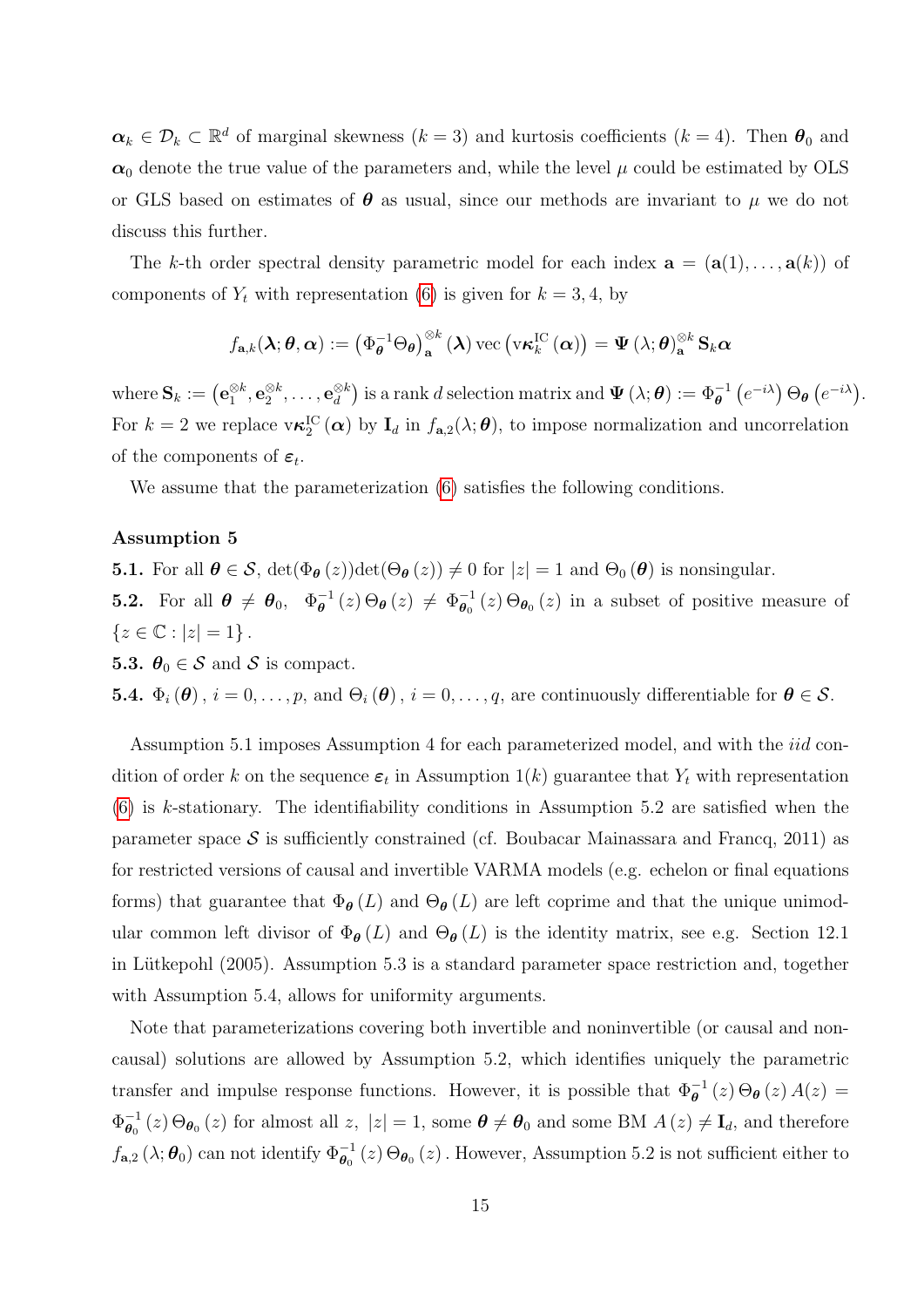identify  $\Phi^{-1}_{\theta}(z) \Theta_{\theta}(z)$  uniquely from  $f_{\mathbf{a},k}(\lambda; \theta_0, \alpha_k^0)$  for  $k = 3$  or 4, without further restrictions to discard signed permutations  $A(z) = P_d \neq I_d$  since Assumption 3(k) already prevents for all nonconstant  $A(z)$ . With this aim, we introduce the following assumptions, which fix the signs of the components of  $\varepsilon_t$  and impose an ordering by either imposing a given structure on  $\Theta_0(\theta_0)$  (6A), or by restricting the allowed set of values for the marginal third or fourth order cumulants  $\alpha_k^0$  (6B(k)), or by directly excluding any signed permutations among the columns of the transfer function (6C).

**Assumption 6A**. The diagonal elements of  $\Theta_0(\theta_0)$  are all positive and the elements of  $Y_t$  are ordered so that there is no signed permutation  $P_d$  such that the absolute value of the product of the diagonal elements of  $\Theta_0(\theta_0) P_d$  is equal or larger than that of  $\Theta_0(\theta_0)$ .

The restriction on the diagonal elements of  $\Theta_0(\theta_0)$ , cf. Pham and Garat (1997) and Lanne and Luoto (2019), fixes the signs of  $\varepsilon_t$  so that a positive increment in a component of  $\varepsilon_t$  corresponds to a positive increment in the element of  $Y_t$  associated to this shock. This restriction can be described as a sign restriction (at lag 0) on the IRF of each endogenous variable with respect to the corresponding error term, giving a unique interpretation of the IRF (as it is automatically imposed when using Cholesky identification). Further, it is imposed a unique permutation that maximizes the absolute value of the product of the diagonal elements of  $\Theta_0 (\theta_0) P_d$  for  $P_d = I_d$ . Alternative ordering schemes based on the elements of  $\Theta_0$  are possible, see e.g. Lanne et al. (2017), as well as schemes that use information for the ordering from the vectors  $\alpha_3^0$  and  $\alpha_4^0$ , as the following novel condition.

**Assumption 6B**(k). The diagonal elements of  $\Theta_0(\theta_0)$  are all positive and it holds for  $k \in \mathcal{K}$ , **6B**(3) For  $k = 3 : \mathbf{\alpha}_3^0 \in \mathcal{D}_3$  compact where

$$
\mathcal{D}_3 \subseteq \left\{ \boldsymbol{\alpha} = (\alpha_1, \ldots, \alpha_d)' \in \mathbb{R}^d : -\infty < \alpha_1 < \alpha_2 < \cdots < \alpha_d < \infty, \ \alpha_j \neq 0 \right\},\
$$

and there is no signed permutation  $P_d \neq I_d$  such that the diagonal elements of  $\Theta_0(\theta_0) P_d$ are positive and  $P'_d \mathbf{\alpha}_3^0 \in \mathcal{D}_3$ .

**6B**(4) For  $k = 4$ :  $\alpha_4^0 \in \mathcal{D}_4$  compact where

$$
\mathcal{D}_4 \subseteq \left\{ \boldsymbol{\alpha} = (\alpha_1, \ldots, \alpha_d)' \in \mathbb{R}^d : -2 \leq \alpha_1 < \alpha_2 < \cdots < \alpha_d < \infty, \ \alpha_j \neq 0 \right\}.
$$

The sign of the diagonal elements of  $\Theta_0(\theta_0)$  also determines the sign of the elements of  $\alpha_3^0 \in \mathcal{D}_3$ , but not that of  $\alpha_4^0 \in \mathcal{D}_4$ , so any signed permutation  $P_d$ ,  $P_d^+ \neq I_d$ , would alter the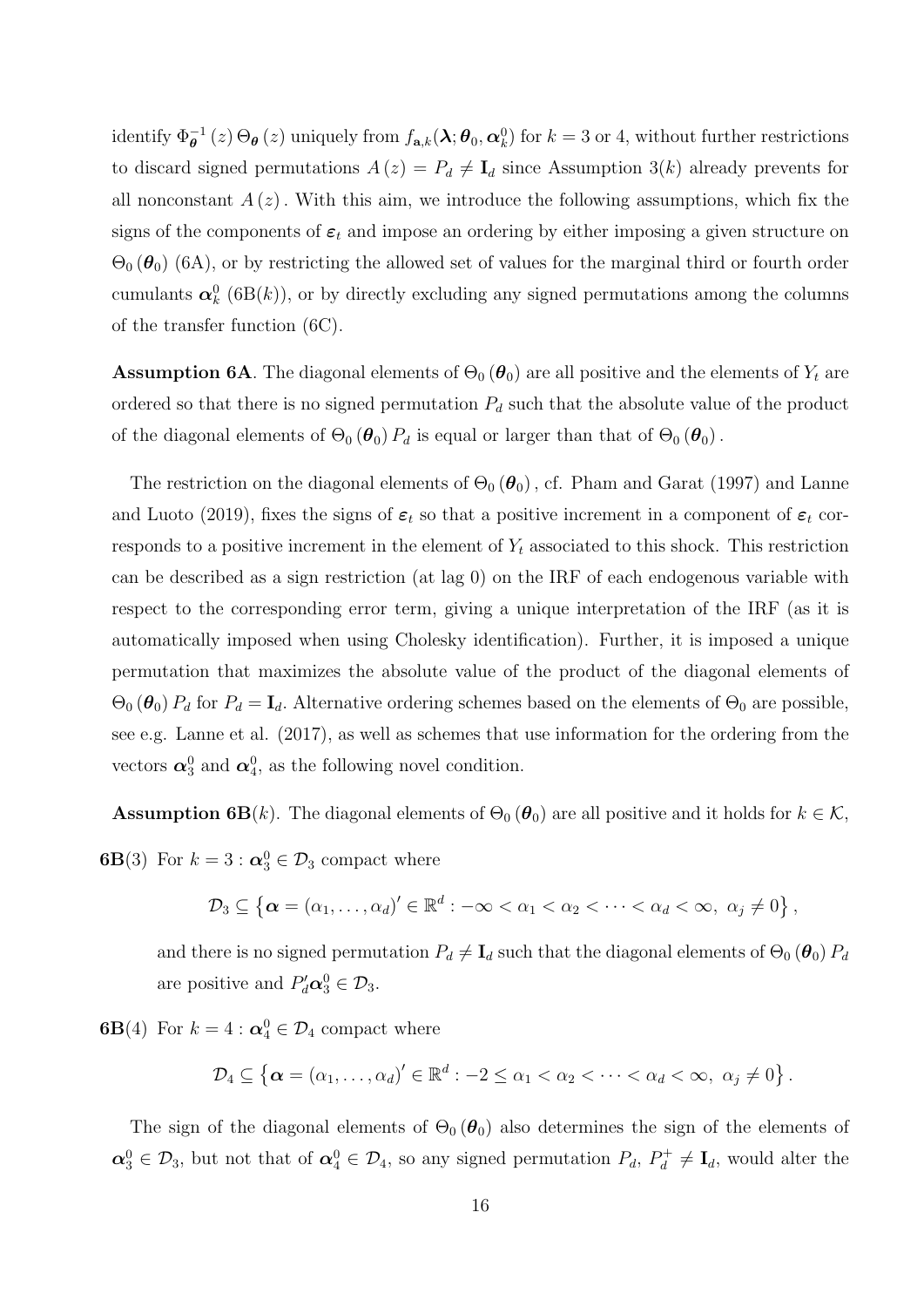ordering of the elements of  $\alpha_4^0$ , but it might not that of  $\alpha_3^0$  depending on the values of  $\Theta_0 (\theta_0)$ and the shift of signs. Then, Assumption  $6B(3)$  imposes explicitly a unique sign-ordering associated with an increasing sequence of asymmetry coefficients to remove these situations. While Assumption 6B imposes the non-zero cumulant part of Assumption  $3(k)$ , it further requires some further knowledge on the marginal distributions of the structural errors, e.g. related to the asymmetry sign or the tail behaviour, that allows to order the skewness or kurtosis coefficients of the components of  $\varepsilon_t$ .

Assumptions 6A and 6B fix the ordering of the columns of  $\Theta_0(\theta_0)$  or of the cumulant coefficients, respectively, to exclude permutations in the columns of the IRF (cf. Theorem 3) if S and the parameterization  $\Phi_{\theta}^{-1}(z) \Theta_{\theta}(z)$  allow for rotations (i.e. constant Blaschke factors) different from  $I_d$ , where rotations different from  $P_d$  are ruled out by  $\mathcal{L}_k^0$ ,  $k = 3, 4$ . If S restricts to only invertible and causal models, then it would be possible to allow for a component of  $\varepsilon_t$  to be symmetric (and possibly Gaussian), i.e.  $\alpha_{3j}^0 = 0$  for a single  $j \in \{1, ..., d\}$ , if second order moments (to identify dynamics) were used in conjunction with third order ones (to identify rotations), cf. Corollary 1. If in this case we include information from  $k = 4$  simultaneously to  $k = 2$  and  $k = 3$ , we could also allow for a component with zero skewness and kurtosis (and possibly Gaussian), while the other ones should display at least one non-Gaussian feature in their third and fourth order moments, i.e.  $\left|\boldsymbol{\alpha}_{3j}^{0}\right| + \left|\boldsymbol{\alpha}_{4j}^{0}\right| = 0$  for at most one  $j \in \{1, ..., d\}$ .

In the next assumption, the parameterization and  $S$  are further restricted not to allow that  $\Phi_{\boldsymbol{\theta}}^{-1}$  $\theta_{\theta}^{-1}(z) \Theta_{\theta}(z) = \Phi_{\theta_0}^{-1}(z) \Theta_{\theta_0}(z) P_d$  for any  $\theta \neq \theta_0$  and any constant signed permutation matrix  $P_d$  because some identifying restrictions have been already imposed, such as a recursive system (Choleski) assumption with a known ordering, so that Assumption  $3(k)$  becomes sufficient for identification, cf. Theorem [4.](#page-12-0)

**Assumption 6C**. For all  $\boldsymbol{\theta} \neq \boldsymbol{\theta}_0$ ,  $\boldsymbol{\theta} \in \mathcal{S}$ ,  $\Phi_{\boldsymbol{\theta}}^{-1}(z) \Theta_{\boldsymbol{\theta}}(z) \neq \Phi_{\boldsymbol{\theta}_0}^{-1}(z) \Theta_{\boldsymbol{\theta}_0}(z) P_d$  for any signed permutation matrix  $P_d$  in a subset of positive measure of  $\{z \in \mathbb{C} : |z| = 1\}.$ 

Define the  $L^2$  distance between  $f_{\mathbf{a},k}(\lambda;\theta,\alpha)$  and  $f_{\mathbf{a},k}(\lambda) = f_{\mathbf{a},k}(\lambda;\theta_0,\alpha_k^0)$  for  $k = 3,4$  and all possible indices a,

$$
\mathcal{L}_{k}(\boldsymbol{\theta},\boldsymbol{\alpha}):=\sum_{\mathbf{a}}\int_{\Pi^{k-1}}\left|f_{\mathbf{a},k}(\boldsymbol{\lambda};\boldsymbol{\theta},\boldsymbol{\alpha})-f_{\mathbf{a},k}(\boldsymbol{\lambda})\right|^{2}d\boldsymbol{\lambda},
$$

in terms of the parameters  $\boldsymbol{\theta}$  and the marginal cumulants  $\boldsymbol{\alpha}$  of order k, and define

$$
\mathcal{L}_2(\boldsymbol{\theta}) := \sum_{\mathbf{a}} \int_{\Pi} |f_{\mathbf{a},2}(\lambda;\boldsymbol{\theta}) - f_{\mathbf{a},2}(\lambda)|^2 d\lambda,
$$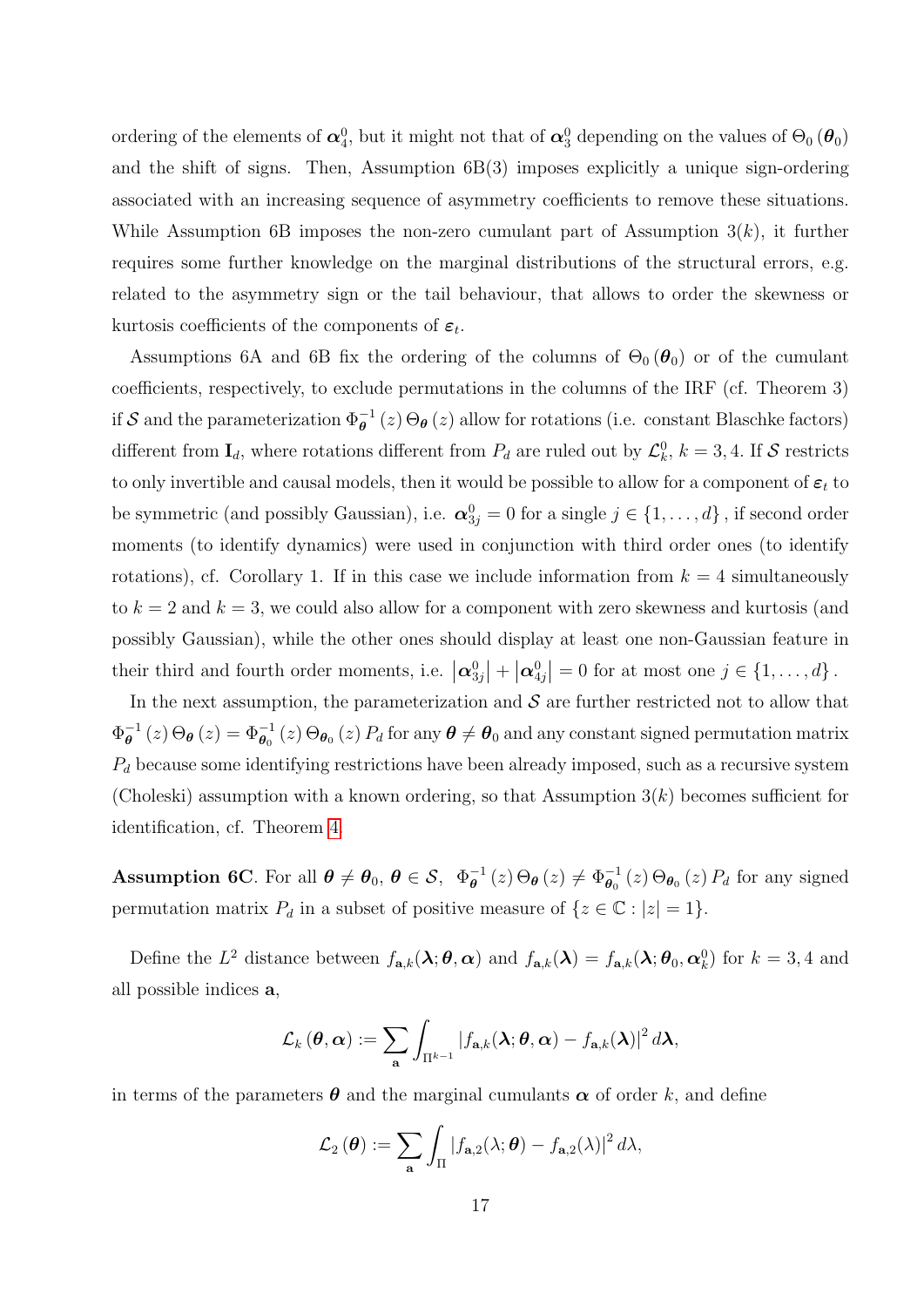where  $f_{\mathbf{a},2}(\lambda;\boldsymbol{\theta})$  is the parametric model for the second order spectral density  $f_{\mathbf{a},2}(\lambda)$  for all pairs  $\mathbf{a} = (\mathbf{a}(1), \mathbf{a}(2))$ , which only depends on  $\boldsymbol{\theta}$  because of the normalization  $\mathbb{V}(\boldsymbol{\varepsilon}_t) = \mathbf{I}_d$ under [\(6\)](#page-13-1). The loss function  $\mathcal{L}_2$  is only able to identify  $\Phi_{\theta}^{-1}(z) \Theta_{\theta}(z)$  up to a Blaschke factor so it cannot identify  $\theta$  under Assumptions 3 and 5 in absence of more restrictions.

We now show that the conclusions of Theorem [4](#page-12-0) extend to these parametric loss functions under any of the versions of Assumption 6 (A, B or C) with the corresponding restrictions on the parameter space. Thus, let  $S^+ \subseteq S$  be a compact set where we impose the restriction that the diagonal elements of  $\Theta_0(\theta)$  are positive, while in the compact  $\mathcal{S}^{\max} \subseteq \mathcal{S}^+$  we further impose that  $\Pi_{j=1}^d\Theta_{0,jj}(\boldsymbol{\theta}) > \max_{\boldsymbol{\theta}'\in\mathcal{S}^{\max}}\Pi_{j=1}^d\Theta_{0,jj}(\boldsymbol{\theta}')$  where  $\boldsymbol{\theta}'$  is any parameter vector which describes a permutation of the columns of  $\Theta_{\theta}(L)$ , i.e.  $\Theta_{\theta}(L) = \Theta_{\theta}(L) P_d$  for some signed permutation matrix  $P_d$ .

<span id="page-17-0"></span>**Theorem 5** Under Assumptions  $1(k)$ ,  $3(k)$ , 5 and  $6(k)$ ,  $k \in K$ , for any  $\nu > 0$ , there exists an  $\epsilon > 0$  such that,

$$
\inf_{\theta\in\mathcal{S},\boldsymbol{\alpha}:\|\boldsymbol{\theta}-\boldsymbol{\theta}_0\|+\|\boldsymbol{\alpha}-\boldsymbol{\alpha}_k^0\|\geq \nu>0}\mathcal{L}_2\left(\boldsymbol{\theta}\right)+\mathcal{L}_k\left(\boldsymbol{\theta},\boldsymbol{\alpha}\right)\geq \epsilon>0,
$$

where it is further imposed  $\theta \in \mathcal{S}^{\text{max}}$  under Assumption 6A and  $\theta \in \mathcal{S}^+$  and  $\alpha \in \mathcal{D}_k$  under Assumption  $6B(k)$ .

This result provides identification of the dynamics and scaling parameters  $\theta$  and the marginal cumulant vector  $\alpha$  in absence of knowledge on the possible noninvertibility (or noncausality) of  $Y_t$ . Following the comments to Theorem [4](#page-12-0) and despite Assumption 5.2 allows that for some  $\boldsymbol{\theta} \neq \boldsymbol{\theta}_0$  and some BM  $A, \Phi_{\boldsymbol{\theta}}^{-1}$  $\bar{\theta}_{\theta}^{-1}(z) \Theta_{\theta}(z) = \Phi_{\theta_0}^{-1}(z) \Theta_{\theta_0}(z) A(z)$  for almost all z in the unit circle so that  $\mathcal{L}_2(\theta) = 0$ ,  $\mathcal{L}_k$  is not minimized unless  $A(z) = P_d$  and  $\alpha_3 = P'_d \alpha_3^0$  or  $\alpha_4 = P_d^{+\prime} \alpha_4^0$ . However, Assumption 6 imposes a unique ordering (and sign) to discard any signed permutations of the columns of  $\Phi_{\theta_0}^{-1}(z) \Theta_{\theta_0}(z)$  that would generate the same (second and k-order) dynamics of  $Y_t$  based on a signed permuted version of  $\varepsilon_t$ . Further, similarly as in VL,  $\mathcal{L}_3$  and  $\mathcal{L}_4$  could be considered jointly. Thus, if the target function includes contributions from  $\mathcal{L}_3$  and  $\mathcal{L}_4$ , then both  $\alpha_3$  and  $\alpha_4$  are identified by the ordering of the columns of  $\Theta_0$  ( $\theta_0$ ) (Assumption 6A) or by the ordering information from a single higher order cumulant  $(A<sub>ssumption</sub> 6B(k)).$ 

By contrast with the univariate analysis of VL, in the multivariate case it is not possible to identify jointly  $\theta$  and  $\alpha_k$  from only  $\mathcal{L}_k$  without  $\mathcal{L}_2$ , because the MA matrix polynomial  $\Theta_{\theta}(z)$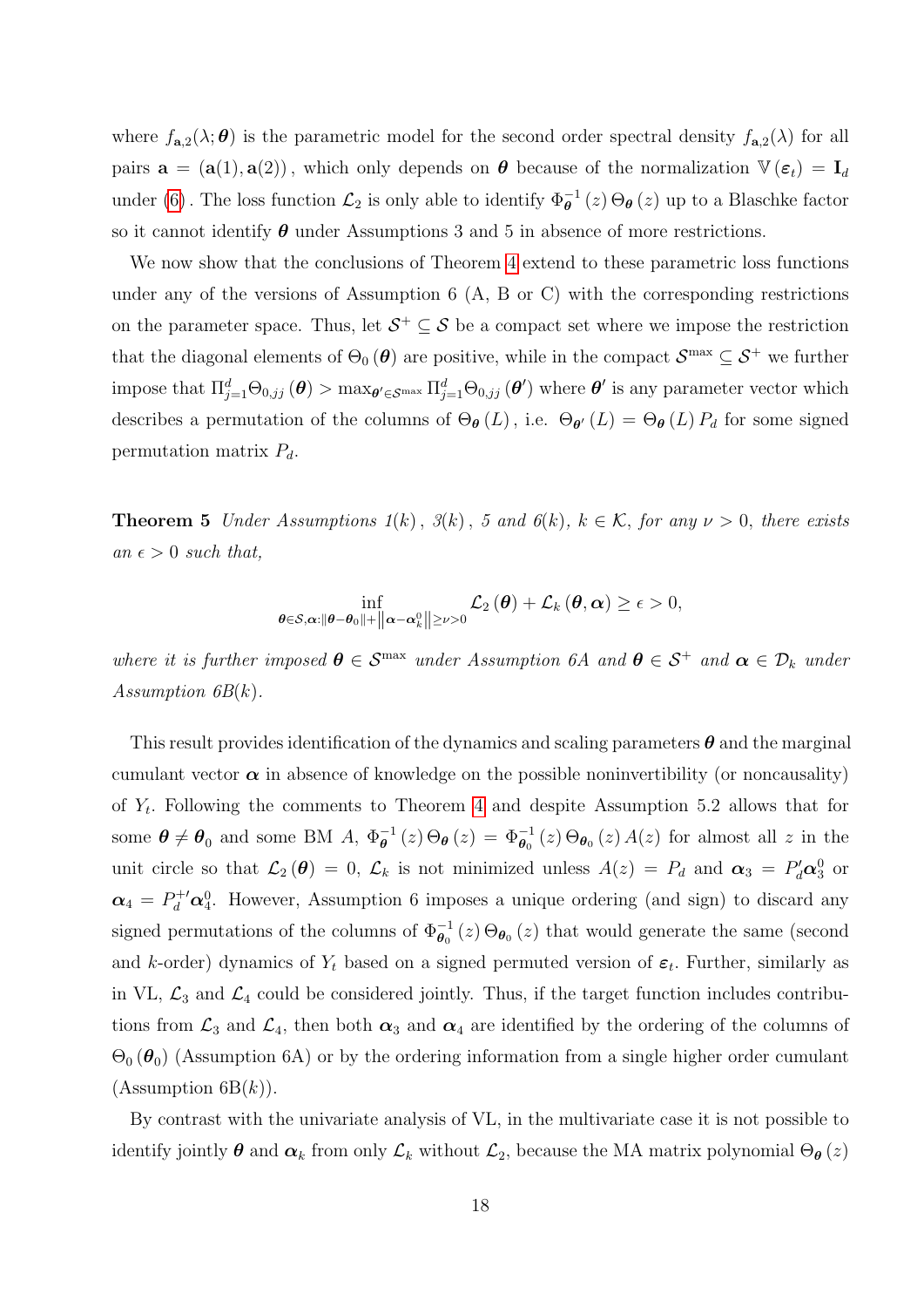incorporates the scaling in  $\Theta_0(\boldsymbol{\theta})$  as we set  $\mathbb{V}(\boldsymbol{\varepsilon}_t) = \mathbf{I}_d$ , so that  $\boldsymbol{\alpha}_k$  are skewness and kurtosis coefficients. In alternative parameterizations, e.g. when setting  $\Theta_0(\boldsymbol{\theta}) = \mathbf{I}_d$  for all  $\boldsymbol{\theta}$  and

$$
\Phi_{\theta}(L) Y_t = \Theta_{\theta}(L) \Omega \varepsilon_t, \quad \varepsilon_t \sim i id_k \left( \mathbf{0}, \mathbf{I}_d, \mathbf{v} \kappa_k^{IC} \left( \boldsymbol{\alpha}_k^0 \right), k \in \mathcal{K} \right),
$$

where  $\Omega$  is a non-singular matrix parameterized independently of  $\theta$ , the dynamics parameters  $\theta$  and the marginal cumulants  $\alpha_k$  could be identified jointly by a single  $\mathcal{L}_k$ ,  $k = 3$  or 4, for a given scaling rotation  $\Omega$ , which has still to be identified together with  $\mathcal{L}_2$ .

### 5. PARAMETER MINIMUM DISTANCE ESTIMATION

Given a time series of  $Y_t$ ,  $t = 1, \ldots, T$ , we define sample analogs of the loss functions  $\mathcal{L}_k(\boldsymbol{\theta}, \boldsymbol{\alpha})$  for  $k = 3, 4$  and  $\mathcal{L}_2(\boldsymbol{\theta})$  as in VL (2018) and Brillinger (1985),

$$
\mathcal{L}_{k,T}(\boldsymbol{\theta},\boldsymbol{\alpha}):=\frac{(2\pi)^{2k-2}}{T^{k-1}}\sum_{\mathbf{a}}\sum_{\mathbf{\lambda}_{\mathbf{j}}}\left|f_{\mathbf{a},k}(\mathbf{\lambda}_{\mathbf{j}};\boldsymbol{\theta},\boldsymbol{\alpha})-I_{\mathbf{a},k}(\mathbf{\lambda}_{\mathbf{j}})\right|^2,
$$

replacing the true spectral densities by the sample higher order periodograms  $I_{\mathbf{a},k}$ ,

$$
I_{\mathbf{a},k}(\lambda_1,\ldots,\lambda_{k-1}) := \frac{1}{(2\pi)^{k-1}T} w_{T,\mathbf{a}(1)}(\lambda_1) \cdots w_{T,\mathbf{a}(k-1)}(\lambda_{k-1}) w_{T,\mathbf{a}(k)}(-\lambda_1 \cdots - \lambda_{k-1}),
$$

where  $w_T(\lambda) = \sum_{t=1}^T e^{-i\lambda t} Y_t$  is the discrete Fourier transform (DFT) of  $Y_t$ . In  $\mathcal{L}_{k,T}$ , the summation in  $\lambda_j = (\lambda_{j_1}, \ldots, \lambda_{j_{k-1}})$  for Fourier frequencies  $\lambda_{j_n} = 2\pi j_n/T$  runs for all  $j_n =$  $1, \ldots, T-1, n = 1, \ldots, k-1$ , excluding  $j_a + j_b = 0 \mod(T)$ ,  $a \neq b$ , and  $j_a + j_b + j_c = 0 \mod(T)$ , all a, b and c different, for sample mean correction. Similarly,

$$
\mathcal{L}_{2,T}(\boldsymbol{\theta}) := \frac{(2\pi)^2}{T} \sum_{\mathbf{a}} \sum_{j=1}^{T-1} |f_{\mathbf{a},2}(\lambda_j; \boldsymbol{\theta}) - I_{\mathbf{a},2}(\lambda_j)|^2
$$

for the usual periodogram  $I_{\mathbf{a},2}$  and spectral density  $f_{\mathbf{a},2}$ .

The  $d^k$ -vector containing all  $f_{\mathbf{a},k}$  spectral densities can be written under Assumptions  $1(k)$ and 3(k) as  $(2\pi)^{1-k} \Psi_k(\lambda;\theta) \mathbf{S}_k \alpha$ , with  $\Psi_k(\lambda;\theta) = \Psi^{\otimes k}(\lambda;\theta)$ , so that for  $k = 3,4$ 

$$
\mathcal{L}_{k,T}(\boldsymbol{\theta},\boldsymbol{\alpha})=\frac{1}{T^{k-1}}\sum_{\boldsymbol{\lambda_j}}\left(\boldsymbol{\Psi}_k\left(\boldsymbol{\lambda_j};\boldsymbol{\theta}\right)\mathbf{S}_k\boldsymbol{\alpha}-\mathbb{I}_k(\boldsymbol{\lambda_j})\right)^*\left(\boldsymbol{\Psi}_k\left(\boldsymbol{\lambda};\boldsymbol{\theta}\right)\mathbf{S}_k\boldsymbol{\alpha}-\mathbb{I}_k(\boldsymbol{\lambda_j})\right),
$$

where  $\mathbb{I}_k(\lambda)$  is the  $d^k \times 1$  vector stacking all  $(k = 3 \text{ order})$  biperiodograms and  $(k = 4 \text{ order})$ triperiodograms of  $Y_t$ , normalized by  $(2\pi)^{k-1}$ ,

$$
\mathbb{I}_{k}(\lambda) := \frac{1}{T} w_T \left( -\lambda_1 - \cdots - \lambda_{k-1} \right) \otimes \cdots \otimes w_T \left( \lambda_2 \right) \otimes w_T \left( \lambda_1 \right).
$$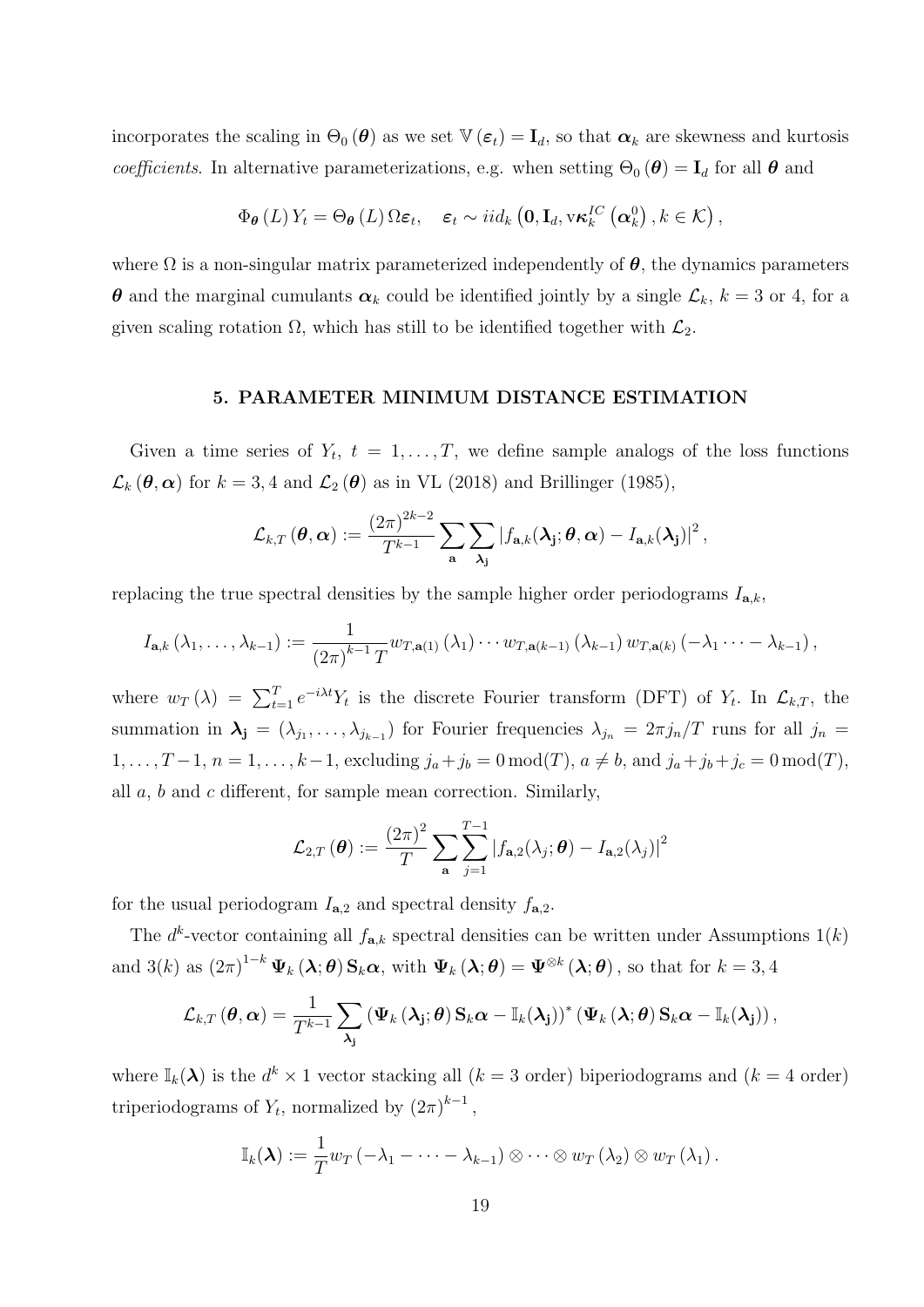Correspondingly,

$$
\mathcal{L}_{2,T}(\boldsymbol{\theta}) = \frac{1}{T} \sum_{j=1}^{T-1} \left( \boldsymbol{\Psi}_2 \left( \lambda_j; \boldsymbol{\theta} \right) \text{vec} \left( \mathbf{I}_d \right) - \mathbb{I}_2(\lambda_j) \right)^* \left( \boldsymbol{\Psi}_2 \left( \lambda_j; \boldsymbol{\theta} \right) \text{vec} \left( \mathbf{I}_d \right) - \mathbb{I}_2(\lambda_j) \right),
$$

where  $\mathbb{I}_2(\lambda) = \frac{1}{T} w_T(-\lambda) \otimes w_T(\lambda) = 2\pi \text{vec}(I_{YY}(\lambda))$  and  $I_{YY}(\lambda) = (2\pi T)^{-1} w_T(\lambda) w_T^*(\lambda) =$  $\left\{I_{(a,b),2}\right\}_{a,b=1,\dots,d}$  is the usual periodogram matrix of  $Y_t$ .

We set the following minimum distance parameter estimates for weights  $w_k$ ,

$$
\left(\hat{\boldsymbol{\theta}}_{w,T}, \; \hat{\boldsymbol{\alpha}}_{k,T}, \; k \in \mathcal{K}\right) := \arg\min_{\boldsymbol{\theta} \in \mathcal{S}, \boldsymbol{\alpha}_k, k \in \mathcal{K}} \mathcal{L}_{2,T}(\boldsymbol{\theta}) + \sum_{k \in \mathcal{K}} w_k \mathcal{L}_{k,T}(\boldsymbol{\theta}, \boldsymbol{\alpha}_k),
$$

where  $\min_{k \in \mathcal{K}} w_k > 0$  and we further restrict to  $\theta \in \mathcal{S}^{\max}$  under Assumption 6A and to  $\theta \in S^+$  and  $\alpha_k \in \mathcal{D}_k$  under Assumption 6B(k),  $k \in \mathcal{K}$ . The main purpose of combining loss functions  $\mathcal{L}_{k,T}$  involving cumulants of different orders  $k = 3, 4$ , is robustness to lack of identification due to failure of the nonzero cumulant condition of Assumption  $3(k)$  for a single  $k$ , as efficiency gains are possible though difficult to characterize, even in the univariate case, see Lobato and Velasco (2018). Additionally, we always need to include  $\mathcal{L}_{2,T}$  in our loss function for scaling identification.

Solving the first order conditions for  $\boldsymbol{\alpha}_k, k \in \mathcal{K}$ , using

$$
\frac{\partial}{\partial \boldsymbol{\alpha}} \mathcal{L}_{k,T} \left( \boldsymbol{\theta}, \boldsymbol{\alpha} \right) = \frac{2}{T^{k-1}} \sum_{\boldsymbol{\lambda_j}} \text{Re} \left\{ \mathbf{S}_k' \boldsymbol{\Psi}_k^*(\boldsymbol{\lambda_j}; \boldsymbol{\theta}) \left( \boldsymbol{\Psi}_k(\boldsymbol{\lambda_j}; \boldsymbol{\theta}) \mathbf{S}_k \boldsymbol{\alpha} - \mathbb{I}_k(\boldsymbol{\lambda_j}) \right) \right\},
$$

we can obtain the (unrestricted) estimate of  $\alpha_k$  for a given  $\theta$ 

$$
\hat{\boldsymbol{\alpha}}_{k,T}\left(\boldsymbol{\theta}\right):=\left(\sum_{\lambda_j}\operatorname{Re}\left\{{\bf S}_k'\boldsymbol{\Psi}_k^*(\boldsymbol{\lambda_j};\boldsymbol{\theta})\boldsymbol{\Psi}_k(\boldsymbol{\lambda_j};\boldsymbol{\theta}){\bf S}_k\right\}\right)^{-1}\sum_{\lambda_j}\operatorname{Re}\left\{{\bf S}_k'\boldsymbol{\Psi}_k^*(\boldsymbol{\lambda_j};\boldsymbol{\theta})\mathbb{I}_k(\boldsymbol{\lambda_j})\right\},
$$

and concentrate out  $\boldsymbol{\alpha}_k$  in  $\mathcal{L}_{k,T}(\boldsymbol{\theta}, \boldsymbol{\alpha}_k)$  so that

$$
\hat{\boldsymbol{\theta}}_{w,T} = \arg\min_{\boldsymbol{\theta}\in\mathcal{S}} \mathcal{L}_{w,T}(\boldsymbol{\theta}),
$$

or restricted to  $\boldsymbol{\theta} \in \mathcal{S}^{\text{max}}$  under Assumption 6A, where

$$
\mathcal{L}_{w,T}(\boldsymbol{\theta}) := \mathcal{L}_{2,T}(\boldsymbol{\theta}) + \sum_{k \in \mathcal{K}} w_k \hat{\mathcal{L}}_{k,T}(\boldsymbol{\theta}), \quad \hat{\mathcal{L}}_{k,T}(\boldsymbol{\theta}) := \mathcal{L}_{k,T}(\boldsymbol{\theta}, \hat{\boldsymbol{\alpha}}_{k,T}(\boldsymbol{\theta}))
$$

<span id="page-19-0"></span>and  $\hat{\boldsymbol{\alpha}}_{k,T} = \hat{\boldsymbol{\alpha}}_{k,T} \left( \hat{\boldsymbol{\theta}}_{w,T} \right)$ . However, under Assumption 6B(k) there is no guarantee that for  $\theta \in S^+$  it holds that  $\hat{\alpha}_{k,T}(\theta) \in \mathcal{D}_k$ ,  $k \in \mathcal{K}$ , and optimization should be done simultaneously for  $(\theta, \ \alpha_k, \ k \in \mathcal{K})$  in  $\mathcal{S}^+ \times \prod_{\mathcal{K}} \mathcal{D}_k$ . Then, consistency of estimates under our set of identifying conditions is achieved exploiting that periodogram averages estimate consistently integrals of the true spectral densities.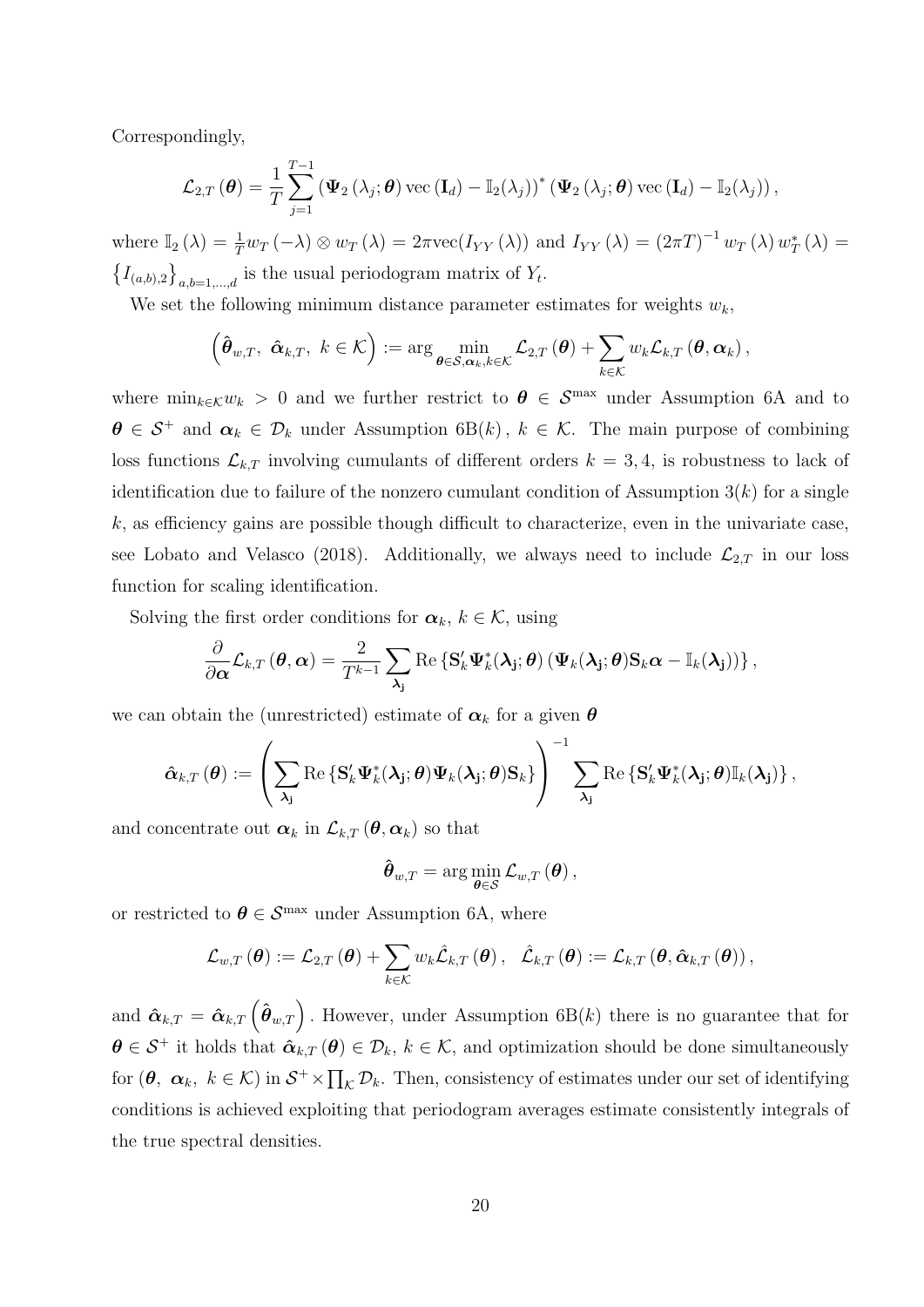**Theorem 6** Under Assumptions  $1(2k)$ ,  $3(k)$ ,  $5$ ,  $6(k)$ ,  $k \in \mathcal{K}$ , as  $T \to \infty$ ,

$$
\left(\hat{\boldsymbol{\theta}}_{w,T}, \ \hat{\boldsymbol{\alpha}}_{k,T}, \ k \in \mathcal{K}\right) \rightarrow_p \left(\boldsymbol{\theta}_0, \ \boldsymbol{\alpha}_k^0, \ k \in \mathcal{K}\right).
$$

Note that the result for  $\hat{\boldsymbol{\alpha}}_{k,T}$  also holds for  $k \notin \mathcal{K}$  from the consistency of  $\hat{\boldsymbol{\theta}}_{w,T}$  when Assumptions  $1(2k)$  and  $3(k)$  hold for both  $k = 3, 4$ , but only one set of cumulants needs to satisfy the nonzero conditions to guarantee identification. Further, independence and equal distribution of order  $2k$  in Assumption  $1(k)$  are used to facilitate the asymptotic analysis despite are not necessary for identification.

# Asymptotic Distribution

Now we consider optimal weighting of higher order periodograms replacing  $\mathcal{L}_{k,T}(\theta,\alpha)$  by a weighted loss function

$$
\mathcal{L}^{EFF}_{k,T}\left(\boldsymbol{\theta},\boldsymbol{\alpha}\right):=\frac{1}{T^{k-1}}\sum_{\boldsymbol{\lambda_j}}\left(\boldsymbol{\Psi}_k(\boldsymbol{\lambda_j};\boldsymbol{\theta})\mathbf{S}_k\boldsymbol{\alpha}-\mathbb{I}_k(\boldsymbol{\lambda_j})\right)^*\mathbf{W}_k(\boldsymbol{\lambda_j};\boldsymbol{\tilde{\theta}}_T)\left(\boldsymbol{\Psi}_k(\boldsymbol{\lambda_j};\boldsymbol{\theta})\mathbf{S}_k\boldsymbol{\alpha}-\mathbb{I}_k(\boldsymbol{\lambda_j})\right),
$$

where  $\mathbf{W}_k(\lambda;\tilde{\boldsymbol{\theta}}_T) := \left(\mathbf{\Psi}_k(\lambda;\tilde{\boldsymbol{\theta}}_T)\mathbf{\Psi}_k^*(\lambda;\tilde{\boldsymbol{\theta}}_T)\right)^{-1}$  gives weights inversely proportional to the modulus of the higher order transfer function  $\Psi_k(\lambda;\theta)$  evaluated at some preliminary estimate  $\tilde{\theta}_T \rightarrow_p \theta_0$ . This weighting does not require structural identification since  $\mathbf{W}_k$  produces the same weighting when  $\Psi(e^{-i\lambda}; \tilde{\boldsymbol{\theta}}_T)$  is replaced by  $\Psi(e^{-i\lambda}; \tilde{\boldsymbol{\theta}}_T) A(e^{-i\lambda})$  for a BM  $A(z)$ , because

$$
\left(\Psi(e^{-i\lambda};\boldsymbol{\theta})A(e^{-i\lambda})\right)^{\otimes k}=\Psi(e^{-i\lambda};\boldsymbol{\theta})^{\otimes k}A(e^{-i\lambda})^{\otimes k}=\Psi_k(\boldsymbol{\lambda};\boldsymbol{\theta})A^{\otimes k}(\boldsymbol{\lambda}).
$$

Further, instead of using the solution from the first order condition for  $\alpha$ , we propose to use instead the simpler estimate

$$
\hat{\boldsymbol{\alpha}}_{k,T}^{\dagger}\left(\boldsymbol{\theta}\right):=\frac{1}{T^{k-1}}\sum_{\boldsymbol{\lambda_j}}\text{Re}\left\{\mathbf{S}_{k}'\boldsymbol{\Psi}_{k}^{-1}(\boldsymbol{\lambda_j};\boldsymbol{\theta})\mathbb{I}_{k}(\boldsymbol{\lambda_j})\right\},
$$

exploiting that  $S'_k \Psi_k^*(\lambda; \theta_0) W_k(\lambda; \theta_0) \Psi_k(\lambda; \theta_0) S_k = S'_k S_k = I_d$ , similar to the proposal in VL (2018), and replace  $\mathcal{L}_{k,T}^{EFF}$  by the pseudo-profile loss function  $\mathcal{L}_{k,T}^{\dagger}(\boldsymbol{\theta}) := \mathcal{L}_{k,T}^{EFF} \left( \boldsymbol{\theta}, \hat{\boldsymbol{\alpha}}_{k,T}^{\dagger}(\boldsymbol{\theta}) \right)$ .

The consistency of parameter estimates

$$
\hat{\boldsymbol{\theta}}_{w,T}^{\dagger} \;:=\; \arg\min_{\boldsymbol{\theta}\in\mathcal{S}} \hat{\mathcal{L}}_{w,T}^{\dagger}\left(\boldsymbol{\theta}\right),\ \ \, \hat{\mathcal{L}}_{w,T}^{\dagger}\left(\boldsymbol{\theta}\right):=\mathcal{L}_{2,T}\left(\boldsymbol{\theta}\right)+\sum_{k\in\mathcal{K}} w_k \hat{\mathcal{L}}_{k,T}^{\dagger}\left(\boldsymbol{\theta}\right),
$$

restricted to  $\theta \in \mathcal{S}^{\text{max}}$  under Assumption 6A, can be deduced by the same arguments as for  $\hat{\theta}_{w,T}$ . We focus on estimates  $\hat{\theta}_{w,T}^{\dagger}$  based on  $\mathcal{\hat{L}}_{w,T}^{\dagger}$  because its analysis is simpler due to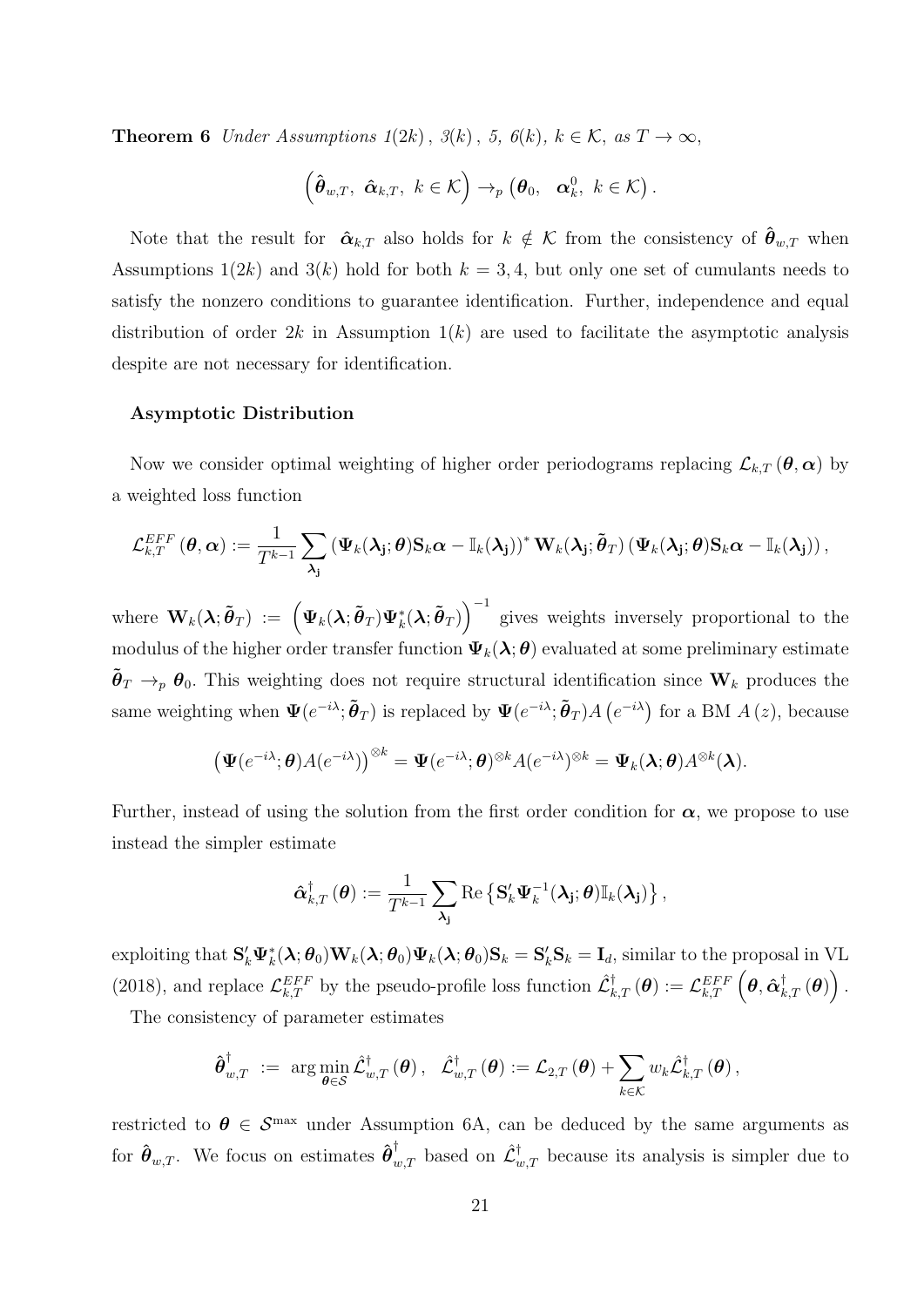the efficient weighting scheme and a more straightforward estimation effect from  $\hat{\boldsymbol{\alpha}}_{k,T}^{\dagger}(\boldsymbol{\theta})$ , but it is immediate to show the asymptotic equivalence with estimates based on minimizing  $\mathcal{L}_{k,T}^{EFF}(\theta,\alpha)$  for  $\theta \in \mathcal{S}^+$  and  $\alpha \in \mathcal{D}_k$ ,  $k \in \mathcal{K}$ , under Assumption 6B(k), as well as that of  $\hat{\boldsymbol{\alpha}}_{k,T}^{\dagger}\left(\boldsymbol{\theta}\right)$  with  $\hat{\boldsymbol{\alpha}}_{k,T}^{EFF}\left(\boldsymbol{\theta}\right)$ .

To investigate the asymptotic distribution of parameter estimates we need further restrictions on the parameterization and a local identification condition. Define

$$
\mathbf{H}_{k}(\boldsymbol{\theta}) := (2\pi)^{1-k} \int_{\Pi^{k-1}} \text{Re} \left\{ \mathbf{B}_{k}^{*}(\boldsymbol{\lambda};\boldsymbol{\theta}) \mathbf{B}_{k}(\boldsymbol{\lambda};\boldsymbol{\theta}) \right\} d\boldsymbol{\lambda}
$$

where for  $k = 3, 4$  we set

$$
\mathbf{B}_k\left(\boldsymbol{\lambda};\boldsymbol{\theta}\right):=\boldsymbol{\Psi}_k^{-1}\left(\boldsymbol{\lambda};\boldsymbol{\theta}\right)\dot{\boldsymbol{\Psi}}_k(\boldsymbol{\lambda};\boldsymbol{\theta})-\mathbf{S}_k\mathbf{S}_k'\bar{\boldsymbol{\Lambda}}_k\left(\boldsymbol{\theta}\right)=\sum_{j=1}^k\mathbf{B}_{k,j}\left(\lambda_j;\boldsymbol{\theta}\right),
$$

 $\text{with } \mathbf{\bar{\Lambda}}_k \left( \boldsymbol{\theta} \right) := \left( 2 \pi \right)^{1-k} \int_{\Pi^{k-1}} \text{Re} \left\{ \boldsymbol{\Psi}_k^{-1} \left( \boldsymbol{\lambda}; \boldsymbol{\theta} \right) \boldsymbol{\dot{\Psi}}_k (\boldsymbol{\lambda}; \boldsymbol{\theta}) \right\} d \boldsymbol{\lambda} \text{, and } \mathbf{B}_2 \left( \lambda; \boldsymbol{\theta} \right) := \boldsymbol{\Psi}_2^{-1} \left( \lambda; \boldsymbol{\theta} \right) \boldsymbol{\dot{\Psi}}_2 (\lambda; \boldsymbol{\theta})$  $=$   $\mathbf{B}_{2,1}(\lambda;\boldsymbol{\theta}) + \mathbf{B}_{2,2}(-\lambda;\boldsymbol{\theta}),$  with

$$
\dot{\Psi}_k(\pmb{\lambda};\pmb{\theta}):=\left(\dot{\Psi}_k^{(1)}(\pmb{\lambda};\pmb{\theta}),\ldots,\dot{\Psi}_k^{(m)}(\pmb{\lambda};\pmb{\theta})\right),\quad \dot{\Psi}_k^{(\ell)}(\pmb{\lambda};\pmb{\theta}):=\frac{\partial}{\partial \pmb{\theta}_\ell}\Psi_k(\pmb{\lambda};\pmb{\theta}),
$$

where  $\mathbf{B}_{k,j}(\lambda_j;\boldsymbol{\theta}), j=1,\ldots,k$ , are obtained at once by the k-fold multiplicative structure of  $\mathbf{B}_k$ . Introduce for  $\boldsymbol{\alpha} = {\{\boldsymbol{\alpha}_k\}}_{k \in \mathcal{K}}$ 

$$
\Sigma(\boldsymbol{\theta},\boldsymbol{\alpha}) := (\mathbf{I}_m \otimes \mathrm{vec}(\mathbf{I}_d))' \mathbf{H}_2(\boldsymbol{\theta}) (\mathbf{I}_m \otimes \mathrm{vec}(\mathbf{I}_d)) + \sum_{k \in \mathcal{K}} w_k (\mathbf{I}_m \otimes \mathbf{S}_k \boldsymbol{\alpha}_k)' \mathbf{H}_k(\boldsymbol{\theta}) (\mathbf{I}_m \otimes \mathbf{S}_k \boldsymbol{\alpha}_k)
$$

and the following assumption which imposes a rank condition on  $\Sigma(\theta_0, \alpha_0)$  and reinforces the smoothness conditions of the parameterization.

#### Assumption 7.

**7.1.** Let  $\Phi_i(\boldsymbol{\theta})$ ,  $i = 0, \ldots, p$ , and  $\Theta_i(\boldsymbol{\theta})$ ,  $i = 0, \ldots, q$ , have continuous third order derivatives for all  $\theta \in S$ . 7.2.  $\theta_0 \in Int\left( \mathcal{S}^{\max} \right)$ . 7.3.  $\Sigma(\boldsymbol{\theta}_0, \boldsymbol{\alpha}_0) > 0$ .

Assumptions 7.1 and 7.2 are standard for the analysis of asymptotic properties of extremum estimates, while sufficient conditions for the local identification Assumption 7.3 are the full rank of individual Hessian matrices,  $H_k(\theta_0) > 0$ , for at least one  $k = 2, 3, 4$  with  $w_k > 0$ and Assumption 3(k) for  $k \in \mathcal{K}$ . H<sub>2</sub> is similar to the Hessian of PMLE estimates under Gaussianity (and causality and invertibility), like Whittle estimates, which only use second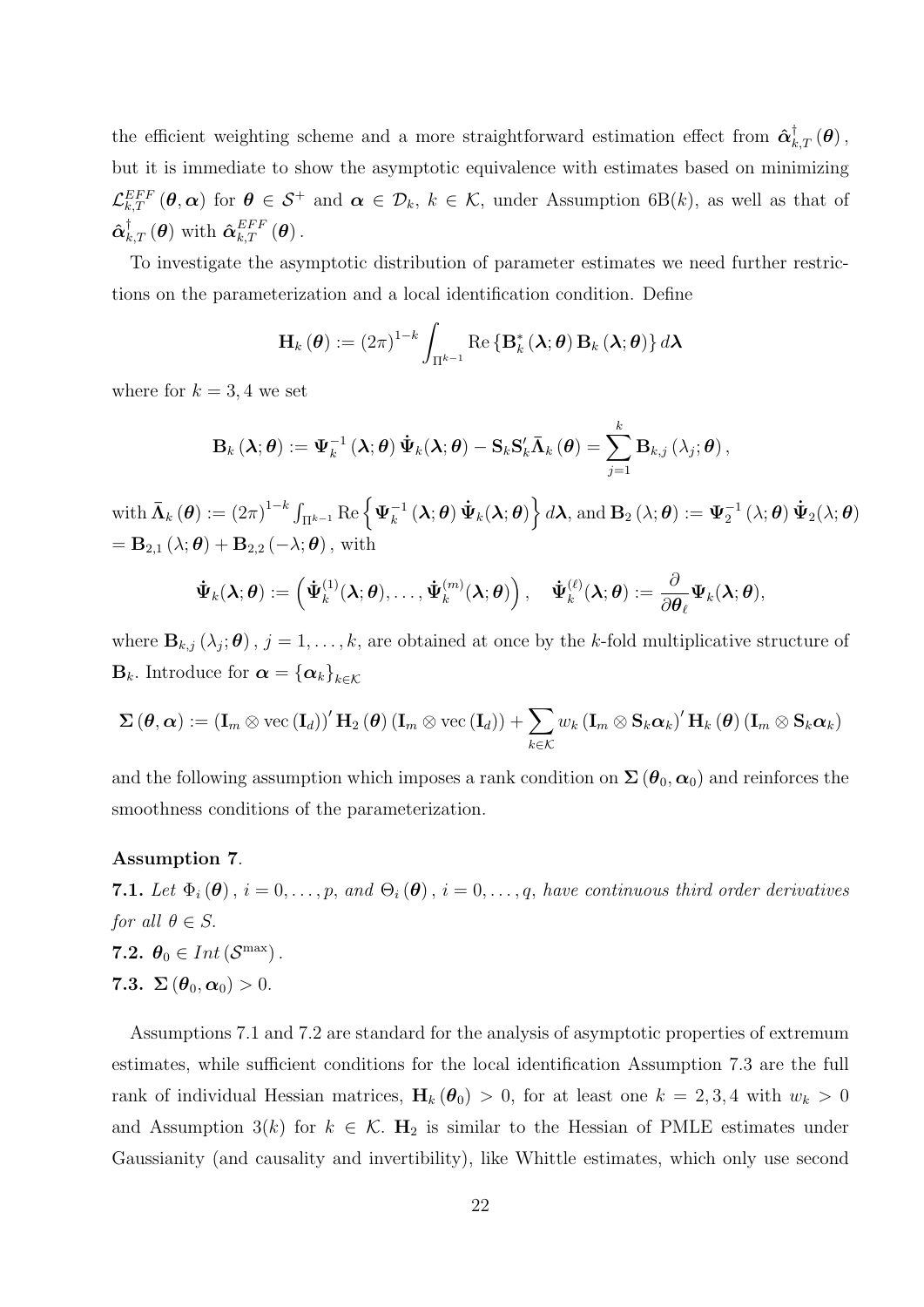order information, noting that here  $H_2$  includes also the scaling parameters in  $\Theta_0$ . This indicates that usual methods are sufficient for local identification and local asymptotic inference, but non-Gaussian information is key to achieve global identification and potential efficiency improvements. Further, the centering terms in  $\bar{\Lambda}_{k}(\theta)$  reflect the higher order cumulant estimation effect, with the ones corresponding to non scaling parameters being identically zero for causal and invertible processes.

To simplify the asymptotic variance of  $\hat{\boldsymbol{\theta}}_{w,T}^{\dagger}$  we could strengthen Assumption 3(k),  $k \in \mathcal{K}$ , to ICA of order  $k = 8$ , as we do in Appendix D to obtain explicit formulae for the variance of the following vectors of powers of  $\varepsilon_t$  and  $\varepsilon_r$  for  $t \neq r$ ,

$$
\begin{array}{lcl} \displaystyle \varepsilon^{[2]}_{t,r} & := & \left[\begin{array}{c} \varepsilon_t \otimes \varepsilon_r \\ \varepsilon_r \otimes \varepsilon_t \end{array}\right] \\ \displaystyle \varepsilon^{[3]}_{t,r} & := & \left[\begin{array}{c} \varepsilon_t \otimes \varepsilon_t \otimes \varepsilon_r \\ \varepsilon_t \otimes \varepsilon_r \otimes \varepsilon_t \\ \varepsilon_r \otimes \varepsilon_t \otimes \varepsilon_t \end{array}\right] - \sum_{a=1}^d \left[\begin{array}{c} \mathbf{e}_a \otimes \mathbf{e}_a \otimes \varepsilon_r \\ \mathbf{e}_a \otimes \varepsilon_r \otimes \mathbf{e}_a \\ \varepsilon_r \otimes \mathbf{e}_a \otimes \mathbf{e}_a \end{array}\right], \\ \\ \displaystyle \varepsilon^{[4]}_{t,r} & := & \left[\begin{array}{c} \varepsilon_t \otimes \varepsilon_t \otimes \varepsilon_t \otimes \varepsilon_t \\ \varepsilon_t \otimes \varepsilon_t \otimes \varepsilon_t \otimes \varepsilon_t \\ \varepsilon_t \otimes \varepsilon_r \otimes \varepsilon_t \otimes \varepsilon_t \end{array}\right] - \sum_{a=1}^d \alpha^{0}_{3a} \left[\begin{array}{c} \mathbf{e}_a \otimes \mathbf{e}_a \otimes \mathbf{e}_a \otimes \varepsilon_r \\ \mathbf{e}_a \otimes \mathbf{e}_a \otimes \varepsilon_r \otimes \mathbf{e}_a \\ \mathbf{e}_a \otimes \varepsilon_r \otimes \mathbf{e}_a \otimes \mathbf{e}_a \\ \varepsilon_r \otimes \mathbf{e}_a \otimes \mathbf{e}_a \end{array}\right] \end{array}
$$

.

However, there is no need of nonzero assumptions on marginal cumulants for order larger than max<sub>K</sub>k, apart of existence of 2k moments for  $k \in \mathcal{K}$ , as, e.g., it is straightforward to justify estimates with  $w_4 = 0$  based on up most  $k = 3$  information with only six bounded moments.

Define  $\mathbf{C}_k(0) := (2\pi)^{1-k} \int_{\Pi^{k-1}} \mathbf{B}_k^*(\lambda; \theta_0) d\lambda$  for  $k = 2, 3, 4$  and the row block matrices for  $j = \pm 1, \pm 2, \ldots,$ 

$$
\mathbf{C}_{k}(j) := \left\{ \left(2\pi\right)^{1-k} \int_{\Pi^{k-1}} \mathbf{B}_{k,a}^{*} \left(\boldsymbol{\lambda};\boldsymbol{\theta}_{0}\right) e^{-ij\lambda_{a}} d\boldsymbol{\lambda} \right\}_{a=1,...,k},
$$

and

$$
\boldsymbol{\Omega}\left(\boldsymbol{\theta}_{0};\mathbf{C}\right):=\left\{ \left. \boldsymbol{\Omega}_{ab}\left(\boldsymbol{\theta}_{0};\mathbf{C}\right)\ \right\} _{a,b=2,3,4},\right.
$$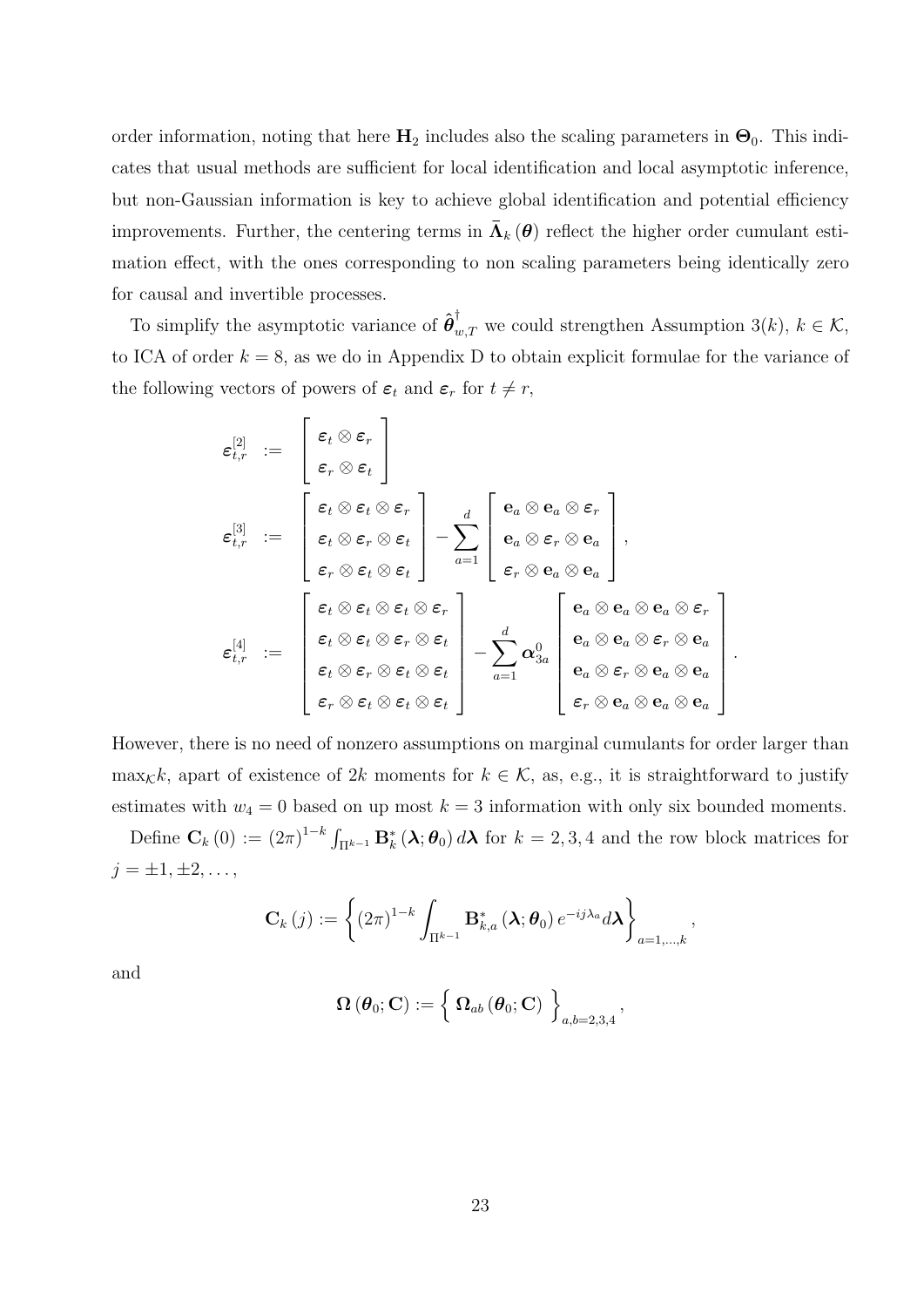where  $\Omega_{ab}(\theta_0; \mathbf{C}) := \mathbf{\Phi}_{ab}^0(\theta_0; \mathbf{C}) + \mathbf{\Phi}_{ab}(\theta_0; \mathbf{C}) + \mathbf{\Phi}_{ab}^{\dagger}(\theta_0; \mathbf{C})$  with

$$
\Phi_{ab}^{0}(\theta_{0};\mathbf{C}) := \mathbf{C}_{a}(0) \mathbb{C} \left[\varepsilon_{t}^{\otimes a}, \varepsilon_{t}^{\otimes b}\right] \mathbf{C}_{b}'(0)
$$
\n
$$
\Phi_{ab}(\theta_{0};\mathbf{C}) := \sum_{j=-\infty, \neq 0}^{\infty} \mathbf{C}_{a}(j) \mathbb{C} \left[\varepsilon_{t,r}^{[a]}, \varepsilon_{r,t}^{[b]}\right] \mathbf{C}_{b}'(j)
$$
\n
$$
\Phi_{ab}^{\dagger}(\theta_{0};\mathbf{C}) := \sum_{j=-\infty, \neq 0}^{\infty} \mathbf{C}_{a}(-j) \mathbb{C} \left[\varepsilon_{t,r}^{[a]}, \varepsilon_{r,t}^{[b]}\right] \mathbf{C}_{b}'(j)
$$

and variance-covariance matrices not depending on t or r by stationarity of order  $2k, k \in \mathcal{K}$ . These definitions provide multivariate generalizations of the score variance expressions developed in VL for averages of higher order periodograms accounting for possibly nonfundamental solutions and allow a compact presentation of the asymptotic distribution of  $\hat{\boldsymbol{\theta}}_{w,T}^{\dagger}$  in next theorem. See Appendix D for explicit expressions for each k.

<span id="page-23-0"></span>**Theorem 7** Under Assumptions  $1(2k)$ ,  $3(k)$ ,  $5$ ,  $6(k)$ ,  $7$ ,  $k \in K$ ,  $\min_{\mathcal{K}} w_k > 0$ , as  $T \to \infty$ ,

$$
\sqrt{T}\left(\hat{\boldsymbol{\theta}}_{w,T}^{\dagger}-\boldsymbol{\theta}_{0}\right)\rightarrow_{d}N_{m}\left(0,\boldsymbol{\Sigma}^{-1}\left(\boldsymbol{\theta}_{0},\boldsymbol{\alpha}_{0}\right)\boldsymbol{\delta}\left(\boldsymbol{\alpha}_{0}\right)\boldsymbol{\Omega}\left(\boldsymbol{\theta}_{0};\mathbf{B}\right)\boldsymbol{\delta}'\left(\boldsymbol{\alpha}_{0}\right)\boldsymbol{\Sigma}^{-1}\left(\boldsymbol{\theta}_{0},\boldsymbol{\alpha}_{0}\right)\right),
$$

where

$$
\boldsymbol{\delta}\left(\boldsymbol{\alpha}_{0}\right):=\left[\begin{array}{c|c} \left(\mathbf{I}_{m} \otimes vec\left(\mathbf{I}_{d}\right)\right)' & w_{3} \left(\mathbf{I}_{m} \otimes \mathbf{S}_{3} \boldsymbol{\alpha}_{3}^{0}\right)' & w_{4} \left(\mathbf{I}_{m} \otimes \mathbf{S}_{4} \boldsymbol{\alpha}_{4}^{0}\right)'\end{array}\right].
$$

As in VL, the terms  $\Phi_{ab}^{\dagger}$  are only different from zero for noncausal or noninvertible models for which  $\mathbf{B}_k(\lambda;\boldsymbol{\theta})$  have a representation with terms in  $e^{-ij\lambda}$  for  $j = -1, -2, \ldots$ . Note also that  $\Phi_{22}^0$  incorporates the scaling estimation effect, which is treated separately in other parameterizations, as in the univariate model in VL and, partially, in the one discussed in Appendix E, because, e.g. for causal and invertible models, only the contributions from elements of  $\theta$  affecting  $\Theta_0(\theta)$  are different from zero in  $\mathbf{C}_2(0)$ . In the same line, the form of  $\Phi_{ab}^0$ ,  $a, b > 2$ , accounts for the estimation of higher order cumulants under the ICA restriction of Assumption  $3(k)$ , see Appendix D for details.

We next present the asymptotic distribution of  $\hat{\boldsymbol{\alpha}}_{k,T}^{\dagger}(\hat{\boldsymbol{\theta}}_{w,T}^{\dagger})$  for a particular  $k \in \{3,4\}$ without assumptions on  $\alpha_k^0$ , which could contain many zeros, obtaining an easy test of overidentification. The only requisite is that  $\hat{\boldsymbol{\theta}}_{w,T}^{\dagger}$  is consistent and asymptotic normal with identification provided by, possibly, a different set of cumulants. We introduce the following vector of fourth powers of errors which include all permutations of pairs, where  $E_t$  stands for expectation conditional on  $\varepsilon_t$ ,  $t \neq r$ , which is relevant for the variance of the sample kurtosis vector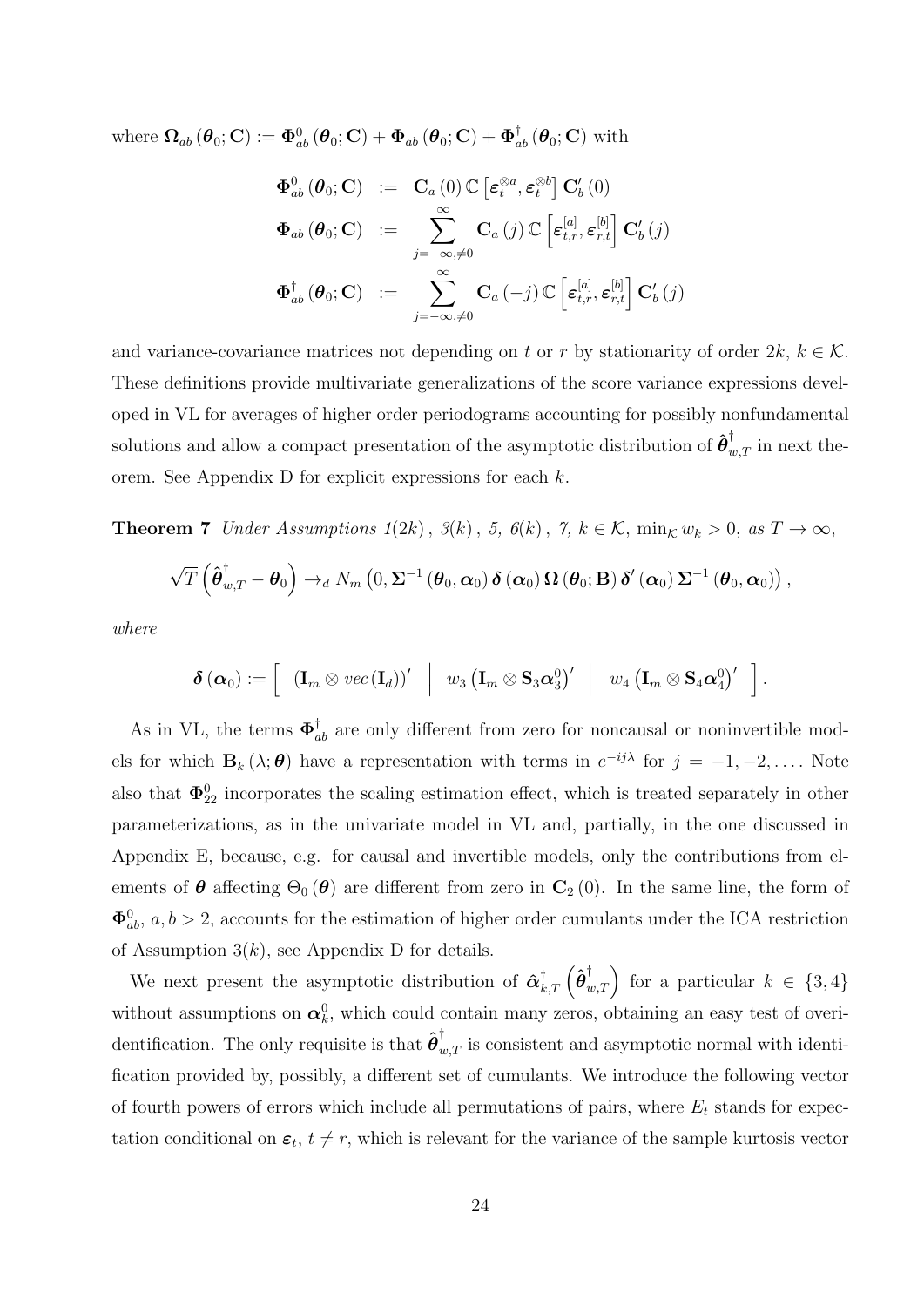coefficients  $\boldsymbol{\hat{\alpha}}_{4,T}^{\dagger}\left(\boldsymbol{\theta}_{0}\right),$ 

$$
\varepsilon_t^{[4]} := E_t \left\{\begin{array}{c} \varepsilon_t \otimes \varepsilon_t \otimes \varepsilon_r \otimes \varepsilon_r \\ \varepsilon_r \otimes \varepsilon_r \otimes \varepsilon_t \otimes \varepsilon_t \\ \varepsilon_t \otimes \varepsilon_r \otimes \varepsilon_t \otimes \varepsilon_r \\ \varepsilon_r \otimes \varepsilon_t \otimes \varepsilon_r \otimes \varepsilon_t \\ \varepsilon_t \otimes \varepsilon_r \otimes \varepsilon_r \otimes \varepsilon_t \\ \varepsilon_r \otimes \varepsilon_t \otimes \varepsilon_t \otimes \varepsilon_r \end{array}\right\},
$$

where, e.g.,  $\varepsilon_{t,1}^{[4]} = \sum_{a,b=1}^d \varepsilon_{t,a}^2 \left( \mathbf{e}_a \otimes \mathbf{e}_a \otimes \mathbf{e}_b \otimes \mathbf{e}_b \right)$  given that  $E\left[ \boldsymbol{\varepsilon}_r \otimes \boldsymbol{\varepsilon}_r \right] = \sum_{b=1}^d E\left[ \boldsymbol{\varepsilon}_{r,b}^2 \right] \left( \mathbf{e}_b \otimes \mathbf{e}_b \right)$  $=\sum_{b=1}^d (e_b \otimes e_b)$ . Define  $\Delta_k := 1'_3 \otimes S'_k$  and  $\Omega(\theta_0; D_k)$  as  $\Omega(\theta_0; C)$  with  $C_h$  replaced by  $\mathbf{D}_{k,h}, h = 2, 3, 4$ , where for  $j = \pm 1, \pm 2, \dots$ ,

$$
\mathbf{D}_{k,h}\left(j\right):=-w_h\mathbf{\bar{\Lambda}}_k\left(\boldsymbol{\theta}_0\right)\left(\mathbf{I}_m\otimes\mathbf{S}_k\boldsymbol{\alpha}^0_k\right)\boldsymbol{\Sigma}^{-1}\left(\boldsymbol{\theta}_0,\boldsymbol{\alpha}_0\right)\left(\mathbf{I}_m\otimes\mathbf{S}_h\boldsymbol{\alpha}^0_h\right)'\mathbf{C}_h\left(j\right)
$$

with  $\mathbf{S}_2 \boldsymbol{\alpha}_2^0 = \text{vec}(\mathbf{I}_d)$  and  $w_2 = 1$ , and for  $j = 0$ ,

$$
\mathbf{D}_{k,h}\left(0\right):=\mathbf{I}_{d^k}1_{\{k=h\}}-w_h\mathbf{\bar{\Lambda}}_k\left(\boldsymbol{\theta}_0\right)\left(\mathbf{I}_m\otimes\mathbf{S}_k\boldsymbol{\alpha}_k^0\right)\boldsymbol{\Sigma}^{-1}\left(\boldsymbol{\theta}_0,\boldsymbol{\alpha}_0\right)\left(\mathbf{I}_m\otimes\mathbf{S}_h\boldsymbol{\alpha}_h^0\right)'\mathbf{C}_h\left(0\right).
$$

Define also  $\bar{\mathbf{\Delta}}_4 := \mathbf{1}'_4 \otimes \mathbf{S}'_4$  and the block matrix  $\bar{\mathbf{\Phi}}^0 (\theta_0; \mathbf{D}_4) := \{ \Phi_{ab}^0 (\theta_0; \mathbf{D}_4) \}_{a,b=2,3,4,5}$  being equal to  $\mathbf{\Phi}^0$  adding an extra row and column given by,  $b = 2, 3, 4$ ,

$$
\begin{array}{rcl}\Phi^0_{5b}\left(\pmb{\theta}_0;\mathbf{D}_4\right) &:=& (\mathbf{1}_6'\otimes \mathbf{I}_{d^4})\,\mathbb{C}\left[\pmb{\varepsilon}^{[4]}_t,\pmb{\varepsilon}^{\otimes b}_t\right]\mathbf{D}'_{k,b}\left(0\right) \;=\; \pmb{\Phi}^0_{b5}\left(\pmb{\theta}_0;\mathbf{D}_4\right)'\vphantom{\Big|}\\\Phi^0_{55}\left(\pmb{\theta}_0;\mathbf{D}_4\right) &:=& (\mathbf{1}_6'\otimes \mathbf{I}_{d^4})\,\mathbb{V}\left[\pmb{\varepsilon}^{[4]}_t\right] \left(\mathbf{1}_6'\otimes \mathbf{I}_{d^4}\right)'.\end{array}
$$

<span id="page-24-0"></span>**Theorem 8** Under Assumptions  $1(2h)$ ,  $3(h)$ ,  $5$ ,  $6(h)$ ,  $7$ ,  $h \in \mathcal{K} \cup \{k\}$ ,  $\min_{\mathcal{K}} w_h > 0$ , as  $T \to \infty$ , for  $k = 3$ ,

$$
T^{1/2} \left( \hat{\boldsymbol{\alpha}}_{3,T}^{\dagger} \left( \hat{\boldsymbol{\theta}}_{w,T}^{\dagger} \right) - \boldsymbol{\alpha}_3^0 \right) \rightarrow_d N_d \left( 0, \boldsymbol{\Delta}_3 \boldsymbol{\Omega} \left( \boldsymbol{\theta}_0; \mathbf{D}_3 \right) \boldsymbol{\Delta}_3' \right)
$$

and for  $k = 4$ ,

$$
T^{1/2}\left(\hat{\boldsymbol{\alpha}}_{4,T}^{\dagger}\left(\hat{\boldsymbol{\theta}}_{w,T}^{\dagger}\right)-\boldsymbol{\alpha}_4^0\right)\rightarrow_d N_d\left(0,\bar{\boldsymbol{\Delta}}_4\bar{\boldsymbol{\Phi}}^0\left(\boldsymbol{\theta}_0;\mathbf{D}_4\right)\bar{\boldsymbol{\Delta}}_4'+\boldsymbol{\Delta}_4\left(\boldsymbol{\Phi}\left(\boldsymbol{\theta}_0;\mathbf{D}_4\right)+\boldsymbol{\Phi}^{\dagger}\left(\boldsymbol{\theta}_0;\mathbf{D}_4\right)\right)\boldsymbol{\Delta}_4'\right).
$$

# 6. PARAMETER GMM ESTIMATION AND BOOTSTRAP APPROXIMATIONS

In this section we propose estimates that exploit efficiently all the information used by the minimum distance estimates of the previous section by minimizing simultaneously the score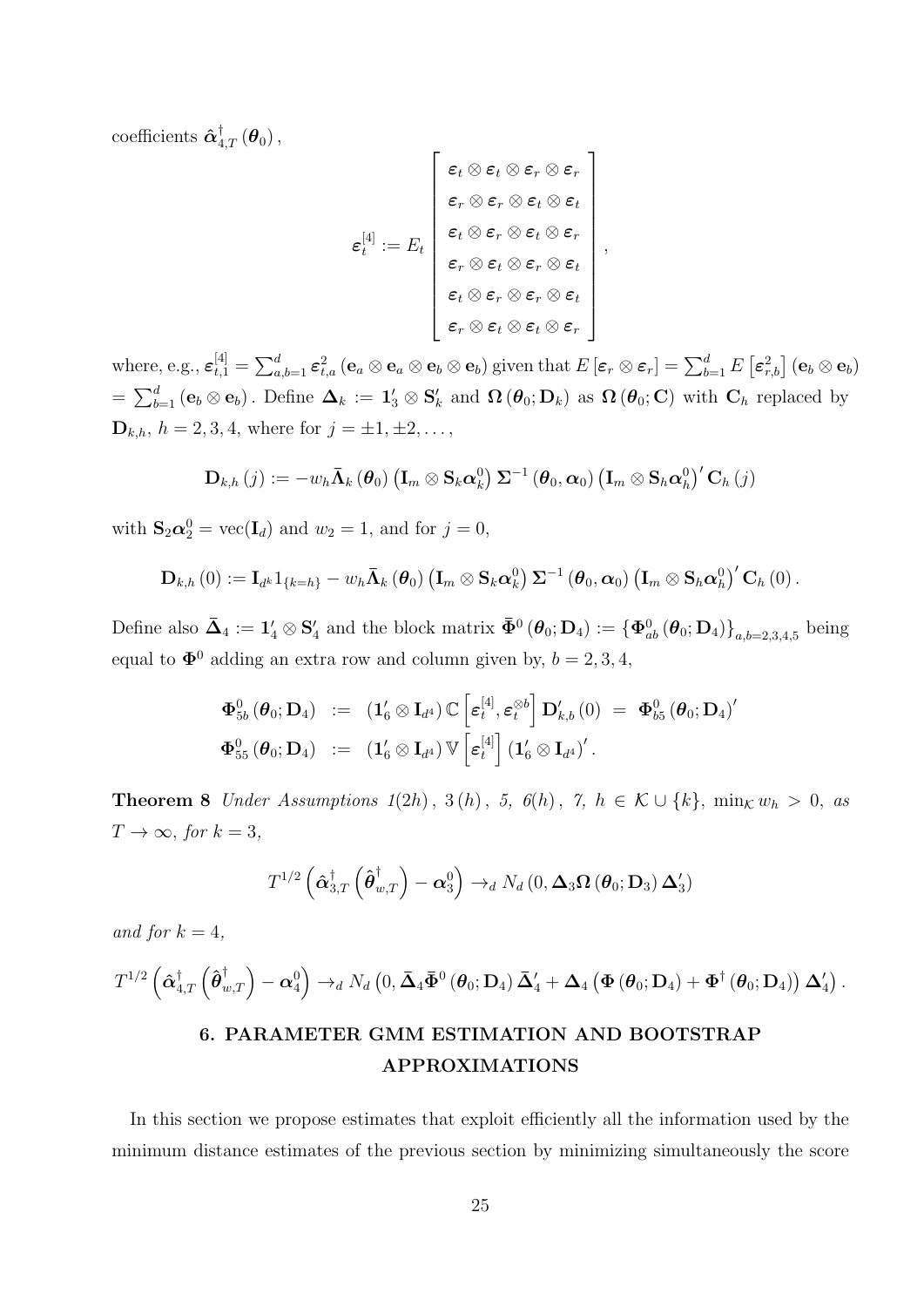functions of  $\mathcal{L}_{k,T}(\theta,\alpha)$  for  $k=2,3,4$  without need to specify w. Denote as in VL the gradient vector of the concentrated loss functions for all  $k = 2, 3, 4$  by

$$
\mathbb{S}_T\left(\boldsymbol{\theta}\right):=\left(\begin{array}{c} \frac{\partial}{\partial \theta}\mathcal{L}_{2,T}(\boldsymbol{\theta}) \\ \frac{\partial}{\partial \theta}\hat{\mathcal{L}}_{3,T}^\dagger(\boldsymbol{\theta}) \\ \frac{\partial}{\partial \theta}\hat{\mathcal{L}}_{4,T}^\dagger(\boldsymbol{\theta}) \end{array}\right),
$$

and denote the asymptotic variance of  $T^{1/2} \mathbb{S}_T (\theta_0)$  by  $\mathcal V$  depending on  $\boldsymbol \delta$  and  $\boldsymbol \Omega$  from Theorem 7, so we can consider the objective function

<span id="page-25-0"></span>
$$
\mathcal{Q}_T(\boldsymbol{\theta}) = \mathbb{S}_T(\boldsymbol{\theta})' \hat{\mathcal{V}}_T^- \mathbb{S}_T(\boldsymbol{\theta}), \qquad (7)
$$

to optimally weight the information on  $\theta_0$  contained in the score vector  $\mathbb{S}_T(\theta)$ . Here  $\hat{\mathcal{V}}_T^-$  is a consistent estimator of the matrix  $V^-$ , which is a reflexive generalized inverse of  $V$ , and hence, satisfies  $\mathcal{V}\mathcal{V}^-\mathcal{V}=\mathcal{V}$  and  $\mathcal{V}^-\mathcal{V}\mathcal{V}^-=\mathcal{V}^-$  as the Moore-Penrose inverse. We employ generalized inverses to take account of cases where the asymptotic variance of  $\mathbb{S}_T(\theta)$  is default rank when identification rank conditions in Assumption  $3(k)$  fail for some  $k = 3, 4$ . Hence, the proposed efficient estimator of  $\theta_0$  is a Newton-Raphson step using [\(7\)](#page-25-0),

<span id="page-25-3"></span>
$$
\hat{\boldsymbol{\theta}}_{GMM,T} := \tilde{\boldsymbol{\theta}}_T - \left( \mathbb{H}_T \left( \tilde{\boldsymbol{\theta}}_T \right)' \hat{\mathcal{V}}_T^- \mathbb{H}_T \left( \tilde{\boldsymbol{\theta}}_T \right) \right)^{-1} \mathbb{H}_T \left( \tilde{\boldsymbol{\theta}}_T \right)' \hat{\mathcal{V}}_T^- \mathbb{S}_T \left( \tilde{\boldsymbol{\theta}}_T \right), \tag{8}
$$

where  $\mathbb{H}_T (\theta) := (\partial/\partial \theta') \, \mathbb{S}_T (\theta)$ , and the initial estimate  $\tilde{\theta}_T$  satisfying

<span id="page-25-1"></span>
$$
\tilde{\boldsymbol{\theta}}_T - \boldsymbol{\theta}_0 = O_p\left(T^{-1/2}\right),\tag{9}
$$

could be  $\hat{\boldsymbol{\theta}}_{w,T}^{\dagger}$  or any other PML or GMM estimate obtained under appropriate identifying conditions. Given [\(9\)](#page-25-1), the consistency of  $\hat{\theta}_{GMM,T}$  is trivial and the next theorem states its asymptotic distribution defining the column block matrix with with  $S_2 \alpha_2^0 = \text{vec}(\mathbf{I}_d)$ .

$$
\mathbb{H} := p \lim_{T \to \infty} \mathbb{H}_T \left( \tilde{\boldsymbol{\theta}}_T \right) = p \lim_{T \to \infty} \frac{\partial}{\partial \boldsymbol{\theta}'} \mathbb{S}_T \left( \boldsymbol{\theta}_0 \right)
$$
  
=  $\left\{ \left( \mathbf{I}_m \otimes \mathbf{S}_k \boldsymbol{\alpha}_k^0 \right)' \mathbf{H}_k \left( \boldsymbol{\theta}_0 \right) \left( \mathbf{I}_m \otimes \mathbf{S}_k \boldsymbol{\alpha}_k^0 \right) \right\}_{k=2,3,4}$ 

<span id="page-25-2"></span>**Theorem 9** Under Assumptions  $1(2k)$ ,  $\mathcal{S}(k)$ ,  $k \in \{3, 4\}$ , 5, 7, and  $\hat{\mathcal{V}}_T^- \to_p \mathcal{V}^-$  as  $T \to \infty$ ,

$$
\sqrt{T}(\hat{\boldsymbol{\theta}}_{GMM,T}-\boldsymbol{\theta}_0)\rightarrow_d N\left(0,(\mathbb{H}'\mathcal{V}^-\mathbb{H})^{-1}\right).
$$

Note that Theorem [9](#page-25-2) holds irrespective of zero values in  $\alpha_k^0$  for  $k=3$  and 4, so no need of this part of Assumption  $3(k)$  for both  $k = 3, 4$  as far as [\(9\)](#page-25-1) holds, and though estimation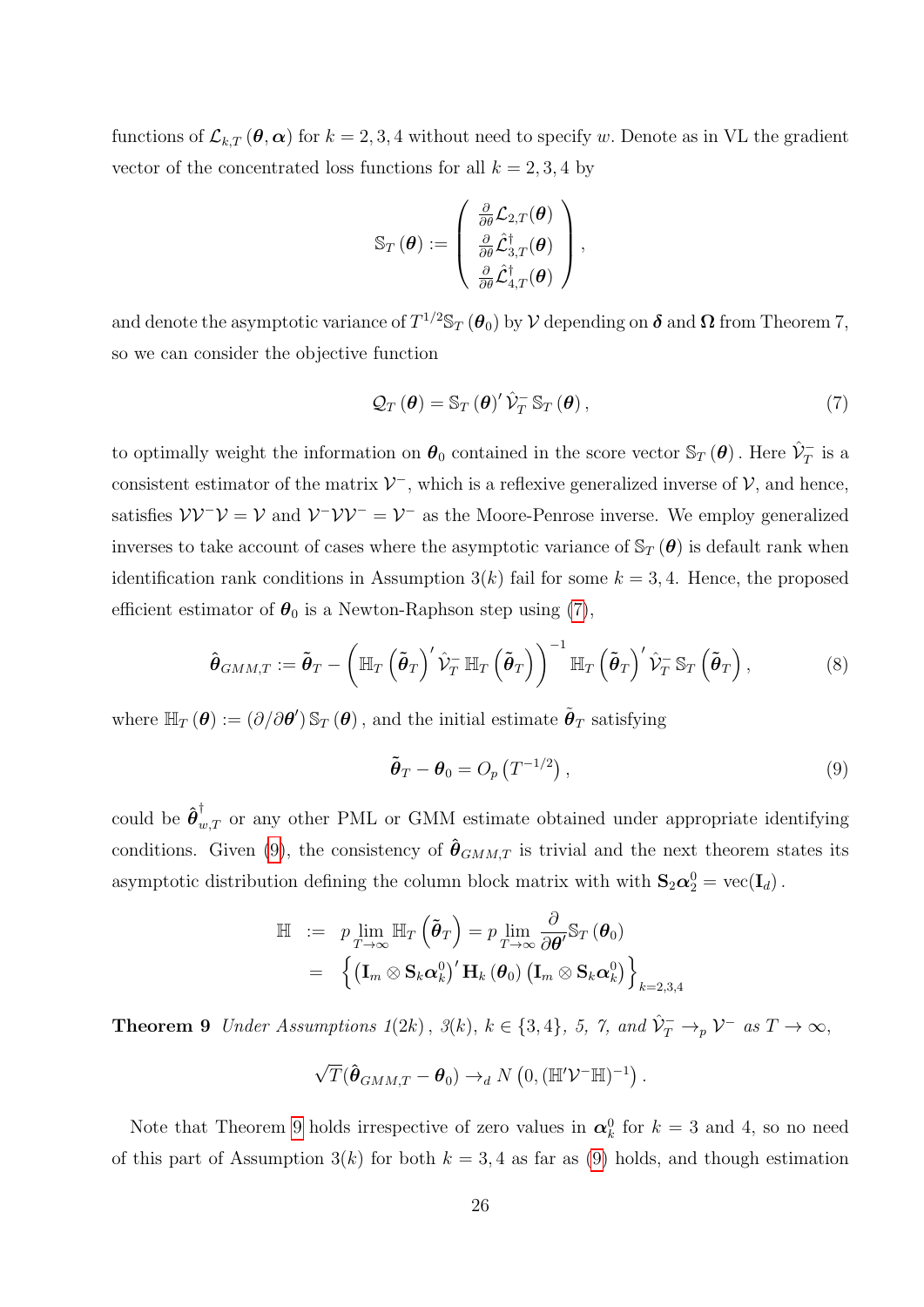procedures to obtain candidates for  $\tilde{\theta}_T$  can rely on some form of non-Gaussianity, they might use only second-order information complemented by economic identification restrictions. For the same reason, Assumption 6 is not needed under [\(9\)](#page-25-1).

To perform inference avoiding possibly imprecise estimation of  $\Omega$  or V it is possible to use a simple parametric bootstrap based on resampling from the empirical distribution of model residuals. However this procedure would require model simulation and re-estimation in each resample, which could be costly for large high dimensional models. Alternatively, we could resample the following linearization of the estimates in terms of the higher order periodograms of true errors  $\varepsilon_t$ ,

$$
\hat{\boldsymbol{\theta}}_{w,T}^{\dagger}-\boldsymbol{\theta}_0=\boldsymbol{\Sigma}^{-1}\left(\boldsymbol{\theta}_0,\boldsymbol{\alpha}_0\right)\sum_{k\in\mathcal{K}\cup 2}\frac{w_k}{T^{k-1}}\left(\mathbf{I}_m\otimes \mathbf{S}_k\boldsymbol{\alpha}_k^0\right)'\sum_{\boldsymbol{\lambda_j}}\text{Re}\left\{\mathbf{B}_k^*\left(\boldsymbol{\lambda_j};\boldsymbol{\theta}_0\right)\mathbb{I}_k^{\boldsymbol{\varepsilon}}(\boldsymbol{\lambda_j})\right\}+o_p\left(T^{-1/2}\right),
$$

where for  $k = 2$  we set  $\mathbf{S}_2 \alpha_2^0 = \text{vec}(\mathbf{I}_d)$ ,  $w_2 = 1$ , and replace  $\mathbb{I}_2^{\epsilon}(\lambda_j)$  by  $\mathbb{I}_2^{\epsilon}(\lambda_j) - \text{vec}(\mathbf{I}_2)$ . Resampled versions of the estimates are obtained replacing by  $(\boldsymbol{\theta}_0, \boldsymbol{\alpha}^0_k, k \in \mathcal{K})$  by  $\left(\boldsymbol{\hat{\theta}}_{w, T}^{\dagger}, \boldsymbol{\hat{\alpha}}_{k, T}^{\dagger}, k \in \mathcal{K}\right)$ and  $\mathbb{I}_{k}^{\varepsilon}$  by the periodograms  $\mathbb{I}_{k}^{\hat{\varepsilon}^{\star}}$  $\hat{\epsilon}_k^*$  of resampled residuals  $\hat{\epsilon}_t^*$  $\tau$ <sup>t</sup> from the empirical distribution of  $\text{residuals} \ \hat{\boldsymbol{\varepsilon}}_t = \boldsymbol{\varepsilon}_t\left(\hat{\boldsymbol{\theta}}_{w,T}^{\dagger}\right), \, t=1,\dots,T, \, \text{properly standardized},$ 

$$
\hat{\boldsymbol{\theta}}_{w,T}^{\star} := \hat{\boldsymbol{\theta}}_{w,T}^{\dagger} + \boldsymbol{\Sigma}^{-1} \left( \hat{\boldsymbol{\theta}}_{w,T}^{\dagger}, \hat{\boldsymbol{\alpha}}_{T}^{\dagger} \right) \sum_{k \in \mathcal{K} \cup 2} \frac{w_k}{T^{k-1}} \left( \mathbf{I}_m \otimes \mathbf{S}_k \hat{\boldsymbol{\alpha}}_{k,T}^{\dagger} \right)' \sum_{\boldsymbol{\lambda}_j} \mathrm{Re} \left\{ \mathbf{B}_k^* \left( \boldsymbol{\lambda}_j; \hat{\boldsymbol{\theta}}_{w,T}^{\dagger} \right) \mathbb{I}_k^{\hat{\boldsymbol{\varepsilon}}^*} (\boldsymbol{\lambda}_j) \right\},
$$

which requires only one computation of  $\mathbf{\Sigma}\left(\hat{\boldsymbol{\theta}}_{w,T}^{\dagger},\hat{\boldsymbol{\alpha}}_{T}^{\dagger}\right)$  $\mathcal{T}_T^\dagger\Big)$  and  $\mathbf{B}_k\left(\boldsymbol\lambda, \boldsymbol{\hat{\theta}}_{w,T}^\dagger\right)$  , but not simulation or parameter re-estimation in each resample. Interestingly, residuals  $\hat{\boldsymbol{\varepsilon}}_t$  are obtained directly in the frequency domain after inversion of the residual DFT  $\Psi(\lambda; \hat{\theta}_{w,T}^{\dagger})^{-1}w_T(\lambda)$ , without need to care about noninvertible or noncausal roots or imposing ad-hoc factorizations. Resampling of residuals  $\hat{\boldsymbol{\varepsilon}}_t$  and the FFT can be implemented efficiently to obtain periodograms of resampled residuals  $\mathbb{I}_{k}^{\hat{\epsilon}^{\star}}$  $\hat{\epsilon}^{\star}_k$  for any k, as well as set  $\hat{\alpha}_{kT}^{\star} = \hat{\alpha}_{kT}^{\dagger} \left( \hat{\theta}_{w,T}^{\star} \right)$  evaluated at the periodogram of data simulated from resampled  $\hat{\varepsilon}_t^*$  $\tau_t^*$  to approximate the distribution of cumulant estimates.

Similar resampling methods to construct  $\hat{\theta}_{GMM,T}$  (and approximate its finite sample distri-bution) can be implemented from [\(8\)](#page-25-3) in the same way as for  $\hat{\theta}^{\dagger}_{w,T}$ , since the elements of  $\mathbb{S}_T$  and  $\mathbb{H}_T$  are the same as those involved in the linearization of  $\hat{\theta}^{\dagger}_{w,T}$ , but pooled instead of aggregated. In particular, it is straightforward to estimate  $V$  by the sample covariance of bootstrap versions of  $\mathbb{S}_T$  evaluated at a preliminary inefficient  $\hat{\boldsymbol{\theta}}_{w,T}^{\dagger}$ . Then, it is possible to construct bootstrap standard errors, significance tests on parameter values and overidentification tests based on redundant cumulants or restrictions on functions of the IRF.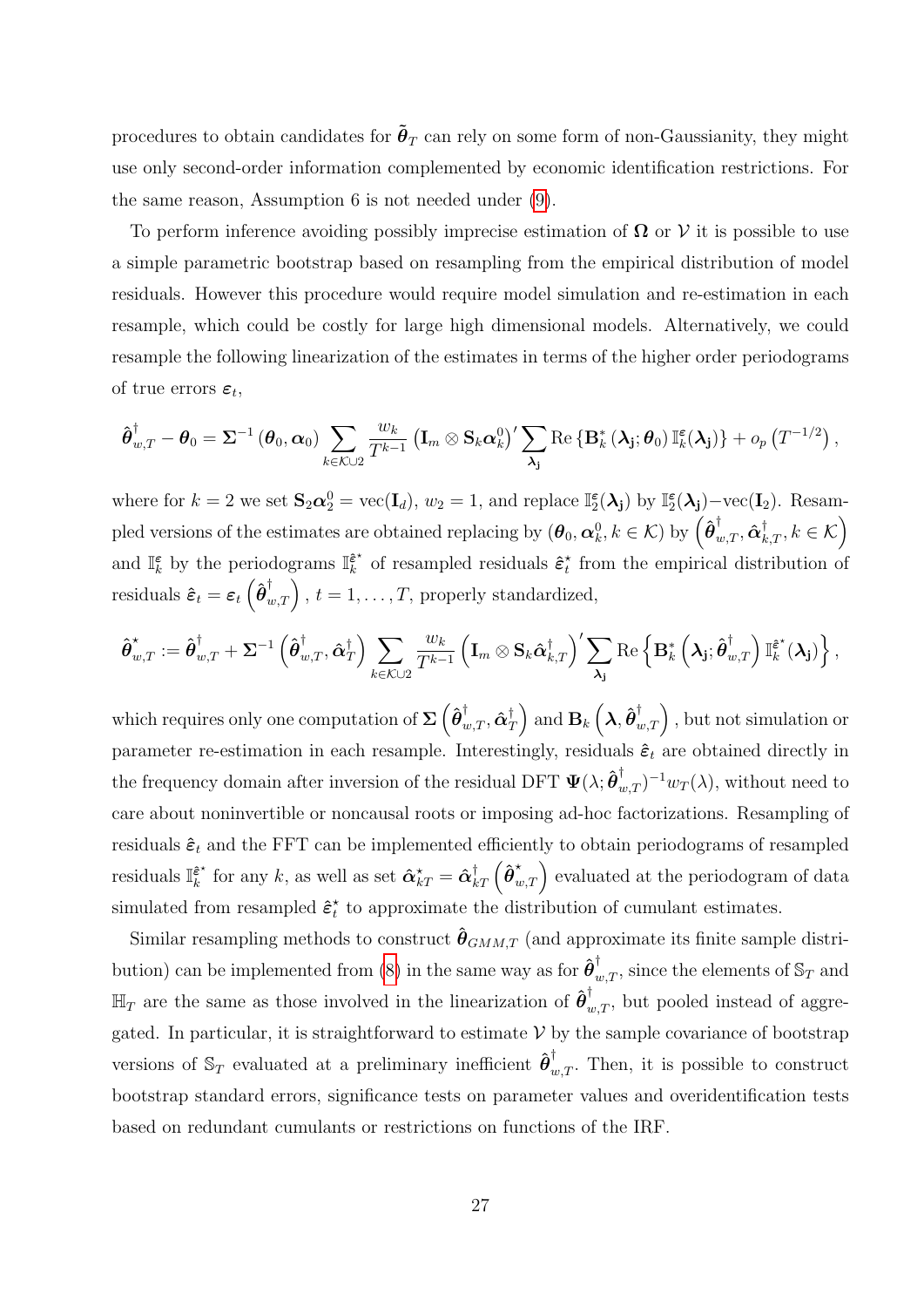#### 7. SIMULATIONS

In this section we consider several Monte Carlo experiments to check the finite sample performance of our identification and estimation procedures. We simulate bivariate  $(d = 2)$ SVARMA $(p, q)$  systems with  $(p, q) = (1, 0)$  and  $(1, 1)$ ,  $\Theta(L) = (I - B_1 L) \Omega$  and

$$
\Phi_1 = \begin{pmatrix} 0.9 & 0 \\ -0.4 & 0.7 \end{pmatrix}, \ B_1 = \begin{pmatrix} -\zeta_1^{\rho_1} & 0 \\ 0 & -\zeta_2^{\rho_2} \end{pmatrix}, \ \ \Omega = \begin{pmatrix} 10 & 4 \\ -2 & 5 \end{pmatrix}.
$$

Then,  $\Theta_0 = \Omega$  satisfies Assumption 6A and  $\Theta_1 = -B_1\Omega$  with  $|\zeta_j| < 1$  and  $\rho_j = \pm 1$ , so the two roots of det  $(\Theta(z))$  are  $-\zeta_i^{-\rho_j}$  $j^{p_j}$ ,  $j = 1, 2$ . We consider all configurations of invertible and non-invertible roots (including mixed cases) when  $p = 0$ . We also simulate the SVARMA $(0, 1)$ model considered by Gouriéroux et al.  $(2019)$  with mixed roots as for our VARMA $(1, 1)$  model. We set  $\boldsymbol{\theta}_0 = (\text{vec}(\Phi_1)'$ ,  $\text{vec}(\Omega)'$ ,  $\text{vec}(B_1)')'$  for  $p = 1$  and  $\boldsymbol{\theta}_0 = (\text{vec}(\Omega)'$ ,  $\text{vec}(B_1)')'$  for  $p = 0$ and simulate two sample sizes  $T = 100, 200$  with 1000 and 500 replications, respectively.

We consider three sets of innovations. The first type are mutually independent standardized  $\chi^2_{n_j}$  variates,  $(n_1, n_2) = (6, 1)$ , designed to satisfy Assumption 6B(k) for both  $k = 3$  or  $k = 4$ together with the value of  $\Theta_0$  with  $\alpha_3^0 = (1.155, 2.828)'$  and  $\alpha_4^0 = (2, 12)'$ . We also consider two further shock vectors, one composed of two standardized  $t_{n_j}$  variates,  $(n_1, n_2) = (6, 5)$  with  $\alpha_3^0 = (0,0)'$  and  $\alpha_4^0 = (3,6)'$  and one with a mixed normal and a  $t_6$  variable as in Gouriéroux et al. (2019) with  $\alpha_3^0 = (1,0)'$  and  $\alpha_4^0 = (6,3)'$ . Note that these last two distributions do not satisfy Assumption  $3(k)$  for  $k = 3$  because at least one component is symmetric, so (dynamic) identification only relies on information from  $k = 4$  order cumulants. Also note that Assumption  $1(2k)$  does not hold for these t distributions, as they have 5 finite moments at most.

To identify both the correct rotation of the innovations and the location of the MA lag polynomial roots we implement the following algorithm which obtains different estimates in each step:

- 1.  $\hat{\theta}_{2,T}$ : Causal and invertible reduced form VARMA estimation using  $\mathcal{L}_{2,T}$  loss function with Whittle initial estimates to define the spectral weighting imposing uncorrelation among components of  $\varepsilon_t$ . If  $p > 0$ , preliminary IV estimation of VAR parameters is performed as in Gouriéroux et al.  $(2019)$  under the (correct) assumption of causality.
- 2.  $\hat{\theta}_{w,T}^{\dagger}$ : Minimum distance higher order spectral estimation with unrestricted lag polynomial root location.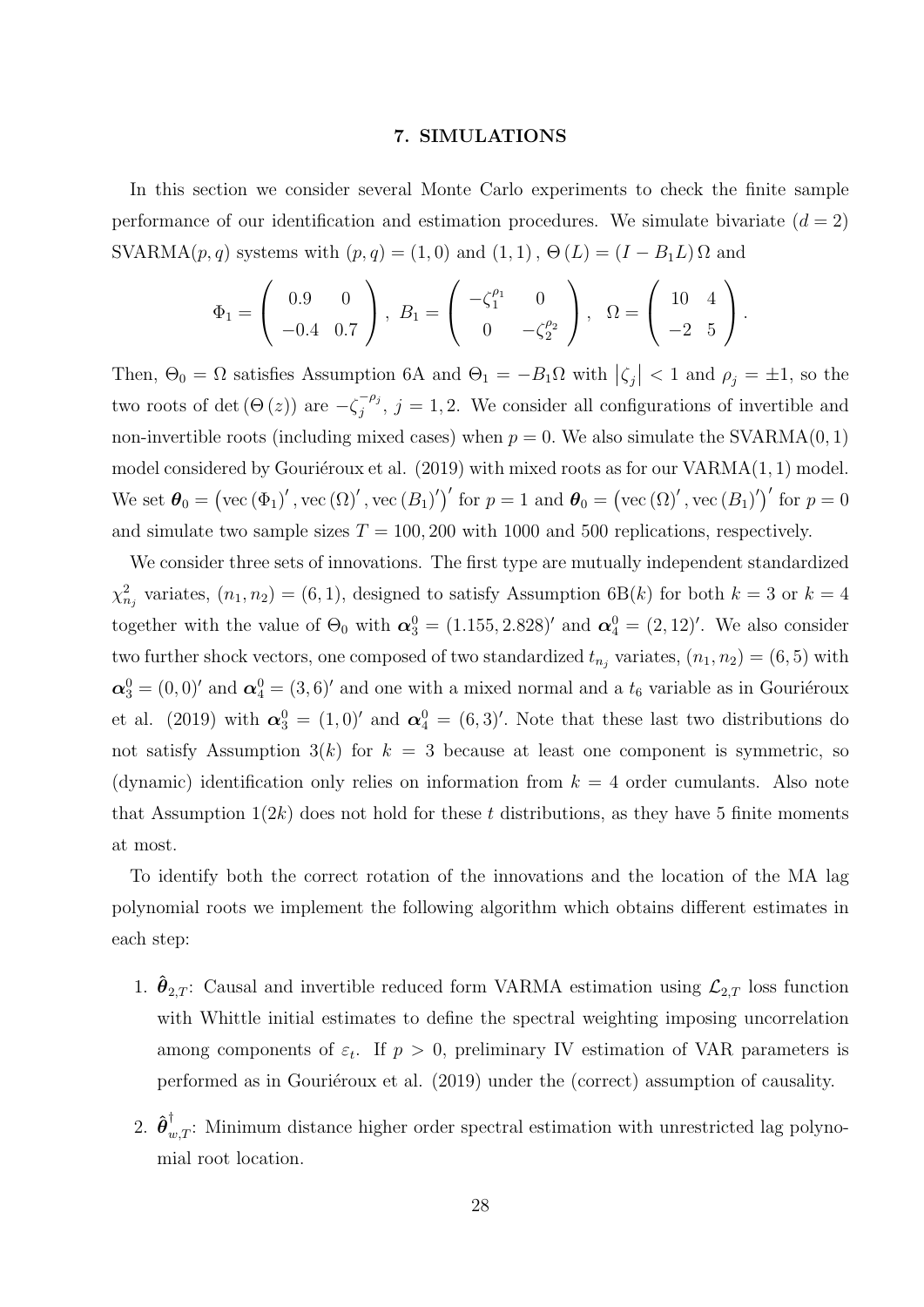- 2.1 Computation of all  $2^{dq} = 4$  MA basic representations of  $\hat{\theta}_{2,T}$  obtained by combinations of possibly inverted MA roots using the procedure of Baggio and Ferrante (2019).
- 2.2 Initial approximation of the rotation of the residuals for each representation closest to component independence using a reconstruction ICA algorithm as implemented in MATLAB RICA function.
- 2.3 Higher order spectral estimation imposing independence of order  $k = 3$  or  $k = 3$ and 4 in the components of  $\varepsilon_t$  by minimizing  $\mathcal{L}_{w,T}^{\dagger}(\theta)$  with  $w \in \{(1,0), (1,1)\}\$ using the rotated parameters from 2.2 of each specific root-model configurations as initial estimates.
- 2.4 Global minimum: choose the root configuration that minimizes  $\mathcal{L}^{\dagger}_{w,T}(\theta)$ .
- 2.5 Permutation of components: choose the signed permutation of error components to match Assumption 6A among all  $2^d d! = 8$  possible ones.
- 3.  $\hat{\theta}_{GMM,T}$ : Local GMM estimation based on preliminary estimates  $\hat{\theta}_{w,T}^{\dagger}$  from Step 2 and bootstrap estimated variance of the score.

For Step 2.1 we also tried to minimize a penalized version of  $\mathcal{L}_{2,T}$  that forces each specific root location configuration, with similar results in most situations in terms of root identification, but less efficient estimates. Alternatively, we also imposed Assumption  $6B(k)$  in Step 2.5, but since it was not possible to get estimates of  $\Theta_0$  with the right configuration of the implied cumulant estimates in some replications, we do not report its results here. For comparison purposes, we also report for invertible models the outcomes for an infeasible version of the estimates  $\ddot{\theta}_{2,T}$  obtained in Step 1 (and after a RICA rotation to enforce component independence as in Step 2.2) by finding the signed permuted version that minimizes the  $\mathcal{L}^2$ distance to the true parameters. All  $\mathcal{L}_{k,T}(\theta)$  objective functions minimized in the different steps use the same causal and invertible weighting based on Whittle estimates obtained in Step 1 (as this is invariant to rotations of innovations and flipping of polynomial roots). For all methods investigated we also obtain estimates of  $\alpha_k$  and we report bias and Root MSE across simulations of all estimates (and average absolute bias and MSE for all elements of the vector  $\boldsymbol{\theta}$ ).

In Table 1 we report the percentage of simulations that identified the right location of roots for all the parameter configurations for the  $p = 0$  case (just mixed case for Gouriéroux et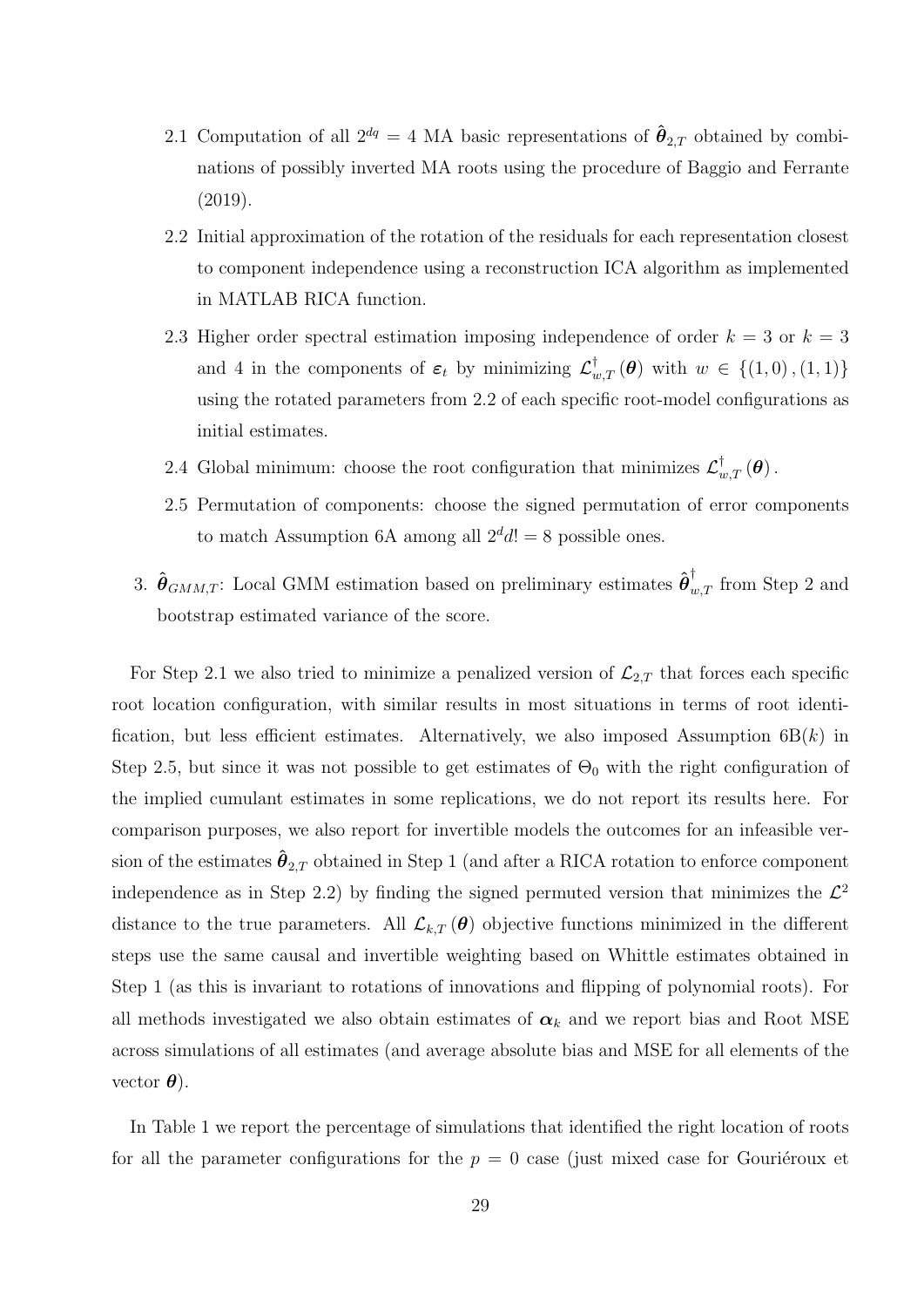|                        |                     |                               |         | SVARMA(0, 1) | SVARMA(1,1) |                        |       |
|------------------------|---------------------|-------------------------------|---------|--------------|-------------|------------------------|-------|
| Innovation $T$         |                     | $-k$                          | Invert. |              |             | Mixed Non-Inv. Mix-GMR | Mixed |
| $(\chi^2_6, \chi^2_1)$ | 100 $\mathcal{L}_3$ |                               | 92.3    | 83.3         | 92.0        | 66.7                   | 61.7  |
|                        |                     | $\mathcal{L}_3+\mathcal{L}_4$ | 91.4    | 79.5         | 92.1        | 67.3                   | 60.6  |
|                        | 200 $\mathcal{L}_3$ |                               | 99.0    | 99.0         | 99.6        | 76.6                   | 70.0  |
|                        |                     | $\mathcal{L}_3+\mathcal{L}_4$ | 89.2    | 86.8         | 88.4        | 76.4                   | 71.4  |
| $(MN,t_6)$             | 100 $\mathcal{L}_3$ |                               | 78.0    | 75.3         | 77.3        | 36.8                   | 61.7  |
|                        |                     | $\mathcal{L}_3+\mathcal{L}_4$ | 78.3    | 76.1         | 76.3        | 30.0                   | 59.8  |
|                        | 200 $\mathcal{L}_3$ |                               | 89.4    | 69.8         | 86.6        | 35.8                   | 72.0  |
|                        |                     | $\mathcal{L}_3+\mathcal{L}_4$ | 89.4    | 76.6         | 87.4        | 37.6                   | 73.5  |
| $(t_6, t_5)$           | 100 $\mathcal{L}_3$ |                               | 52.2    | 51.0         | 48.3        | 43.7                   | 39.3  |
|                        |                     | $\mathcal{L}_3+\mathcal{L}_4$ | 54.0    | 52.0         | 50.4        | 42.9                   | 39.3  |
|                        | 200 $\mathcal{L}_3$ |                               | 55.4    | 40.6         | 56.2        | 46.6                   | 42.0  |
|                        |                     | $\mathcal{L}_3+\mathcal{L}_4$ | 62.8    | 54.0         | 59.4        | 47.4                   | 41.2  |

**Table 1.** Percentage of correct identification of the location of the MA roots by  $\mathcal{L}_{k,T}$ .

Table 1: Identification of SVARMA $(p, 1)$  models by minimizing  $w_3\mathcal{L}_{3,T} + w_4\mathcal{L}_{4,T}$ ,  $p \in \{0, 1\}$ ,  $d = 2$ ,  $\zeta_1 = \zeta_2 = 0.5, \ \rho_1 = 1, \rho_2 = 1.$  Mix-GMR is the bivariate SVARMA $(0, 1)$  model simulated in Gouriéroux et al. (2019) with  $\theta = (0, 1, 1, 0.5, -0.5, 1, 0, -2)'$  and mixed MA roots (0.5, 2). Innovations are  $(\chi_6^2, \chi_1^2), (MN(2.12, 1.41^2; -0.24, 0.58^2; 0.1, 0.9), t_6),$  and  $(t_6, t_5)$ .  $\mathcal{L}_3$  and  $\mathcal{L}_3 + \mathcal{L}_4$  identification use  $w = (1, 0)$ and  $w = (1, 1)$ , respectively.

al. (2019) and SVARMA $(1, 1)$  models), innovations, sample sizes and weights w in the loss functions. From the results for chi squared innovations we find that skewness provides a very precise information for identification in multivariate systems as was found for univariate models in VL, while the additional use of kurtosis information does not help much for the sample sizes considered and, even for the smallest ones, can introduce further noise. For mixed normal and t shocks our identification procedure is still able to gain substantial information on the location of roots when Assumption 3(3) fails for one component, but obtains quite little when it fails for all components as for bivariate  $t$  distributions (about 50% of right locations for each of the three configurations). When adding information from kurtosis, i.e.  $k = 4$ cumulants, in these  $k = 3$  identification-failure situations, the results get better in almost all cases, but with modest improvements in general given the small sample sizes considered. Across all setups simulated, we found that mixed models with MA roots both inside and outside the unit circle are more difficult to identify than pure invertible or non-invertible systems, though only marginally in same situations.

The results for the  $SVARMA(0, 1)$  model simulated in Gourieroux et al. (2019) also report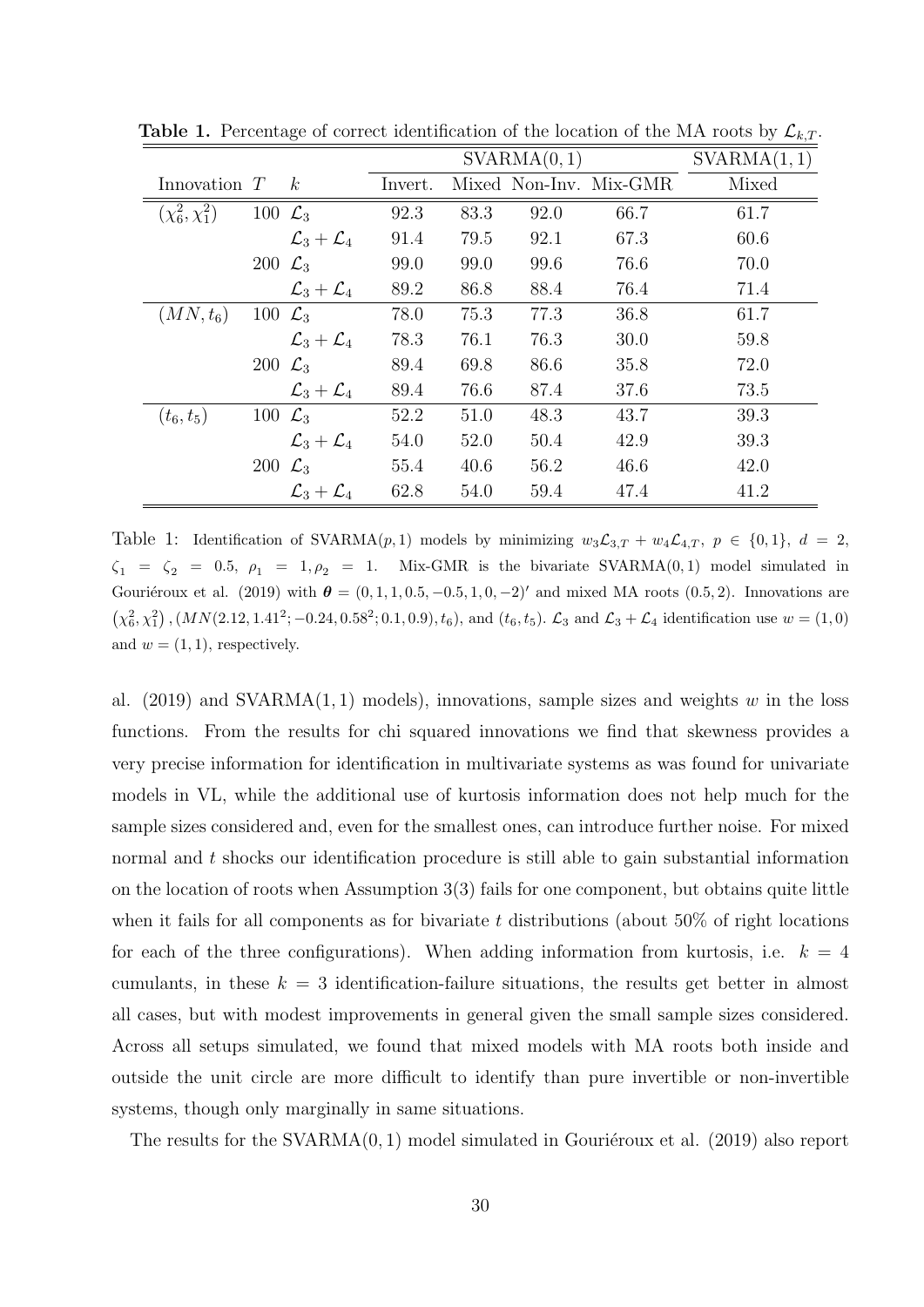significant differences for each set of innovations, with kurtosis being relatively helpful for improving the performance both for symmetric and asymmetric distributions. We observe a similar pattern for  $SVARMA(1, 1)$  models, but in general identification of the MA polynomial roots is more complicated in the presence of autorregressive dynamics. Still, kurtosis information seems more valuable when skewness is default rank, but, when all series are perfectly symmetric, identification results are poorer and only improve very slowly with sample size.

In Tables 2-5 we report the results on the performance of parameter estimates only for the replications which correctly identified the MA root location to make the comparisons meaningful. We can check from the output in Table 2 for  $SVARMA(0, 1)$  invertible models that the behaviour of parameter estimates  $\hat{\theta}_{GMM,T}$  compares well in terms of bias and RMSE with the unfeasible estimate  $\hat{\theta}_{2,T}$ , which uses information on the true value of the parameters. Among the different distributions, the case of the symmetric  $t$  distribution seems to be the most complicated, both in terms of bias and variability, given that its heavy tails violate the moment condition in Theorem 6, while the  $\chi^2$  distribution is the most informative given its strong skewness. The results for non-invertible models (mixed and non-invertible cases) in Table 3 are similar but in general estimates are less precise comparing, for instance, the estimation of  $\Omega$  contained in the first four components of  $\theta$ .

Summary results on estimation of higher order cumulants are severely affected by some extreme replications, and, in general, confirm the usual intuition that estimation of higher order moments is quite difficult for small and moderate sample sizes and heavy tail distributions, even more complicated for the kurtosis than for the skewness. Cumulant estimates are biased towards zero, i.e. underestimate the non-Gaussianity, the bias growing with the magnitude of the cumulant, and work similarly when based on the unfeasible estimates  $\hat{\boldsymbol{\theta}}_{2,T}$ .

Table 4 reports the results for sample size  $T = 200$  and the same set-up, but only for chi square innovations, confirming that models with non-invertible roots tend to report more imprecise estimates and that estimation exploiting higher order moments information in the invertible case can outperform estimates using only second order moments.

The simulations on estimation of the SVARMA(1, 1) mixed-root model described in Table 5 for both  $T = 100$  and 200 and  $\chi^2$  innovations using either  $w = (1,0)$  and  $(1,1)$  to select different sets of moments, confirm that kurtosis does not contribute much on top of skewness in terms of bias and variability of estimates, in parallel with its reduced identifying information. Cumulant estimation also becomes more difficult with model complexity, though it improves substantially with the sample size.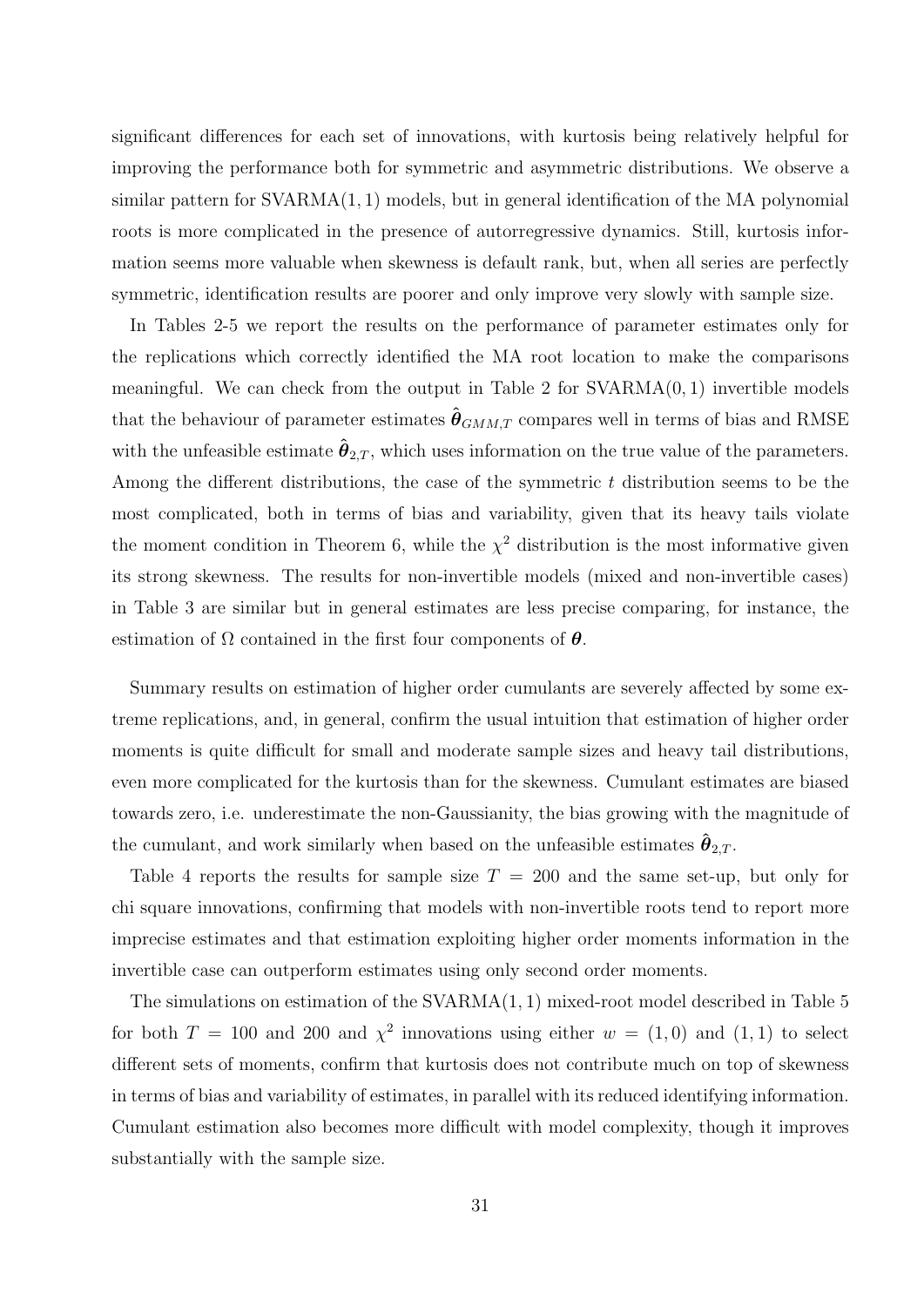|                           | <b>Bias</b>                        |                                                  |                           |                                                              |                                                              |                           |                                    |                                                         |  |  |  |
|---------------------------|------------------------------------|--------------------------------------------------|---------------------------|--------------------------------------------------------------|--------------------------------------------------------------|---------------------------|------------------------------------|---------------------------------------------------------|--|--|--|
|                           | $(\chi_6^2,\chi_1^2)$              |                                                  | $(MN,t_6)$                |                                                              |                                                              |                           | $(t_{6},t_{5})$                    |                                                         |  |  |  |
| $\boldsymbol{\theta}_0$   | $\boldsymbol{\theta}_{2,T}$        | $\bm{\theta}_{w, T}$                             |                           | $\bm{\theta}_{2,T}$                                          | $\hat{\boldsymbol{\theta}}_{w, T}$                           |                           | $\boldsymbol{\theta}_{2,T}$        | $\bm{\theta}_{w, T}$                                    |  |  |  |
| 10                        | $-0.612 - 0.299$                   |                                                  |                           |                                                              | $-0.197 - 0.087$                                             |                           | $-0.304$                           | $-0.648$                                                |  |  |  |
| $-2$                      | 0.075                              | 0.046                                            |                           | $-0.012$                                                     | 0.055                                                        |                           | $-0.075$                           | 0.542                                                   |  |  |  |
| $\overline{4}$            |                                    | $-0.162 - 0.083$                                 |                           | $-0.078$                                                     | $-0.180$                                                     |                           | $-0.061$                           | $-1.464$                                                |  |  |  |
| 5                         | $-0.193$                           | $-0.049$                                         |                           | $-0.151$                                                     | $-0.099$                                                     |                           | $-0.171$                           | $-0.284$                                                |  |  |  |
|                           | $-0.5 - 0.016$                     | $-0.005$                                         |                           | $-0.013$                                                     | $-0.005$                                                     |                           | $-0.017$                           | 0.005                                                   |  |  |  |
| $\overline{0}$            |                                    | $-0.003 - 0.001$                                 |                           | $-0.002$                                                     | 0.001                                                        |                           | 0.002                              | 0.010                                                   |  |  |  |
| $\overline{0}$            |                                    | $-0.006 - 0.002$                                 |                           | $-0.003$                                                     | 0.004                                                        |                           |                                    | $-0.005 - 0.016$                                        |  |  |  |
| $-0.5$                    | $-0.018$                           | $-0.001$                                         |                           | $-0.019$                                                     | $-0.012$                                                     |                           | $-0.011$                           | 0.016                                                   |  |  |  |
| AVE                       | 0.134                              | 0.061                                            |                           | 0.060                                                        | 0.055                                                        |                           | 0.080                              | 0.373                                                   |  |  |  |
| $\boldsymbol{\alpha}^0_3$ | $\hat{\boldsymbol{\alpha}}_{32,T}$ | $\bm{\hat{\alpha}}_{3w,T}$                       |                           | $\boldsymbol{\alpha}^0_3$ $\hat{\boldsymbol{\alpha}}_{32,T}$ | $\bm{\hat{\alpha}}_{3w,T}$                                   | $\boldsymbol{\alpha}^0_3$ | $\hat{\boldsymbol{\alpha}}_{32,T}$ | $\boldsymbol{\hat{\alpha}}_{3w,T}$                      |  |  |  |
| 1.155                     | $-0.141$                           | $-0.128$                                         | $\overline{2}$            | $-0.129$                                                     | $-0.174$                                                     | $\boldsymbol{0}$          | $-0.050$                           | $-0.008$                                                |  |  |  |
| 2.828                     | $-0.503$                           | $-0.420$                                         | $\overline{0}$            | $-0.011$                                                     | $-0.036$                                                     | $\overline{0}$            | $-0.008$                           | $-0.038$                                                |  |  |  |
| $\boldsymbol{\alpha}_4^0$ | $\bm{\hat{\alpha}}_{42,T}$         | $\bm{\hat{\alpha}}_{4w,T}$                       | $\boldsymbol{\alpha}_4^0$ | $\hat{\pmb{\alpha}}_{42,T}$                                  | $\hat{\boldsymbol{\alpha}}_{4w,T}$ $\boldsymbol{\alpha}^0_4$ |                           | $\pmb{\hat{\alpha}}_{42,T}$        | $\boldsymbol{\hat{\alpha}}_{4w,\underline{T}}$          |  |  |  |
| $\overline{2}$            | $-0.481$                           | $-0.568$                                         | 6                         | $-0.413$                                                     | $-0.600$                                                     | 3                         | $-0.411$                           | 0.449                                                   |  |  |  |
| 12                        | $-4.286$                           | $-4.073$                                         | 3                         | $-1.233$                                                     | $-1.144$                                                     | 6                         |                                    | $-2.704 - 1.554$                                        |  |  |  |
|                           |                                    |                                                  |                           |                                                              |                                                              |                           |                                    |                                                         |  |  |  |
|                           |                                    |                                                  |                           |                                                              | <b>RMSE</b>                                                  |                           |                                    |                                                         |  |  |  |
|                           |                                    | $(\chi _{6}^{2},\chi _{1}^{2})$                  |                           |                                                              | $(MN,t_6)$                                                   |                           |                                    | $(t_{6},t_{5})$                                         |  |  |  |
| $\boldsymbol{\theta}_0$   | $\ddot{\boldsymbol{\theta}}_{2,T}$ |                                                  |                           | $\bm{\theta}_{2,T}$                                          |                                                              |                           | $\hat{\bm{\theta}}_{2,T}$          |                                                         |  |  |  |
| 10                        | 1.498                              | $\boldsymbol{\theta}_{w,\underline{T}}$<br>1.046 |                           | 1.720                                                        | $\boldsymbol{\hat{\theta}}_{w,\underline{T}}$<br>1.607       |                           | 1.598                              | $\boldsymbol{\hat{\theta}}_{w,\boldsymbol{T}}$<br>2.027 |  |  |  |
| $-2$                      | 0.983                              | 0.470                                            |                           | 0.785                                                        | 0.921                                                        |                           | 1.030                              | 1.651                                                   |  |  |  |
| $\overline{4}$            | 2.233                              | 1.340                                            |                           | 1.402                                                        | 1.694                                                        |                           | 2.140                              | 3.740                                                   |  |  |  |
| 5                         | 1.146                              | 1.009                                            |                           | 0.647                                                        | 0.593                                                        |                           | 0.865                              | 1.178                                                   |  |  |  |
| $-0.5$                    | 0.146                              | 0.095                                            |                           | 0.124                                                        | 0.089                                                        |                           | 0.127                              | 0.200                                                   |  |  |  |
| $\overline{0}$            | 0.059                              | 0.051                                            |                           | 0.052                                                        | 0.047                                                        |                           | 0.057                              | 0.088                                                   |  |  |  |
| $\overline{0}$            | 0.227                              | 0.188                                            |                           | 0.225                                                        | 0.199                                                        |                           | 0.247                              | 0.442                                                   |  |  |  |
| $-0.5$                    | 0.167                              | 0.100                                            |                           | 0.125                                                        | 0.101                                                        |                           | 0.120                              | 0.184                                                   |  |  |  |
| <b>AVE</b>                | 0.808                              | 0.537                                            |                           | 0.635                                                        | 0.656                                                        |                           | 0.773                              | 1.189                                                   |  |  |  |
| $\boldsymbol{\alpha}^0_3$ | $\bm{\hat{\alpha}}_{32,T}$         | $\bm{\hat{\alpha}}_{3w,T}$                       | $\boldsymbol{\alpha}^0_3$ | $\bm{\hat{\alpha}}_{32,T}$                                   | $\bm{\hat{\alpha}}_{3w,T}$                                   | $\boldsymbol{\alpha}^0_3$ | $\bm{\hat{\alpha}}_{32,T}$         | $\bm{\hat{\alpha}}_{3w, T}$                             |  |  |  |
| 1.155                     | 0.419                              | 0.394                                            | $\overline{2}$            | 0.483                                                        | 0.510                                                        | $\boldsymbol{0}$          | 0.797                              | 0.887                                                   |  |  |  |
| 2.828                     | 0.941                              | 0.846                                            | $\boldsymbol{0}$          | 0.612                                                        | 0.636                                                        | $\boldsymbol{0}$          | 0.887                              | 0.893                                                   |  |  |  |
| $\boldsymbol{\alpha}_4^0$ | $\bm{\hat{\alpha}}_{42,T}$         | $\bm{\hat{\alpha}}_{4w,T}$                       | $\boldsymbol{\alpha}_4^0$ | $\bm{\hat{\alpha}}_{42,T}$                                   | $\bm{\hat{\alpha}}_{4w,T}$                                   | $\boldsymbol{\alpha}_4^0$ | $\bm{\hat{\alpha}}_{42,T}$         | $\bm{\hat{\alpha}}_{4w,\bm{T}}$                         |  |  |  |
| $\overline{2}$            | 2.137                              | 2.116                                            | 6                         | 2.851                                                        | 2.815                                                        | 3                         | 3.556                              | 3.219                                                   |  |  |  |

**Table 2.** Estimation of invertible SVARMA $(0, 1)$ .  $T = 100$ 

Table 2: Estimation of SVARMA(0,1) models by GMM,  $d = 2$ ,  $\zeta_1 = \zeta_2 = 0.5$ ,  $\rho_1 = 1$ ,  $\rho_2 = 1$ . Innovations  $(\chi_6^2, \chi_1^2)$ ,  $(MN(2.12, 1.41^2; -0.24, 0.58^2; 0.1, 0.9), t_6)$ , and  $(t_6, t_5)$ .  $\mathcal{L}_2 + \mathcal{L}_3 + \mathcal{L}_4$  identification and estimation,  $w = (1, 1)$ . AVE is the average of the absolute value of the column.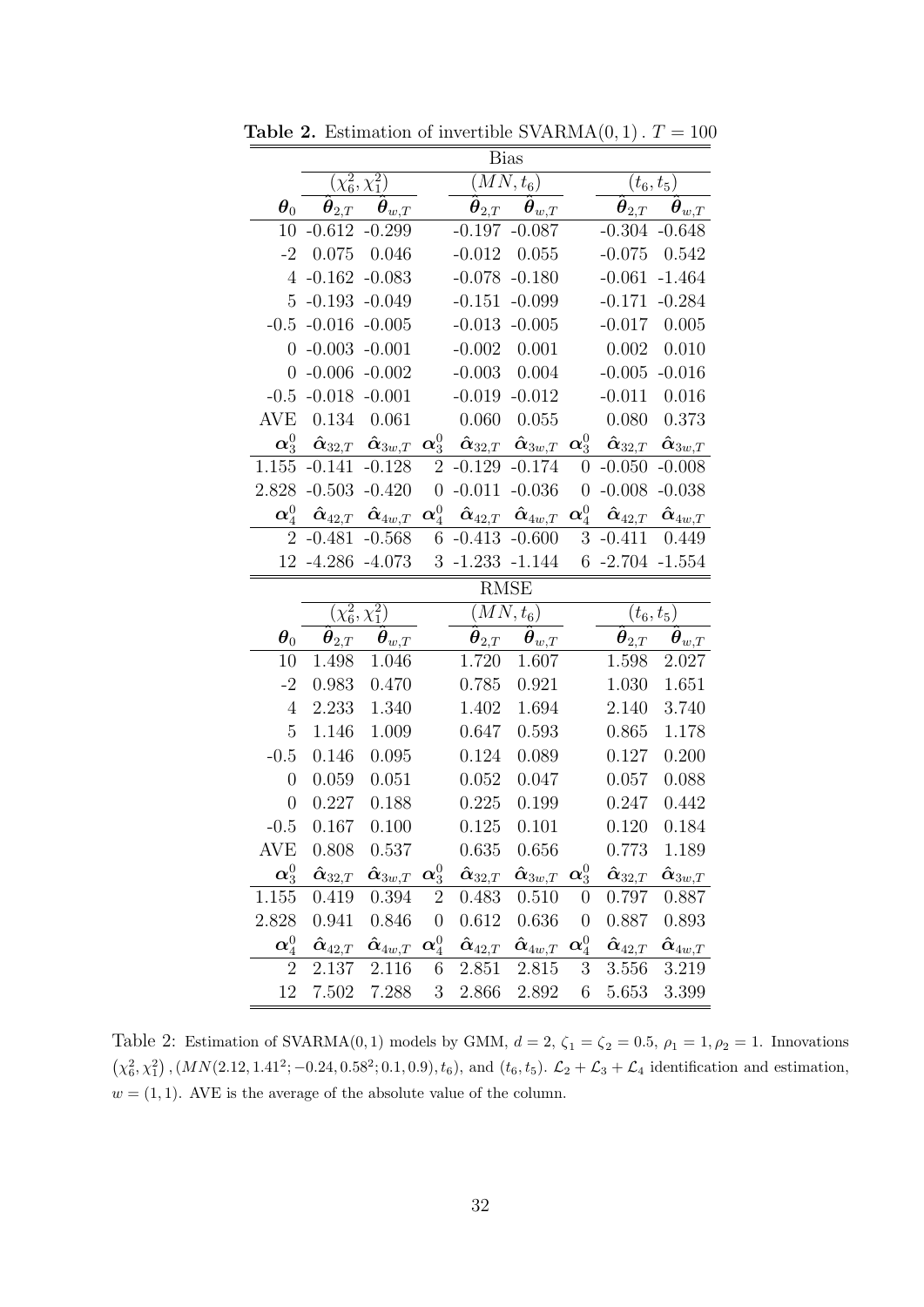|                         | <b>Bias</b>               |                                |                  |                           |                  |                  |                           |                  |                  |  |
|-------------------------|---------------------------|--------------------------------|------------------|---------------------------|------------------|------------------|---------------------------|------------------|------------------|--|
|                         |                           | $(\chi^2_6,\chi^2_1)$          |                  |                           | $(MN,t_6)$       |                  | $(t_{6},t_{5})$           |                  |                  |  |
| $\boldsymbol{\theta}_0$ |                           | Mixed                          | P.inv            |                           | Mixed            | P.inv            |                           | Mixed            | P.inv            |  |
| 10                      |                           |                                | $-0.407 - 0.145$ |                           | $-0.832$         | 0.098            |                           | $-1.686$         | 0.094            |  |
| $-2$                    |                           | 0.072                          | 0.115            |                           |                  | $0.553 - 0.018$  |                           | 1.105            | 0.972            |  |
| $\overline{4}$          |                           |                                | $-0.208 - 0.124$ |                           |                  | $-1.242 - 0.046$ |                           |                  | $-2.576 - 1.869$ |  |
| 5                       |                           | 0.141                          | 0.031            |                           | 0.021            | 0.054            |                           | 1.175            | 0.049            |  |
| $-0.5/-2$               |                           |                                | $-0.046 - 0.034$ |                           | $-0.049$         | $-0.039$         |                           |                  | $-0.413 - 0.003$ |  |
| $\overline{0}$          |                           | 0.017                          | 0.018            |                           |                  | $0.056 - 0.014$  |                           |                  | $-0.008 - 0.004$ |  |
| $\theta$                |                           | 0.012                          | 0.039            |                           | 0.061            | 0.017            |                           |                  | $-0.016 - 0.009$ |  |
| $-2$                    |                           | 0.017                          | $-0.053$         |                           | 0.050            | $-0.008$         |                           |                  | $0.409 - 0.021$  |  |
| <b>AVE</b>              |                           | 0.115                          | 0.070            |                           | 0.358            | 0.037            |                           | 0.923            | 0.378            |  |
|                         | $\boldsymbol{\alpha}^0_3$ |                                |                  | $\boldsymbol{\alpha}^0_3$ |                  |                  | $\boldsymbol{\alpha}^0_3$ |                  |                  |  |
|                         | 1.155                     | $-0.120 - 0.103$               |                  | $\overline{2}$            | $-0.095 - 0.175$ |                  | $\overline{0}$            |                  | $-0.047 - 0.030$ |  |
|                         | 2.828                     |                                | $-0.394 - 0.435$ | $\theta$                  | $-0.118 - 0.047$ |                  | $\theta$                  | 0.031            | 0.007            |  |
|                         | $\boldsymbol{\alpha}_4^0$ |                                |                  | $\boldsymbol{\alpha}_4^0$ |                  |                  | $\boldsymbol{\alpha}_4^0$ |                  |                  |  |
|                         | $\overline{2}$            | $-0.491 - 0.340$               |                  | 6                         |                  | $0.480 - 0.741$  | $\boldsymbol{3}$          |                  | $-1.392 -1.080$  |  |
|                         | 12                        | $-3.722 - 4.060$               |                  | 3                         |                  | $0.436 - 1.157$  | 6                         | $-3.934 - 3.296$ |                  |  |
|                         |                           |                                |                  |                           |                  |                  |                           |                  |                  |  |
|                         |                           |                                |                  |                           | <b>RMSE</b>      |                  |                           |                  |                  |  |
|                         |                           | $(\chi_{6}^{2}, \chi_{1}^{2})$ |                  |                           | $(MN,t_6)$       |                  |                           | $(t_6, t_5)$     |                  |  |
| $\boldsymbol{\theta}_0$ |                           | Mixed                          | P.inv            |                           | Mixed            | P.inv            |                           | Mixed            | P.inv            |  |
| 10                      |                           | 1.204                          | 2.095            |                           | 2.132            | 2.501            |                           | 2.678            | 2.225            |  |
| $-2$                    |                           | 1.559                          | 1.218            |                           | 2.034            | 1.434            |                           | 3.589            | 2.576            |  |
| $\overline{4}$          |                           | 1.675                          | 2.752            |                           | 3.829            | 2.882            |                           | 4.952            | 5.020            |  |
| $\overline{5}$          |                           | 1.504                          | 1.449            |                           | 1.840            | 1.161            |                           | 2.331            | 1.411            |  |
| $-0.5/-2$               |                           | 0.138                          | 0.430            |                           | 0.257            | 0.406            |                           | 0.657            | 0.389            |  |
| $\overline{0}$          |                           | 0.285                          | 0.224            |                           | 1.013            | 0.188            |                           | $0.439\,$        | 0.223            |  |
| $\theta$                |                           | 0.281                          | 0.959            |                           | 0.580            | 0.980            |                           | 0.473            | 0.759            |  |
| $-2$                    |                           | 0.522                          | 0.498            |                           | 4.381            | 0.452            |                           | 0.789            | 0.417            |  |
| <b>AVE</b>              |                           | 0.896                          | 1.203            |                           |                  | 2.008 1.250      |                           |                  | 1.989 1.628      |  |
|                         | $\boldsymbol{\alpha}^0_3$ |                                |                  | $\boldsymbol{\alpha}^0_3$ |                  |                  | $\boldsymbol{\alpha}^0_3$ |                  |                  |  |
|                         | $1.155\,$                 | 0.414                          | 0.415            | $\overline{2}$            | 0.764            | 1.178            | $\boldsymbol{0}$          | 0.718            | 0.711            |  |
|                         | 2.828                     | 0.948                          | 0.908            | $\theta$                  | 0.937            | 0.396            | $\boldsymbol{0}$          | 0.731            | 0.753            |  |
|                         | $\boldsymbol{\alpha}_4^0$ |                                |                  | $\boldsymbol{\alpha}_4^0$ |                  |                  | $\boldsymbol{\alpha}_4^0$ |                  |                  |  |
|                         | $\overline{2}$            | 2.189                          | 2.318            | 6                         | 2.059            | 6.607            | 3                         | 2.711            | 2.488            |  |

**Table 3.** Estimation of non-invertible SVARMA $(0, 1)$ .  $T = 100$ 

Table 3: Estimation of SVARMA(0,1) models by GMM,  $d = 2$ ,  $\zeta_1 = \zeta_2 = 0.5$ ,  $\rho_1 = 1$ (Mixed)/ – 1(P.inv),  $\rho_2 = -1$ . Innovations  $(\chi_6^2, \chi_1^2)$ ,  $(MN(2.12, 1.41^2; -0.24, 0.58^2; 0.1, 0.9), t_6)$ , and  $(t_6, t_5)$ .  $\mathcal{L}_2 + \mathcal{L}_3 + \mathcal{L}_4$  identification and estimation,  $w = (1, 1)$ . AVE is the average of the absolute value of the column.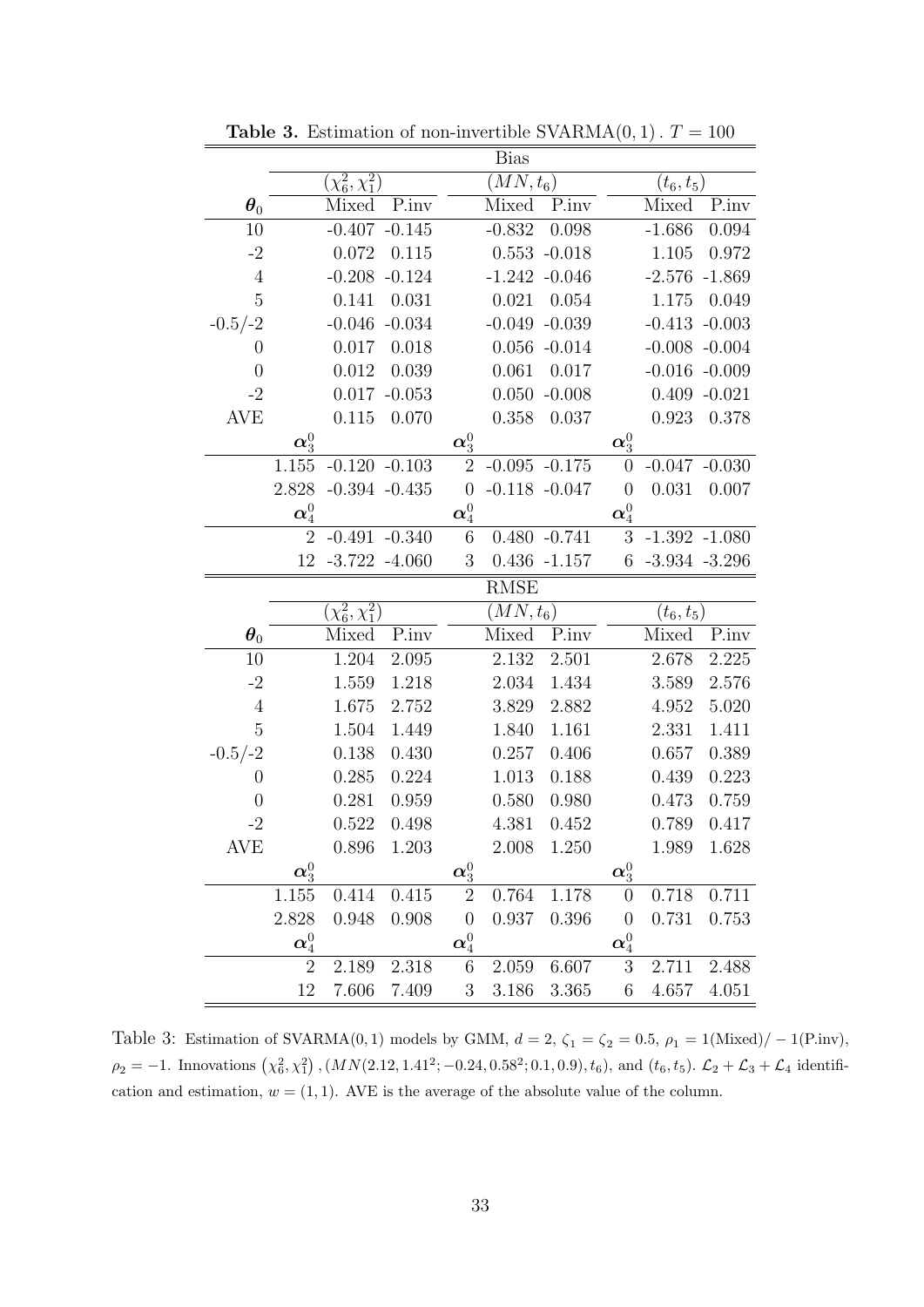|                                      |                                       |                                               | Bias                    |                                                           |                               |                                                         |  |
|--------------------------------------|---------------------------------------|-----------------------------------------------|-------------------------|-----------------------------------------------------------|-------------------------------|---------------------------------------------------------|--|
|                                      | Invertible                            |                                               |                         | Mixed                                                     | Non-invert.                   |                                                         |  |
| $\boldsymbol{\theta}_0$              | $\overline{\hat{\pmb{\theta}}}_{2,T}$ | $\boldsymbol{\hat{\theta}}_{w,\underline{T}}$ | $\boldsymbol{\theta}_0$ | $\boldsymbol{\tilde{\theta}}_{w, T}$                      | $\boldsymbol{\theta}_0$       | $\widehat{\boldsymbol{\theta}}_{\textit{w},T}$          |  |
| 10                                   | $-0.107$                              | $-0.041$                                      | 10                      | $-0.237$                                                  | 10                            | 0.087                                                   |  |
| $-2$                                 | 0.153                                 | 0.047                                         | $-2$                    | $-0.080$                                                  | $-2$                          | $-0.037$                                                |  |
| $\overline{4}$                       | $-0.324$                              | $-0.076$                                      | $\overline{4}$          | 0.007                                                     | $\sqrt{4}$                    | 0.095                                                   |  |
| 5                                    | $-0.069$                              | $-0.043$                                      | 5                       | $-0.073$                                                  | $\overline{5}$                | $-0.069$                                                |  |
|                                      | $-0.5 - 0.003$                        | $-0.004$                                      |                         | $-0.5 - 0.009$                                            | $-2$                          | 0.006                                                   |  |
| $\overline{0}$                       | $-0.001$                              | $-0.001$                                      | $\overline{0}$          | $-0.021$                                                  | $\overline{0}$                | $-0.007$                                                |  |
| $\overline{0}$                       |                                       | $-0.027 - 0.027$                              | $\overline{0}$          | 0.001                                                     | $\boldsymbol{0}$              | $-0.027$                                                |  |
| $-0.5$                               | 0.005                                 | 0.004                                         | $-2$                    | $-0.019$                                                  | $-2$                          | $-0.035$                                                |  |
| AVE                                  | 0.086                                 | 0.030                                         |                         | 0.056                                                     |                               | 0.045                                                   |  |
| $\boldsymbol{\alpha}^0_3$            | $\bm{\hat{\alpha}}_{32,T}$            | $\bm{\hat{\alpha}}_{3w,T}$                    |                         | $\hat{\boldsymbol{\alpha}}_{3w,T}$                        |                               | $\boldsymbol{\hat{\alpha}}_{3w,T}$                      |  |
| 1.155                                | $-0.054$                              | $-0.051$                                      |                         | $-0.010$                                                  |                               | $-0.035$                                                |  |
| 2.828                                | $-0.258$                              | $-0.215$                                      |                         | $-0.060$                                                  |                               | $-0.115$                                                |  |
| $\boldsymbol{\alpha}_4^0$            | $\bm{\hat{\alpha}}_{42,T}$            | $\boldsymbol{\hat{\alpha}}_{4w, T}$           |                         | $\boldsymbol{\hat{\alpha}}_{4w, T}$                       |                               | $\boldsymbol{\hat{\alpha}}_{4w,\boldsymbol{T}}$         |  |
| $\overline{2}$                       | $-0.210$                              | $-0.275$                                      |                         | $-0.213$                                                  |                               | $-0.267$                                                |  |
| 12                                   | $-2.501$                              | $-2.308$                                      |                         | $-1.171$                                                  |                               | $-1.454$                                                |  |
|                                      |                                       |                                               |                         |                                                           |                               |                                                         |  |
|                                      |                                       |                                               | <b>RMSE</b>             |                                                           |                               |                                                         |  |
|                                      | Invertible                            |                                               |                         | Mixed                                                     |                               | Non-invert.                                             |  |
| $\boldsymbol{\theta}_0$              |                                       |                                               |                         |                                                           |                               |                                                         |  |
| 10                                   | $\hat{\pmb{\theta}}_{2,T}$<br>0.984   | $\hat{\boldsymbol{\theta}}_{w, T}$<br>0.741   | $\pmb{\theta}_0$<br>10  | $\boldsymbol{\tilde{\theta}}_{w,\boldsymbol{T}}$<br>0.737 | $\boldsymbol{\theta}_0$<br>10 | $\boldsymbol{\hat{\theta}}_{w, T}$<br>1.700             |  |
| $-2$                                 | 0.789                                 | 0.314                                         | $-2$                    | 0.773                                                     | $-2$                          | 0.895                                                   |  |
| $\overline{4}$                       | 1.780                                 | 1.000                                         | $\overline{4}$          | 1.092                                                     | $\sqrt{4}$                    | 1.752                                                   |  |
| 5                                    | 0.742                                 | 0.704                                         | $\overline{5}$          | 1.067                                                     | $\overline{5}$                | 1.078                                                   |  |
| $-0.5$                               | 0.064                                 | 0.065                                         | $-0.5$                  | 0.080                                                     | $-2$                          | 0.312                                                   |  |
| $\overline{0}$                       | 0.028                                 | 0.029                                         | $\boldsymbol{0}$        | 0.136                                                     | $\overline{0}$                | 0.162                                                   |  |
| $\overline{0}$                       | 0.121                                 | 0.121                                         | $\boldsymbol{0}$        | 0.157                                                     | $\boldsymbol{0}$              | 0.591                                                   |  |
| $-0.5$                               | 0.063                                 | 0.064                                         | $-2$                    | 0.297                                                     | $-2$                          | 0.304                                                   |  |
| <b>AVE</b>                           | 0.571                                 | 0.380                                         |                         | 0.542                                                     |                               | 0.849                                                   |  |
|                                      |                                       |                                               |                         |                                                           |                               |                                                         |  |
| $\boldsymbol{\alpha}^{0}_3$<br>1.155 | $\bm{\hat{\alpha}}_{32,T}$<br>0.335   | $\bm{\hat{\alpha}}_{3w,T}$<br>0.308           |                         | $\boldsymbol{\hat{\alpha}}_{3w,T}$<br>0.284               |                               | $\bm{\hat{\alpha}}_{3w,\overline{T}}$<br>0.273          |  |
| 2.828                                | 0.729                                 | 0.679                                         |                         | 0.827                                                     |                               | 0.814                                                   |  |
| $\boldsymbol{\alpha}_4^0$            | $\bm{\hat{\alpha}}_{42,T}$            |                                               |                         |                                                           |                               |                                                         |  |
| $\overline{2}$                       | 2.019                                 | $\bm{\hat{\alpha}}_{4w, T}$<br>1.933          |                         | $\bm{\hat{\alpha}}_{4w,\underline{T}}$<br>1.750           |                               | $\boldsymbol{\hat{\alpha}}_{4w,\underline{T}}$<br>1.681 |  |

**Table 4.** Estimation of  $(\chi_6^2, \chi_1^2)$  SVARMA $(0, 1)$ .  $T = 200$ 

Table 4: Estimation of SVARMA(0,1) models by GMM,  $d = 2$ ,  $\zeta_1 = \zeta_2 = 0.5$ ,  $\rho_1 = \pm 1$ ,  $\rho_2 = \pm 1$ . Innovations  $(\chi_6^2, \chi_1^2)$ .  $\mathcal{L}_2 + \mathcal{L}_3 + \mathcal{L}_4$  identification and estimation,  $w = (1, 1)$ . AVE is the average of the absolute value of the column.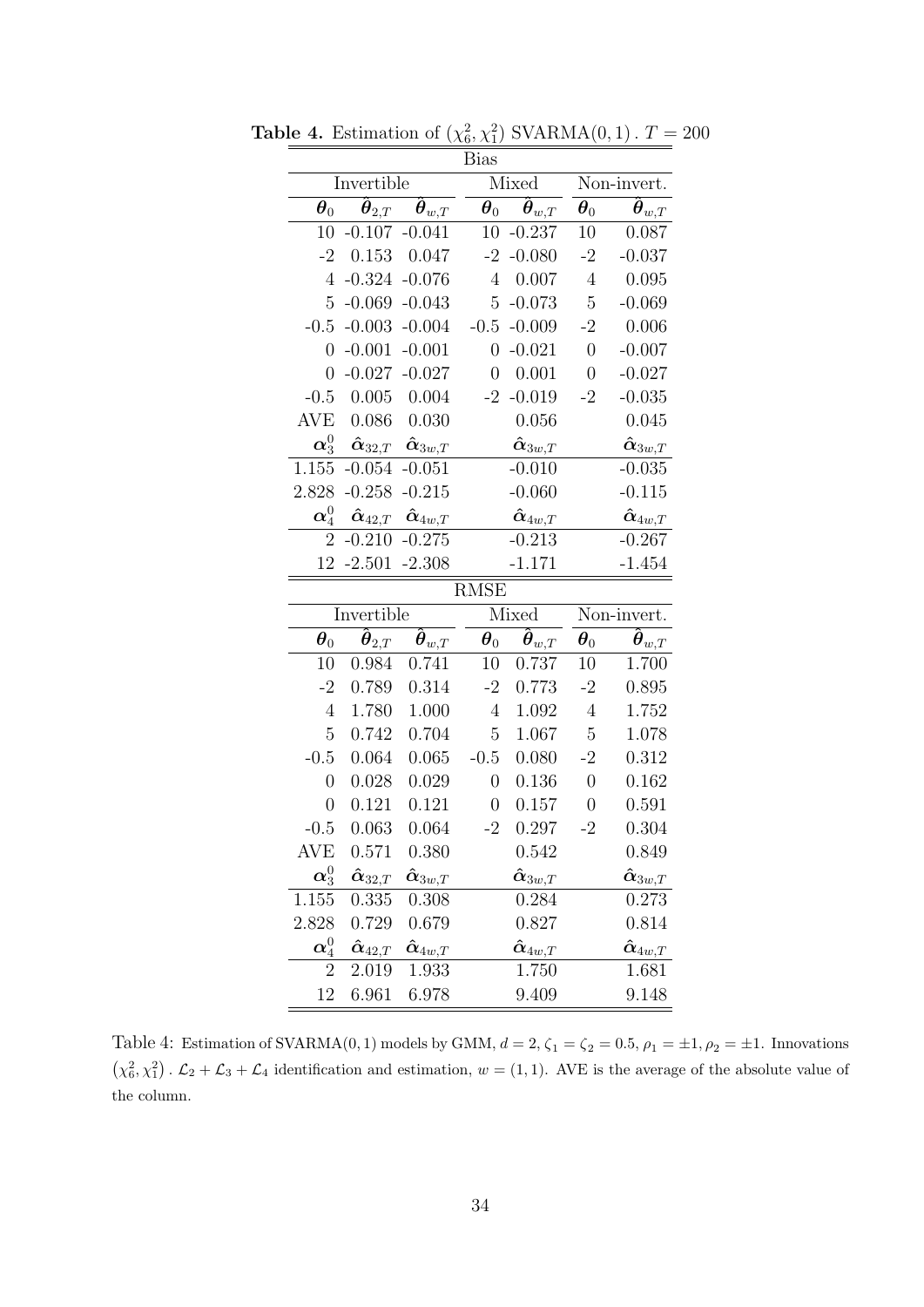|                             |                                       | <b>Bias</b>                                    |                                                |                                          |  |  |  |
|-----------------------------|---------------------------------------|------------------------------------------------|------------------------------------------------|------------------------------------------|--|--|--|
|                             | Т<br>$=$                              | 100                                            | 200<br>$\, T \,$<br>$=$                        |                                          |  |  |  |
| $\boldsymbol{\theta}_0$     | $\mathcal{L}_3$                       | $\overline{\mathcal L_3 + \mathcal L_4}$       | $\mathcal{L}_3$                                | $\overline{\mathcal L_3 + \mathcal L_4}$ |  |  |  |
| 0.9                         | -0.045                                | $-0.002$                                       | $-0.026$                                       | $-0.027$                                 |  |  |  |
| $-0.4$                      | 0.155                                 | 0.162                                          | 0.170                                          | 0.156                                    |  |  |  |
| $\overline{0}$              | 0.028                                 | 0.039                                          | $-0.007$                                       | $-0.007$                                 |  |  |  |
| 0.7                         | $-0.041$                              | $-0.052$                                       | $-0.011$                                       | $-0.017$                                 |  |  |  |
| 10                          | $-1.100$                              | $-1.178$                                       | $-0.384$                                       | $-0.700$                                 |  |  |  |
| $-2$                        | 0.200                                 | 0.159                                          | 0.051                                          | 0.283                                    |  |  |  |
| $\overline{4}$              | $-1.773$                              | $-1.853$                                       | $-0.704$                                       | $-1.010$                                 |  |  |  |
| $\overline{5}$              | 0.401                                 | 0.823                                          | $-0.037$                                       | 0.224                                    |  |  |  |
| $-0.5$                      | $-0.159$                              | $-0.264$                                       | $-0.104$                                       | $-0.149$                                 |  |  |  |
| $\boldsymbol{0}$            | $-0.087$                              | $-0.035$                                       | $-0.055$                                       | $-0.029$                                 |  |  |  |
| $\overline{0}$              | $-0.008$                              | 0.032                                          | 0.008                                          | 0.044                                    |  |  |  |
| $-2$                        | $-0.079$                              | 0.203                                          | $-0.038$                                       | $-0.010$                                 |  |  |  |
| <b>AVE</b>                  | 0.340                                 | 0.400                                          | 0.133                                          | 0.221                                    |  |  |  |
| $\boldsymbol{\alpha}^0_{3}$ | $\bm{\hat{\alpha}}_{3w,\overline{T}}$ | $\boldsymbol{\hat{\alpha}}_{3w,\underline{T}}$ | $\boldsymbol{\hat{\alpha}}_{3\underline{w},T}$ | $\bm{\hat{\alpha}}_{3w, T}$              |  |  |  |
| $\overline{1.155}$          | $-0.192$                              | $-0.265$                                       | $-0.014$                                       | $-0.162$                                 |  |  |  |
| 2.828                       | $-1.005$                              | $-1.227$                                       | $-0.511$                                       | $-0.934$                                 |  |  |  |
| $\boldsymbol{\alpha}_4^0$   | $\bm{\hat{\alpha}}_{4w,\overline{T}}$ | $\bm{\hat{\alpha}}_{4w,\overline{T}}$          | $\bm{\hat{\alpha}}_{4w, T}$                    | $\bm{\hat{\alpha}}_{4\textit{w,T}}$      |  |  |  |
| $\overline{2}$              | 0.277                                 | 0.060                                          | 0.788                                          | $-0.239$                                 |  |  |  |
| 12                          | $-10.415$                             | $-7.540$                                       | $-2.112$                                       | $-6.346$                                 |  |  |  |
|                             |                                       | RMSE                                           |                                                |                                          |  |  |  |
|                             | $T\,$                                 | $100\,$                                        | Т                                              | 200                                      |  |  |  |
| $\boldsymbol{\theta}_0$     | $\mathcal{L}_3$                       | $\mathcal{L}_3+\mathcal{L}_4$                  | $\mathcal{L}_3$                                | $\mathcal{L}_3+\mathcal{L}_4$            |  |  |  |
| 0.9                         | 0.117                                 | $0.420\,$                                      | $0.071\,$                                      | 0.118                                    |  |  |  |
| $-0.4$                      | 0.172                                 | 0.213                                          | 0.174                                          | 0.165                                    |  |  |  |
| $\overline{0}$              | 0.179                                 | 0.217                                          | 0.104                                          | 0.161                                    |  |  |  |
| 0.7                         | 0.113                                 | 0.128                                          | 0.054                                          | 0.109                                    |  |  |  |
| 10                          | 2.378                                 | 2.790                                          | 1.355                                          | 1.644                                    |  |  |  |
| $-2$                        | 2.942                                 | 2.986                                          | 2.398                                          | 2.457                                    |  |  |  |
| $\overline{4}$              | 4.549                                 | 4.816                                          | 2.744                                          | 3.204                                    |  |  |  |
| $\overline{5}$              | 2.210                                 | 2.462                                          | 1.534                                          | 1.857                                    |  |  |  |
| $-0.5$                      | 0.856                                 | 0.837                                          | 0.259                                          | 0.361                                    |  |  |  |
| $\boldsymbol{0}$            | 0.951                                 | 0.977                                          | 0.439                                          | 0.412                                    |  |  |  |
| $\overline{0}$              | 0.853                                 | 0.977                                          | 0.471                                          | 0.382                                    |  |  |  |
| $-2$                        | 1.071                                 | 1.475                                          | 0.542                                          | 0.635                                    |  |  |  |
| AVE                         | 1.366                                 | 1.525                                          | 0.845                                          | 0.959                                    |  |  |  |
| $\boldsymbol{\alpha}^0_3$   | $\bm{\hat{\alpha}}_{3w,\overline{T}}$ | $\bm{\hat{\alpha}}_{3w,\overline{T}}$          | $\bm{\hat{\alpha}}_{3w,T}$                     | $\bm{\hat{\alpha}}_{3w,\underline{T}}$   |  |  |  |
| $1.155\,$                   | 0.809                                 | $\overline{0.936}$                             | 0.747                                          | 0.422                                    |  |  |  |
| 2.828                       | 1.838                                 | 1.799                                          | 1.392                                          | 1.338                                    |  |  |  |
|                             |                                       |                                                |                                                |                                          |  |  |  |
| $\boldsymbol{\alpha}_4^0$   | $\bm{\hat{\alpha}}_{4w,\overline{T}}$ | $\bm{\hat{\alpha}}_{4\underline{w},T}$         | $\boldsymbol{\hat{\alpha}}_{4w, T}$            | $\boldsymbol{\hat{\alpha}}_{4w, T}$      |  |  |  |
| $\overline{2}$              | 7.205                                 | 2.674                                          | 6.950                                          | 2.007                                    |  |  |  |
| 12<br>$\%$ root loc.        | 66.500<br>61.7                        | 8.112<br>60.7                                  | 9.998<br>$\overline{70.2}$                     | 6.859<br>$\overline{67.0}$               |  |  |  |

**Table 5.** Estimation of  $(\chi_6^2, \chi_1^2)$ -SVARMA $(1, 1)$ . Mixed Roots.

Table 5: Estimation of SVARMA(1, 1) models by GMM,  $d = 2$ ,  $\zeta_1 = \zeta_2 = 0.5$ ,  $\rho_1 = 1$ ,  $\rho_2 = -1$ . Innovations  $(\chi_6^2, \chi_1^2)$ .  $\mathcal{L}_2 + \mathcal{L}_3$  and  $\mathcal{L}_2 + \mathcal{L}_3 + \mathcal{L}_4$  identification and estimation,  $w = (1, 0)$  and  $w = (1, 1)$ , respectively. Last line provides the percentage of simulated paths with correct MA roots location. AVE is the average of the absolute value of the column.  $T = 100, 200$ .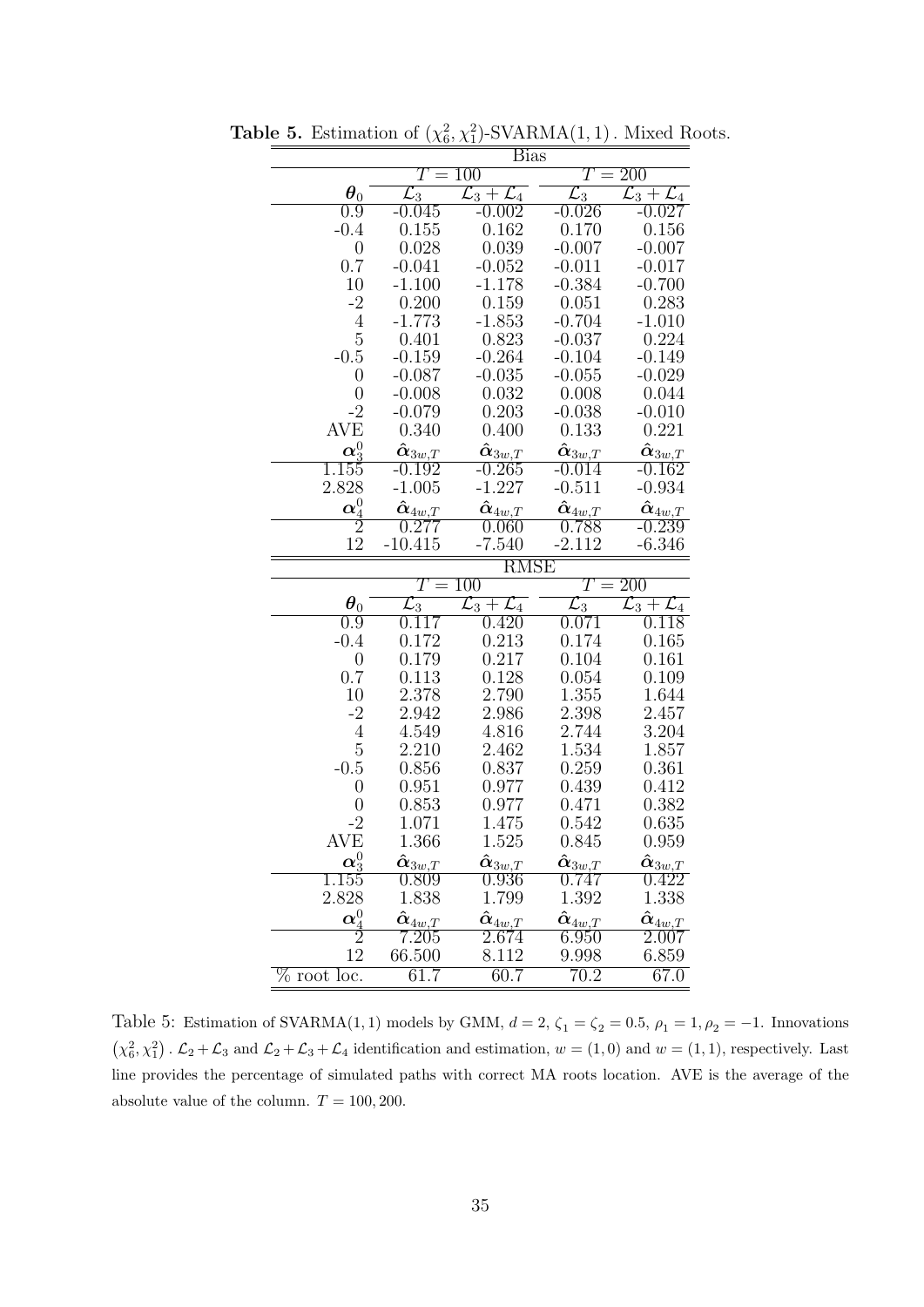#### 8. EMPIRICAL ANALYSIS

We apply our identification and estimation methods to Blanchard and Quah (1989) bivariate system for the US real GNP growth and unemployment rate after linear detrending. They fit a SVAR with 8 lags (1948Q2-1987Q4,  $T = 159$ ) and use for identification a long-run restriction by which the demand shock has no long-run effect on real GNP in the same way as both supply and demand shocks have no long-run effect on unemployment. Lippi and Reichlin (1994) alternatively propose that these long VAR dynamics could be better approximated by a VARMA model and explore the properties of the different versions of the IRF obtained by inverting the MA roots of the fundamental  $VARMA(1, 1)$  representation deduced from the fitted VAR(8) parameterization. Gouriéroux et al. (2019) fit  $SVARMA(p, 1)$  models to the same dataset for  $p \in \{1, \ldots, 6\}$  by PMLE using GMM initial estimates based on IV estimation of the AR parameters. The shocks are assumed mixed Gaussian distributed and  $p = 4$  is the order chosen by a combination of model selection criteria and correlation diagnostics, finding a representation with a mixed invertible/noninvertible MA roots.

We fit with our methods a series of simple  $SVARMA(p, q)$  models to the original dataset to investigate the possible nonfundamentalness of the dynamics of the system using our higher order cumulant identification. We follow the same MA polynomial parameterization and the same procedure as in the Monte Carlo simulations and base the preliminary choice of the MA roots configuration on minimization of  $\mathcal{L}_{3,T}^{\dagger} + \mathcal{L}_{4,T}^{\dagger}$ ,  $w = (1,1)$ , among all the versions of the model obtained by MA root flipping of Whittle estimates using Baggio and Ferrante (2019) algorithm imposing causality. Then, a local of minimization of  $\mathcal{L}_{w,T}^{\dagger} = \mathcal{L}_{2,T} + \mathcal{L}_{3,T}^{\dagger} + \mathcal{L}_{4,T}^{\dagger}$  is performed to find  $\hat{\bm{\theta}}_{w,T}^{\dagger}$  and finally GMM estimates  $\hat{\bm{\theta}}_{GMM,T}$  are obtained with  $\mathcal V$  estimated by bootstrap using the linear representation of the score. Each  $\mathcal{L}^\dagger_{k,T}$  is normalized by the number of spectral densities of order k in the system,  $d^k$ , and by  $T^{k-2}$ , so that their values are close to one and can be compared easily across  $k$  and model orders, though the larger  $k$ , the larger the relative contribution from the sample variation of the k-order periodogram and the smaller the contribution of the particular parameter value at which the loss function is evaluated.

We report in Table 6 the values of  $\mathcal{L}_{2,T}, \mathcal{L}_{3,T}^{\dagger}, \mathcal{L}_{4,T}^{\dagger}$  and  $\mathcal{L}_{w,T}^{\dagger}$  evaluated at the final estimates with weighting defined by initial Whittle estimates (and the value  $\mathcal{L}_{2,T}^0$  obtained by minimizing only  $\mathcal{L}_{2,T}$  as a benchmark for best linear fit), the modulus of the MA roots of the estimated parameterization and the estimates of  $\alpha_3$  and  $\alpha_4$ , using the scheme of Assumption 6A for component identification, which imposes positive diagonal values of  $\Theta_0$  and maximizes their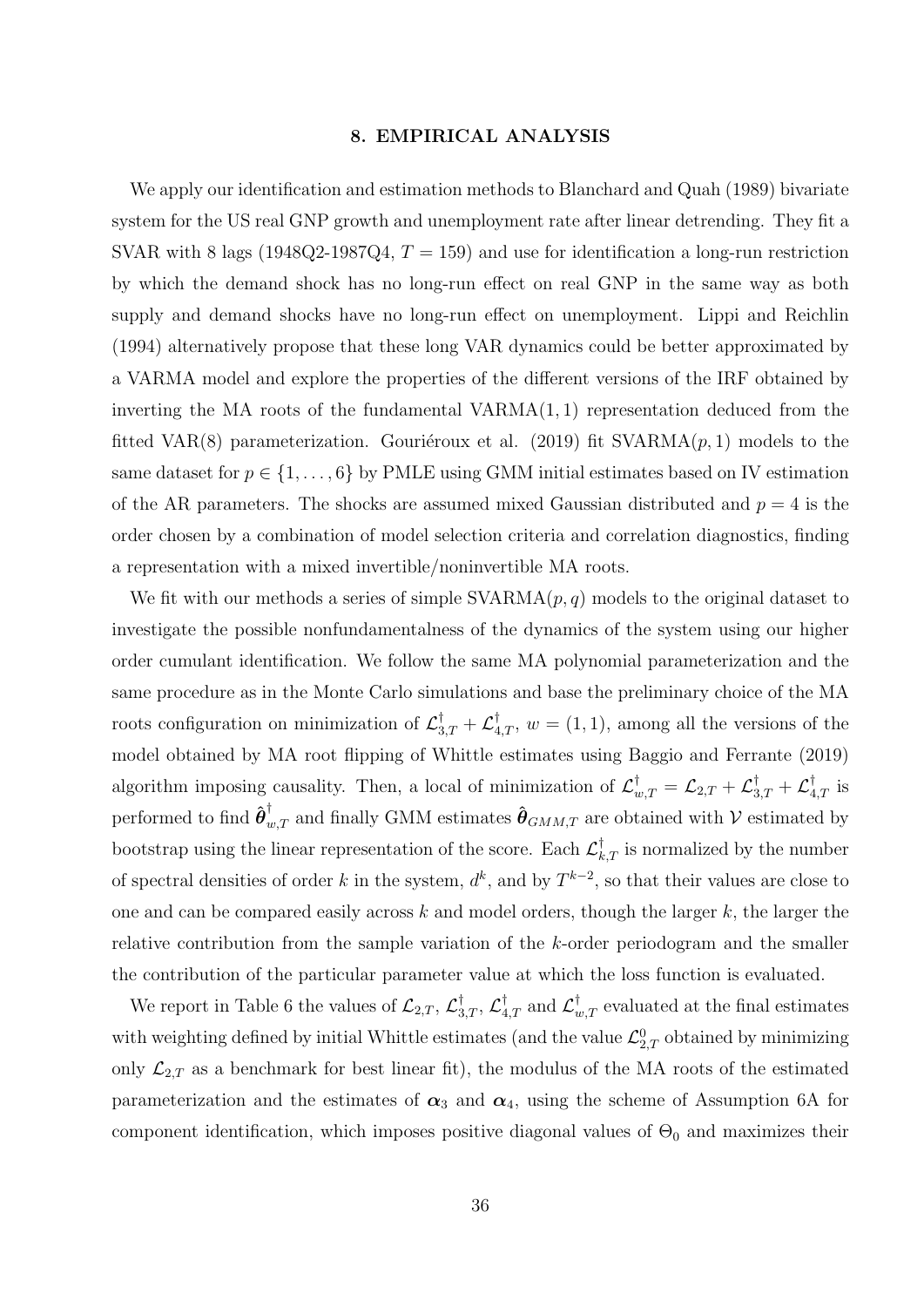product. We also report the estimates of  $\Omega$  for the instantaneous impact of the shocks on the endogenous variables. We use a similar identification strategy as Gouriéroux et al.  $(2019)$  to label error components as transitory or demand and permanent or supply shocks, facilitating an easy comparison to previous analysis.

The model which appears to best fit the data is the  $SVARMA(1, 1)$ , reporting the smallest value for the overall loss function  $\mathcal{L}_{w,T}^{\dagger}$  after joint optimization and an efficient GMM Newton-Raphson step, just third best for  $\mathcal{L}_{2,T}$ , outperformed by the much larger SVARMA $(4, 1)$  and VAR(8) models, which did also a better job when fitting only second order dynamics attending to  $\mathcal{L}_{2,T}^0$ . Note that this comparison is made against the initial Whittle estimates found only using second moments for the same order  $(p, q)$ , so additional local optimization of  $\mathcal{L}_{3,T}^{\dagger}$  and  $\mathcal{L}_{4,T}^{\dagger}$  to match higher order dynamics is made by penalizing the second order goodness-of-fit at the same that imposes ICA and the correct location of MA roots. For the same reason, and despite the model nesting, larger models do not necessarily provide better fit in finite samples attending to initial-estimates weighted  $\mathcal{L}^{\dagger}_{k,T}$  loss functions.

The SVARMA(1, 1) model provides an invertible solution, but some more complex models present non-invertible dynamics. Attending to higher cumulants, invertible solutions indicate that both shocks have moderate skewness, possibly of different signs. The  $SVARMA(1, 1)$ identifies the first shock as the transitory with negative skewness, while the second shock would be the permanent one with much larger positive asymmetry, so in both cases negative news (decreasing GNP growth and increasing unemployment) tend to be more extreme than positive ones. Further, typically one shock displays large positive kurtosis (the permanent one for the SVARMA $(1, 1)$ , and there is no conclusive evidence about the kurtosis of the other one, given the large bootstrap standard errors which make most estimates not significatively different from zero. At least for the SVARMA(1, 1) model, these estimation results would confirm model dynamics identification using jointly third and fourth cumulants by Corollary 2, while none of them in isolation would be sufficient.

The estimates of the lag zero impact matrix  $\Omega$  of our preferred model, as for other models with only invertible dynamics in Table 6, indicate a much higher impact of the first (transitory) shock on output compared to the impacts of the second (permanent) shock on both output and employment, while the transitory shock has a negative short run effect on unemployment. This last feature is preserved in models which identify non-invertible components, but the sign of the instantaneous impact of the permanent shock on output is reversed.

Finally, we provide in Figure 1 the plots of the IRF's identified by our estimation methods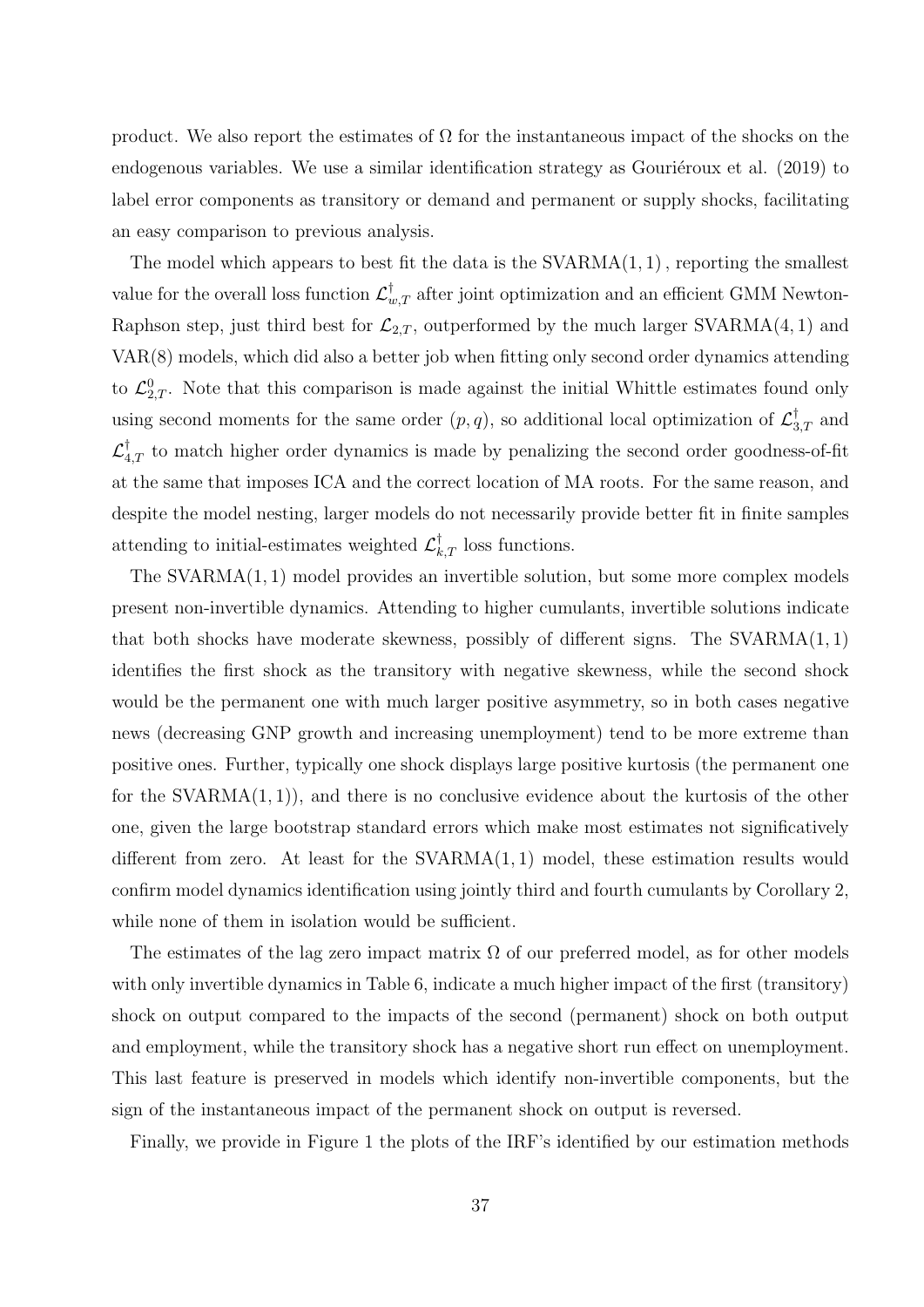| (p, q)                                                                                                      | (1,0)               | (4,0)               | (8, 0)              | (0,1)               | (1, 1)              | (2,1)               | (4,1)               | (1, 2)              | (2, 2)                  |
|-------------------------------------------------------------------------------------------------------------|---------------------|---------------------|---------------------|---------------------|---------------------|---------------------|---------------------|---------------------|-------------------------|
| $\mathcal{L}_{2,T}^0$                                                                                       | 0.9608              | 0.9991              | 0.7694              | 2.6118              | 0.9136              | 0.9342              | 0.8928              | 0.9395              | 0.9371                  |
| $\mathcal{L}_{2,T}$                                                                                         | 0.9608              | 1.0393              | 0.8325              | 2.6118              | 0.9148              | 0.9329              | 0.8885              | 0.9395              | 0.9364                  |
|                                                                                                             | 1.0258              | 1.0345              | 1.0343              | 1.3832              | 1.0284              | 1.0349              | 1.0335              | 1.0285              | 1.0297                  |
|                                                                                                             | 1.1066              | 1.0784              | 1.2122              | 1.8540              | 1.0116              | 1.0693              | 1.1070              | 1.0578              | 1.0622                  |
| $\hat{\mathcal{L}}_{3,T}^{\dagger} \ \hat{\mathcal{L}}_{4,T}^{\dagger} \ \hat{\mathcal{L}}_{w,T}^{\dagger}$ | 3.0932              | 3.1522              | 3.0790              | 5.8490              | 2.9548              | 3.0370              | 3.0290              | 3.0258              | 3.0284                  |
| MA roots                                                                                                    |                     |                     |                     | 3.1072              | 8.7673              | 0.7873              | 1.0002              |                     | $0.25, 0.51$ 1.13, 1.32 |
|                                                                                                             |                     |                     | —                   | 3.1072              | 8.7673              | 5.2772              | 1.0002              | 0.51, 2.81          | 1.32, 2.99              |
|                                                                                                             |                     |                     |                     | (Inv.)              | (Inv.)              | (Mix.)              | (Inv.)              | (Mix.)              | (Inv.)                  |
| $\hat{\boldsymbol{\alpha}}_3$                                                                               | $-0.4474$           |                     | $-0.5422 -1.3776$   | $-0.4611$           | 0.5260              | $-0.3023$           | $-0.2722$           | $-0.8550$           | $-0.2959$               |
|                                                                                                             | 1.4965              | 1.5745              | $-0.3435$           | 0.5114              | 1.2839              | 1.4849              | 1.9261              | $-1.2217$           | 1.4230                  |
| $\hat{\boldsymbol{\alpha}}_4$                                                                               | $-1.6447$           | 0.1856              | 6.3477              | 0.4471              | $-0.2134$           | $-1.0077$           | $-2.6953$           | $-0.0563$           | $-0.9281$               |
|                                                                                                             | 5.4016              | 8.1305              | $-1.8098$           | 1.1451              | 6.8220              | 7.1990              | $-1.8966$           | 7.9476              | 7.0659                  |
| $\hat{\Omega}_{1,1}$                                                                                        | 0.8648<br>(.103)    | 0.7465<br>(.190)    | 0.4192<br>(.067)    | 1.4697<br>(.072)    | 0.8077<br>(.088)    | 0.9184<br>(.091)    | 0.7116<br>(.026)    | 0.2338<br>(.305)    | 0.8178<br>(.287)        |
| $\hat{\Omega}_{2,1}$                                                                                        | $-0.2131$<br>(.068) | $-0.1993$<br>(.088) | $-0.0356$<br>(.070) | $-0.6311$<br>(.040) | $-0.2504$<br>(.136) | 0.2046<br>(.122)    | $-0.2568$<br>(.027) | $-0.0364$<br>(.194) | $-0.2042$<br>(.173)     |
| $\hat{\Omega}_{1,2}$                                                                                        | 0.0886<br>(.308)    | 0.1438<br>(.202)    | 0.0379<br>(.074)    | 0.3036<br>(.194)    | 0.2445<br>(.619)    | $-0.0575$<br>(.187) | 0.2805<br>(.022)    | $-0.0704$<br>(.394) | 0.1052<br>(.261)        |
| $\hat{\Omega}_{2,2}$                                                                                        | 0.1910<br>(.111)    | 0.1688<br>(.097)    | 0.0565<br>(.073)    | 0.1961<br>(.208)    | 0.1468<br>(.140)    | 0.2301<br>(.156)    | 0.1094<br>(.057)    | 0.0701<br>(.170)    | 0.1825<br>(.192)        |

**Table 6.** US real GNP growth and unemployment rate. GMM SVARMA $(p, q)$  estimates.

Table 6:  $SVARMA(p, q)$  model fitting for US real GNP growth and unemployment rate after linear detrending, 1948Q2-1987Q4,  $T = 159$ . GMM estimates  $\hat{\theta}_{GMM,T}$  in [\(8\)](#page-25-3) obtained with  $\tilde{\theta}_T = \hat{\theta}_{w,T}$  with  $w = (1,1)$  and  $\hat{\mathbb{V}}_T^-$  obtained by inverting the sample variance of the joint score  $\mathbb{S}_T$  evaluated at  $\hat{\theta}_{w,T}$  for 400 draws on the empirical distribution of residuals  $\hat{\varepsilon}_t$ . Component identification uses Assumption 6A.

for the SVARMA (1, 1) model together with those reported by Blanchard and Quah (1989) and Gouriéroux et al.  $(2019)$ . We can observe that the effect of the supply (or permanent) shock on both endogenous variables is very close to the results of Blanchard and Quah for the SVAR(8) model, though there is a slight delay in the maximum effect and a quite more persistent effect on output. For the demand (transitory) shock, the shape of both IRF's and the timing of maximal effects are almost the same as for the SVAR model, but now the long run effect on output is not restricted to zero and the IRF displays a very slow rate of decay but close to the horizontal axis. The bootstrap tests of the long-run identification restriction used by Blanchard and Quah (1989), based on the distance at lags 40 and 100 of the IRF of GNP growth on this transitory shock, can not reject the hypothesis of zero long run effect, confirming the plausibility of this identification strategy. On the other hand, the IRF obtained by Gouriéroux et al. (2019) with noninvertible dynamics retain some of the previous properties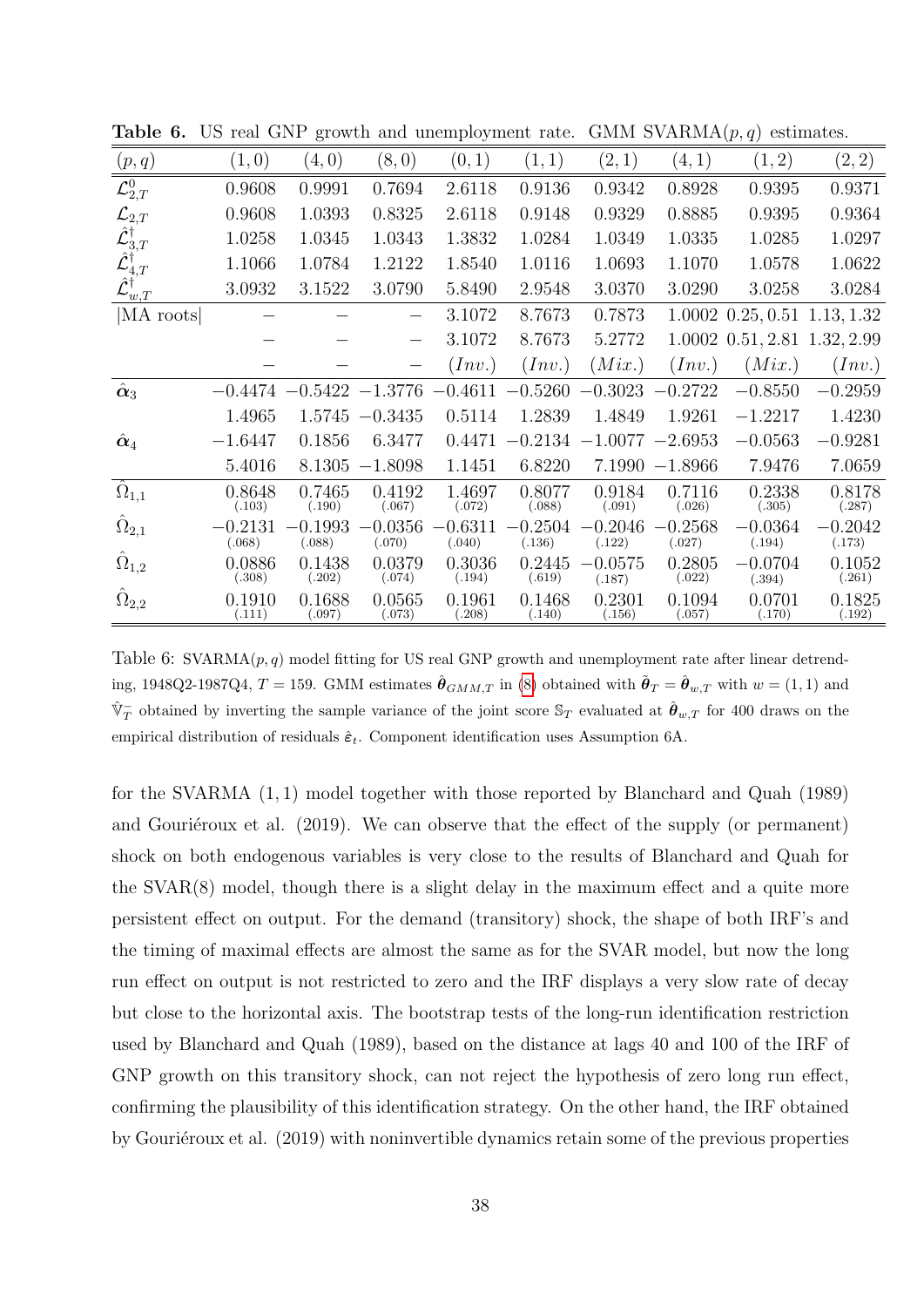for the unemployment response, but GNP growth behaves quite differently in the long run after either type of structural shocks hitting the system.



Fig. 1: IRF for US GNP growth and unemployment based on our GMM estimates [\(8\)](#page-25-3) for the SVARMA $(1, 1)$  model, BQ: Blanchard and Quah  $(1989)$  SVAR $(8)$  and GMR: Gouriéroux et al. (2019) SVARMA(4, 1) model.

# 9. CONCLUSIONS

In this paper we have showed how to achieve identification of non-Gaussian SVARMA models using basic restrictions on higher order moments under serial and component independence conditions of finite order  $k = 3$  or 4 on the structural shocks sequence. We use an identification criterion in the frequency domain that leads to easy to check global and local identification conditions and permits the design of consistent and asymptotically nor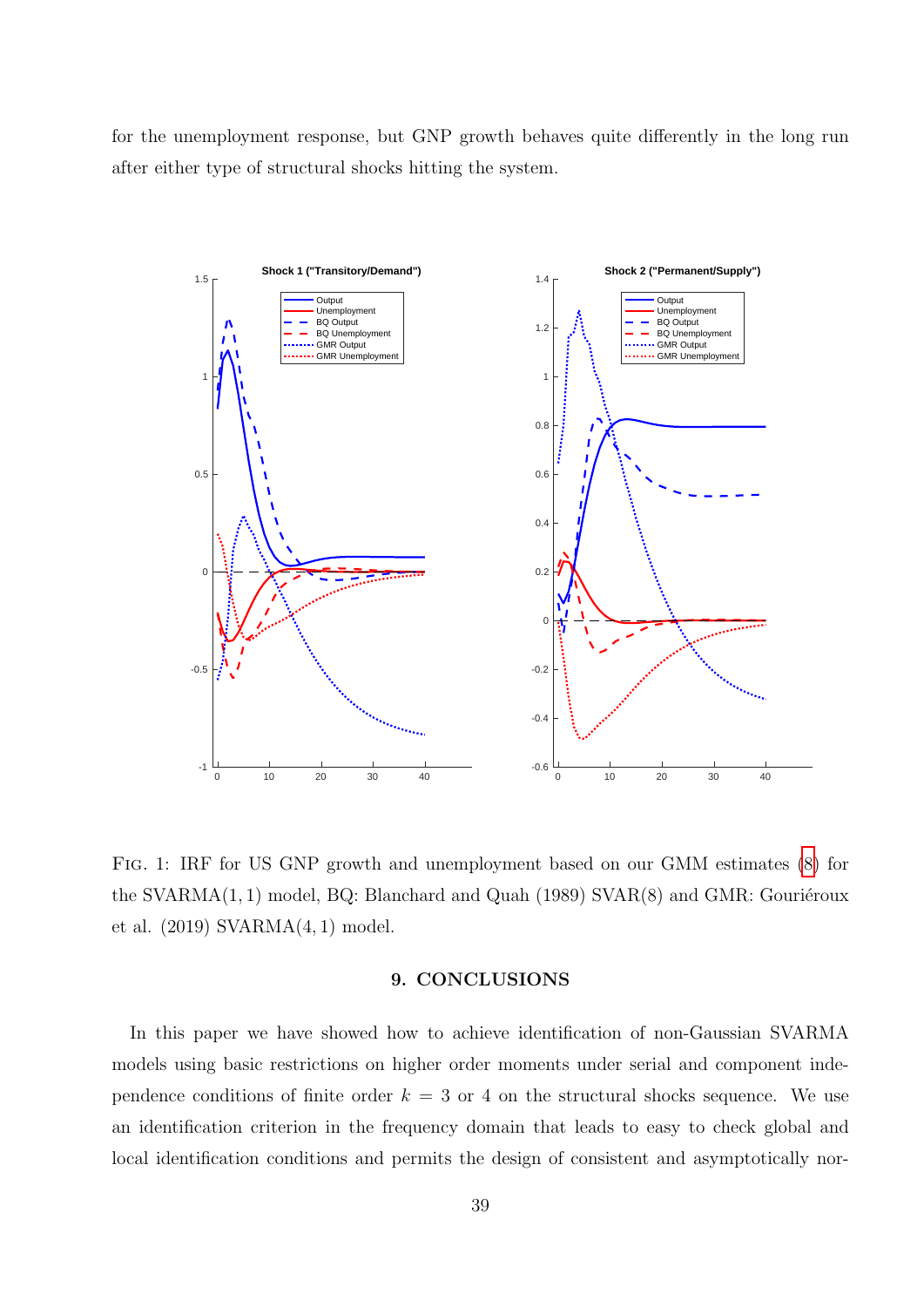mal parameter estimates which exploit all dynamic and static information in second, third and fourth order moments. These results provide consistent estimation of IRFs without need to specify the fundamentalness of the system and can be combined with different sources of information to proper label the structural shocks of the model or to test relevant hypothesis and overidentification conditions.

#### APPENDIX A: HIGHER ORDER CUMULANTS AND SPECTRAL DENSITIES

**Cumulants of linear combinations.** The third order cumulant matrices  $\kappa_{i,j}$ ,  $j = 1, \ldots, d$ , of a random vector  $\varepsilon_t$  can be updated easily under linear transformations for a  $d \times d$  matrix K, where K is orthogonal,  $KK' = I_d$ , to maintain the covariance structure of  $\varepsilon_t$ ,

$$
\eta_t = K \varepsilon_t
$$

so that it holds

$$
\text{vec}\left(\text{v}\boldsymbol{\kappa}_{3}^{\eta}\right)=K_{1}^{\otimes3}\text{vec}\left(\text{v}\boldsymbol{\kappa}_{3}^{0}\right)
$$

or, alternatively,

$$
\mathbf{v}\boldsymbol{\kappa}_3^{\eta} = K^{\otimes 2} \mathbf{v}\boldsymbol{\kappa}_3^0 \boldsymbol{K}',
$$

and in general, for any  $k \geq 2$ , see Jammalamadaka, Rao and Terdik (2006),

$$
\text{vec}\left(\mathbf{v}\boldsymbol{\kappa}_k^{\eta}\right)=K^{\otimes k}\text{vec}\left(\mathbf{v}\boldsymbol{\kappa}_k^0\right)=\text{vec}\left(K^{\otimes 2} \ \mathbf{v}\boldsymbol{\kappa}_k^0 \ \left(K^{\otimes (k-2)}\right)'\right),\,
$$

with  $K^{\otimes 0} = I_d$  using that  $\text{vec}(ABC) = (C' \otimes A)\text{vec}(B)$  for conformable matrices  $A, B, C$ . Note however that, for  $k \geq 4$ ,  $\mathbf{v}\boldsymbol{\kappa}_k^0$  contains many repeated columns, since for instance, for  $k = 4$ ,  $\text{vec}(\boldsymbol{\kappa}_{\cdot\cdot jh}) = \text{vec}(\boldsymbol{\kappa}_{\cdot\cdot hj})$ , so in this particular case  $\text{rank}(\text{v}\boldsymbol{\kappa}_k^0) \leq d(d+1)/2$ .

Higher order spectral densities. Consider a d-dimensional stationary stochastic process  ${Y_t}_{t \in Z}$ with  $E[\|Y_t\|^k] < \infty$ , some  $k \geq 3$ , and call  $\mu = E[Y_t]$ . Define the autocovariance of order j as

$$
\Gamma(j) = Cov[Y_t, Y_{t-j}] = E[(Y_t - \mu)(Y_{t-j} - \mu)'],
$$
 for  $j = 0, \pm 1, ...,$ 

and the spectral density matrix,  $f(\lambda)$ , is defined implicitly as

$$
\Gamma(j) = \int_{-\pi}^{\pi} f(\lambda) \exp(-ij\lambda) d\lambda.
$$

The autocovariance sequence and the spectral density are measures of the dependence of the stochastic process based on second moments, hence they are the objects of interest of usual time series analysis. The dependence contained in higher order moments can also be described by the cumulants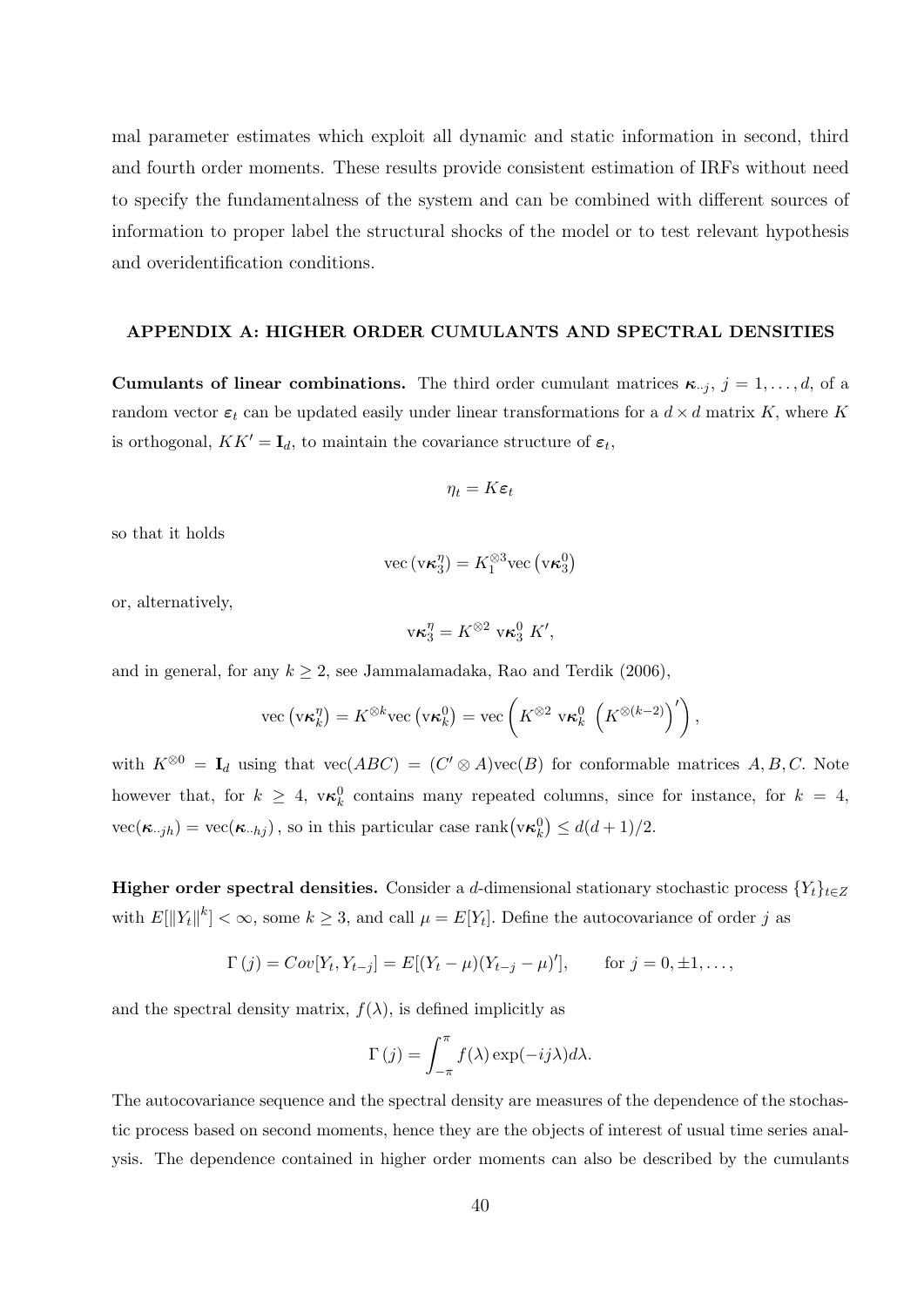which are defined in terms of higher order moments as

cum 
$$
(Y_{t(1),\mathbf{a}(1)},\ldots,Y_{t(k),\mathbf{a}(k)}) = \sum (-1)^{p-1} (p-1)! E(\Pi_{j\in v_1} Y_{t(j),\mathbf{a}(j)}) \cdots E(\Pi_{j\in v_p} Y_{t(j),\mathbf{a}(j)}), k = 1,2,\ldots,
$$

where  $v_1, \ldots, v_p$  is a partition of  $(1, 2, \ldots, k)$ , and the sum runs over all these partitions,  $\mathbf{a}(j) \in$  ${1, ..., d}$ ,  $t(j) = 0, \pm 1, ...,$  for  $j = 1, ..., k$ , see Brillinger (1975) or Rosenblatt (1985, p. 34). Hence, the first and second cumulants are the mean and the variance, respectively.

We also define the k-th order cumulant spectral density  $k = 2, 3, \ldots$ , for  $a = (\mathbf{a}(1), \ldots, \mathbf{a}(k))$ which is the Fourier transform of the k-th order cumulants for elements  $(\mathbf{a}(1),...,\mathbf{a}(k))$  of the vector  $Y_t$ ,  $f_{\mathbf{a},k}(\lambda) = f_{\mathbf{a}(1),\dots,\mathbf{a}(k)}(\lambda_1,\dots,\lambda_{k-1}),$  as

<span id="page-40-0"></span>
$$
f_{\mathbf{a},k}(\lambda) = (2\pi)^{1-k} \sum_{j_1,\dots,j_{k-1}=-\infty}^{\infty} \operatorname{cum}(Y_{\mathbf{a}(1),t}, Y_{\mathbf{a}(2),t+j_1}, \dots, Y_{\mathbf{a}(k),t+j_{k-1}}) \exp\left(-\sum_{s=1}^{k-1} i j_s \lambda_s\right),
$$

introducing for simplicity, when there is no ambiguity, the notation  $\lambda = (\lambda_1, \ldots, \lambda_{k-1})$ . Existence of  $f_{\mathbf{a},k}(\lambda)$  can be guaranteed by summability conditions on cumulants, as those implied by a linear process condition. Note that the elements of the usual spectral density (matrix) are recovered for  $k = 2$ , while, in general,  $f_{a,k}$  can be complex valued for any  $k \geq 2$ , except the diagonal elements of the usual spectral density matrix  $f = f_2$ , i.e.  $f_{a,a}(\lambda)$ ,  $a = 1, \ldots, d$ , which are always real valued.

**VARMA** higher order spectral densities. The second order spectral density matrix of  $Y_t$  is given by

$$
f(\lambda) = \frac{1}{2\pi} \Phi^{-1} (e^{-i\lambda}) \Theta (e^{-i\lambda}) ( \Phi^{-1} (e^{-i\lambda}) \Theta (e^{-i\lambda}) )^*
$$
  
= 
$$
\frac{1}{2\pi} \Psi (e^{-i\lambda}) \Psi^* (e^{i\lambda}),
$$

where <sup>∗</sup> denotes complex conjugation and transposition, and in particular for any two components  $a=(\mathbf{a}(1), \mathbf{a}(2))$  of  $Y_t$ , its spectral density  $f_{\mathbf{a}}(\lambda) = f_{(a(1),a(2))}(\lambda)$  satisfies

$$
f_{\mathbf{a}}(\lambda) = \frac{1}{2\pi} \Psi_{\mathbf{a}(1)} \left( e^{-i\lambda} \right) \Psi'_{\mathbf{a}(2)} \left( e^{i\lambda} \right)
$$
  

$$
= \frac{1}{2\pi} \sum_{h,j=1}^{d} \Psi_{\mathbf{a}(1),h} \left( e^{-i\lambda} \right) \Psi_{\mathbf{a}(2),j} \left( e^{i\lambda} \right)
$$

where  $\Psi_j(z) = (\Psi_{j,1}(z), \ldots, \Psi_{j,d}(z))$  is the j-th row of  $\Psi(z)$ , because the j-th element of the vector  $Y_t$  is obtained as  $Y_{t,j} = \Psi_j(L) \, \varepsilon_t$ .

For any triplet  $a = (\mathbf{a}(1), \mathbf{a}(2), \mathbf{a}(3))$ , the third order spectral density of the 3-dimensional vector  $(Y_{t, a(1)}, Y_{t, a(2)}, Y_{t, a(3)})$ ,  $f_{a, 3}(\lambda) = f_{(a(1), a(2), a(3))}(\lambda_1, \lambda_2)$ , is given by

$$
f_{\mathbf{a},3}(\lambda) = (2\pi)^{-2} \sum_{\mathbf{j}=1}^{d} \Psi_{\mathbf{a}(1),j(1)} \left( e^{-i\lambda_1} \right) \Psi_{\mathbf{a}(2),j(2)} \left( e^{-i\lambda_2} \right) \Psi_{\mathbf{a}(3),j(3)} \left( e^{i(\lambda_1 + \lambda_2)} \right) \kappa_{j(1),j(2),j(3)}^0
$$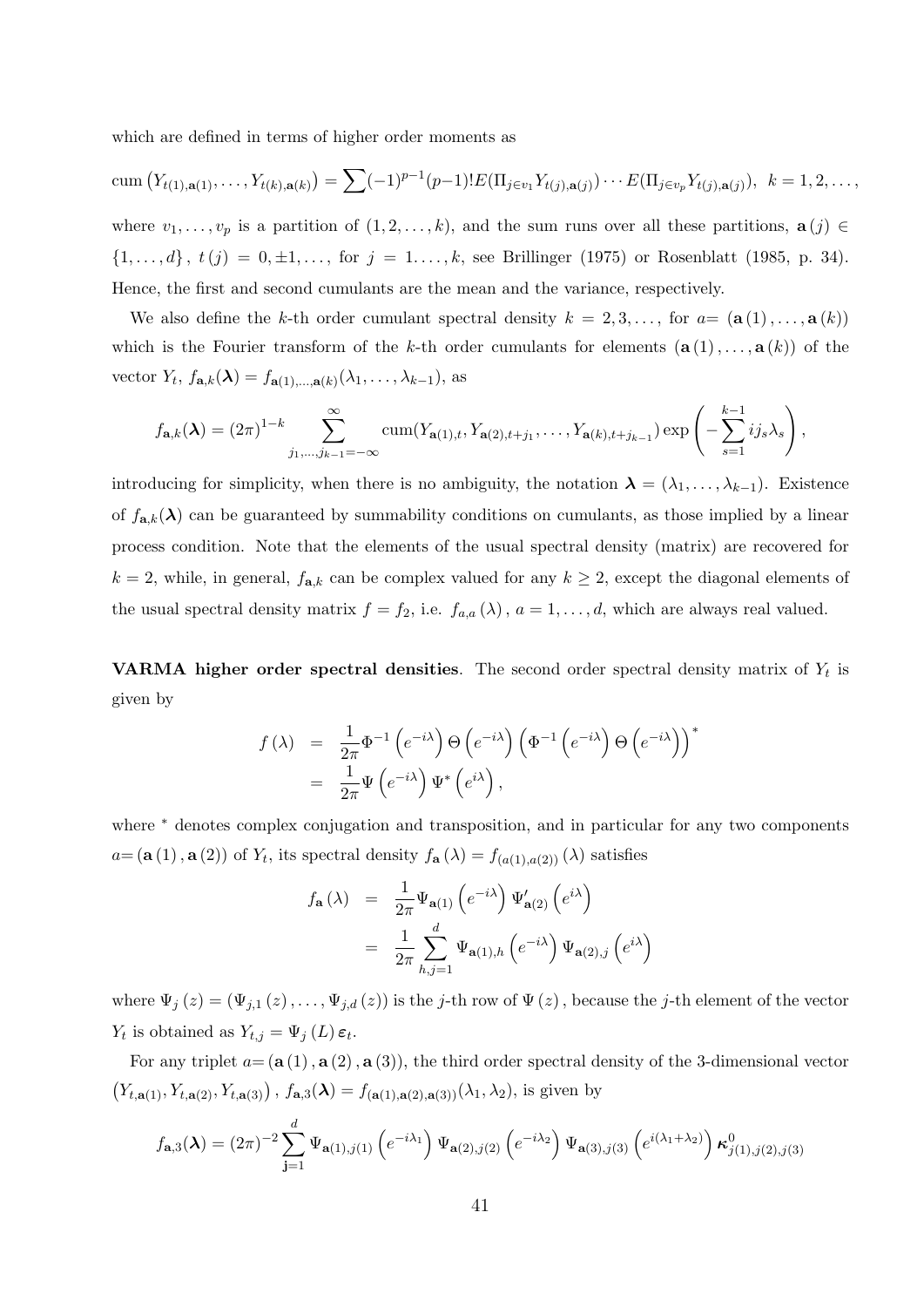where  $\kappa_j^0 = \text{cum}(\varepsilon_{t,j(1)}, \varepsilon_{t,j(2)}, \varepsilon_{t,j(3)}), \, \mathbf{j} = (j(1), j(2), j(3))$ , is the joint third order cumulants of the innovations indexed by a. This third order spectral density can be we written more compactly as

$$
f_{\mathbf{a},3}(\boldsymbol{\lambda}) = (2\pi)^{-2} \Psi_{\mathbf{a}}^{\otimes 3}(\boldsymbol{\lambda}) \text{ vec}(\mathbf{v}\boldsymbol{\kappa}_3^0),
$$

where, using Kronecker product ⊗,

$$
\Psi_{\mathbf{a}}^{\otimes 3}(\lambda) = \Psi_{\mathbf{a}(3)}\left(e^{i(\lambda_1 + \lambda_2)}\right) \otimes \Psi_{\mathbf{a}(2)}\left(e^{-i\lambda_2}\right) \otimes \Psi_{\mathbf{a}(1)}\left(e^{-i\lambda_1}\right)
$$

and, denoting  $\kappa_{\cdot \cdot j} = E \left[ \varepsilon_t \varepsilon_t' \varepsilon_{t,j} \right], j = 1, \ldots, d$ ,

$$
\mathsf{v}\boldsymbol{\kappa}_3^0 = [\text{vec}\left(\boldsymbol{\kappa}_{\cdot\cdot 1}\right) \ \ \cdots \ \ \text{vec}\left(\boldsymbol{\kappa}_{\cdot\cdot d}\right)]
$$

is a  $d^2 \times d$  matrix, where vec is the usual operator stacking all the columns of a matrix in a single column vector, and the indexes in the  $d^3$ -dimensional vector vec $(v\kappa_3^0) = {\kappa_{hj\ell}}$  run first from left to right from 1 to d.

This notation extends readily to any k-order spectral density,  $k = 2, 3, \ldots$ ,

$$
f_{\mathbf{a},k}(\boldsymbol{\lambda}) = \frac{1}{\left(2\pi\right)^{k-1}} \Psi_{\mathbf{a}}^{\otimes k}\left(\boldsymbol{\lambda}\right) \text{vec}\left(\mathbf{v}\boldsymbol{\kappa}_{k}^{0}\right),
$$

where for  $\lambda = (\lambda_1, \ldots, \lambda_{k-1})$  we define

$$
\Psi_{\mathbf{a}}^{\otimes k}\left(\boldsymbol{\lambda}\right)=\Psi_{\mathbf{a}\left(k\right)}\left(e^{i\left(\lambda_{1}+\cdots+\lambda_{k-1}\right)}\right)\otimes\Psi_{\mathbf{a}\left(k-1\right)}\left(e^{-i\lambda_{k-1}}\right)\otimes\cdots\otimes\Psi_{\mathbf{a}\left(2\right)}\left(e^{-i\lambda_{2}}\right)\otimes\Psi_{\mathbf{a}\left(1\right)}\left(e^{-i\lambda_{1}}\right)
$$

and the  $d^2 \times d^{k-2}$  matrix  $\mathbf{v} \kappa_k^0$  satisfies

$$
\mathrm{v}\boldsymbol{\kappa}_k^0 = [\mathrm{vec}\left(\boldsymbol{\kappa}_{\cdot\cdot 1\cdot\cdot 1}\right) \ \ \mathrm{vec}\left(\boldsymbol{\kappa}_{\cdot\cdot 2\cdot\cdot 1}\right) \ \ \cdots \ \ \mathrm{vec}\left(\boldsymbol{\kappa}_{\cdot\cdot d\cdot\cdot d}\right)]
$$

and  $\kappa_{j(3)\cdots j(k)}$  is a  $d \times d$  matrix with typical  $(j(1), j(2))$  element equal to the k-th order joint cumulant cum $(\varepsilon_{t,j(1)}, \varepsilon_{t,j(2)}, \varepsilon_{t,j(3)}, \ldots, \varepsilon_{t,j(k)})$  ,  $j(h) \in \{1, \ldots, d\}$  ,  $h = 1, \ldots, k$ .

# APPENDIX B: PROOFS OF RESULTS

# Proof of Theorem [1.](#page-10-0)

**Proof for**  $k = 3$ . The integrand of  $\mathcal{L}_3^0(A, v\kappa_3)$ , satisfies, uniformly for  $\lambda \in \Pi^2$ ,

$$
\begin{aligned}\n&\left\{\text{vec}(\mathbf{v}\boldsymbol{\kappa}_{3})'\,A^{\otimes3}(\boldsymbol{\lambda})^{*}-\text{vec}\big(\mathbf{v}\boldsymbol{\kappa}_{3}^{0}\big)'\right\}\Upsilon_{3}^{0}\left(\mathbf{I}_{d},\boldsymbol{\lambda}\right)\left\{A^{\otimes3}\left(\boldsymbol{\lambda}\right)\text{vec}\left(\mathbf{v}\boldsymbol{\kappa}_{3}\right)-\text{vec}\left(\mathbf{v}\boldsymbol{\kappa}_{3}^{0}\right)\right\} \\
&\geq\quad\inf_{\boldsymbol{\lambda}}\lambda_{\min}\left(\Upsilon_{3}^{0}\left(\mathbf{I}_{d},\boldsymbol{\lambda}\right)\right)\inf_{\lambda}\left|\lambda_{\min}\left(A\left(\lambda\right)\otimes\mathbf{I}_{d^{2}}\right)\right|^{2}\left\|\text{vec}\left(\left(A^{\otimes2}\left(\lambda_{2},\lambda_{1}\right)\mathbf{v}\boldsymbol{\kappa}_{3}-\mathbf{v}\boldsymbol{\kappa}_{3}^{0}A\left(\lambda_{1}+\lambda_{2}\right)\right)\right)\right\|^{2} \\
&\geq\quad\eta^{6}\left\|\text{vec}\left(A^{\otimes2}\left(\lambda_{2},\lambda_{1}\right)\mathbf{v}\boldsymbol{\kappa}_{3}-\mathbf{v}\boldsymbol{\kappa}_{3}^{0}A\left(\lambda_{1}+\lambda_{2}\right)\right)\right\|^{2}\n\end{aligned}
$$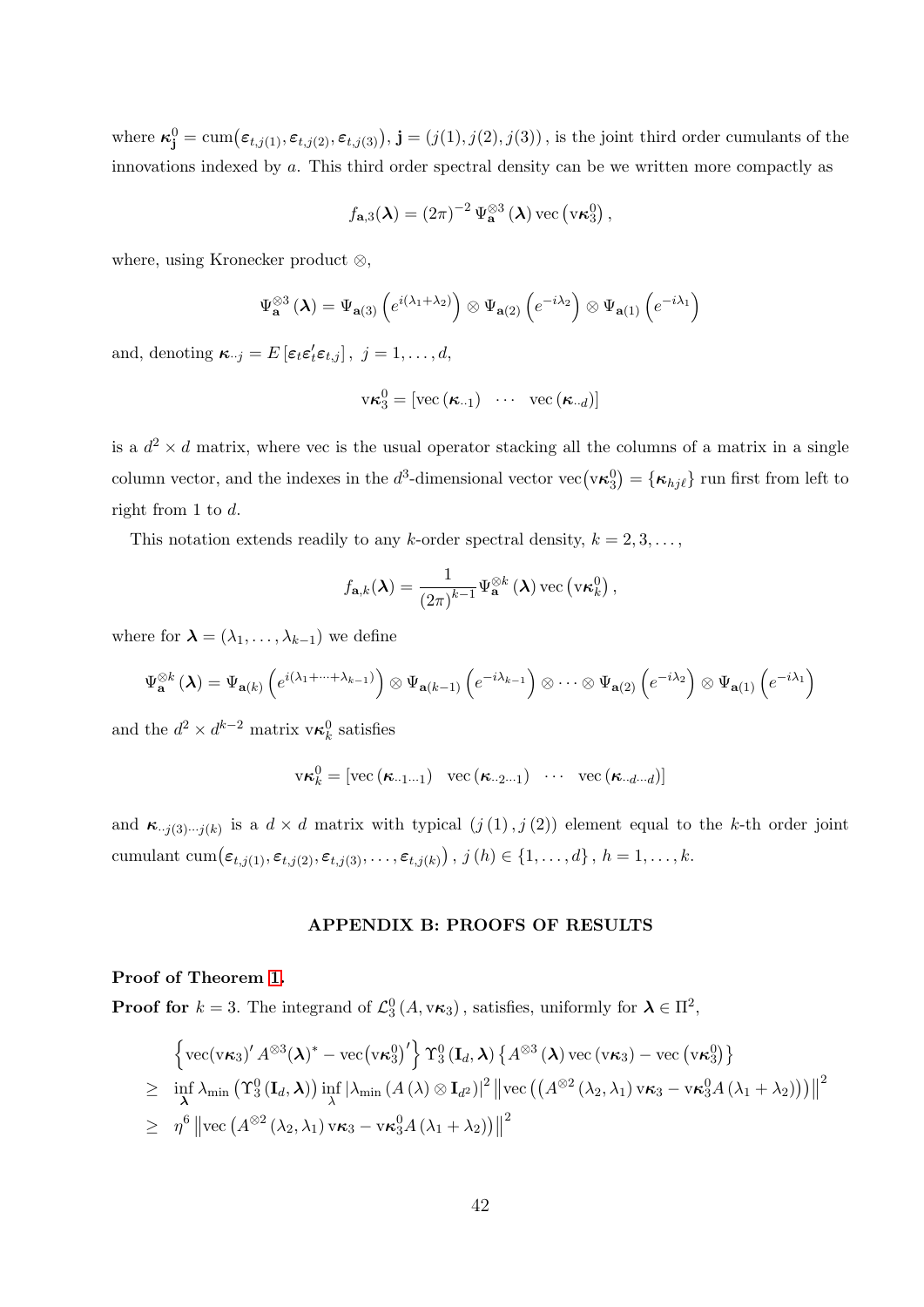because of Assumption 4,  $A(z)$  is a BM (with unitary eigenvalues for  $|z|=1$ ) and

$$
A^{\otimes 3}(\lambda) \text{ vec}(v\kappa_3) - \text{ vec}(v\kappa_3^0) = \text{ vec}(A^{\otimes 2}(\lambda_2, \lambda_1) v\kappa_3 A(-\lambda_1 - \lambda_2)' - v\kappa_3^0)
$$
  
= 
$$
\text{ vec}((A^{\otimes 2}(\lambda_2, \lambda_1) v\kappa_3 - v\kappa_3^0 A^*(\lambda_1 + \lambda_2)) A(-\lambda_1 - \lambda_2)')
$$
  
= 
$$
(A(-\lambda_1 - \lambda_2) \otimes I_{d^2}) \text{ vec}(A^{\otimes 2}(\lambda_2, \lambda_1) v\kappa_3 - v\kappa_3^0 A^*(\lambda_1 + \lambda_2))
$$

denoting  $A^{\otimes 2}(\lambda_2, \lambda_1) = A(e^{-i\lambda_2}) \otimes A(e^{-i\lambda_1}).$ 

Then, under the assumption that  $A(z)$  is a non-constant BM (even if  $a_n = a_m^{\star -1}$  for some  $n \neq m$ and therefore  $g_{a_n}(z) g_{a_m}(z) = 1$ , and because  $\mathbf{v} \kappa_3^0$  is full rank d, there is at least one pair  $(j, h)$ ,  $j \in \{1,\ldots,d^2\}$ ,  $h \in \{1,\ldots,d\}$ , such that  $\xi_3(\lambda) := \left\{ \nu \kappa_3^0 A^* \left( \lambda_1 + \lambda_2 \right) \right\}_{j,h}$  depends on  $\lambda$  through  $\lambda_1 + \lambda_2$  $\lambda_1 + \lambda_2$  in a linear combination of products of  $g_{a_i}(\lambda_1 + \lambda_2)$  functions,  $i = 1, \ldots, r$ <sup>2</sup>

Then, for such pair  $(j, h)$  depending on the form of A and  $\mathbf{v}\boldsymbol{\kappa}_3^0$ ,

$$
\left\|\text{vec}\left(A^{\otimes 2}\left(\lambda_2,\lambda_1\right)\mathsf{v}\kappa_3-\mathsf{v}\kappa_3^0A^*\left(\lambda_1+\lambda_2\right)\right)\right\|\geq \left|\zeta_3\left(\boldsymbol{\lambda}\right)-\xi_3\left(\boldsymbol{\lambda}\right)\right|,
$$

where  $\zeta_3(\lambda) := \left\{A^{\otimes 2}(\lambda_2, \lambda_1) \,\mathrm{v\kappa_3}\right\}_{j,h}$  is a linear combination of products of

$$
1, g_{a_i}(\lambda_1), g_{a_i}(\lambda_2), \quad i = 1, ..., r,
$$

possibly zero or constant even if  $v\kappa_3$  is full rank. Therefore

$$
\mathcal{L}_3^0(A, v\kappa_3) \ge \eta^6 \int_{\Pi^2} |\zeta_3(\lambda) - \xi_3(\lambda)|^2 d\lambda \ge \epsilon > 0
$$

for some  $\epsilon$  not depending on  $v\kappa_3$ , but depending on  $\eta$ ,  $v\kappa_3^0$  and A, because the functions  $\zeta_3(\lambda)$  and  $\xi_3(\lambda)$  differ a.e. for any choice of  $v\kappa_3$  because  $\xi_3(\lambda)$  has an infinite expansion on powers of  $\exp(i(\lambda_1 + \lambda_2))$  which depends on  $\lambda$  only through  $\lambda_1 + \lambda_2$  (and can not be factorized in separated functions of  $\lambda_1$  and  $\lambda_2$ ) while  $\zeta_3(\lambda)$  depends on  $\lambda$  only through products of functions with infinite representation on exponential functions of a single  $\lambda_i$ ,  $i = 1, 2$ .

Note that for  $r = 1$  it holds that  $A(z) = K_0R(a_1, z) K_1$ ,  $|a_1| \neq 1$ ,  $a_1$  real, and we can chose  $(j, h)$ such that for  $\widetilde{\mathbf{v}}_3^0 = \mathbf{v} \kappa_3^0 K_0$  and for some  $c_i = c_i \left(\mathbf{v} \kappa_3^0, K_0, K_1\right) \in \mathbb{R}, i = 1, 2$ , with  $c_1 \neq 0$ ,

$$
\xi_3(\lambda) = \left\{ \mathbf{v} \kappa_3^0 A \left( \lambda_1 + \lambda_2 \right) \right\}_{j,h} = \left\{ \widetilde{\mathbf{v}} \kappa_3^0 R \left( a_1, z \right) K_1 \right\}_{j,h} = c_0 + c_1 g_{a_1} \left( \lambda_1 + \lambda_2 \right)
$$

and for some constants  $d_{i,\ell} = d_{i,\ell} (\mathbf{v}\kappa_3, K_0, K_1) \in \mathbb{R}$ ,

$$
\zeta_3(\lambda) = (d_{1,0} + d_{1,1}g_{a_1}(\lambda_1)) (d_{2,0} + d_{2,1}g_{a_1}(\lambda_2)),
$$

<span id="page-42-0"></span><sup>&</sup>lt;sup>2</sup>Note that in the representation [\(1\)](#page-5-2) of a GBM we can allow for  $a_n = a_m^{\star -1}$  for some  $n \neq m$ , despite this implies that  $g_a(z) g_{a^{x-1}}(z) = 1$  for a real a. Therefore, if  $A(z)$  is assumed not constant in z, a full cancellation of all roots is not allowed and the effect of A is shifting these flipped roots in different components of  $\Psi$  when  $d > 1$ , avoiding cases like  $A(z) = K_0 R(a_n^{\star - 1}, z) R(a_n, z) K_0' = I_d$ , which leave unchanged the dynamics as any constant A.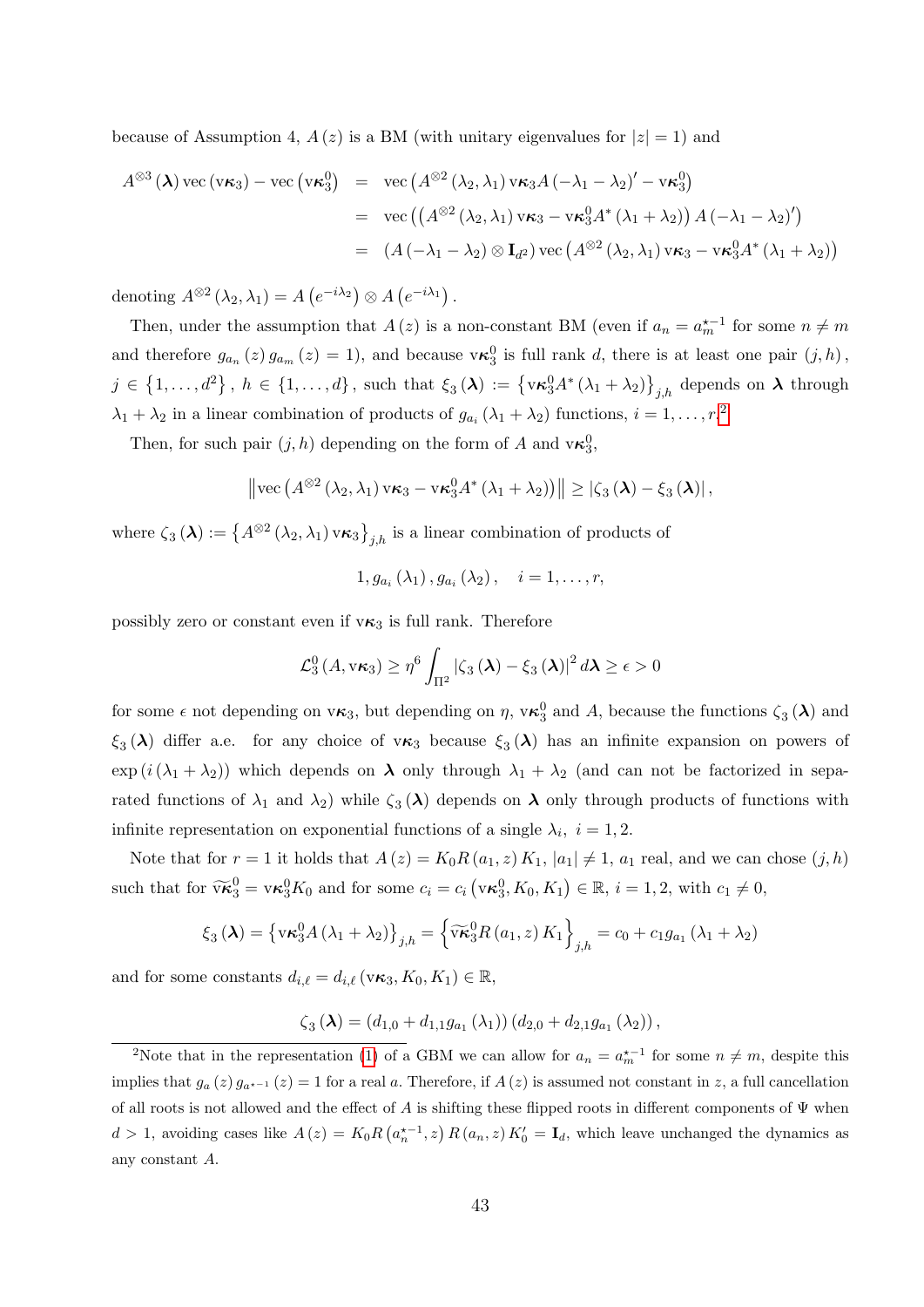so that for all  $c_0, c_1 \neq 0$  and  $d_{i,\ell}$ , the function  $\zeta_3(\lambda) - \xi_3(\lambda) \neq 0$  a.e. for any  $a_1, |a_1| \neq 1$ .

In particular, if  $r = d = 1$ , then  $(j, h) = (1, 1)$  and  $\xi_3(\lambda) = \kappa_3^0 g_{a_1}(\lambda_1 + \lambda_2)$ ,  $\zeta_3(\lambda) = \kappa_3 g_{a_1}(\lambda_1) g_{a_1}(\lambda_2)$ , with  $\kappa_3^0 \neq 0$ , so that

$$
\int_{\Pi^2} |\zeta_3(\lambda) - \xi_3(\lambda)|^2 d\lambda = \int_{\Pi^2} |g_{a_1}(\lambda_1 + \lambda_2)|^2 |\kappa_3 g_{a_1}(\lambda_1) g_{a_1}(\lambda_2) g_{a_1}(-\lambda_1 - \lambda_2) - \kappa_3^0|^2 d\lambda
$$
  
=  $(2\pi)^2 \int_{\Pi^2} |f_3(\lambda; \kappa_3, a_1) - (2\pi)^{-2} \kappa_3^0|^2 d\lambda > 0$ 

because  $|g_{a_1}(\lambda_1 + \lambda_2)|^2 = 1$  and where  $f_3(\lambda; \kappa_3, a_1)$  is the bispectrum of an all-pass ARMA $(1, 1)$ model where  $a_1$  is the root of the MA(1) polynomial (and  $a_1^{\star-1}$  that of the AR(1) one) and the third order cumulant is equal to  $\kappa_3$ , whose  $\mathcal{L}^2$  distance to the nonzero constant function  $(2\pi)^{-2} \kappa_3^0$  (the bispectrum of an independent series) is positive for all  $\kappa_3 \in \mathbb{R}$ , as showed by VL for any r.  $\Box$ 

#### Proof of Theorem [2.](#page-11-0)

**Proof for**  $k = 3$ . It follows from Theorem [1,](#page-10-0) because Assumption 3 implies Assumption 2 for  $k = 3$ . Note in particular, that under Assumption 3 ( $k = 3$ ) it is easy to check that  $\mathbf{v}\kappa_3^0 A^* (\lambda_1 + \lambda_2)$ contains only d non-zero rows, 1,  $d+2,\ldots,d^2$ , equal to the rows of  $A^*(\lambda_1+\lambda_2)$  in the same order multiplied by the corresponding marginal cumulant of  $\kappa_3^0$ , so there is always at least one element  $\left\{ \mathbf{v}\boldsymbol{\kappa}_{3}^{0}A^{*}\left(\lambda_{1}+\lambda_{2}\right)\right\} _{j,h}$  depending on  $\lambda_{1}+\lambda_{2}$  through linear combinations of products of  $g_{a_{i}}^{*}\left(\lambda_{1}+\lambda_{2}\right)$ functions,  $i = 1, \ldots, r$ .

**Proof for**  $k = 4$ . Arguing in a similar way as in the proof of Theorem [1,](#page-10-0) denoting  $\lambda_4 := \lambda_1 + \lambda_2 + \lambda_3$ and recalling  $A^{\otimes 2}(\lambda_a, \lambda_b) = A(e^{-i\lambda_a}) \otimes A(e^{-i\lambda_b})$ , we find that

$$
\|A^{\otimes 4}(\lambda) \operatorname{vec}(\mathbf{v}\kappa_4) - \operatorname{vec}(\mathbf{v}\kappa_4^0) \| = \| \operatorname{vec} (A^{\otimes 2}(\lambda_2, \lambda_1) \operatorname{vec}_4 A^{\otimes 2}(-\lambda_4, \lambda_3)' - \operatorname{vec}_4^0) \|
$$
  
\n
$$
= \| \operatorname{vec} ((A^{\otimes 2}(\lambda_2, \lambda_1) \operatorname{vec}_4 - \operatorname{vec}_4^0 A^{\otimes 2*}(\lambda_4, -\lambda_3)) A^{\otimes 2}(-\lambda_4, \lambda_3)'] \|
$$
  
\n
$$
\geq \| \operatorname{vec} (A^{\otimes 2}(\lambda_2, \lambda_1) \operatorname{vec}_4 - \operatorname{vec}_4^0 A^{\otimes 2*}(\lambda_4, -\lambda_3)) \|.
$$

Under Assumption 3 ( $k = 4$ ) and with the Kronecker structure of  $A^{\otimes 2*}(\lambda_4, -\lambda_3)$ , it is easy to check that  $\mathsf{vx}_4^0A^{\otimes 2*}(\lambda_4, -\lambda_3)$  contains only d non-zero rows,  $1, d+2, \ldots, d^2$ , each containing all crossproducts between the elements of the same row of  $A^*(\lambda_4)$  and of  $A^*(-\lambda_3)$ ,  $A_j^*(e^{-i\lambda_4}) \otimes A_j^*(e^{i\lambda_3})$ ,  $j = 1, \ldots, d$  (multiplied by the corresponding j-th element of  $\kappa_4^0$ ) so there is always at least one element  $\left\{ \mathsf{v}\kappa_4^0 A^{\otimes 2*}(\lambda_4, -\lambda_3) \right\}_{j,h} := \xi_4(\lambda)$ , say, depending on  $(\lambda_3, \lambda_4)$  in the form of a product of two functions of  $\lambda_3$  and  $\lambda_4$ , respectively, each with infinite series expansion in powers of  $\lambda_i$ . Then, following the same argument as for  $k = 3$  in Theorem [1,](#page-10-0) defining  $\zeta_4(\lambda) := \{A^{\otimes 2}(\lambda_2, \lambda_1) \text{ v} \kappa_4\}_{j,h}$ , we can show that

$$
\mathcal{L}_4^0(A, v\kappa_4) \geq \eta^8 \int_{\Pi^3} |\zeta_4(\lambda) - \xi_4(\lambda)|^2 d\lambda \geq \epsilon > 0
$$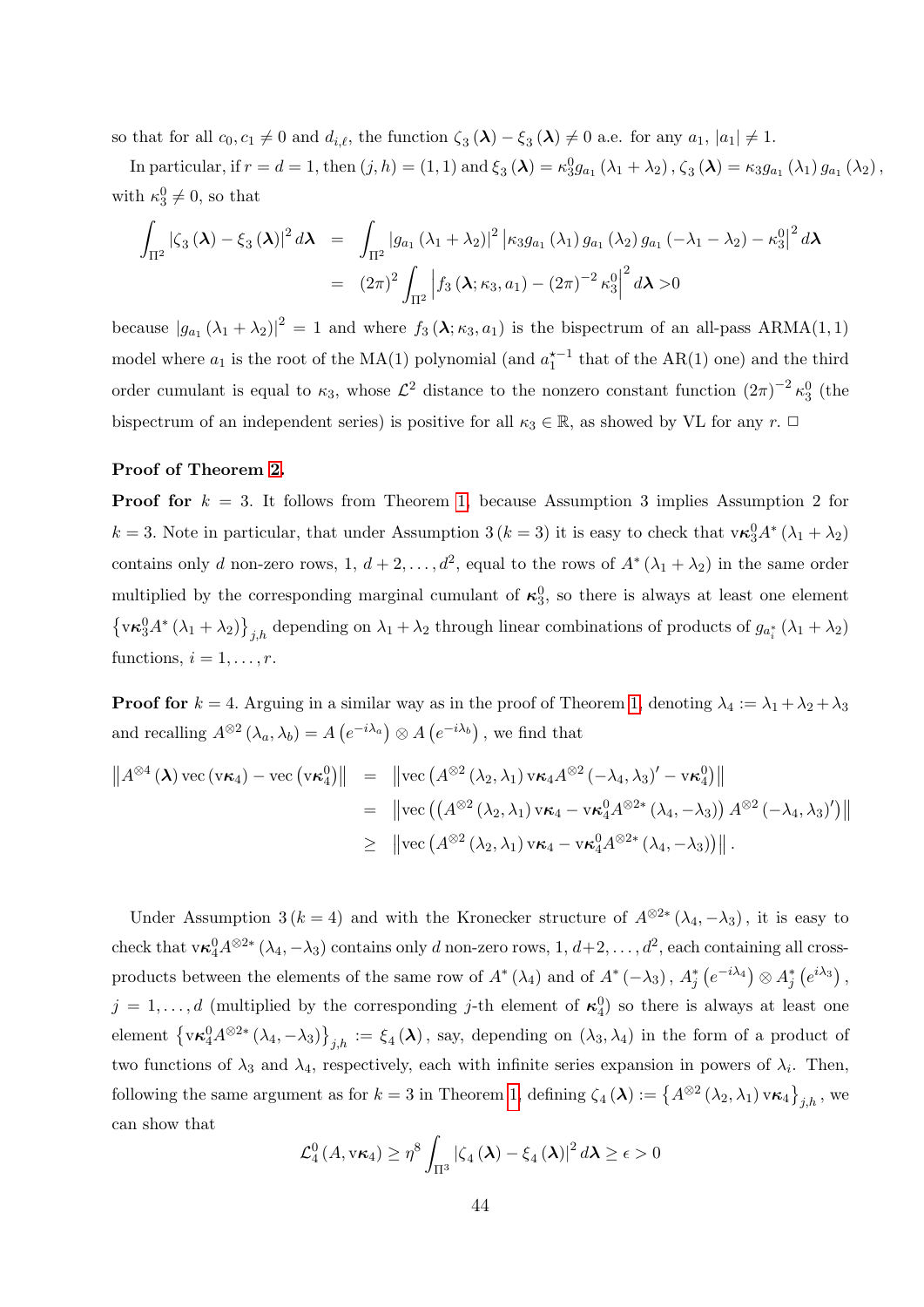and the theorem follows.  $\Box$ 

#### Proof of Theorem [3.](#page-11-1)

**Proof for**  $k = 3$ . For  $A = K$  orthogonal,  $KK' = I_d$ , we need to show that  $K = P_d$  and  $\nu \kappa_3 =$  $\mathbf{v}\kappa_3^{\text{IC}}\left(P_d^{\prime}\alpha_3^0\right)$  for signed permutation matrices  $P_d$  are the only solutions that make true  $\text{vec}(\mathbf{v}\kappa_3^0)$  =  $K^{\otimes 3}$  vec(v $\kappa_3$ ) or equivalently v $\kappa_3^0 = K^{\otimes 2}$  v $\kappa_3$  K', or

$$
\mathbf{v}\boldsymbol{\kappa}_3^0 \boldsymbol{K} = \boldsymbol{K}^{\otimes 2} \mathbf{v}\boldsymbol{\kappa}_3. \tag{10}
$$

Take any  $d \geq 2$  and

$$
v\kappa_3^0 := v\kappa_3^{IC}(\boldsymbol{\alpha}_3^0) = (\alpha_1^0 \mathbf{e}_1^{\otimes 2}, \ \ \alpha_2^0 \mathbf{e}_2^{\otimes 2}, \dots, \alpha_d^0 \mathbf{e}_d^{\otimes 2}), \ \ K = \{K_{ab}\}_{a,b=1}^d
$$

where the constants  $\alpha_j^0$  satisfy  $\alpha_1^0 \alpha_2^0 \cdots \alpha_d^0 \neq 0$  and  $\mathbf{e}_1 = (1, 0, \ldots, 0)'$  and so on are the unitary vectors of dimension d, and we impose the same restriction to  $v\kappa_3$ , i.e.

$$
v\kappa_3 = \left(\alpha_1 \mathbf{e}_1^{\otimes 2}, \ \ \alpha_2 \mathbf{e}_2^{\otimes 2}, \ldots, \alpha_d \mathbf{e}_d^{\otimes 2}\right),
$$

with  $\alpha_j$  satisfying  $\alpha_1 \alpha_2 \cdots \alpha_d \neq 0$  and by orthogonality

<span id="page-44-1"></span>
$$
K_{a1}^2 + K_{a2}^2 + \dots + K_{ad}^2 = 1, \quad a = 1, \dots, d \tag{11}
$$

$$
K_{a1}K_{b1} + K_{a2}K_{b2} + \dots + K_{ad}K_{bd} = 0, \quad b < a = 2, \dots, d
$$
 (12)

so that also  $K_{ab}^2 \leq 1$ .

Then we have that [\(10\)](#page-40-0) is equivalent to

$$
\begin{pmatrix}\n\alpha_1^0 K_{11} & \alpha_1^0 K_{12} & \cdots & \alpha_1^0 K_{1d} \\
0 & 0 & 0 & 0 \\
\vdots & \vdots & \vdots & \vdots \\
0 & 0 & 0 & 0 \\
\alpha_2^0 K_{21} & \alpha_2^0 K_{22} & \cdots & \alpha_2^0 K_{2d} \\
0 & 0 & 0 & 0 \\
\vdots & \vdots & \vdots & \vdots \\
0 & 0 & 0 & 0 \\
\vdots & \vdots & \vdots & \vdots \\
\alpha_1^0 K_{21} K_{d1} & \alpha_2 K_{d2} K_{d2} & \cdots & \alpha_d K_{d} K_{d2} \\
\vdots & \vdots & \vdots & \vdots \\
\alpha_1 K_{21} K_{d1} & \alpha_2 K_{22} K_{d2} & \alpha_d K_{2d} K_{d3} \\
\vdots & \vdots & \vdots & \vdots \\
\alpha_1 K_{31} K_{41} & \alpha_2 K_{32} K_{12} & \alpha_d K_{3d} K_{1d} \\
\alpha_1 K_{31} K_{11} & \alpha_2 K_{32} K_{12} & \alpha_d K_{3d} K_{1d} \\
\vdots & \vdots & \vdots & \vdots \\
\alpha_1 K_{d1} & \alpha_2 K_{d2} & \cdots & \alpha_d K_{3d} K_{1d} \\
\vdots & \vdots & \vdots & \vdots \\
\alpha_1 K_{d1}^2 & \alpha_2 K_{d2}^2 & \cdots & \alpha_d K_{d}^2\n\end{pmatrix}
$$

so that the restrictions imposed for all  $a, b = 1, \ldots, d$  are

<span id="page-44-0"></span>
$$
\alpha_a^0 K_{ab} = \alpha_b K_{ab}^2 \Rightarrow K_{ab} = 0 \text{ or } = \alpha_a^0 / \alpha_b * 1 \left\{ 0 < |\alpha_a^0 / \alpha_b| \le 1 \right\}. \tag{13}
$$

Note also that it must hold that  $\alpha_b \neq 0$  for all b, as otherwise the b-th column of K would be exactly zero.

We note the following consequences of these restrictions on  $K$ :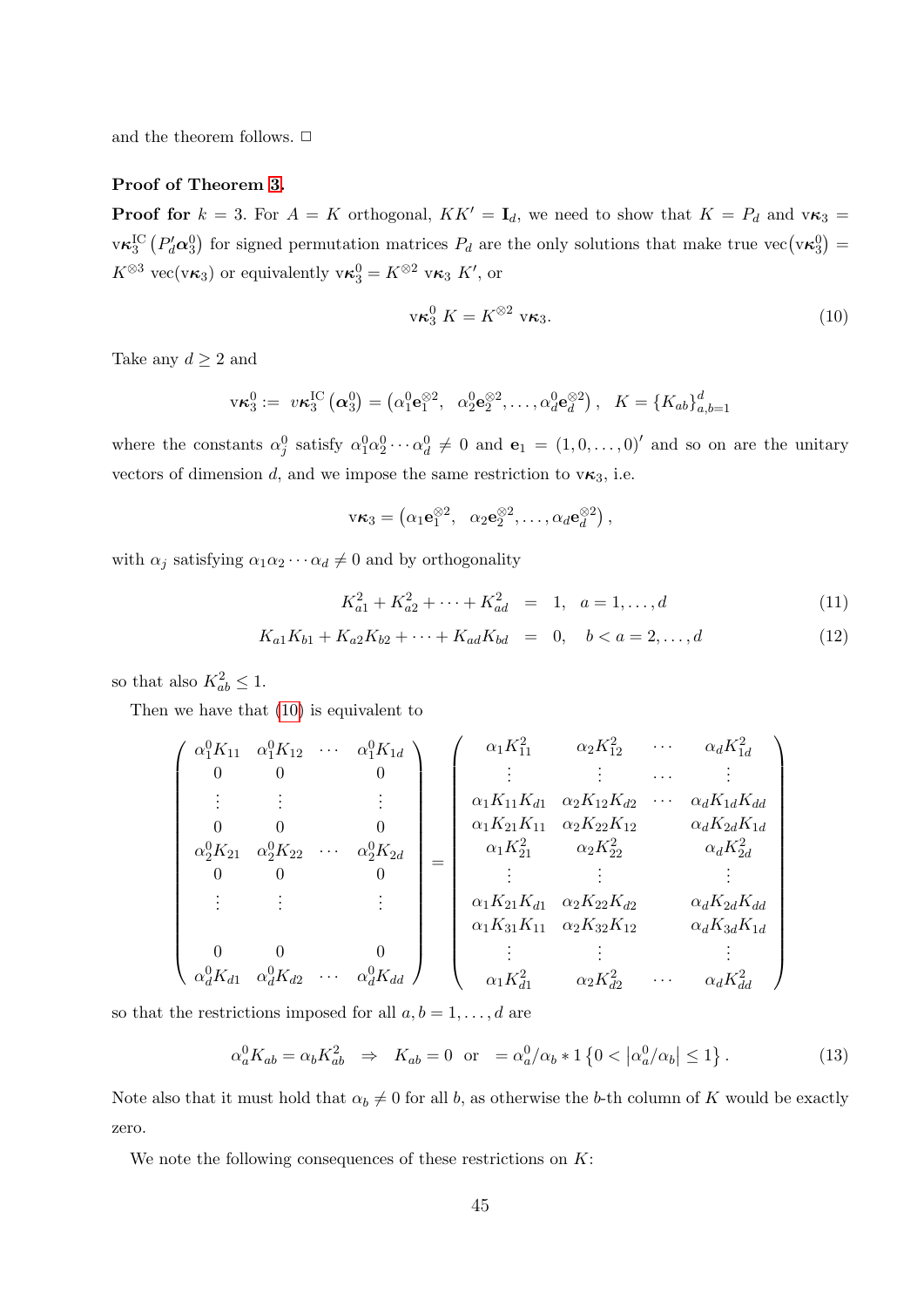- 1. For  $a = b$ ,  $K_{aa} = 0$  or  $= \alpha_a^0/\alpha_a$  with  $0 < |\alpha_a^0/\alpha_a| \le 1$  by [\(13\)](#page-44-0).
- 2. If  $K_{aa} = \pm 1 \Rightarrow \alpha_a = \pm \alpha_a^0$ , with  $K_{ab} = 0, b \neq a$ , by [\(11\)](#page-44-1)  $(\alpha_b$  no restricted), i.e. the *a*-th row of K is, up to sign, the unitary vector  $\mathbf{e}_a$ .
- 3. If  $K_{ab} = \pm 1 \Rightarrow \alpha_a^0/\alpha_b = \pm 1 \ (a \neq b)$ , with  $K_{aa} = 0$  and  $K_{aj} = 0$  for all  $j \neq b$  by [\(11\)](#page-44-1).
- 4. If  $K_{aa} \neq \pm 1 \Rightarrow \exists b \neq a$ , s.t.  $K_{ab} \neq 0$  by [\(11\)](#page-44-1).

Then, to show that the only solutions to the equations  $(10)$  are matrices K which are signed permutations between row b and row a with signs given by  $K_{ab} = \alpha_a^0/\alpha_b = \pm 1$ ,  $K_{aj} = 0$ ,  $j \neq$ b, we have to show that it is not possible to select for any  $a = 1, \ldots, d$  a set of indexes  $\mathcal{I}_a$  $\{j_{a,1},\ldots,j_{a,p(a)}\},\,\#\mathcal{I}_a=p(a)\geq 2,\,j_{a,\ell}\in\{1,\ldots,d\}$  and values  $K_{a\ell}\neq 0$  for  $\ell\in\mathcal{I}_a$  that satisfy

<span id="page-45-0"></span>
$$
\sum_{\ell \in \mathcal{I}_a} K_{a\ell}^2 = \sum_{\ell \in \mathcal{I}_a} \left(\frac{\alpha_a^0}{\alpha_\ell}\right)^2 = 1,\tag{14}
$$

$$
\sum_{\ell \in \mathcal{I}_a \cap \mathcal{I}_b} K_{a\ell} K_{b\ell} = \sum_{\ell \in \mathcal{I}_a \cap \mathcal{I}_b} \frac{\alpha_a^0}{\alpha_\ell} \frac{\alpha_b^0}{\alpha_\ell} = 0, \quad b \neq a,
$$
\n(15)

i.e. the normalization and orthogonalization conditions of  $K$ , [\(11\)](#page-44-1)-[\(12\)](#page-44-1).

Then note that condition [\(14\)](#page-45-0) excludes permutation matrices because  $\#\mathcal{I}_a = p(a) \geq 2$   $(p(b) \geq 1,$  $b \neq a$ ) and that condition [\(15\)](#page-45-0) implies that for all  $a \neq b$ 

$$
0=\sum_{\ell\in\mathcal{I}_a\cap\mathcal{I}_b}\frac{\alpha_a^0}{\alpha_\ell}\frac{\alpha_b^0}{\alpha_\ell}=\alpha_a^0\alpha_b^0\sum_{\ell\in\mathcal{I}_a\cap\mathcal{I}_b}\frac{1}{\alpha_\ell^2}
$$

which, given that  $\alpha_{\ell} \neq 0$  for all  $\ell \in \mathcal{I}_a \cap \mathcal{I}_b$ , is only feasible if  $\mathcal{I}_a \cap \mathcal{I}_b = \emptyset$  for all  $a \neq b$ , but since  $p(a) \geq 2$ , even if  $p(b) = 1$ ,  $b \neq a$ , there must be some b for which  $\mathcal{I}_a \cap \mathcal{I}_b \neq \emptyset$  and therefore we conclude that it is not possible to make such selection of indexes to construct  $K$  with elements different from  $\pm 1$ .

**Proof for**  $k = 4$ . Consider  $d \geq 2$ , denote  $\beta^0 = \alpha_4^0$  and

$$
\mathbf{v}\boldsymbol{\kappa}_4^0 := v\boldsymbol{\kappa}_4^{\rm IC}\left(\boldsymbol{\alpha}_4^0\right) = \left(\beta_1^0\mathbf{e}_1 \; 0 \; \cdots \; 0 \; \beta_2^0\mathbf{e}_{d+2} \; 0 \; \cdots \; 0 \; \beta_d^0\mathbf{e}_{d^2}\right),
$$

where the constants  $\beta_j^0$  satisfy  $\beta_1^0 \beta_2^0 \cdots \beta_d^0 \neq 0$ ,  $\nu \kappa_4 = \nu \kappa_4^{\text{IC}}(\beta)$  has the same structure for some constants  $\beta_j$  satisfying  $\beta_1\beta_2\cdots\beta_d\neq 0$  and K satisfies the normalization and orthogonality conditions [\(11\)](#page-44-1) and [\(12\)](#page-44-1).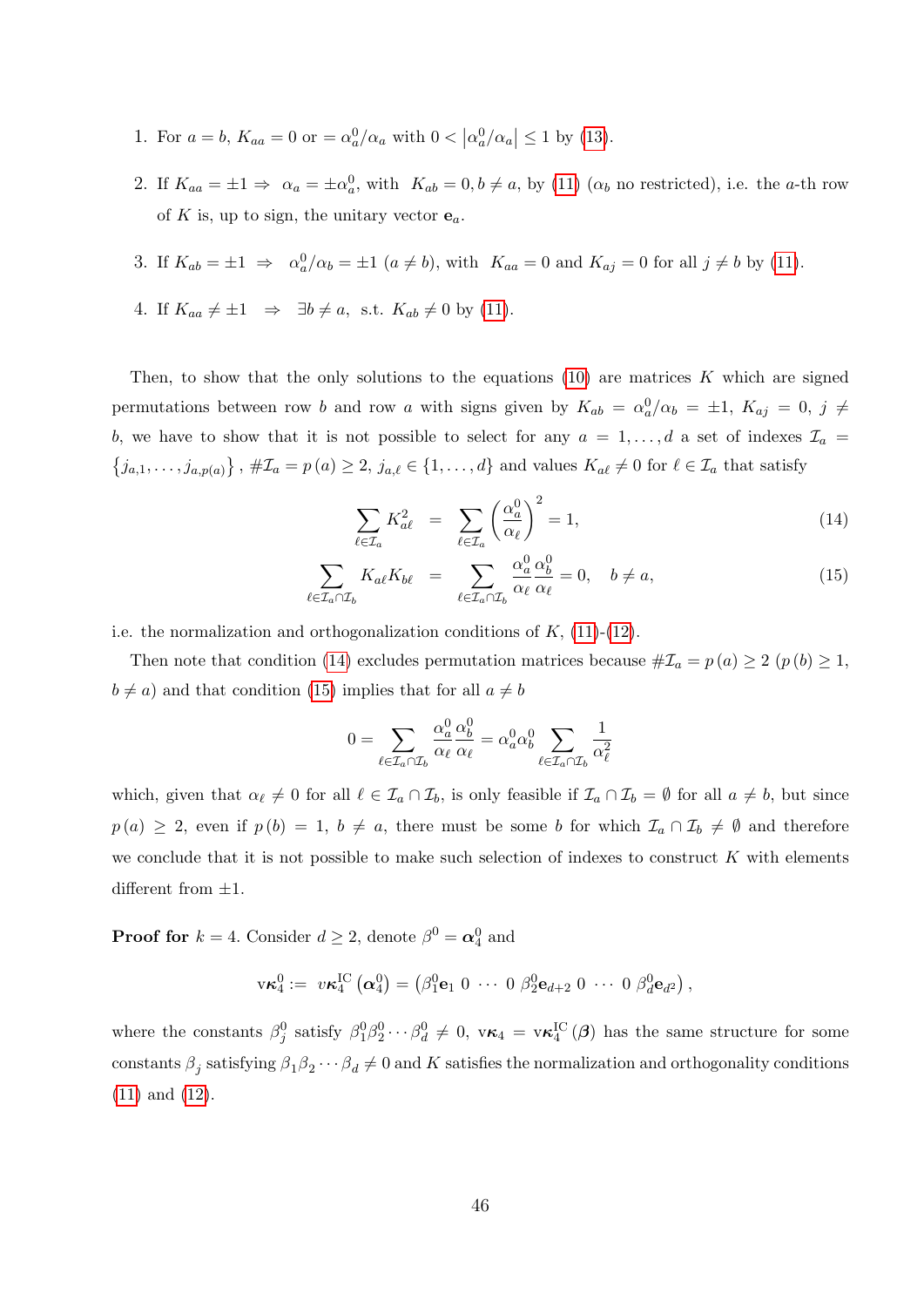|   | $\beta_1^0 K_{11}^2 \quad \beta_1^0 K_{11} K_{12} \quad \cdots \quad \beta_1^0 K_{11} K_{1d} \quad \beta_1^0 K_{12} K_{11} \quad \beta_1^0 K_{12}^2 \quad \cdots \quad \beta_1^0 K_{1d}^2$ |  | $\Omega$                         | $\Omega$ |          | $0 \qquad \cdots$ |  |  |
|---|--------------------------------------------------------------------------------------------------------------------------------------------------------------------------------------------|--|----------------------------------|----------|----------|-------------------|--|--|
|   |                                                                                                                                                                                            |  |                                  |          |          |                   |  |  |
|   |                                                                                                                                                                                            |  |                                  |          |          |                   |  |  |
|   | $\beta_2^0 K_{21}^2 \quad \beta_2^0 K_{21} K_{22} \quad \cdots \quad \beta_2^0 K_{21} K_{1d} \quad \beta_2^0 K_{22} K_{21} \quad \beta_2^0 K_{22}^2 \quad \cdots \quad \beta_2^0 K_{2d}^2$ |  |                                  |          |          |                   |  |  |
| 0 |                                                                                                                                                                                            |  | 0                                | $\Omega$ | $\Omega$ |                   |  |  |
|   |                                                                                                                                                                                            |  |                                  |          |          |                   |  |  |
|   |                                                                                                                                                                                            |  |                                  |          |          |                   |  |  |
|   | $\beta_d^0 K_{d1}^2 \quad \beta_d^0 K_{d1} K_{d2} \quad \cdots \quad \beta_d^0 K_{d1} K_{dd} \quad \beta_d^0 K_{d2} K_{d1} \quad \beta_d^0 K_{d2}^2 \quad \cdots \quad \beta_d^0 K_{dd}^2$ |  |                                  |          |          |                   |  |  |
|   | $\beta_1 K_{11}^2$ 0 $\cdots$ 0 $\beta_2 K_{12}^2$ 0 $\cdots$ 0 $\beta_d K_{1d}^2$                                                                                                         |  |                                  |          |          |                   |  |  |
|   | $\beta_1 K_{11} K_{21} \quad 0 \quad \cdots \quad 0 \quad \beta_2 K_{12} K_{22} \quad 0 \quad \cdots \quad 0 \quad \beta_d K_{1d} K_{2d}$                                                  |  |                                  |          |          |                   |  |  |
|   | $\mathbb{R}^n \times \mathbb{R}^n \times \mathbb{R}^n \times \mathbb{R}^n$                                                                                                                 |  |                                  |          |          |                   |  |  |
|   | $\beta_1 K_{11} K_{d1}$ 0 $\cdots$ 0 $\beta_2 K_{12} K_{d2}$ 0 $\cdots$ 0 $\beta_d K_{1d} K_{dd}$                                                                                          |  |                                  |          |          |                   |  |  |
|   | $\beta_1 K_{21} K_{11}$ 0 $\cdots$ 0 $\beta_2 K_{22} K_{12}$ 0 $\cdots$ 0 $\beta_d K_{2d} K_{1d}$                                                                                          |  |                                  |          |          |                   |  |  |
|   | $\beta_1 K_{21}^2$ 0 $\cdots$ 0 $\beta_2 K_{22}^2$ 0 $\cdots$ 0 $\beta_d K_{2d}^2$                                                                                                         |  |                                  |          |          |                   |  |  |
|   |                                                                                                                                                                                            |  | 2008년 - 대한민국의 대한민국의 <del>대</del> |          |          |                   |  |  |
|   | $\beta_1 K_{21} K_{d1}$ 0 $\cdots$ 0 $\beta_2 K_{22} K_{d2}$ 0 $\cdots$ 0 $\beta_d K_{2d} K_{dd}$                                                                                          |  |                                  |          |          |                   |  |  |
|   | $\beta_1 K_{31} K_{11}$ 0 $\cdots$ 0 $\beta_2 K_{32} K_{12}$ 0 $\cdots$ 0 $\beta_d K_{3d} K_{1d}$                                                                                          |  |                                  |          |          |                   |  |  |
|   |                                                                                                                                                                                            |  |                                  |          |          |                   |  |  |
|   | $\beta_1 K_{d1}^2$ 0 $\cdots$ 0 $\beta_2 K_{d2}^2$ 0 $\cdots$ 0 $\beta_d K_{dd}^2$                                                                                                         |  |                                  |          |          |                   |  |  |

Then we have that  $\text{vec}(\mathbf{v}\kappa_4^0) = K^{\otimes 4} \text{vec}(\mathbf{v}\kappa_4)$  is equivalent to  $\text{vec}_4^0 K^{\otimes 2} = K^{\otimes 2} \text{vec}_4$ , or to

so for each pair  $(a, b)$ 

$$
K_{ab}=0 \ \ \text{or} \ \ \beta_b=\beta_a^0\neq 0,
$$

and

$$
K_{ab}K_{ac}=0, b\neq c,
$$

i.e. in each row a there must be one single non-zero element, say  $K_{a\ell}$ , equal to  $\pm 1$  to fulfill the orthogonality and normalization restrictions, so all the restrictions can only hold when  $K$  is a permutation matrix  $P_d$  and the assignment  $\beta_\ell = \beta_a^0$  is done attending to the location of these nonzero elements  $K_{a\ell} = \pm 1$ , i.e.  $\boldsymbol{\beta} = P_d^{+'}\boldsymbol{\beta}$ .

This provides identification of the components of  $\varepsilon_t$  up to signed permutations because for any  $A(z) = P_d$  and any  $\mathbf{v}\kappa_k^0 = \mathbf{v}\kappa_k^{IC} (\alpha_k^0)$  we could select  $\mathbf{v}\kappa_3 = \mathbf{v}\kappa_3^{IC} (P_d^{\prime} \alpha_3^0)$  or  $\mathbf{v}\kappa_4 = \mathbf{v}\kappa_4^{IC} (P_d^{\prime\prime} \alpha_4^0)$ so that  $\mathcal{L}_3^0(P_d, v\kappa_3^{\text{IC}}(P_d^{\prime} \alpha_3^0)) = \mathcal{L}_4^0(P_d, v\kappa_4^{\text{IC}}(P_d^{+^{\prime}} \alpha_4^0)) = 0$  because that for these choices of  $v\kappa_k$ ,

$$
P_d^{\otimes 3}\text{vec}\left(\mathbf{v}\boldsymbol{\kappa}_3\right) = \text{vec}\left(P_d^{\otimes 2}\mathbf{v}\boldsymbol{\kappa}_3^{IC}\left(P_d^{\prime}\boldsymbol{\alpha}_3^{0}\right)P_d^{\prime}\right) = \text{vec}\left(\mathbf{v}\boldsymbol{\kappa}_3^{IC}\left(\boldsymbol{\alpha}_3^{0}\right)\right) = \text{vec}\left(\mathbf{v}\boldsymbol{\kappa}_3^{0}\right)
$$

and

$$
P_d^{\otimes 4}\text{vec}\left(\nu\kappa_4\right)=\text{vec}\left(P_d^{\otimes 2}\nu\kappa_4^{IC}\left(P_d^{+\prime}\alpha_4^0\right)P_d^{\otimes 2\prime}\right)=\text{vec}\left(\nu\kappa_4^{IC}\left(\alpha_4^0\right)\right)=\text{vec}\left(\nu\kappa_4^0\right),\,
$$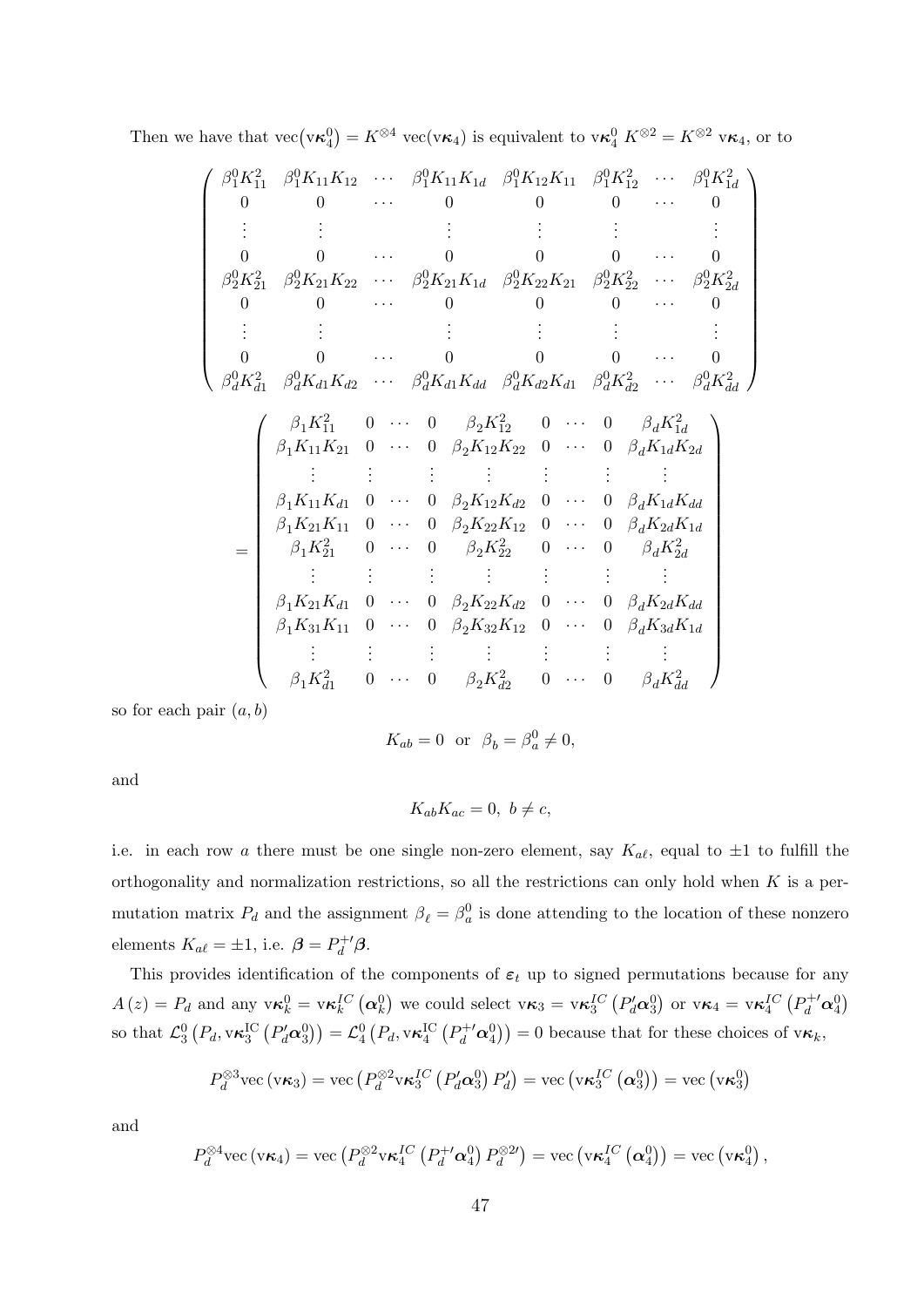reflecting that kurtosis is identified independently of the sign of  $\varepsilon_t$ , but skewness is not, because  $\alpha_{3,j}^0 = \mathbf{e}_j' \boldsymbol{\alpha}_3^0$  and from [\(3\)](#page-9-0) it follows that

$$
P_d^{\otimes 2} \mathbf{v} \kappa_3^{IC} \left( P_d^{\prime} \alpha_3^0 \right) P_d^{\prime} = \sum_{j=1}^d \mathbf{e}_j^{\prime} \left( P_d^{\prime} \alpha_3^0 \right) \left( P_d \mathbf{e}_j \right)^{\otimes 2} \left( P_d \mathbf{e}_j \right)^{\prime} = \sum_{j=1}^d \alpha_{3j}^0 \mathbf{e}_j^{\otimes 2} \mathbf{e}_j^{\prime} = \mathbf{v} \kappa_3^{IC} \left( \alpha_3^0 \right).
$$

 $\Box$ 

Proof of Theorem [4](#page-12-0). The results follows from combining Theorems [1](#page-10-0) and [2](#page-11-0) for non-constant and constant  $A(z)$ , respectively.  $\Box$ 

**Proof of Corollary [1.](#page-12-1)** For  $k = 3$ , proceeding as in the proof of Theorem [3,](#page-11-1) and assuming w.l.o.g.  $\alpha_1^0 = 0$ , the set of assumptions imposed by [\(13\)](#page-44-0) only affect now to rows  $a = 2, \ldots, d$ , of K, while for  $a = 1$  the implication is

<span id="page-47-0"></span>
$$
0 = \alpha_b K_{1b}^2 \Rightarrow K_{1b} = 0 \quad \text{and/or} \quad \alpha_b = 0 \quad (\text{any } K_{1b}). \tag{16}
$$

Therefore, for  $a = 2, \ldots, d$ , it is only possible to set  $K_{ab} = \alpha_a^0/\alpha_b \in [-1, 1] / \{0\}$  when  $\alpha_b \neq 0$  (which implies  $K_{1b} = 0$  by [\(16\)](#page-47-0)), otherwise, if  $\alpha_b = 0$ , then  $K_{ab} = 0$  for all  $a > 1$ . Hence, at most there can be one b such that  $\alpha_b = 0$ , otherwise there would be more than one row in K with a single nonzero element in the first column (and  $K$  would be no full rank). On the other hand, there must be at least one  $\alpha_b = 0$  because otherwise the first row of K would be zero. Then, for this unique b,  $K_{1b} = \pm 1$ ,  $K_{1\ell} = 0, \ell \neq b, K_{ab} = 0, a \neq 1$ , while for the rest of rows and columns of K we can apply the same argument as in the proof of Theorem [3](#page-11-1) to show that it must be also a sign-permutation.

When there are two or more values of a such that  $\alpha_a^0 = 0$ , e.g.  $\alpha_1^0 = \alpha_2^0 = 0$ , then it is possible to set up to two values  $\alpha_b = 0$ , for  $b = 1, 2$ , say, where the top left corner of K can be chosen freely as any orthogonal  $2 \times 2$  matrix, with the off diagonal blocks of K being zero, while the bottom right corner should remain of permutation type.

For  $k = 4$  and  $\beta_1^0 = 0$ , we find again that  $K_{1b} = 0$  and/or  $\beta_b = 0$  (any  $K_{1b}$ ), so the same reasoning as for  $k = 3$ , applies, since we can only set up one  $\beta_b = 0$ , and the first row (and column) of K will only contain a single nonzero element equal to  $\pm 1$ , the rest of K being also a permutation matrix orthogonal to this first row.

**Proof of Corollary [2.](#page-13-2)** We only consider the case  $\mathcal{I}_3 \cap \mathcal{I}_4 = \emptyset$ , i.e.  $\#\{\mathcal{I}_3 \cap \mathcal{I}_4\} = 0$ , the case with  $\alpha_j^0 = \beta_j^0 = 0$  for a single j can be dealt with using the arguments in Corollary [1](#page-12-1) to show static identification.

Proceeding as in the proof of Theorem [3,](#page-11-1) the restrictions given by  $v\kappa_3^0 K = K^{\otimes 2} v\kappa_3$  for  $k = 3$  in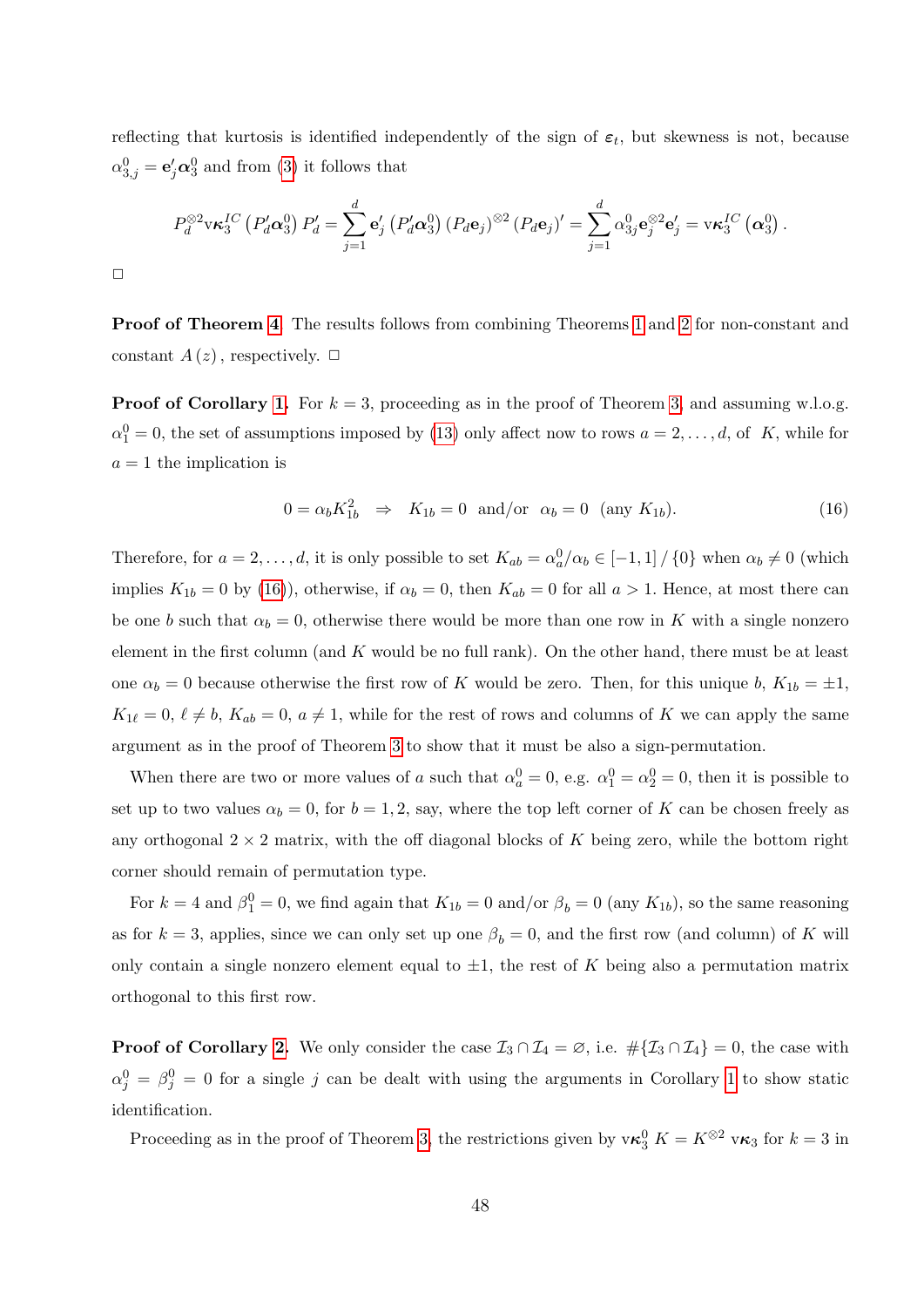the typical case when all  $\alpha_j^0 \neq 0, j = 1, \ldots, m$ , but  $\alpha_{m+1}^0 = \cdots = \alpha_d = 0$ , so that

$$
\mathbf{v}\kappa_3^0 K = \begin{pmatrix}\n\alpha_1^0 K_{11} & \alpha_1^0 K_{12} & \cdots & \alpha_1^0 K_{1d} \\
0 & 0 & 0 & 0 \\
\vdots & \vdots & \ddots & \vdots \\
0 & 0 & 0 & 0 \\
\alpha_2^0 K_{21} & \alpha_2^0 K_{22} & \cdots & \alpha_2^0 K_{2d} \\
0 & 0 & 0 & 0 \\
\vdots & \vdots & \vdots & \vdots \\
0 & 0 & \cdots & 0 \\
\alpha_m^0 K_{m1} & \alpha_m^0 K_{m1} & \alpha_m^0 K_{21} \\
0 & 0 & \cdots & 0 \\
\vdots & \vdots & \vdots \\
0 & 0 & \cdots & 0\n\end{pmatrix}
$$

are

 $K_{ab} = 0$  or  $= \alpha_a^0/\alpha_b$  for  $a = 1, \ldots, m$ ,

while the rows  $j = m + 1, \ldots, d$  of K are essentially unrestricted when  $d - m \geq 2$ , cf. proof of Corollary [1.](#page-12-1) This implies by the same argument as in Theorem [3](#page-11-1) that these restrictions can only be satisfied for K whose top  $m$  rows are of permutation type if we show that the remaining rows have to be also of permutation type.

The restrictions  $\mathbf{v}\kappa_4^0 K^{\otimes 2} = K^{\otimes 2} \mathbf{v}\kappa_4$  for  $k = 4$ , under independence and  $\beta_j^0 \neq 0, j = m+1, \ldots, d$ and  $\beta_1^0 = \cdots = \beta_m^0 = 0$ , where now

$$
v\kappa_4^0 K^{\otimes 2} = \begin{pmatrix} 0 & 0 & \cdots & 0 \\ 0 & 0 & \cdots & 0 \\ \vdots & \vdots & & \vdots \\ 0 & 0 & \cdots & 0 \\ \beta_{m+1}^0 K_{m+11}^2 & \beta_{m+1}^0 K_{m+11} K_{m+12} & \cdots & \beta_{m+1}^0 K_{m+1d}^2 \\ \vdots & \vdots & & \vdots \\ \beta_d^0 K_{d1}^2 & \beta_d^0 K_{d1} K_{d2} & \cdots & \beta_d^0 K_{dd}^2 \end{pmatrix},
$$

are, following as in Theorem [3,](#page-11-1)

$$
K_{ab} = 0 \text{ or otherwise } \beta_b = \beta_a^0 = 0, \text{ for } a = 1, ..., m
$$
  

$$
K_{ab} = 0 \text{ or otherwise } \beta_b = \beta_a^0 \neq 0, \text{ for } a = m+1, ..., d,
$$

and still

$$
K_{ab}K_{ac}=0, \quad b \neq c, \quad a=m+1,\ldots,d,
$$

i.e. each of the last  $d - m$  rows must contain one single non-zero element, equal to  $\pm 1$  to fulfill the orthogonality and normalization restrictions. Then the restrictions for  $k = 3$  imply that the top m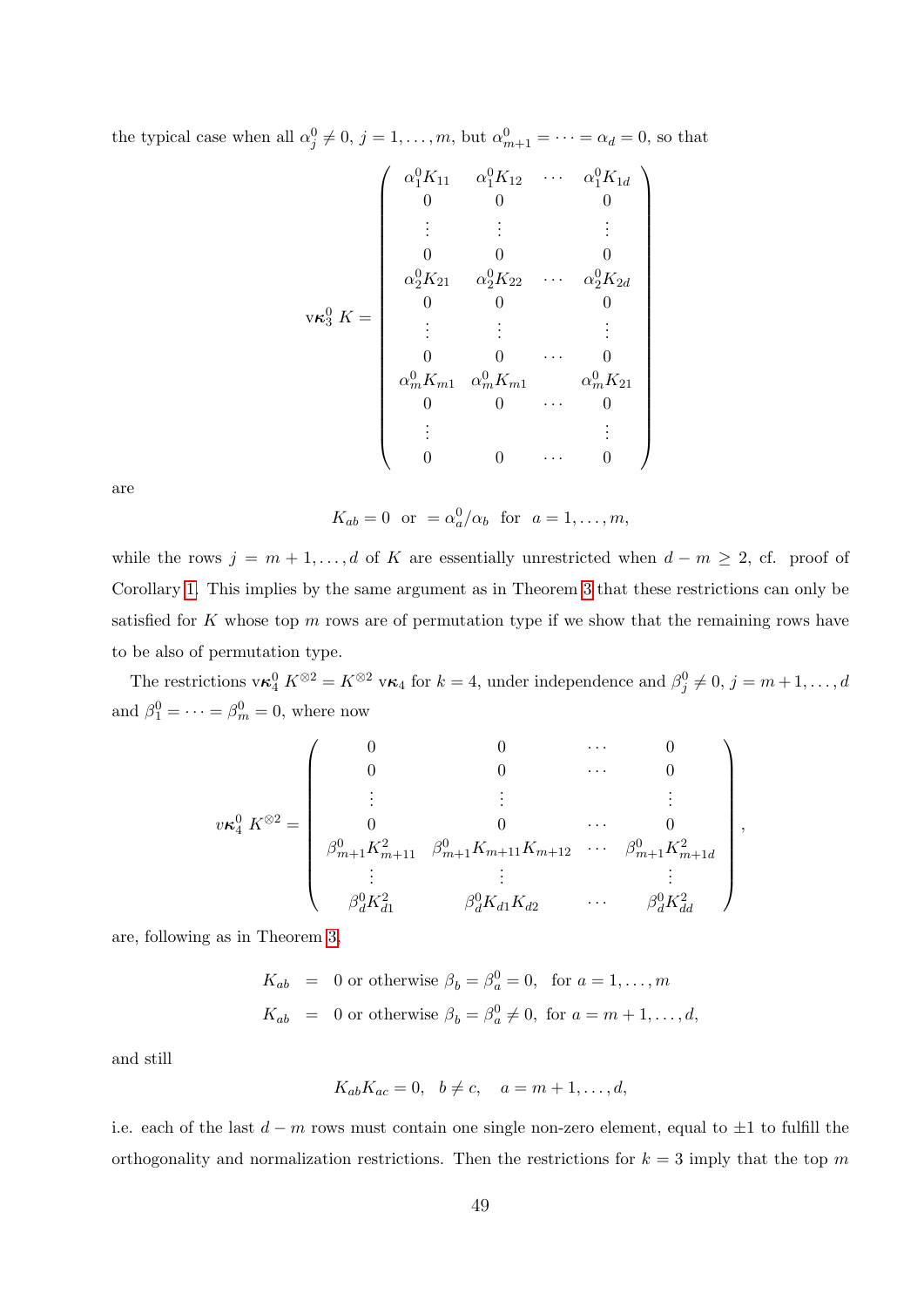rows have to be also of signed permutation type, and therefore, considering both types of restrictions together, we obtain that they can only hold simultaneously for  $K$  equal to a signed permutation  $P_d$ , where the non-zero and zero values of  $\alpha_j^0$  and  $\beta_j^0$  in  $v\kappa_3^0$  and  $v\kappa_4^0$  (and signs for  $\alpha_j^0$ ) are permuted in the same order by  $\boldsymbol{\alpha} = P_d^{\prime} \boldsymbol{\alpha}^0$  and  $\boldsymbol{\beta} = P_d^{+ \prime} \boldsymbol{\beta}^0$ .

To show dynamic identification when  $\mathcal{I}_3 \cap \mathcal{I}_4 = \varnothing$ , we take in the proof of Theorem [2](#page-11-0) the simplest case in which  $\alpha_{41}^0 = 0$ , but all order marginal cumulants of order  $k = 4$  are nonzero. In this case, the argument for identification fails because there are BM  $A(z)$  for which the only row of  $A^{\otimes 2*}(\lambda_4, -\lambda_3)$ which depends on  $(\lambda_3, \lambda_4)$  is the first one, so that  $\xi_4(\lambda)$  can not be constructed and it would be possible to choose  $v\kappa_4$  to achieve  $\left\| \text{vec}\left( A^{\otimes 2}(\lambda_2, \lambda_1) v \kappa_4 - v \kappa_4^0 A^{\otimes 2*}(\lambda_4, -\lambda_3) \right) \right\| = 0$  a.e.. However, if at the same time  $\alpha_{31}^0 \neq 0$ , we can take  $j = 1$  in the argument of the proof of Theorem [2](#page-11-0) to define  $\xi_3(\lambda_1 + \lambda_2)$  for an appropriate h so that it has an infinite expansion in  $\lambda_1 + \lambda_2$  that can not be matched by any function  $\zeta_3(\lambda_1, \lambda_2)$  for any choice of  $v\kappa_3$  and such BM  $A(z)$ . The same reasoning applies in the other direction and when more than one marginal cumulant is zero for any order  $k$  as far as the corresponding cumulants of the other order are different from zero.  $\Box$ 

Proof of Theorem [5](#page-17-0). By Theorem 3 of Lippi and Reichlin (1994), all second-order equivalent representations of  $Y_t = \Phi_{\theta_0}^{-1}(z) \Theta_{\theta_0}(z) \epsilon_t$ ,  $\epsilon_t = iid \left(0, I_d, \text{v\'et}_{k}^C(\boldsymbol{\alpha}_k^0)\right)$ , giving  $\mathcal{L}_2(\boldsymbol{\theta}) = 0$  for some  $\theta \neq \theta_0$ ,  $\theta \in S$ , involve a matrix polynomial  $\Phi_{\theta}^{-1}(z) \Theta_{\theta}(z) = \Phi_{\theta_0}^{-1}(z) \Theta_{\theta_0}(z) K$  up to an orthogonal matrix K when  $\Theta_{\theta}(z)$  has the same roots as  $\Theta_{\theta_0}(z)$ , while by Theorem 2 of Lippi and Reichlin (1994) the transfer functions differ by a (non constant) BM  $A(z)$  when some of the roots of  $\Theta_{\theta_0}(z)$ are flipped,  $\Phi_{\theta}^{-1}(z) \Theta_{\theta}(z) = \Phi_{\theta_0}^{-1}(z) \Theta_{\theta_0}(z) A(z)$ .

Then the proof follows from our Theorem [4](#page-12-0) which shows that  $\mathcal{L}_k(\theta, \alpha_k) = 0$  could only hold if such A is equal to a signed permutation  $P_d$  for  $k = 3$  or  $k = 4$  and  $\alpha_3 = P'_d \alpha_3^0$  or  $\alpha_4 = P_d^{+\prime} \alpha_4^0$  (with  $P_d^{+}$ d being equal to  $P_d$  with positive entries), while Assumption 6 discards all such signed permutations except the identity one by fixing an ordering and a sign pattern, and Assumption 5.2 excludes all values  $\boldsymbol{\theta} \neq \boldsymbol{\theta}_0$  such that  $\Phi_{\boldsymbol{\theta}}^{-1}(z) \Theta_{\boldsymbol{\theta}}(z) = \Phi_{\boldsymbol{\theta}_0}^{-1}(z) \Theta_{\boldsymbol{\theta}_0}(z) A(z)$  a.e. for  $A(z) = \mathbf{I}_d$ .

**Proof of Theorem [6](#page-19-0).** As in VL (2018) we can show uniformly for  $\theta \in S$  and for  $k = 3$  or 4 that

$$
\hat{\boldsymbol{\alpha}}_{k,T}\left(\boldsymbol{\theta}\right)\rightarrow_{p}\boldsymbol{\alpha}_{k}\left(\boldsymbol{\theta}\right)
$$

where

$$
\boldsymbol{\alpha}_{k}\left(\boldsymbol{\theta}\right):=\left(\int_{\Pi^{k-1}}\mathrm{Re}\left\{\mathbf{S}_{k}'\boldsymbol{\Psi}_{k}^{*}(\boldsymbol{\lambda};\boldsymbol{\theta})\boldsymbol{\Psi}_{k}(\boldsymbol{\lambda};\boldsymbol{\theta})\mathbf{S}_{k}\right\}d\boldsymbol{\lambda}\right)^{-1}\int_{\Pi^{k-1}}\mathrm{Re}\left\{\mathbf{S}_{k}'\boldsymbol{\Psi}_{k}^{*}(\boldsymbol{\lambda};\boldsymbol{\theta})\boldsymbol{\Psi}_{k}(\boldsymbol{\lambda};\boldsymbol{\theta}_{0})\mathbf{S}_{k}\right\}d\boldsymbol{\lambda}\;\boldsymbol{\alpha}_{k}^{0}
$$

satisfies  $\boldsymbol{\alpha}_k (\boldsymbol{\theta}_0) = \boldsymbol{\alpha}^0_k$ ,  $\hat{\mathcal{L}}_{k,T} (\boldsymbol{\theta})$  converges uniformly to

$$
\hat{\mathcal{L}}_{k}(\boldsymbol{\theta}) = (2\pi)^{1-k} \int_{\Pi^{k-1}} \left( \mathbf{\Psi}_{k} \left( \boldsymbol{\lambda}; \boldsymbol{\theta} \right) \mathbf{S}_{k} \boldsymbol{\alpha}_{k} \left( \boldsymbol{\theta} \right) - \mathbf{\Psi}_{k} \left( \boldsymbol{\lambda}; \boldsymbol{\theta}_{0} \right) \mathbf{S}_{k} \boldsymbol{\alpha}_{k}^{0} \right)^{*} \left( \mathbf{\Psi}_{k} \left( \boldsymbol{\lambda}; \boldsymbol{\theta} \right) \mathbf{S}_{k} \boldsymbol{\alpha}_{k} \left( \boldsymbol{\theta} \right) - \mathbf{\Psi}_{k} \left( \boldsymbol{\lambda}; \boldsymbol{\theta}_{0} \right) \mathbf{S}_{k} \boldsymbol{\alpha}_{k}^{0} \right) d \boldsymbol{\lambda}
$$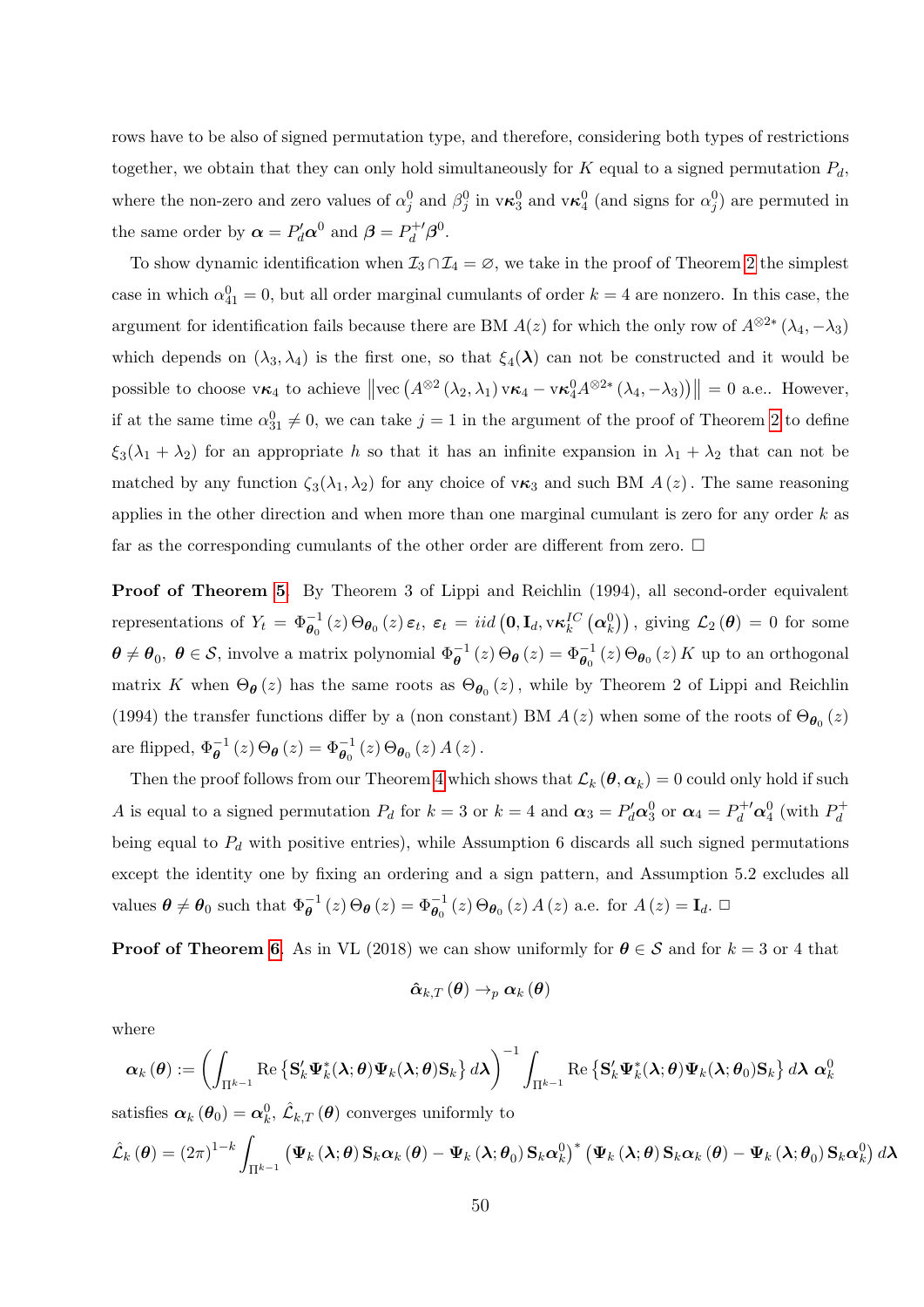while  $\mathcal{L}_{2,T}(\boldsymbol{\theta})$  converges uniformly to

$$
\mathcal{L}_2(\boldsymbol{\theta}) = (2\pi)^{-1} \int_{\Pi} \text{vec}(\mathbf{I}_d)' (\boldsymbol{\Psi}_2(\lambda;\boldsymbol{\theta}) - \boldsymbol{\Psi}_2(\lambda;\boldsymbol{\theta}_0))^* (\boldsymbol{\Psi}_2(\lambda;\boldsymbol{\theta}) - \boldsymbol{\Psi}_2(\lambda;\boldsymbol{\theta}_0)) \text{vec}(\mathbf{I}_d) d\lambda
$$

which is minimized for  $\theta = \theta_0$  and for all  $\theta \neq \theta_0$  such that  $\Psi(e^{-i\lambda}; \theta) = \Psi(e^{-i\lambda}; \theta_0) A(e^{-i\lambda})$  where the BM factor satisfies  $A(e^{-i\lambda}) \neq I_d$  in a set of positive measure by Assumption 5.2, so that  $\Psi_2(\lambda;\boldsymbol{\theta}) = \Psi_2(\lambda;\boldsymbol{\theta}_0)$  a.e. and  $\mathcal{L}_2(\boldsymbol{\theta}) = 0$ .

Then for those  $\boldsymbol{\theta} \neq \boldsymbol{\theta}_0$  for which  $\mathcal{L}_2(\boldsymbol{\theta}) = 0$ ,  $\Psi_k(\boldsymbol{\lambda}; \boldsymbol{\theta}) \mathbf{S}_k \boldsymbol{\alpha}_k (\boldsymbol{\theta}) = \Psi_k(\boldsymbol{\lambda}; \boldsymbol{\theta}_0) A^{\otimes k}(\boldsymbol{\lambda}) \mathbf{S}_k \boldsymbol{\alpha}_k (\boldsymbol{\theta})$ , and therefore for  $\hat{\mathcal{L}}_k(\theta) = 0$  to be true given Assumption 5.2, it must hold that  $A^{\otimes k}(\lambda) \mathbf{S}_k \alpha_k(\theta) = \mathbf{S}_k \alpha_k^0$ a.e., which by Theorem 3 can only hold when  $A(e^{-i\lambda})$  is a signed permutation matrix  $P_d$  a.e..

Therefore, under Assumption 6A, all  $\boldsymbol{\theta} \neq \boldsymbol{\theta}_0$  such that  $\Psi(e^{-i\lambda}; \boldsymbol{\theta}) = \Psi(e^{-i\lambda}; \boldsymbol{\theta}_0) P_d$  with  $P_d \neq I_d$ are discarded as  $\theta \notin S^{\text{max}}$  because the product of the absolute value of the diagonal elements of  $\Theta_0(\theta_0)$  is a unique maximum up to permutations, and the consistency of  $\hat{\theta}_{k,T}$  follows by the standard argument. Alternatively, Assumption 6C directly discard that for any  $\theta \neq \theta_0$  in S there exists a signed permutation  $P_d$  so that  $\Psi(e^{-i\lambda};\theta) = \Psi(e^{-i\lambda};\theta_0) P_d$  a.e. exists, so it must hold that  $\hat{\mathcal{L}}_k(\boldsymbol{\theta}) > 0.$ 

Further, Lemma [1](#page-54-0) shows that if  $\Psi(e^{-i\lambda};\theta) = \Psi(e^{-i\lambda};\theta_0) P_d$  a.e., then  $\alpha_3(\theta) = P'_d \alpha_3^0$  and  $\alpha_4(\theta) = P_d^{+\prime} \alpha_4^0$  (where  $P_d^+$  $\mathcal{L}_d^+$  is equal to  $P_d$  with positive entries), and therefore  $\mathcal{L}_k(\theta, \alpha_k(\theta)) = 0$ . But for such  $\theta \neq \theta_0$ , even if  $\theta \in S^+$ , it holds  $\alpha_k(\theta) \neq \alpha_k^0$  under Assumption 6B(k) because  $P_d \neq I_d$ and  $P_d^+$  $d_d^+ \neq I_d$  for  $k = 3$  and 4, respectively, by Assumption 5.2, so that for such  $\theta$ ,  $\alpha_k(\theta) \notin \mathcal{D}_k$  and  $\min_{\boldsymbol{\alpha} \in \mathcal{D}_k} \mathcal{L}_k (\boldsymbol{\theta}, \boldsymbol{\alpha}) > 0$  because of the compactness of  $\mathcal{D}_k$ , and therefore  $\mathcal{L}_2 (\boldsymbol{\theta}) + \mathcal{L}_k (\boldsymbol{\theta}, \boldsymbol{\alpha})$  is uniquely miminized at  $(\theta, \alpha) = (\theta_0, \alpha_0)$  in  $S^+ \times \mathcal{D}_k$ .

Notice that the case where  $P_d \neq I_d$  is a pure sign-flipping diagonal matrix so that  $P_d^+ = I_d$  and  $\Psi_4(\lambda;\theta) = \Psi_4(\lambda;\theta_0)$  is excluded by Assumption 6B(4) by imposing all the diagonal elements of  $\Theta_0(\theta_0)$  being strictly positive, which is not true for  $\Psi(e^{-i\lambda}; \theta_0)P_d$  and such diagonal  $P_d$ . However, Assumption 6B(3) needs to explicit prevent alternative orderings in  $\alpha_3$  due to sign changes in  $P'_d\alpha_3^0$ .

Finally, the consistency of  $\hat{\pmb{\alpha}}_{k,T}$   $\left(\hat{\pmb{\theta}}_{k,T}\right)$  follows from the consistency of  $\hat{\pmb{\theta}}_{k,T}$  using similar methods as in VL and Assumption 5.4.  $\Box$ 

**Proof of Theorem [7](#page-23-0).** The score of the concentrated loss function wrt to each component of  $\theta$  is given by,  $k = 3, 4$ ,

$$
\frac{\partial}{\partial \theta_{\ell}} \hat{\mathcal{L}}_{k,T}^{\dagger}(\boldsymbol{\theta}) = \frac{2}{T^{k-1}} \sum_{\boldsymbol{\lambda_j}} \text{Re} \left\{ \left( \boldsymbol{\Psi}_k \left( \boldsymbol{\lambda_j}; \boldsymbol{\theta} \right) \mathbf{S}_k \hat{\boldsymbol{\alpha}}_{k,T}^{\dagger}(\boldsymbol{\theta}) - \mathbb{I}_k(\boldsymbol{\lambda_j}) \right)^* \mathbf{W}_k(\boldsymbol{\lambda_j}; \tilde{\boldsymbol{\theta}}_T) \dot{\boldsymbol{\Psi}}_k^{(\ell)}(\boldsymbol{\lambda_j}; \boldsymbol{\theta}) \mathbf{S}_k \hat{\boldsymbol{\alpha}}_{k,T}^{\dagger}(\boldsymbol{\theta}) \right\} + \frac{2}{T^{k-1}} \sum_{\boldsymbol{\lambda_j}} \text{Re} \left\{ \left( \boldsymbol{\Psi}_k(\boldsymbol{\lambda_j}; \boldsymbol{\theta}) \mathbf{S}_k \hat{\boldsymbol{\alpha}}_{k,T}^{\dagger}(\boldsymbol{\theta}) - \mathbb{I}_k(\boldsymbol{\lambda_j}) \right)^* \mathbf{W}_k(\boldsymbol{\lambda_j}; \tilde{\boldsymbol{\theta}}_T) \boldsymbol{\Psi}_k(\boldsymbol{\lambda_j}; \boldsymbol{\theta}) \mathbf{S}_k \frac{\partial}{\partial \boldsymbol{\theta}_{\ell}} \hat{\boldsymbol{\alpha}}_{k,T}^{\dagger}(\boldsymbol{\theta}) \right\}
$$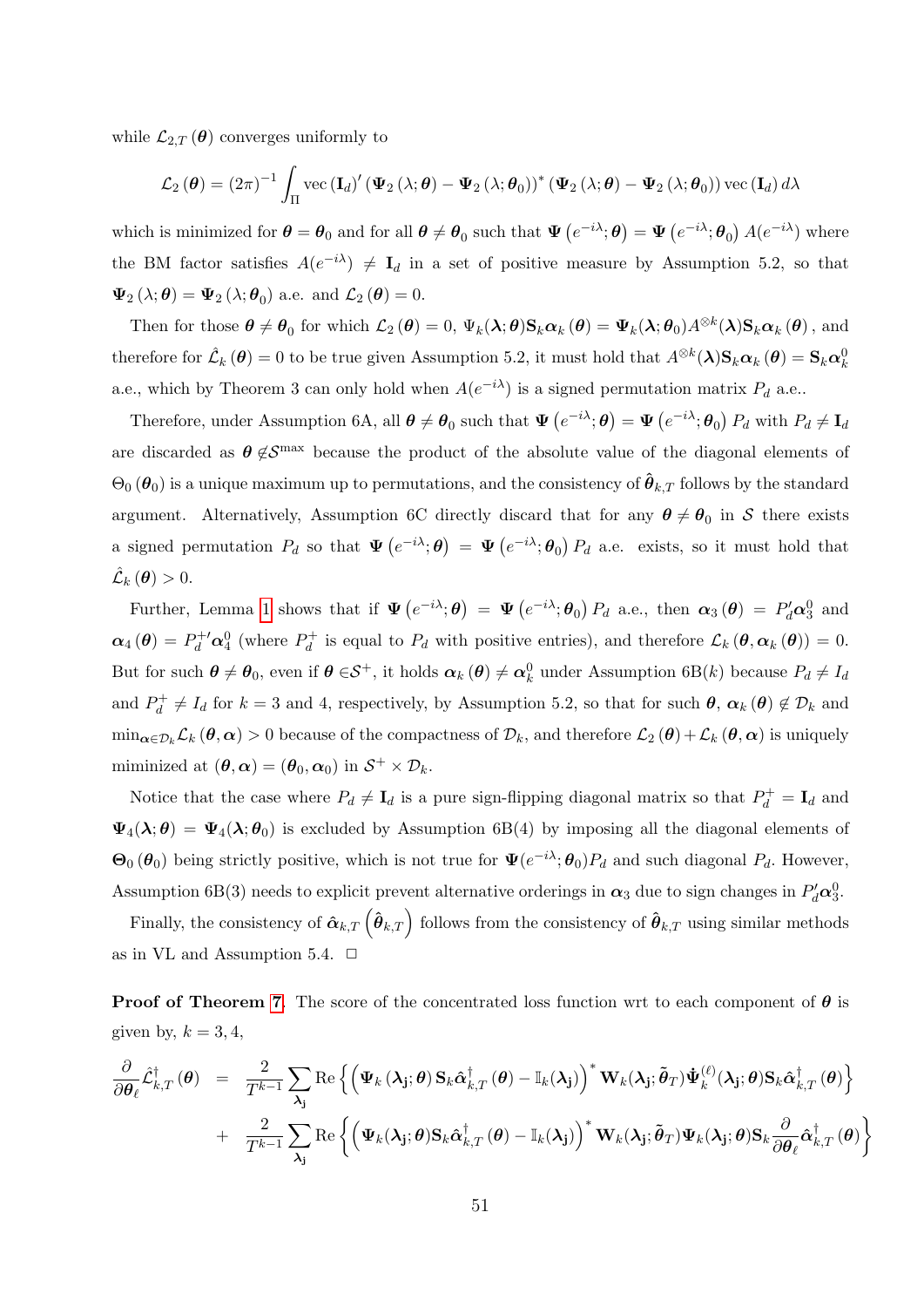where the estimation effect of  $\alpha_k$  is similar to VL,

$$
\frac{\partial}{\partial \theta_{\ell}} \hat{\boldsymbol{\alpha}}_{k,T}^{\dagger}\left(\boldsymbol{\theta}\right)=-\frac{1}{T^{k-1}} \sum_{\boldsymbol{\lambda_j}} \text{Re}\left\{\mathbf{S}_{k}^{\prime} \boldsymbol{\Psi}_{k}^{-1}(\boldsymbol{\lambda_j};\boldsymbol{\theta}) \boldsymbol{\dot{\Psi}}_{k}^{(\ell)}(\boldsymbol{\lambda_j};\boldsymbol{\theta}) \boldsymbol{\Psi}_{k}^{-1}(\boldsymbol{\lambda_j};\boldsymbol{\theta}) \mathbb{I}_{k}(\boldsymbol{\lambda_j})\right\},
$$

which shows that estimation of  $\theta$  is not independent of estimation of  $\alpha_k$  unlike with second order methods as we can check that

$$
\frac{\partial}{\partial\boldsymbol{\theta}_{\ell}}\boldsymbol{\hat{\alpha}}_{k,T}^{\dagger}\left(\boldsymbol{\theta}_{0}\right)\rightarrow_{p}-\mathbf{S}_{k}^{\prime}\bar{\boldsymbol{\Lambda}}_{k}^{(\ell)}\left(\boldsymbol{\theta}_{0}\right)\mathbf{S}_{k}\boldsymbol{\alpha}_{0},
$$

which is also the limit of  $\frac{\partial}{\partial \theta_{\ell}} \hat{\alpha}_{k,T}^{EFF} (\theta_0)$ , so  $\hat{\alpha}_{k,T}^{\dagger} (\theta_0)$  and  $\hat{\alpha}_{k,T}^{EFF} (\theta_0)$  share the same asymptotic distribution because  $\frac{\partial}{\partial \tilde{\boldsymbol{\theta}}_{T,\ell}} \hat{\boldsymbol{\alpha}}_{k,T}^{EFF} (\boldsymbol{\theta}_0) \rightarrow_p 0$ .

Similarly for  $k = 2$ , we have

$$
\frac{\partial}{\partial \theta_{\ell}} \mathcal{L}_{2,T}(\boldsymbol{\theta}) = \frac{2}{T} \sum_{\lambda_j} \text{Re} \left\{ (\boldsymbol{\Psi}_2(\lambda_j; \boldsymbol{\theta}) \text{ vec} (\mathbf{I}_d) - \mathbb{I}_2(\lambda_j))^* \mathbf{W}_2(\lambda_j; \boldsymbol{\tilde{\theta}}_T) \boldsymbol{\dot{\Psi}}_2^{(\ell)}(\lambda_j; \boldsymbol{\theta}) \text{ vec} (\mathbf{I}_d) \right\}.
$$

Then, using that  $\mathbf{S}_k \mathbf{S}_k' T^{1-k} \sum_{\boldsymbol{\lambda_j}} \mathrm{Re} \left\{ \mathbf{B}_k \left( \boldsymbol{\lambda_j}; \boldsymbol{\theta}_0 \right) \right\} = \mathbf{S}_k \mathbf{S}_k' \left( 2 \pi \right)^{1-k} \int \mathrm{Re} \left\{ \mathbf{B}_k \left( \boldsymbol{\lambda}; \boldsymbol{\theta}_0 \right) \right\} d \boldsymbol{\lambda} + O\left( T^{-1} \right) =$  $O(T^{-1})$ , because  $\mathbf{S}_k \mathbf{S}_k'(2\pi)^{1-k} \int_{\Pi^{k-1}} \text{Re} \left\{ \mathbf{B}_k(\lambda; \theta_0) \right\} d\lambda = 0$  as  $\mathbf{S}_k' \mathbf{S}_k = \mathbf{I}_d$ , up to  $o_p(1)$  terms,

$$
T^{1/2} \Sigma (\theta_0, \alpha_0) \left( \hat{\theta}_{w,T}^{\dagger} - \theta_0 \right)
$$
  
\n
$$
= - \sum_{k=3}^{4} w_k \frac{T^{1/2}}{T^{k-1}} \left( \mathbf{I}_m \otimes \alpha_k^0 \mathbf{S}_k' \right) \sum_{\lambda_j} \text{Re} \left\{ \mathbf{B}_k^*(\lambda_j; \theta_0) \Psi_k^{-1}(\lambda_j; \theta_0) \left( \Psi_k(\lambda_j; \theta_0) \mathbf{S}_k \hat{\alpha}_{k,T}^{\dagger} (\theta_0) - \mathbb{I}_k(\lambda_j) \right) \right\}
$$
  
\n
$$
- \frac{1}{T^{1/2}} \left( \mathbf{I}_m \otimes \text{vec} (\mathbf{I}_d)' \right) \sum_{\lambda_j} \text{Re} \left\{ \mathbf{B}_2^*(\lambda_j; \theta_0) \Psi_2^{-1}(\lambda_j; \theta_0) (\Psi_2(\lambda_j; \theta_0) \text{vec} (\mathbf{I}_d) - \mathbb{I}_2(\lambda_j)) \right\}
$$
  
\n
$$
= \sum_{k=3}^{4} w_k \frac{T^{1/2}}{T^{k-1}} \left( \mathbf{I}_m \otimes \alpha_k^0 \mathbf{S}_k' \right) \sum_{\lambda_j} \text{Re} \left\{ \mathbf{B}_k^*(\lambda_j; \theta_0) \left\{ \Psi_k^{-1}(\lambda_j; \theta_0) \mathbb{I}_k(\lambda_j) - \mathbf{S}_k \hat{\alpha}_{k,T}^{\dagger} (\theta_0) \right\} \right\}
$$
  
\n
$$
+ \frac{1}{T^{1/2}} \left( \mathbf{I}_m \otimes \text{vec} (\mathbf{I}_d)' \right) \sum_{\lambda_j} \text{Re} \left\{ \mathbf{B}_2^*(\lambda_j; \theta_0) \left( \Psi_2^{-1}(\lambda_j; \theta_0) \mathbb{I}_2(\lambda_j) - \text{vec} (\mathbf{I}_d) \right) \right\}
$$

$$
= \sum_{k=3}^{4} w_k \frac{T^{1/2}}{T^{k-1}} (\mathbf{I}_m \otimes \alpha_k^{0/\mathbf{S}'_k}) \sum_{\lambda_j} \text{Re} \left\{ \mathbf{B}_k^*(\lambda_j; \theta_0) \left\{ \mathbb{I}_k^{\varepsilon}(\lambda_j) - \mathbf{S}_k \mathbf{S}_k' \frac{1}{T^{k-1}} \sum_{\lambda_j} \mathbb{I}_k^{\varepsilon}(\lambda_j) \right\} \right\} + \frac{1}{T^{1/2}} (\mathbf{I}_m \otimes \text{vec} (\mathbf{I}_d)') \sum_{\lambda_j} \text{Re} \left\{ \mathbf{B}_2^*(\lambda_j; \theta_0) \left( \mathbb{I}_2^{\varepsilon}(\lambda_j) - \text{vec} (\mathbf{I}_d) \right) \right\} = \sum_{k=3}^{4} w_k \frac{T^{1/2}}{T^{k-1}} (\mathbf{I}_m \otimes \alpha_k^{0/\mathbf{S}'_k}) \sum_{\lambda_j} \text{Re} \left\{ \mathbf{B}_k^*(\lambda_j; \theta_0) \left\{ \mathbb{I}_k^{\varepsilon}(\lambda_j) - E \left[ \mathbb{I}_k^{\varepsilon}(\lambda_j) \right] \right\} \right\} + \frac{1}{T^{1/2}} (\mathbf{I}_m \otimes \text{vec} (\mathbf{I}_d)') \sum_{\lambda_j} \text{Re} \left\{ \mathbf{B}_2^*(\lambda_j; \theta_0) \left( \mathbb{I}_2^{\varepsilon}(\lambda_j) - E \left[ \mathbb{I}_2^{\varepsilon}(\lambda_j) \right] \right) \right\} + d \quad N_m (0, \delta (\alpha_0) \Omega (\theta_0) \delta (\alpha_0)'),
$$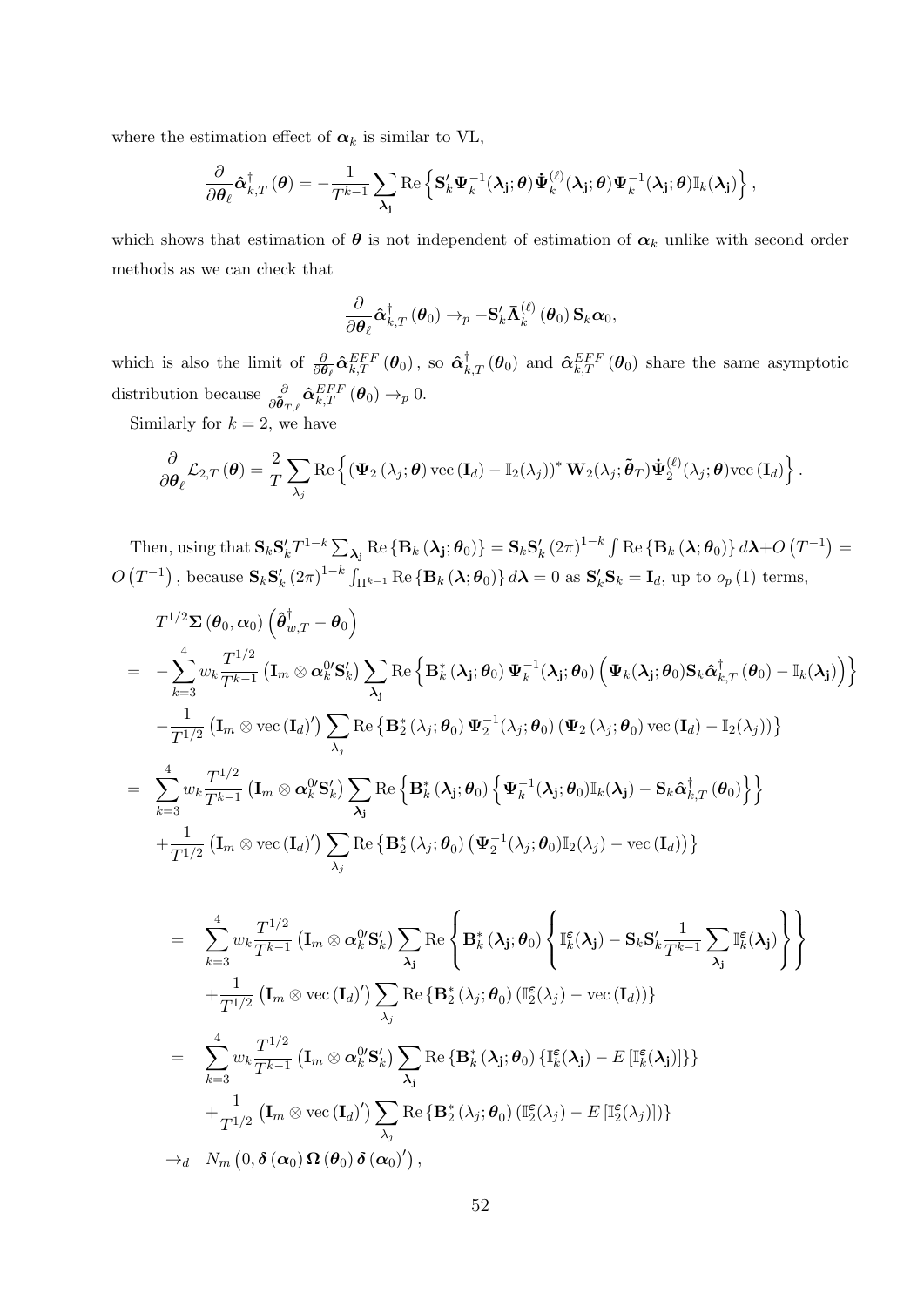applying the CLT in Appendix D to weighted sums of  $\mathbb{I}_2^{\epsilon}(\lambda_j)$  and  $\mathbb{I}_k^{\epsilon}(\lambda_j)$  as in VL, because for  $k\,=\,3,4,\ T^{1-k}\sum_{\boldsymbol{\lambda_{\bf j}}}\text{Re}\left\{\mathbf{B}_{k}^{*}\left(\boldsymbol{\lambda_{\bf j}};\boldsymbol{\theta}_0\right)E\left[\mathbb{I}_{k}^{\boldsymbol{\varepsilon}}(\boldsymbol{\lambda_{\bf j}})\right]\right\}\,=\,T^{1-k}\sum_{\boldsymbol{\lambda_{\bf j}}}\text{Re}\left\{\mathbf{B}_{k}^{*}\left(\boldsymbol{\lambda_{\bf j}};\boldsymbol{\theta}_0\right)\right\}\mathbf{S}_{k}\boldsymbol{\alpha}_0\,=\,\bar{\boldsymbol{\Lambda}}_{k}'\left(\boldsymbol{\theta}\right)\mathbf{S}_{k}\boldsymbol{\alpha}_0\, \bar{\mathbf{\Lambda}}'_k(\theta) \mathbf{S}_k \mathbf{S}'_k \mathbf{S}_k \alpha_0 + O\left(T^{-1}\right) = O\left(T^{-1}\right)$  as  $\mathbf{S}_k \mathbf{S}'_k \mathbf{S}_k = \mathbf{S}_k$ . The proof is completed using Lemma [2](#page-54-1) for the convergence of the Hessian.  $\quad \Box$ 

Proof of Theorem [8](#page-24-0). We can write

$$
\boldsymbol{\hat{\alpha}}_{k,T}^{\dagger}\left(\boldsymbol{\hat{\theta}}_{k,T}^{\dagger}\right)-\boldsymbol{\alpha}_k^{0}=\boldsymbol{\hat{\alpha}}_{k,T}^{\dagger}\left(\boldsymbol{\hat{\theta}}_{w,T}^{\dagger}\right)-\boldsymbol{\hat{\alpha}}_{k,T}^{\dagger}\left(\boldsymbol{\theta}_0\right)+\boldsymbol{\hat{\alpha}}_{k,T}^{\dagger}\left(\boldsymbol{\theta}_0\right)-\boldsymbol{\alpha}_k^{0}
$$

where

$$
\hat{\boldsymbol{\alpha}}_{k,T}^{\dagger}\left(\hat{\boldsymbol{\theta}}_{k,T}^{\dagger}\right)-\hat{\boldsymbol{\alpha}}_{k,T}^{\dagger}\left(\boldsymbol{\theta}_{0}\right)=\frac{\partial}{\partial\boldsymbol{\theta}'}\hat{\boldsymbol{\alpha}}_{k,T}^{\dagger}\left(\boldsymbol{\theta}_{T}\right)\left(\hat{\boldsymbol{\theta}}_{w,T}^{\dagger}-\boldsymbol{\theta}_{0}\right)
$$

for some  $\pmb\theta_T\to_p\pmb\theta_0$  and

$$
T^{1/2} \left( \hat{\boldsymbol{\alpha}}_{k,T}^{\dagger} \left( \boldsymbol{\theta}_0 \right) - \boldsymbol{\alpha}_k^0 \right) = \frac{T^{1/2}}{T^{k-1}} \sum_{\boldsymbol{\lambda}_j} \text{Re} \left\{ \mathbf{S}_k^{\prime} \boldsymbol{\Psi}_k^{-1} (\boldsymbol{\lambda}_j; \boldsymbol{\theta}_0) \mathbb{I}_k (\boldsymbol{\lambda}_j) - \boldsymbol{\alpha}_k^0 \right\}
$$
  

$$
= \frac{T^{1/2}}{T^{k-1}} \sum_{\boldsymbol{\lambda}_j} \mathbf{S}_k^{\prime} \text{ Re } \{ \mathbb{I}_k^{\boldsymbol{\varepsilon}} (\boldsymbol{\lambda}_j) - E \left[ \mathbb{I}_k^{\boldsymbol{\varepsilon}} (\boldsymbol{\lambda}_j) \right] \} + o_p(1) .
$$

Then

$$
\frac{\partial}{\partial \theta_{\ell}} \hat{\alpha}_{k,T}^{\dagger}(\theta_{T}) = -\frac{1}{T^{k-1}} \sum_{\lambda_{\mathbf{j}}} \text{Re}\left\{ \mathbf{S}_{k}^{\prime} \boldsymbol{\Psi}_{k}^{-1}(\lambda_{\mathbf{j}}; \theta_{T}) \boldsymbol{\dot{\Psi}}_{k}^{(\ell)}(\lambda_{\mathbf{j}}; \theta_{T}) \boldsymbol{\Psi}_{k}^{-1}(\lambda_{\mathbf{j}}; \theta_{T}) \mathbb{I}_{k}(\lambda_{\mathbf{j}}) \right\} \n\rightarrow_{p} -\frac{1}{T^{k-1}} \sum_{\lambda_{\mathbf{j}}} \text{Re}\left\{ \mathbf{S}_{k}^{\prime} \boldsymbol{\Psi}_{k}^{-1}(\lambda_{\mathbf{j}}; \theta_{0}) \boldsymbol{\dot{\Psi}}_{k}^{(\ell)}(\lambda_{\mathbf{j}}; \theta_{0}) \boldsymbol{\Psi}_{k}^{-1}(\lambda_{\mathbf{j}}; \theta_{0}) \mathbb{I}_{k}(\lambda_{\mathbf{j}}) \right\} \n\rightarrow_{p} -\frac{1}{T^{k-1}} \sum_{\lambda_{\mathbf{j}}} \text{Re}\left\{ \mathbf{S}_{k}^{\prime} \boldsymbol{\Psi}_{k}^{-1}(\lambda_{\mathbf{j}}; \theta_{0}) \boldsymbol{\dot{\Psi}}_{k}^{(\ell)}(\lambda_{\mathbf{j}}; \theta_{0}) \mathbb{I}_{k}^{\epsilon}(\lambda_{\mathbf{j}}) \right\} \n\rightarrow_{p} -\mathbf{S}_{k}^{\prime} \bar{\Lambda}_{k}^{(\ell)}(\theta_{0}) \mathbf{S}_{k} \alpha_{k}^{0}
$$

so that

$$
\frac{\partial}{\partial \boldsymbol{\theta}'} \mathbf{\hat{a}}_{k,T}^{\dagger} \left( \boldsymbol{\theta}_T \right) \rightarrow_p - \mathbf{S}_{k}^{\prime} \mathbf{\bar{\Lambda}}_{k} \left( \boldsymbol{\theta}_0 \right) \left( \mathbf{I}_{m} \otimes \mathbf{S}_{k} \boldsymbol{\alpha}_k^0 \right).
$$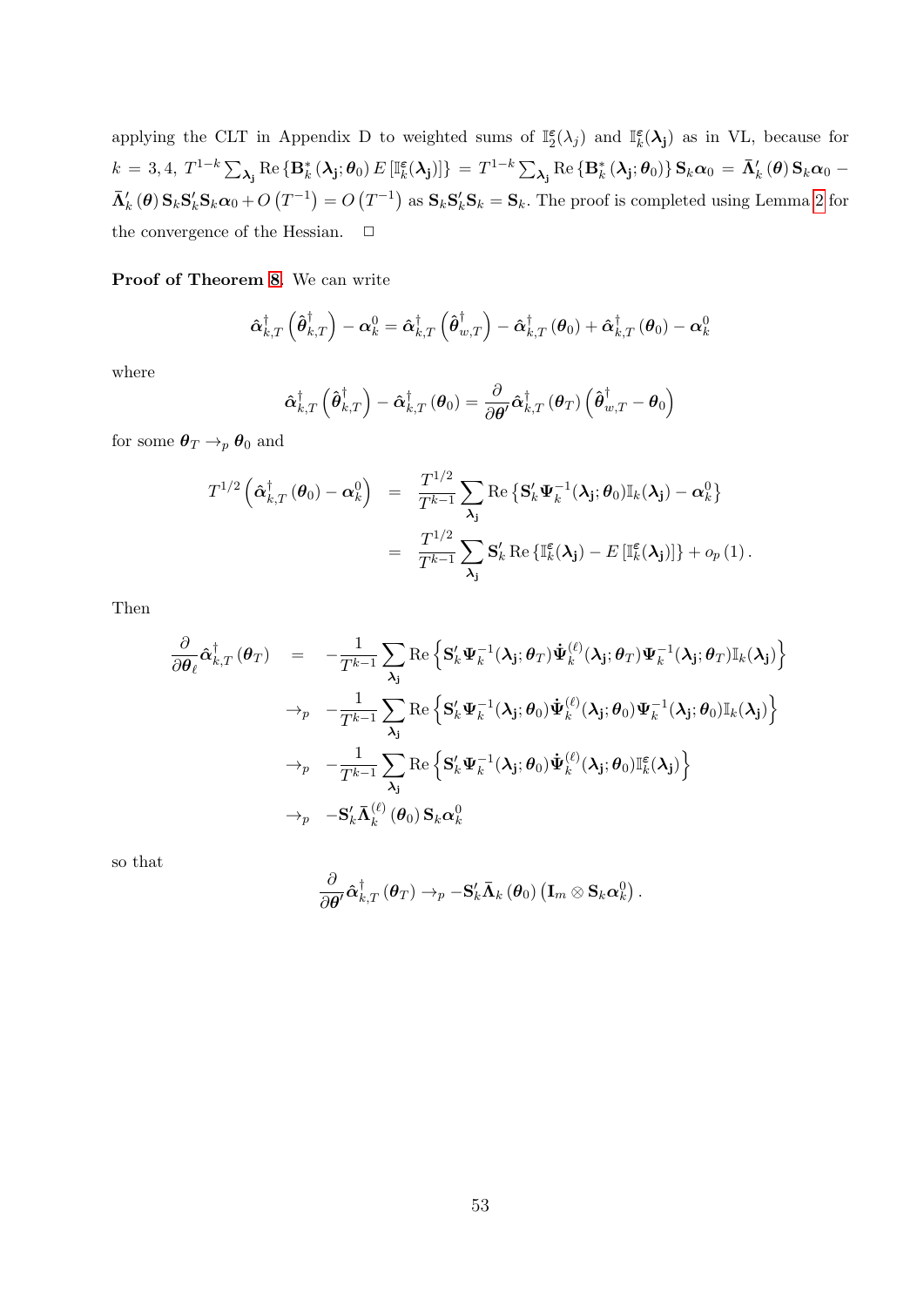Then, pooling all results, with  $\Sigma_0 := \Sigma \left( \pmb{\theta}_0, \pmb{\alpha}^0_k \right)$ ,

$$
T^{1/2} \left( \hat{\boldsymbol{\alpha}}_{k,T}^{\dagger} \left( \hat{\boldsymbol{\theta}}_{w,T}^{\dagger} \right) - \hat{\boldsymbol{\alpha}}_{k}^{0} \right)
$$
\n
$$
= -T^{1/2} \mathbf{S}_{k}' \bar{\boldsymbol{\Lambda}}_{k} (\boldsymbol{\theta}_{0}) \left( \mathbf{I}_{m} \otimes \mathbf{S}_{k} \hat{\boldsymbol{\alpha}}_{k}^{0} \right) \Sigma_{0}^{-1} \sum_{h=3}^{4} \frac{w_{h}}{T^{h-1}} \left( \mathbf{I}_{m} \otimes \hat{\boldsymbol{\alpha}}_{h}^{0} \mathbf{S}_{hk}' \right) \sum_{\lambda_{j}} \text{Re} \left\{ \mathbf{B}_{h}^{*} (\lambda_{j}; \boldsymbol{\theta}_{0}) \left\{ \mathbb{I}_{h}^{\boldsymbol{\varepsilon}} (\lambda_{j}) - E \left[ \mathbb{I}_{h}^{\boldsymbol{\varepsilon}} (\lambda_{j}) \right] \right\} \right\}
$$
\n
$$
- \frac{1}{T^{1/2}} \mathbf{S}_{k}' \bar{\boldsymbol{\Lambda}}_{k} (\boldsymbol{\theta}_{0}) \left( \mathbf{I}_{m} \otimes \mathbf{S}_{k} \hat{\boldsymbol{\alpha}}_{k}^{0} \right) \Sigma_{0}^{-1} (\mathbf{I}_{m} \otimes \text{vec} (\mathbf{I}_{d}))' \sum_{\lambda_{j}} \text{Re} \left\{ \mathbf{B}_{2}^{*} (\lambda_{j}; \boldsymbol{\theta}_{0}) \left( \mathbb{I}_{2}^{\boldsymbol{\varepsilon}} (\lambda_{j}) - E \left[ \mathbb{I}_{2}^{\boldsymbol{\varepsilon}} (\lambda_{j}) \right] \right) \right\}
$$
\n
$$
+ \frac{T^{1/2}}{T^{k-1}} \sum_{\lambda_{j}} \mathbf{S}_{k}' \text{Re} \left\{ \mathbb{I}_{k}^{\boldsymbol{\varepsilon}} (\lambda_{j}) - E \left[ \mathbb{I}_{k}^{\boldsymbol{\varepsilon}} (\lambda_{j}) \right] \right\} + o_{p} (1)
$$
\n
$$
= T^{1/2} \sum_{h=3}^{4} \frac{1}{T^{h-1}} \sum_{\lambda_{j}} \text{Re} \left\{ \mathbf{S}_{k}' \mathbf{D}_{k,h}^{*} (\lambda_{j}; \boldsymbol{\theta}_{0}) \left\{ \mathbb{I
$$

and the result follows as Theorem [7](#page-23-0) and Appendix D for  $k = 2, 3$ , while for  $k = 4$  we have to consider the extra term  $\eta_t$  coming for the decomposition of

$$
\frac{1}{T^3} \sum_{\lambda_{\mathbf{j}}} \mathbb{I}_{4}^{\varepsilon}(\lambda_{\mathbf{j}}) = \frac{1}{T} \sum_{t=1}^{T} \varepsilon_{t}^{\otimes 4} - \frac{1}{T^2} \sum_{t=1}^{T} \sum_{r=1}^{T} \left[ \begin{array}{c} \varepsilon_{t} \otimes \varepsilon_{t} \otimes \varepsilon_{r} \otimes \varepsilon_{r} \\ + \varepsilon_{t} \otimes \varepsilon_{r} \otimes \varepsilon_{t} \otimes \varepsilon_{r} \\ + \varepsilon_{t} \otimes \varepsilon_{r} \otimes \varepsilon_{r} \otimes \varepsilon_{t} \end{array} \right] + O_{p}(T^{-1})
$$
\n
$$
= \frac{1}{T} \sum_{t=1}^{T} \varepsilon_{t}^{\otimes 4} - \frac{1}{T} \sum_{t=1}^{T} \left( \mathbf{1}_{6}' \otimes \mathbf{I}_{d^{4}} \right) \boldsymbol{\eta}_{t} + E_{4}^{(a)} + E_{4}^{(b)} + E_{4}^{(c)} + O_{p}(T^{-1})
$$

because the sum  $\lambda_j$  does not include the terms  $j_a = 0 \mod T$ , e.g., for  $E_4^{(a)}$  $\mathcal{E}_4^{(a)}:=E\left[\boldsymbol{\varepsilon}_t\otimes \boldsymbol{\varepsilon}_t\otimes \boldsymbol{\varepsilon}_r\otimes \boldsymbol{\varepsilon}_r\right]=0$  $E\left[\boldsymbol{\varepsilon}_t\otimes \boldsymbol{\varepsilon}_t\right] \otimes E\left[\boldsymbol{\varepsilon}_r\otimes \boldsymbol{\varepsilon}_r\right] = \sum_{ab}\left(\mathbf{e}_a\otimes \mathbf{e}_a\otimes \mathbf{e}_b\otimes \mathbf{e}_b\right) := E_2\otimes E_2$ , say, for  $t\neq r$ , we find that

$$
\frac{1}{T^2} \sum_{t=1}^T \sum_{r=1}^T \left( (\varepsilon_t \otimes \varepsilon_t \pm E_2) \otimes (\varepsilon_r \otimes \varepsilon_r \pm E_2) \right)
$$
\n
$$
= \frac{1}{T} \sum_{t=1}^T (\varepsilon_t \otimes \varepsilon_t - E_2) \otimes \frac{1}{T} \sum_{r=1}^T (\varepsilon_r \otimes \varepsilon_r - E_2) + E_4^{(a)}
$$
\n
$$
+ \frac{1}{T^2} \sum_{t=1}^T \sum_{r=1}^T \left( (\varepsilon_t \otimes \varepsilon_t - E_2) \otimes E_2 \right) + \frac{1}{T^2} \sum_{t=1}^T \sum_{r=1}^T (E_2 \otimes (\varepsilon_r \otimes \varepsilon_r - E_2))
$$
\n
$$
= \frac{1}{T^2} \sum_{t=1}^T \sum_{r=1}^T (\varepsilon_t \otimes \varepsilon_t \otimes E_2) + \frac{1}{T^2} \sum_{t=1}^T \sum_{r=1}^T (E_2 \otimes \varepsilon_r \otimes \varepsilon_r) - E_4^{(a)} + O_p(T^{-1})
$$

where  $(\bm{\varepsilon}_t\otimes\bm{\varepsilon}_t\otimes E_2)=E_r\,[\bm{\varepsilon}_t\otimes\bm{\varepsilon}_t\otimes\bm{\varepsilon}_r\otimes\bm{\varepsilon}_r]$  , and we can proceed similarly for  $E_4^{(b)}$  $\mathcal{E}_4^{(0)}:=E\left[\boldsymbol{\varepsilon}_t\otimes \boldsymbol{\varepsilon}_r\otimes \boldsymbol{\varepsilon}_t\otimes \boldsymbol{\varepsilon}_r\right]$ and  $E_4^{(c)}$  $\mathcal{A}_4^{(c)} := E\left[\varepsilon_t \otimes \varepsilon_r \otimes \varepsilon_t\right],$  where these constant terms cancel with the expectation of  $\mathbb{I}_h^{\boldsymbol{\varepsilon}}(\boldsymbol{\lambda_j})$  and do not contribute to the variance of  $\hat{\alpha}_{4,T}^{\dagger}$ .  $\Box$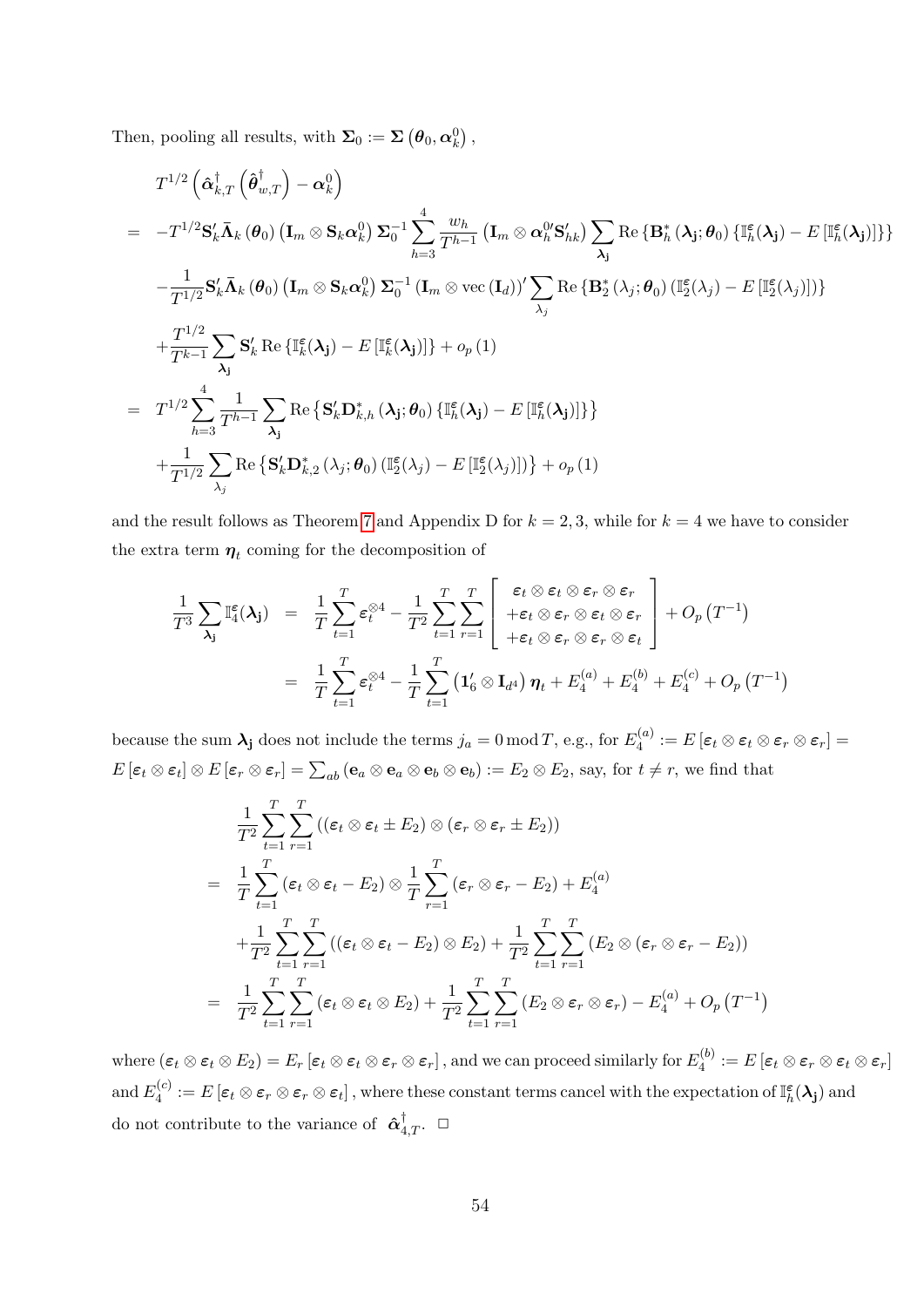# APPENDIX C: AUXILIARY RESULTS

<span id="page-54-0"></span>**Lemma 1** Under the conditions of Theorem [6,](#page-19-0) for any signed permutation matrix  $P_d$ , if  $\Psi(e^{-i\lambda};\theta) =$  $\Psi\left(e^{-i\lambda};\theta_0\right)P_d$  a.e., then  $\alpha_3(\theta)=P'_d\alpha_3^0$  and  $\alpha_4(\theta)=P_d^{+\prime}\alpha_4^0$ .

**Proof of Lemma [1](#page-54-0)**. We can show using  $P_d P'_d = I_d$  and  $P_d^+$  $P_d^+ P_d^{+\prime} = \mathbf{I}_d$ 

$$
\alpha_{k}(\theta) = \left( \int_{\Pi^{k-1}} \operatorname{Re} \left\{ \mathbf{S}_{k}^{\prime} P_{d}^{\otimes k \prime} \Psi_{k}^{*}(\lambda; \theta_{0}) \Psi_{k}(\lambda; \theta_{0}) P_{d}^{\otimes k} \mathbf{S}_{k} \right\} d\lambda \right)^{-1} \times \int_{\Pi^{k-1}} \operatorname{Re} \left\{ \mathbf{S}_{k}^{\prime} P_{d}^{\otimes k \prime} \Psi_{k}^{*}(\lambda; \theta_{0}) \Psi_{k}(\lambda; \theta_{0}) \mathbf{S}_{k} \right\} d\lambda P_{d} P_{d}^{\prime} \alpha_{k}^{0}
$$

is equal to  $P'_d \mathbf{\alpha}_k^0$  or  $P_d^{+\prime} \mathbf{\alpha}_k^0$  iff

 $SO$ 

$$
P_d^{\otimes 3} \mathbf{S}_3 = \mathbf{S}_3 P_d
$$
 or  $P_4 \mathbf{S}_4 = \mathbf{S}_4 P_d^+$ , respectively.

Then writing  $P_d = (s_{j_1} \mathbf{e}_{j_1}, \dots, s_{j_d} \mathbf{e}_{j_d})$  and  $P_d = (\mathbf{e}_{j_1}, \dots, \mathbf{e}_{j_d})$  for  $j_a \in \{1, \dots, d\}$ ,  $j_a \neq j_b$  for  $a \neq b$ , and  $s_{j_a} = \pm 1$ , we notice that

$$
\begin{array}{rcl}\n\mathbf{S}_k P_d & = & \left(\mathbf{e}_1^{\otimes k}, \dots, \mathbf{e}_d^{\otimes k}\right) (s_{j_1} \mathbf{e}_{j_1}, \dots, s_{j_d} \mathbf{e}_{j_d}) = \left(s_{j_1} \mathbf{e}_{j_1}^{\otimes k}, \dots, s_{j_d} \mathbf{e}_{j_d}^{\otimes k}\right) \\
\mathbf{S}_k P_d^+ & = & \left(\mathbf{e}_1^{\otimes k}, \dots, \mathbf{e}_d^{\otimes k}\right) (\mathbf{e}_{j_1}, \dots, \mathbf{e}_{j_d}) = \left(\mathbf{e}_{j_1}^{\otimes k}, \dots, \mathbf{e}_{j_d}^{\otimes k}\right)\n\end{array}
$$

is a reordering of the columns of  $S_k$  with the appropriate sign, while

$$
P_d^{\otimes k} \mathbf{S}_k = P_d^{\otimes k} \left( \mathbf{e}_1^{\otimes k}, \dots, \mathbf{e}_d^{\otimes k} \right) = \left[ (P_d \mathbf{e}_1)^{\otimes k}, \dots, (P_d \mathbf{e}_d)^{\otimes k} \right] = \left[ s_{j_1}^k \mathbf{e}_{j_1}^{\otimes k}, \dots, s_{j_d}^k \mathbf{e}_{j_d}^{\otimes k} \right],
$$
  
that  $P_d^{\otimes 3} \mathbf{S}_3 = \left[ s_{j_1} \mathbf{e}_{j_1}^{\otimes 3}, \dots, s_{j_d} \mathbf{e}_{j_d}^{\otimes 3} \right] = \mathbf{S}_3 P_d$  and  $P_d^{\otimes 4} \mathbf{S}_4 = \left[ \mathbf{e}_{j_1}^{\otimes 4}, \dots, \mathbf{e}_{j_d}^{\otimes 4} \right] = \mathbf{S}_4 P_d^+.$   $\Box$ 

<span id="page-54-1"></span>**Lemma 2** Under the Assumptions of Theorem [7,](#page-23-0) for  $\tilde{\boldsymbol{\theta}}_T \rightarrow_p \boldsymbol{\theta}_0$ ,  $k = 3, 4$ ,

$$
\frac{\partial^{2}}{\partial\boldsymbol{\theta}\partial\boldsymbol{\theta}'}\hat{\mathcal{L}}_{k,T}^{\dagger}\left(\boldsymbol{\theta}_{T}\right)\;\;\rightarrow_{p}\;\;\left(\mathbf{I}_{m}\otimes\mathbf{S}_{k}\boldsymbol{\alpha}_{k}^{0}\right)^{\prime}\mathbf{H}_{k}\left(\boldsymbol{\theta}_{0}\right)\left(\mathbf{I}_{m}\otimes\mathbf{S}_{k}\boldsymbol{\alpha}_{k}^{0}\right)\\ \frac{\partial^{2}}{\partial\boldsymbol{\theta}\partial\boldsymbol{\theta}'}\mathcal{L}_{2,T}\left(\boldsymbol{\theta}_{T}\right)\;\;\rightarrow_{p}\;\;\left(\mathbf{I}_{m}\otimes vec\left(\mathbf{I}_{d}\right)\right)^{\prime}\mathbf{H}_{2}\left(\boldsymbol{\theta}_{0}\right)\left(\mathbf{I}_{m}\otimes vec\left(\mathbf{I}_{d}\right)\right).
$$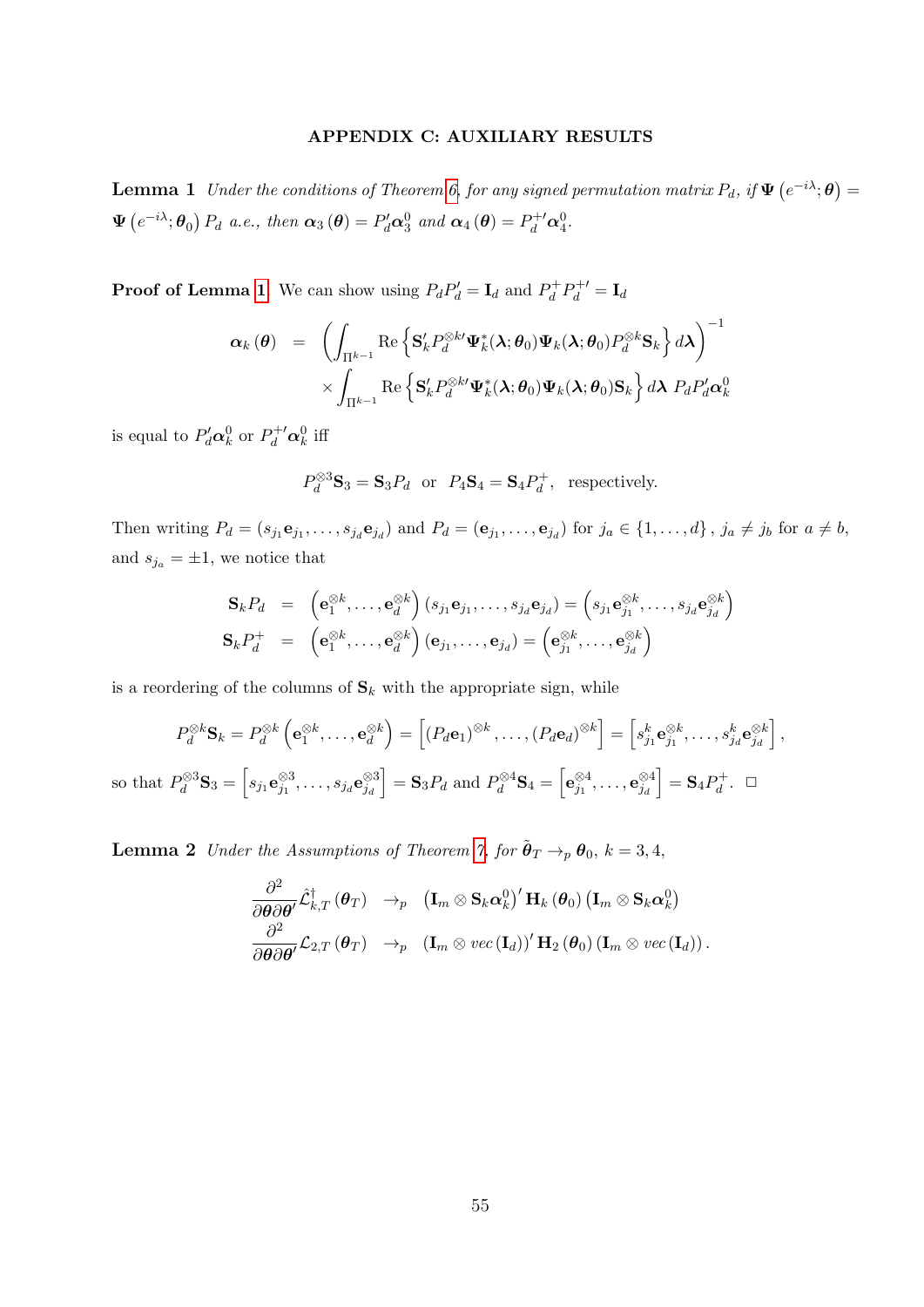**Proof of Lemma [2](#page-54-1).** We give the proof for  $k = 3, 4$ , the case for  $k = 2$  is much simpler,

$$
\frac{\partial^2}{\partial \theta_\ell \partial \theta_p} \hat{\mathcal{L}}^{\dagger}_{k,T}(\theta) \n= \frac{2}{T^{k-1}} \sum_{\lambda_j} \text{Re} \left\{ \left( \Psi_k(\lambda_j; \theta) S_k \hat{\alpha}_{k,T}^{\dagger}(\theta) - \mathbb{I}_k(\lambda_j) \right)^* \mathbf{W}_k(\lambda_j; \tilde{\theta}_T) \Psi_k^{(\ell,p)}(\lambda_j; \theta) S_k \hat{\alpha}_{k,T}^{\dagger}(\theta) \right\} \n+ \frac{2}{T^{k-1}} \sum_{\lambda_j} \text{Re} \left\{ \left( \Psi_k^{(p)}(\lambda_j; \theta) S_k \hat{\alpha}_{k,T}^{\dagger}(\theta) \right)^* \mathbf{W}_k(\lambda_j; \tilde{\theta}_T) \Psi_k^{(\ell)}(\lambda_j; \theta) S_k \hat{\alpha}_{k,T}^{\dagger}(\theta) \right\} \n+ \frac{2}{T^{k-1}} \sum_{\lambda_j} \text{Re} \left\{ \left( \Psi_k(\lambda_j; \theta) S_k \frac{\partial}{\partial \theta_p} \hat{\alpha}_{k,T}^{\dagger}(\theta) \right)^* \mathbf{W}_k(\lambda_j; \tilde{\theta}_T) \Psi_k^{(\ell)}(\lambda_j; \theta) S_k \hat{\alpha}_{k,T}^{\dagger}(\theta) \right\} \n+ \frac{2}{T^{k-1}} \sum_{\lambda_j} \text{Re} \left\{ \left( \Psi_k(\lambda_j; \theta) S_k \hat{\alpha}_{k,T}^{\dagger}(\theta) - \mathbb{I}_k(\lambda_j) \right)^* \mathbf{W}_k(\lambda_j; \tilde{\theta}_T) \Psi_k^{(\ell)}(\lambda_j; \theta) S_k \frac{\partial}{\partial \theta_p} \hat{\alpha}_{k,T}^{\dagger}(\theta) \right\} \n+ \frac{2}{T^{k-1}} \sum_{\lambda_j} \text{Re} \left\{ \left( \Psi_k(\lambda_j; \theta) S_k \hat{\alpha}_{k,T}^{\dagger}(\theta) - \mathbb{I}_k(\lambda_j) \right)^* \mathbf{W}_k(\lambda_j; \tilde{\theta}_T) \Psi_k(\lambda_j; \theta) S_k \frac{\partial}{\partial \theta_p} \hat{\alpha}_{k,T}^{\dagger}(\theta) \right\} \n+ \frac{2}{T^{k-1}} \sum_{\lambda_j} \text{Re} \left\{ \left( \Psi_k(\lambda_j;
$$

where the limits of lines 1, 4, 5 and 6 of the rhs do not contribute asymptotically when evaluated at  $\tilde{\boldsymbol{\theta}}_T \rightarrow_p \boldsymbol{\theta}_0$  and the other ones converge to the probability limit of

$$
\frac{\partial^2}{\partial \theta_\ell \partial \theta_p} \hat{\mathcal{L}}^{\dagger}_{k,T} (\theta_0) \n= \frac{2}{T^{k-1}} \sum_{\lambda_j} \text{Re} \left\{ \left( \dot{\Psi}_k^{(p)}(\lambda_j; \theta_0) \mathbf{S}_k \alpha_0 \right)^* \mathbf{W}_T(\lambda_j; \theta_0) \dot{\Psi}_k^{(\ell)}(\lambda_j; \theta_0) \mathbf{S}_k \alpha_0 \right\} \n+ \frac{2}{T^{k-1}} \sum_{\lambda_j} \text{Re} \left\{ \left( \Psi_k(\lambda_j; \theta_0) \mathbf{S}_k \left( -\mathbf{S}_k' \bar{\mathbf{\Lambda}}_k^{(p)}(\theta_0) \mathbf{S}_k \alpha_0 \right) \right)^* \mathbf{W}_k(\lambda_j; \theta_0) \dot{\Psi}_k^{(\ell)}(\lambda_j; \theta_0) \mathbf{S}_k \alpha_0 \right\} \n+ \frac{2}{T^{k-1}} \sum_{\lambda_j} \text{Re} \left\{ \left( \Psi_k(\lambda_j; \theta_0) \mathbf{S}_k \left( -\mathbf{S}_k' \bar{\mathbf{\Lambda}}_k^{(p)}(\theta_0) \mathbf{S}_k \alpha_0 \right) \right)^* \mathbf{W}_k(\lambda_j; \theta_0) \Psi_k(\lambda_j; \theta_0) \mathbf{S}_k \left( -\mathbf{S}_k' \bar{\mathbf{\Lambda}}_k^{(\ell)}(\theta_0) \mathbf{S}_k \alpha_0 \right) \right\} \n+ \frac{2}{T^{k-1}} \sum_{\lambda_j} \text{Re} \left\{ \left( \dot{\Psi}_k^{(p)}(\lambda_j; \theta_0) \mathbf{S}_k \alpha_0 \right)^* \mathbf{W}_k(\lambda_j; \theta_0) \Psi_k(\lambda_j; \theta_0) \mathbf{S}_k \left( -\mathbf{S}_k' \bar{\mathbf{\Lambda}}_k^{(\ell)}(\theta_0) \mathbf{S}_k \alpha_0 \right) \right\} + o_p(1),
$$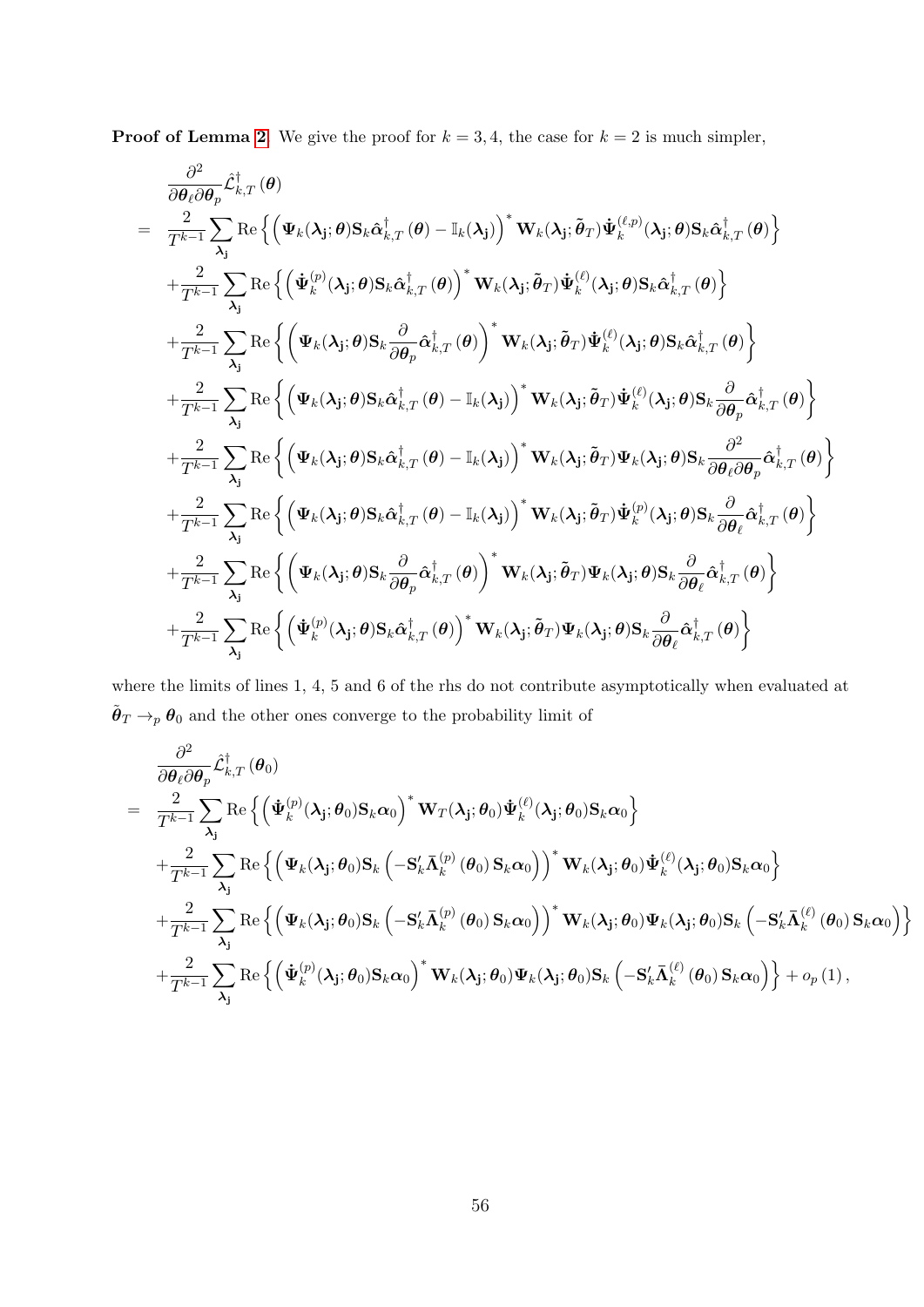which converges to  $2\alpha_k^0$ 'S'<sub>k</sub>  $\left\{\mathbf{H}_k(\theta_0)\right\}_{(p,\ell)}$  S<sub>k</sub> $\alpha_k^0$  because

$$
(2\pi)^{k-1} {\mathbf{H}_{k}(\boldsymbol{\theta})}_{\{p,\ell\}} \n= \int \mathrm{Re}\left\{\dot{\Psi}_{k}^{(p)}(\boldsymbol{\lambda};\boldsymbol{\theta})^{*}\mathbf{W}_{k}(\boldsymbol{\lambda};\boldsymbol{\theta})\dot{\Psi}_{k}^{(\ell)}(\boldsymbol{\lambda};\boldsymbol{\theta})\right\} d\boldsymbol{\lambda} \n- \int \mathrm{Re}\left\{\bar{\mathbf{\Lambda}}_{k}^{(p)}(\boldsymbol{\theta})^{*} \mathbf{S}_{k} \mathbf{S}_{k}^{\prime} \Psi_{k}^{*}(\boldsymbol{\lambda};\boldsymbol{\theta}) \mathbf{W}_{k}(\boldsymbol{\lambda};\boldsymbol{\theta})\dot{\Psi}_{k}^{(\ell)}(\boldsymbol{\lambda};\boldsymbol{\theta})\right\} d\boldsymbol{\lambda} \n+ \int \mathrm{Re}\left\{\bar{\mathbf{\Lambda}}_{k}^{(p)}(\boldsymbol{\theta})^{*} \mathbf{S}_{k} \mathbf{S}_{k}^{\prime} \Psi_{k}^{*}(\boldsymbol{\lambda};\boldsymbol{\theta}) \mathbf{W}_{k}(\boldsymbol{\lambda};\boldsymbol{\theta}) \Psi_{k}(\boldsymbol{\lambda};\boldsymbol{\theta}) \mathbf{S}_{k} \mathbf{S}_{k}^{\prime} \bar{\mathbf{\Lambda}}_{k}^{(\ell)}(\boldsymbol{\theta})\right\} d\boldsymbol{\lambda} \n- \int \mathrm{Re}\left\{\dot{\Psi}_{k}^{(p)}(\boldsymbol{\lambda};\boldsymbol{\theta})^{*} \mathbf{W}_{k}(\boldsymbol{\lambda};\boldsymbol{\theta}) \Psi_{k}(\boldsymbol{\lambda};\boldsymbol{\theta}) \mathbf{S}_{k} \mathbf{S}_{k}^{\prime} \bar{\mathbf{\Lambda}}_{k}^{(\ell)}(\boldsymbol{\theta})\right\} d\boldsymbol{\lambda} \n= \int \mathrm{Re}\left\{\left(\dot{\Psi}_{k}^{(p)}(\boldsymbol{\lambda};\boldsymbol{\theta}) - \Psi_{k}(\boldsymbol{\lambda};\boldsymbol{\theta}) \mathbf{S}_{k} \mathbf{S}_{k}^{\prime} \bar{\mathbf{\Lambda}}_{k}^{(\ell)}(\boldsymbol{\theta})\right)^{*} \mathbf{W}_{k}(\boldsymbol{\lambda};\boldsymbol{\theta}) \left(\dot{\Psi}_{k}^{(\ell)}(\boldsymbol{\lambda};\boldsymbol{\theta}) - \Psi_{k}(\boldsymbol{\lambda};\boldsymbol{\theta}) \mathbf{S}_{k} \mathbf{S}_{k}^{\prime} \bar{\mathbf{\Lambda}}_{k}^{(\ell)}(\boldsymbol{\theta})
$$

# APPENDIX D: ASYMPTOTICS OF AVERAGES OF HIGHER ORDER PERIODOGRAMS

Define for  $k = 2, 3, 4$ , the average of periodograms of order k,

$$
\mathbf{Z}_{k,T} := \frac{T^{1/2}}{T^{k-1}} \sum_{\mathbf{\lambda_j}} \text{Re} \left\{ \mathbf{B}_k^*(\mathbf{\lambda_j}) \left( \mathbb{I}_k^{\varepsilon}(\mathbf{\lambda_j}) - E\left[ \mathbb{I}_k^{\varepsilon}(\mathbf{\lambda_j}) \right] \right) \right\}
$$

where

$$
\mathbb{I}_{k}^{\varepsilon}(\lambda) = \frac{1}{T} w_{T}^{\varepsilon}(-\lambda_{1} - \cdots - \lambda_{k-1}) \otimes w_{T}^{\varepsilon}(\lambda_{k-1}) \otimes \cdots \otimes w_{T}^{\varepsilon}(\lambda_{1}), \quad w_{T}^{\varepsilon}(\lambda) = \sum_{t=1}^{T} e^{-i\lambda t} \varepsilon_{t}.
$$

is the k-periodogram of shocks satisfying Assumptions  $1(2k)$  and  $3(k)$ .

Denote  $\dot{\mathbf{\Lambda}}^{(\ell)}\left(\lambda;\boldsymbol{\theta}\right):=\boldsymbol{\Psi}^{-1}\left(e^{-i\lambda};\boldsymbol{\theta}\right)\dot{\boldsymbol{\Psi}}^{(\ell)}\left(e^{-i\lambda};\boldsymbol{\theta}\right)\;\text{and}\;\dot{\mathbf{\Lambda}}\left(\lambda;\boldsymbol{\theta}\right):=\left(\dot{\mathbf{\Lambda}}^{(1)}\left(\lambda;\boldsymbol{\theta}\right),\ldots,\dot{\mathbf{\Lambda}}^{(m)}\left(\lambda;\boldsymbol{\theta}\right)\right),$ and set for  $j = 0, \pm 1, \ldots$ ,

$$
\mathbf{C}(j) := (2\pi)^{-1} \int_{-\pi}^{\pi} \dot{\mathbf{\Lambda}}^* (\lambda; \boldsymbol{\theta}_0) \exp(-ij\lambda) d\lambda
$$

so for  $\mathbf{C}_k(0) := (2\pi)^{1-k} \int_{\Pi^{k-1}} \mathbf{B}_k^* (\lambda; \theta_0) d\lambda$  for  $k = 2, 3, 4$ , we find that  $\mathbf{C}_2(0) = \mathbf{I}_d \otimes \mathbf{C}(0) + \mathbf{C}(0) \otimes \mathbf{I}_d$ while

$$
\mathbf{C}_3(0) = [\mathbf{I}_d \otimes \mathbf{I}_d \otimes \mathbf{C}(0) + \mathbf{I}_d \otimes \mathbf{C}(0) \otimes \mathbf{I}_d + \mathbf{C}(0) \otimes \mathbf{I}_d \otimes \mathbf{I}_d] (\mathbf{I}_{d^3} - \mathbf{S}_3 \mathbf{S}'_3)
$$
  
\n
$$
\mathbf{C}_4(0) = [\mathbf{I}_d \otimes \mathbf{I}_d \otimes \mathbf{I}_d \otimes \mathbf{C}(0) + \mathbf{I}_d \otimes \mathbf{I}_d \otimes \mathbf{C}(0) \otimes \mathbf{I}_d + \cdots + \mathbf{C}(0) \otimes \mathbf{I}_d \otimes \mathbf{I}_d] (\mathbf{I}_{d^4} - \mathbf{S}_4 \mathbf{S}'_4),
$$

and for the block row matrices,  $j \neq 0$ ,

$$
\mathbf{C}_{k}(j) := \left\{ (2\pi)^{1-k} \int_{\Pi^{k-1}} \mathbf{B}_{k,a}^{*} \left( \boldsymbol{\lambda}; \boldsymbol{\theta}_{0} \right) \exp\left( -ij \lambda_{a} \right) d\boldsymbol{\lambda} \right\}_{a=1,\dots,k},
$$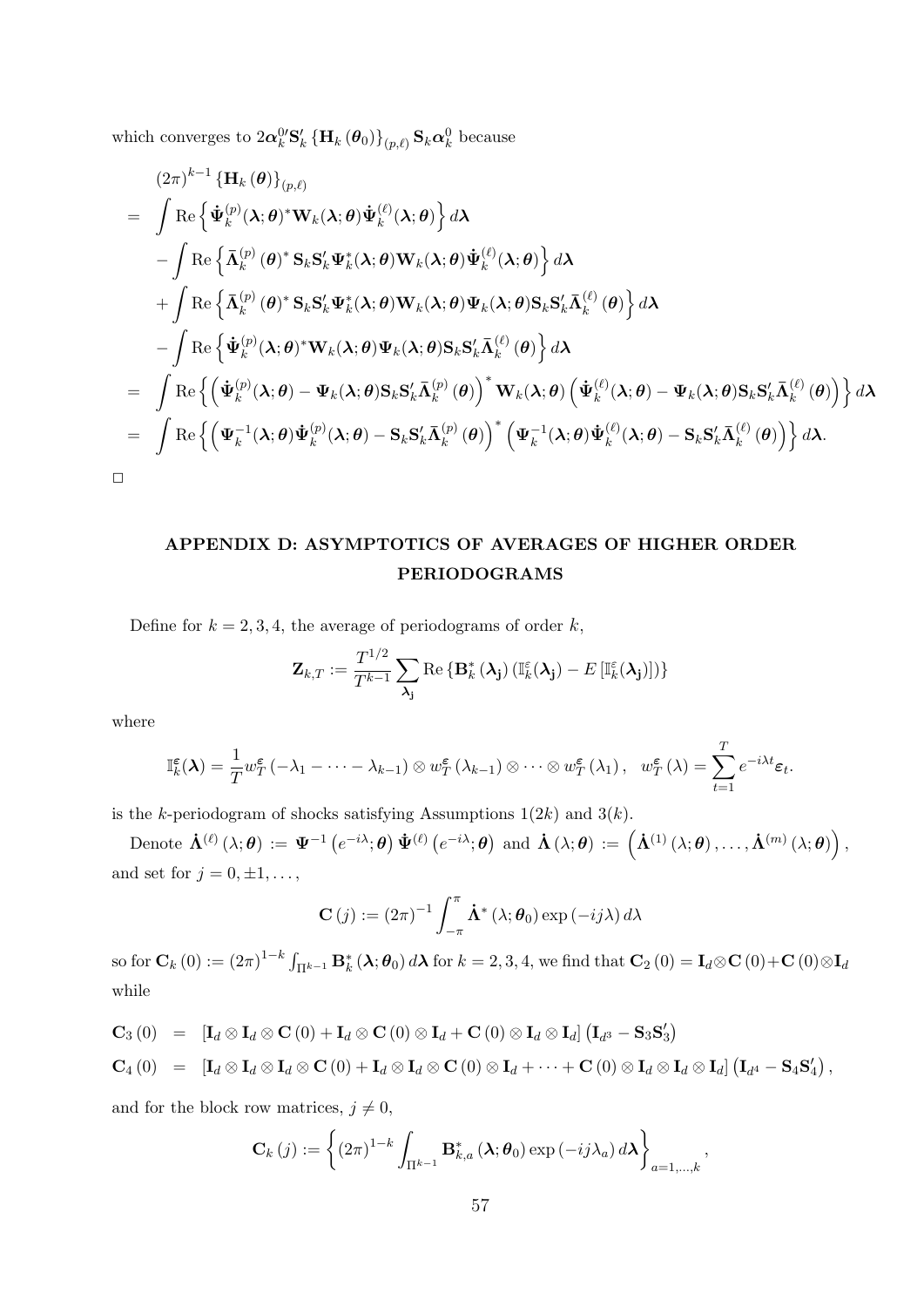we find that

$$
\begin{array}{rcl}\n\mathbf{C}_2(j) & = & \left[\mathbf{I}_d \otimes \mathbf{C}(j) \quad \mathbf{C}(j) \otimes \mathbf{I}_d\right] \\
\mathbf{C}_3(j) & = & \left[\mathbf{I}_d \otimes \mathbf{I}_d \otimes \mathbf{C}(j) \quad \mathbf{I}_d \otimes \mathbf{C}(j) \otimes \mathbf{I}_d \quad \mathbf{C}(j) \otimes \mathbf{I}_d \otimes \mathbf{I}_d\right] \\
\mathbf{C}_4(j) & = & \left[\mathbf{I}_d \otimes \mathbf{I}_d \otimes \mathbf{I}_d \otimes \mathbf{C}(j) \quad \mathbf{I}_d \otimes \mathbf{I}_d \otimes \mathbf{C}(j) \otimes \mathbf{I}_d \quad \cdots \quad \mathbf{C}(j) \otimes \mathbf{I}_d \otimes \mathbf{I}_d\right].\n\end{array}
$$

The factors  $(\mathbf{I}_{d^k} - \mathbf{S}_k \mathbf{S}'_k)$  that appear in  $\mathbf{C}_3(0)$ ,  $\mathbf{C}_4(0)$  and  $\mathbf{\Phi}_{ab}^0$ , a or  $b > 2$ , indicate that the ICA restriction is imposed when estimating higher order cumulants, so not all elements in the cumulant array  $v\kappa_k$  are estimated. In an unrestricted estimation, based e.g. on Assumption 2(3),  $\mathbf{S}_k$  would be replaced by  $I_{d^k}$  so the contributions from  $\Phi_{ab}^0(\theta_0; \mathbf{C})$  for  $a > 2$  or  $b > 2$  cancel out.

For  $k = 2$ ,

$$
\mathbf{B}_{2,1}^{(\ell)}(\lambda;\boldsymbol{\theta}) = \mathbf{B}_{2,1}^{(\ell)}(\lambda;\boldsymbol{\theta}) = \mathbf{I}_d \otimes \left\{ \dot{\mathbf{\Lambda}}^{(\ell)}(\lambda;\boldsymbol{\theta}) \right\}
$$

$$
\mathbf{B}_{2,2}^{(\ell)}(\lambda;\boldsymbol{\theta}) = \mathbf{B}_{2,2}^{(\ell)}(\lambda;\boldsymbol{\theta}) = \left\{ \dot{\mathbf{\Lambda}}^{(\ell)}(\lambda;\boldsymbol{\theta}) \right\} \otimes \mathbf{I}_d
$$

because  $\mathbf{\Psi}^{-1}_{2}(\lambda;\boldsymbol{\theta})\mathbf{\dot{\Psi}}^{(\ell)}_{2}$  $\mathcal{L}^{(\ell)}_2(\lambda;\boldsymbol{\theta}) = \left(\mathbf{I}_d \otimes \dot{\boldsymbol{\Lambda}}^{(\ell)}\left(\lambda;\boldsymbol{\theta}\right)\right) + \left(\dot{\boldsymbol{\Lambda}}^{(\ell)}\left(\lambda;\boldsymbol{\theta}\right) \otimes \mathbf{I}_d\right), \ \ \text{and}$ 

$$
\mathbb{I}_{2}^{\varepsilon}(\lambda) = \frac{1}{T} w_{T}(-\lambda) \otimes w_{T}(\lambda) = \frac{1}{T} \sum_{t,r=1}^{T} \exp(-i(t-r)\lambda) (\varepsilon_{r} \otimes \varepsilon_{t})
$$

$$
= \frac{1}{T} \sum_{t=1}^{T} (\varepsilon_{t} \otimes \varepsilon_{t}) + \frac{1}{T} \sum_{t,r=1}^{T} \sum_{r=1}^{t-1} A_{t,r}^{[2]}(\lambda_{j}) \left[ \varepsilon_{r} \otimes \varepsilon_{t} \atop \varepsilon_{t} \otimes \varepsilon_{r} \right]
$$

where

$$
A_{t,r}^{[2]}(\lambda_j) := \left[\exp\left\{-i(t-r)\lambda_j\right\} \quad \exp\left\{-i(r-t)\lambda_j\right\}\right].
$$

Then

$$
\mathbf{Z}_{2,T} = \frac{T^{1/2}}{T} \sum_{\lambda_j} \text{Re} \left\{ \mathbf{B}_2^*(\lambda_j) \left( \mathbb{I}_2^{\varepsilon}(\lambda_j) - E\left[ \mathbb{I}_2^{\varepsilon}(\lambda_j) \right] \right) \right\} = \sum_{t=1}^T Z_{2,t}
$$

where  $Z_{2,t}$  is a martingale difference sequence (MDS)

$$
Z_{2,t} := \frac{1}{T^{1/2}} \mathbf{C}_{T}^{[2,0]} \{ (\epsilon_t \otimes \epsilon_t) - \text{vec}(\mathbf{I}_d) \}+ \frac{1}{T^{1/2}} \sum_{r=1}^{t-1} \left[ \mathbf{C}_{T}^{[2,1]}(r-t) - \mathbf{C}_{T}^{[2,2]}(r-t) \right] \left[ \begin{matrix} \epsilon_t \otimes \epsilon_r \\ \epsilon_r \otimes \epsilon_t \end{matrix} \right] + \frac{1}{T^{1/2}} \sum_{r=1}^{t-1} \left[ \mathbf{C}_{T}^{[2,1]}(t-r) - \mathbf{C}_{T}^{[2,2]}(t-r) \right] \left[ \begin{matrix} \epsilon_r \otimes \epsilon_t \\ \epsilon_t \otimes \epsilon_r \end{matrix} \right] = \frac{1}{T^{1/2}} \mathbf{C}_{T}^{[2,0]} \{ (\epsilon_t \otimes \epsilon_t) - \text{vec}(\mathbf{I}_d) \} + \frac{1}{T^{1/2}} \sum_{r=1}^{t-1} \mathbf{C}_{T}^{[2]}(r-t) \epsilon_{t,r}^{[2]} + \frac{1}{T^{1/2}} \sum_{r=1}^{t-1} \mathbf{C}_{T}^{[2]}(t-r) \epsilon_{r,t}^{[2]}
$$

with

$$
\mathbf{C}_{T}^{[2,0]} := \frac{1}{T} \sum_{\lambda_j} \operatorname{Re} \mathbf{B}_{2}^{*}(\lambda_j; \boldsymbol{\theta}) \to \mathbf{C}_{2}(0) := \frac{1}{2\pi} \int_{-\pi}^{\pi} \mathbf{B}_{2}^{*}(\lambda; \boldsymbol{\theta}) d\lambda,
$$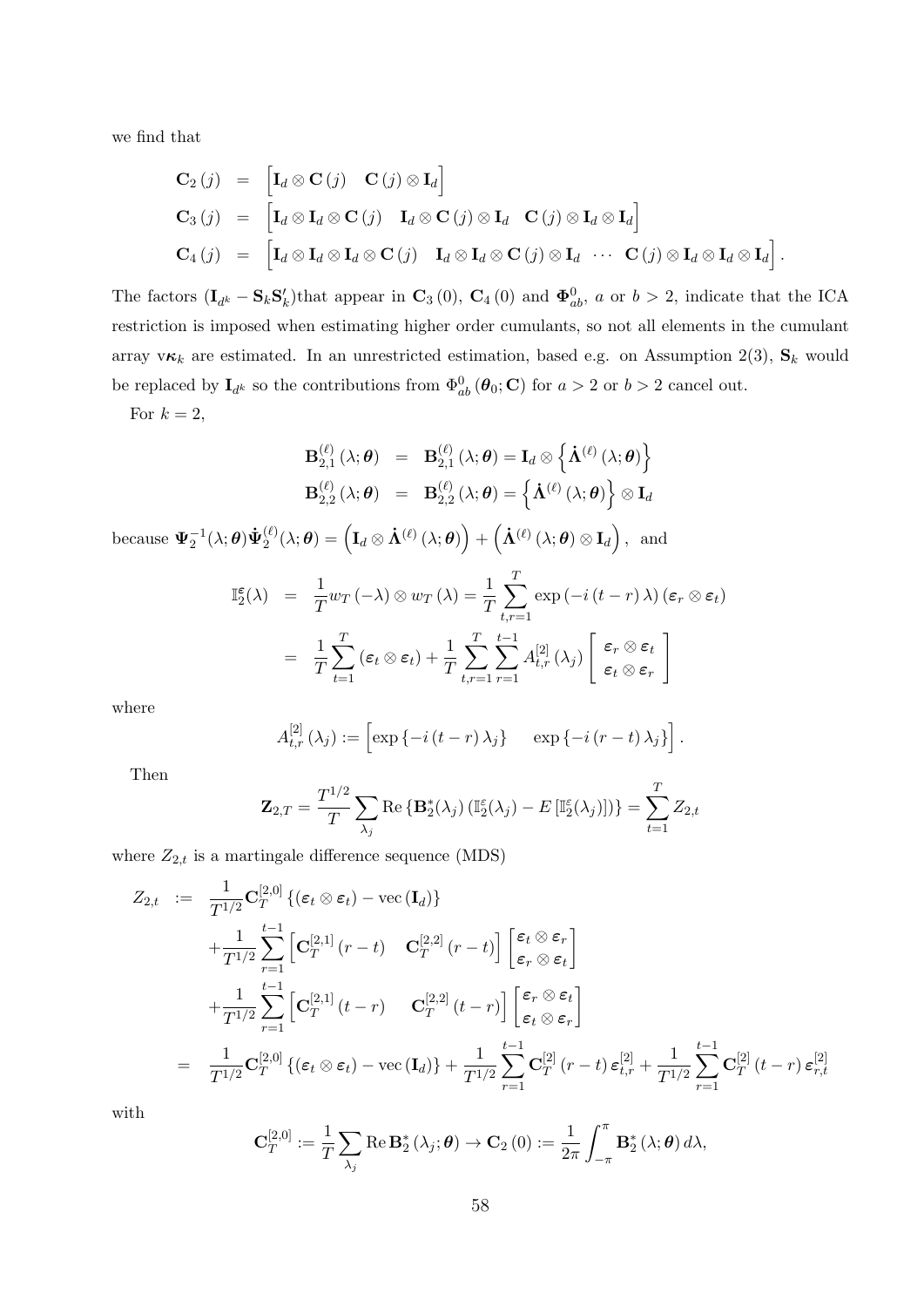which in general is different from zero since  $B_2$  is not centered as the scaling is incorporated in  $\Psi$ and second order cumulants (or covariances) are not estimated separately due to the normalization assumption, and

$$
\mathbf{C}_{T}^{[2]}(r-t) := \begin{bmatrix} \mathbf{C}_{T}^{[2,1]}(r-t) & \mathbf{C}_{T}^{[2,2]}(r-t) \end{bmatrix}
$$
  
 := 
$$
\begin{bmatrix} \frac{1}{T} \sum_{\lambda_{j}} \text{Re} \{ \mathbf{B}_{2,1}^{*}(\lambda_{j}; \boldsymbol{\theta}) \exp(i(t-r) \lambda_{j}) \} & \frac{1}{T} \sum_{\lambda_{j}} \text{Re} \{ \mathbf{B}_{2,2}^{*}(\lambda_{j}; \boldsymbol{\theta}) \exp(-i(t-r) \lambda_{j}) \} \end{bmatrix}
$$
  
 = 
$$
\mathbf{C}_{2}(r-t) + O(T^{-1}),
$$

as  $T\to\infty$  where

$$
\mathbf{C}_{2}(j) := [\mathbf{C}_{[2,1]}(j) \quad \mathbf{C}_{[2,2]}(j)] := [(\mathbf{I}_{d} \otimes \mathbf{C}(j)) \quad (\mathbf{C}(j) \otimes \mathbf{I}_{d})]
$$

$$
\mathbf{C}(j) := \frac{1}{2\pi} \int_{-\pi}^{\pi} \dot{\mathbf{\Lambda}}^{*}(\lambda; \theta) \exp(-ij\lambda) d\lambda.
$$

Then we can write  $\mathbf{Z}_{2,T} = \sum_{t=1}^{T} Z_{2,t}^{0} + o_p(1)$ , where

$$
Z_{2,t}^0 := \frac{1}{T^{1/2}} \sum_{r=1}^{t-1} \left[ \mathbf{C}_2(0) \quad \mathbf{C}_2(r-t) \quad \mathbf{C}_2(t-r) \right] \begin{bmatrix} \frac{1}{t-1} \left( \varepsilon_t^{\otimes 2} - \text{vec} \left( \mathbf{I}_d \right) \right) \\ \varepsilon_{t,r}^{[2]} \\ \varepsilon_{r,t}^{[2]} \end{bmatrix}
$$

where

$$
\varepsilon_{t,r} := \left[\begin{array}{c} \frac{1}{t-1}\left(\boldsymbol{\varepsilon}_{t}^{\otimes2} - \text{vec}\left(\mathbf{I}_{d}\right)\right) \\ \boldsymbol{\varepsilon}_{t,r}^{[2]} \\ \boldsymbol{\varepsilon}_{r,t}^{[2]} \end{array}\right] := \left[\begin{array}{c} \frac{1}{t-1}\left(\boldsymbol{\varepsilon}_{t} \otimes \boldsymbol{\varepsilon}_{t} - \text{vec}\left(\mathbf{I}_{d}\right)\right) \\ \boldsymbol{\varepsilon}_{t} \otimes \boldsymbol{\varepsilon}_{r} \\ \boldsymbol{\varepsilon}_{r} \otimes \boldsymbol{\varepsilon}_{t} \end{array}\right]
$$

1  $\overline{1}$  $\overline{1}$ 

so that exploiting symmetries,  $\mathbb{C}\left[\epsilon_t^{\otimes 2}, \epsilon_{r,t}^{[2]}\right] = \mathbb{C}\left[\epsilon_t^{\otimes 2}, \epsilon_{t,r}^{[2]}\right] = 0, \ \mathbb{V}\left[\mathbf{Z}_{2,T}\right] = \sum_{t=1}^T \mathbb{V}\left[Z_{2,t}^0\right]$  can be approximated by

$$
C_{2}(0) V_{0}C'_{2}(0)
$$
\n
$$
+ \frac{1}{T} \sum_{t=1}^{T} \sum_{r=1}^{t-1} \left[ C^{[2]}(r-t) \right] C^{[2]}(t-r) \right] \left[ \begin{array}{cc} \mathbb{V}\left[\epsilon_{t,r}^{[2]}\right] & \mathbb{C}\left[\epsilon_{t,r}^{[2]},\epsilon_{r,t}^{[2]}\right] \\ \mathbb{C}\left[\epsilon_{r,t}^{[2]},\epsilon_{t,r}^{[2]}\right] & \mathbb{V}\left[\epsilon_{r,t}^{[2]}\right] \end{array} \right] \left[ \begin{array}{c} \mathbf{C}^{[2]}(r-t)' \\ \mathbf{C}^{[2]}(t-r)' \end{array} \right]
$$
\n
$$
= C_{2}(0) V_{0}C'_{2}(0) + \frac{1}{T} \sum_{t=1}^{T} \sum_{r=1}^{t-1} C^{[2]}(r-t) \mathbb{V}\left[\epsilon_{t,r}^{[2]}\right] C^{[2]}(r-t)' + C^{[2]}(t-r) \mathbb{V}\left[\epsilon_{r,t}^{[2]}\right] C^{[2]}(t-r)'
$$
\n
$$
+ C^{[2]}(r-t) \mathbb{C}\left[\epsilon_{t,r}^{[2]},\epsilon_{r,t}^{[2]}\right] C^{[2]}(t-r)' + C^{[2]}(t-r) \mathbb{C}\left[\epsilon_{r,t}^{[2]},\epsilon_{t,r}^{[2]}\right] C^{[2]}(r-t)'
$$
\n
$$
\rightarrow C_{2}(0) V_{0}C'_{2}(0) + \sum_{j=-\infty}^{\infty} C^{[2]}(j) \mathbb{V}\left[\epsilon_{t,r}^{[2]}\right] C^{[2]}(j)' + \sum_{j=-\infty}^{\infty} C^{[2]}(-j) \mathbb{C}\left[\epsilon_{t,r}^{[2]},\epsilon_{r,t}^{[2]}\right] C^{[2]}(j)'
$$
\n
$$
= \Phi_{22}^{0} + \Phi_{22} + \Phi_{22}^{+}
$$

where, under Assumption 3(4),  $V_0 = V_0(\kappa_4^0) = \mathbb{V} \left[ \varepsilon_t^{\otimes 2} \right] = \sum_{a,b} (\mathbf{e}_a \mathbf{e}_a' \otimes \mathbf{e}_b \mathbf{e}_b' + \mathbf{e}_a \mathbf{e}_b' \otimes \mathbf{e}_b \mathbf{e}_a') +$  $\sum_a \boldsymbol{\kappa}^0_{4a}\left(\mathbf{e}_a\mathbf{e}_a'\otimes \mathbf{e}_a\mathbf{e}_a'\right),$ V [2] [2] 2

$$
\mathbb{V}\left[\boldsymbol{\varepsilon}_{t,r}^{[2]}\right]=\mathbb{V}\left[\boldsymbol{\varepsilon}_{r,t}^{[2]}\right]=(\mathbf{I}_d\otimes\mathbf{I}_d)=\mathbf{I}_{d'}
$$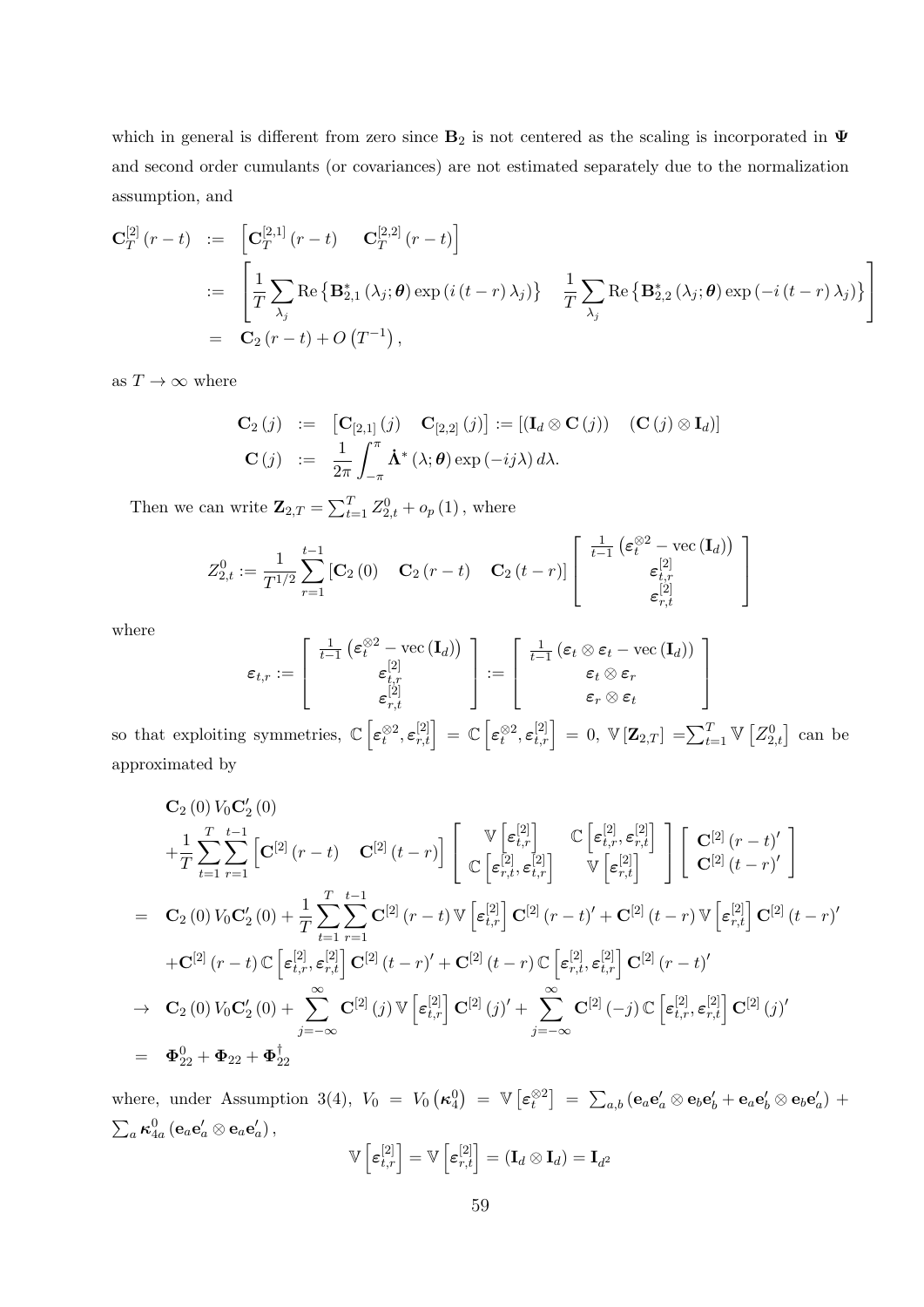and for  $t \neq r$ ,

$$
\mathbb{C}\left[\varepsilon_{t,r}^{[2]},\varepsilon_{r,t}^{[2]}\right]=\sum_{a,b}\left(\mathbf{e}_a\mathbf{e}_b'\otimes\mathbf{e}_b\mathbf{e}_a'\right).
$$

For  $k = 3$  and  $\bar{\mathbf{\Lambda}}^{(\ell)}(\boldsymbol{\theta}) = (2\pi)^{-1} \int_{\Pi} \dot{\mathbf{\Lambda}}^{(\ell)}(\lambda; \boldsymbol{\theta}) d\lambda$  we obtain  $\mathbf{B}_{3,1}^{(\ell)}$  $\overset{(\ell)}{3,1}(\boldsymbol{\lambda};\boldsymbol{\theta})$  =  $\mathbf{B}_{3,1}^{(\ell)}$  $\mathbf{I}_{3,1}^{(\ell)}\left(\lambda_{1};\boldsymbol{\theta}\right)=\mathbf{I}_{d}\otimes\mathbf{I}_{d}\otimes\left\{ \dot{\mathbf{\Lambda}}^{(\ell)}\left(\lambda_{1};\boldsymbol{\theta}\right)-\mathbf{S}_{3}\mathbf{S}_{3}'\mathbf{\bar{\Lambda}}^{(\ell)}\left(\boldsymbol{\theta}\right)\right\}$  $\mathbf{B}_3^{(\ell)}$  $\overset{(\ell)}{3,2}(\boldsymbol{\lambda};\boldsymbol{\theta})$  =  $\mathbf{B}_{3,2}^{(\ell)}$  $\mathbf{I}_{3,2}^{(\ell)}\left(\lambda_{2};\boldsymbol{\theta}\right)=\mathbf{I}_{d}\otimes\left\{ \boldsymbol{\dot{\Lambda}}^{(\ell)}\left(\lambda_{2};\boldsymbol{\theta}\right)-\mathbf{S}_{3}\mathbf{S}_{3}'\bar{\mathbf{\Lambda}}^{(\ell)}\left(\boldsymbol{\theta}\right)\right\} \otimes\mathbf{I}_{d}$  $\mathbf{B}_3^{(\ell)}$  $\overset{(\ell)}{3,2}(\boldsymbol{\lambda};\boldsymbol{\theta})$  =  $\mathbf{B}_{3,1}^{(\ell)}$  $\mathbf{S}_{3,1}^{(\ell)}\left(\lambda_{3};\boldsymbol{\theta}\right)=\left\{ \mathbf{\dot{\Lambda}}^{(\ell)}\left(-\lambda_{1}-\lambda_{2};\boldsymbol{\theta}\right)-\mathbf{S}_{3}\mathbf{S}_{3}'\mathbf{\bar{\Lambda}}^{(\ell)}\left(\boldsymbol{\theta}\right)\right\} \otimes\mathbf{I}_{d}\otimes\mathbf{I}_{d},$ 

because

$$
\boldsymbol{\Psi}_{3}^{-1}(\boldsymbol{\lambda};\boldsymbol{\theta})\dot{\boldsymbol{\Psi}}_{3}^{(\ell)}(\boldsymbol{\lambda};\boldsymbol{\theta})=\left(\mathbf{I}_{d}\otimes\mathbf{I}_{d}\otimes\dot{\boldsymbol{\Lambda}}^{(\ell)}\left(\lambda_{1};\boldsymbol{\theta}\right)\right)+\left(\mathbf{I}_{d}\otimes\dot{\boldsymbol{\Lambda}}^{(\ell)}\left(\lambda_{2};\boldsymbol{\theta}\right)\otimes\mathbf{I}_{d}\right)+\left(\dot{\boldsymbol{\Lambda}}^{(\ell)}\left(-\lambda_{1}-\lambda_{2};\boldsymbol{\theta}\right)\otimes\mathbf{I}_{d}\otimes\mathbf{I}_{d}\right),
$$

and the third order periodogram  $\mathbb{I}_{3}^{\epsilon}(\lambda) = T^{-1}w_{T}^{\epsilon}(-\lambda_{1}-\lambda_{2}) \otimes w_{T}^{\epsilon}(\lambda_{2}) \otimes w_{T}^{\epsilon}(\lambda_{1})$  can be written as

$$
\frac{1}{T} \sum_{t,r,s=1}^{T} \exp\left(is\left(\lambda_1 + \lambda_2\right) - ir\lambda_2 - it\lambda_1\right) \left(\varepsilon_s \otimes \varepsilon_r \otimes \varepsilon_t\right)
$$
\n
$$
= \frac{1}{T} \sum_{t=1}^{T} \left(\varepsilon_t \otimes \varepsilon_t \otimes \varepsilon_t\right) + \frac{1}{T} \sum_{t=1}^{T} \sum_{r=1}^{t-1} A_{t,r}^{[3]} \left(\lambda\right) \left[\begin{array}{c} \varepsilon_t \otimes \varepsilon_t \otimes \varepsilon_r \\ \varepsilon_t \otimes \varepsilon_r \otimes \varepsilon_t \\ \varepsilon_r \otimes \varepsilon_t \otimes \varepsilon_t \end{array}\right] + \frac{1}{T} \sum_{t=1}^{T} \sum_{r,s=1}^{t-1} G_{t,r,s}^{[3]} \left(\lambda\right) \left[\begin{array}{c} \varepsilon_s \otimes \varepsilon_r \otimes \varepsilon_t \\ \varepsilon_s \otimes \varepsilon_t \otimes \varepsilon_r \\ \varepsilon_t \otimes \varepsilon_s \otimes \varepsilon_r \end{array}\right]
$$

where

$$
A_{t,r}^{[3]} (\lambda_j) := \left[ \exp \{-i \left( (r-t) \lambda_{j_1} \right) \} \exp \{-i \left( (r-t) \lambda_{j_2} \right) \} \exp \{-i \left( (t-r) \left( \lambda_{j_1} + \lambda_{j_2} \right) \right) \} \right],
$$
  
\n
$$
G_{t,r,s}^{[3]} (\lambda_j) := \left[ \exp \{-i \left( (r-s) \lambda_{j_1} + (r-s) \lambda_{j_2} \right) \} \right]'
$$
  
\n
$$
\exp \{-i \left( (r-s) \lambda_{j_1} + (t-s) \lambda_{j_2} \right) \} \right].
$$

Then

$$
\mathbf{Z}_{3,T} = \frac{T^{1/2}}{T^2} \sum_{\lambda_j} \text{Re} \left\{ \mathbf{B}_3^* \left( \lambda_j; \boldsymbol{\theta}_0 \right) \left( \mathbb{I}_3^{\varepsilon}(\lambda_j) - E \left[ \mathbb{I}_3^{\varepsilon}(\lambda_j) \right] \right) \right\} + o_p(1) = \sum_{t=1}^T Z_{3,t} + o_p(1)
$$

where,  $\text{vec}(\mathbf{I}_{d^3}) = \sum_{a=1}^d (\mathbf{e}_a \otimes \mathbf{e}_a \otimes \mathbf{e}_a)$ ,  $\mathbf{e}_a$  equal to the *a*-th column of  $\mathbf{I}_d$ ,

$$
Z_{3,t} := \frac{1}{T^{1/2}} \mathbf{C}_{T}^{[3,0]} \left\{ (\boldsymbol{\varepsilon}_{t} \otimes \boldsymbol{\varepsilon}_{t} \otimes \boldsymbol{\varepsilon}_{t}) - \sum_{a=1}^{d} \boldsymbol{\kappa}_{3,a} (\mathbf{e}_{a} \otimes \mathbf{e}_{a} \otimes \mathbf{e}_{a}) \right\}
$$
  
+ 
$$
\frac{1}{T^{1/2}} \sum_{r=1}^{t-1} \left\{ \frac{1}{T^{2}} \sum_{\lambda_{\mathbf{j}}} \mathbf{B}_{3}^{*} (\lambda_{\mathbf{j}}; \boldsymbol{\theta}_{0}) A_{t,r}^{[3]} (\lambda_{\mathbf{j}}) \right\} \left[ \begin{array}{c} \boldsymbol{\varepsilon}_{t} \otimes \boldsymbol{\varepsilon}_{t} \otimes \boldsymbol{\varepsilon}_{r} \\ \boldsymbol{\varepsilon}_{t} \otimes \boldsymbol{\varepsilon}_{r} \otimes \boldsymbol{\varepsilon}_{t} \\ \boldsymbol{\varepsilon}_{r} \otimes \boldsymbol{\varepsilon}_{t} \otimes \boldsymbol{\varepsilon}_{t} \\ \boldsymbol{\varepsilon}_{r} \otimes \boldsymbol{\varepsilon}_{t} \otimes \boldsymbol{\varepsilon}_{t} \end{array} \right]
$$
  
+ 
$$
\frac{1}{T^{1/2}} \sum_{r,s=1}^{t-1} \left\{ \frac{1}{T^{2}} \sum_{\lambda_{\mathbf{j}}} \mathbf{B}_{3}^{*} (\lambda_{\mathbf{j}}; \boldsymbol{\theta}_{0}) G_{t,r,s}^{[3]} (\lambda_{\mathbf{j}}) \right\} \left[ \begin{array}{c} \boldsymbol{\varepsilon}_{s} \otimes \boldsymbol{\varepsilon}_{r} \otimes \boldsymbol{\varepsilon}_{t} \\ \boldsymbol{\varepsilon}_{s} \otimes \boldsymbol{\varepsilon}_{r} \otimes \boldsymbol{\varepsilon}_{r} \\ \boldsymbol{\varepsilon}_{s} \otimes \boldsymbol{\varepsilon}_{t} \otimes \boldsymbol{\varepsilon}_{r} \end{array} \right]
$$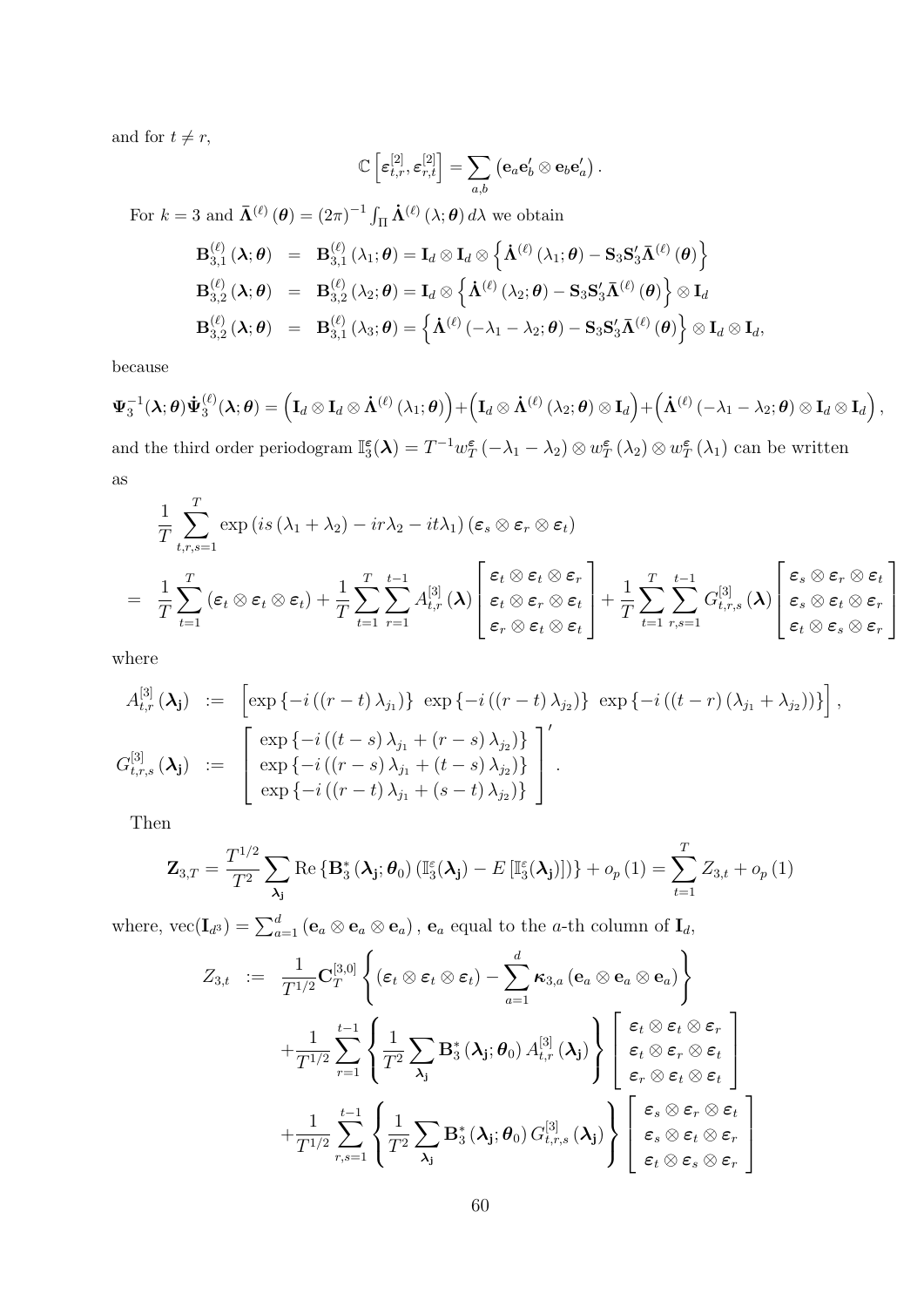where

$$
\mathbf{C}_{T}^{[3,0]} := \frac{1}{T^2} \sum_{\boldsymbol{\lambda}_{\mathbf{j}}} \mathbf{B}_{3}^{*}(\boldsymbol{\lambda}_{\mathbf{j}}; \boldsymbol{\theta}_{0}) = \mathbf{C}_{3}(0) + O\left(T^{-1}\right),
$$

for  $\mathbf{C}_3(0) := (2\pi)^{-2} \int_{\Pi^2} \mathbf{B}_3^* (\lambda; \theta_0) d\lambda = \mathbf{A}_3' (\theta_0) (\mathbf{I}_{d^3} - \mathbf{S}_3 \mathbf{S}_3'),$  while

$$
\frac{1}{T^2} \sum_{\lambda_{\mathbf{j}}} \mathbf{B}_{3}^{*}(\lambda_{\mathbf{j}}; \boldsymbol{\theta}_{0}) A_{t,r}^{[3]}(\lambda_{\mathbf{j}}) = \mathbf{C}_{3}(r-t) + O(T^{-1})
$$

as  $T \to \infty$ , where

$$
\mathbf{C}_{3}(j) := [\mathbf{C}_{[3,1]}(j) \ \mathbf{C}_{[3,2]}(j) \ \mathbf{C}_{[3,3]}(j)]
$$
  
 := 
$$
[(\mathbf{I}_{d} \otimes \mathbf{I}_{d} \otimes \mathbf{C}(j)) \ (\mathbf{I}_{d} \otimes \mathbf{C}(j) \otimes \mathbf{I}_{d}) \ (\mathbf{C}(j) \otimes \mathbf{I}_{d} \otimes \mathbf{I}_{d})],
$$

and similarly, the  $G_{t,r,s}^{[3]}$  terms only contribute when  $r = s$  with

$$
\frac{1}{T^2} \sum_{\lambda_{\mathbf{j}}} \mathbf{B}_{3}^{*}(\lambda_{\mathbf{j}}; \boldsymbol{\theta}_{0}) G_{t,r,r}^{[3]}(\lambda_{\mathbf{j}}) = \mathbf{C}_{3} (t-r) + O(T^{-1}).
$$

Then, using the same arguments as in VL, noting that the terms in **G** for  $r \neq s$  do not contribute, we can write

$$
\mathbf{Z}_{3,T} = \sum_{t=1}^{T} Z_{3,t}^{0} + o_{p}(1)
$$

where  $Z_{3,t}^0$  is a MDS

$$
Z_{3,t}^{0} = \frac{1}{T^{1/2}} \sum_{r=1}^{t-1} \left[ \mathbf{C}_{3} \left( 0 \right) \quad \mathbf{C}_{3} \left( r-t \right) \quad \mathbf{C}_{3} \left( t-r \right) \right] \left[ \begin{array}{c} \frac{1}{t-1} \left( \boldsymbol{\varepsilon}_{t}^{\otimes 3} - E \left[ \boldsymbol{\varepsilon}_{t}^{\otimes 3} \right] \right) \\ \boldsymbol{\varepsilon}_{t,r}^{[3]} \\ \boldsymbol{\varepsilon}_{r,t}^{[3]} \end{array} \right]
$$

with  $\varepsilon_{t,r}^{[3]}$  defined in Section 5, so that exploiting symmetries,  $\mathbb{V}[\mathbf{Z}_{3,T}] = \sum_{t=1}^{T} \mathbb{V}[Z_{3,t}^0]$  can be approximated by

$$
C_{3}(0) \mathbb{V} \left[\epsilon_{t}^{\otimes 3}\right] C'_{3}(0)
$$
\n
$$
+ \frac{1}{T} \sum_{t=1}^{T} \sum_{r=1}^{t-1} \left[C^{[3]}(r-t) \ C^{[3]}(t-r)\right] \left[\begin{array}{cc} \mathbb{V} \left[\epsilon_{t,r}^{[3]}\right] & \mathbb{C} \left[\epsilon_{t,r}^{[3]}, \epsilon_{r,t}^{[3]}\right] \\ \mathbb{C} \left[\epsilon_{r,t}^{[3]}, \epsilon_{t,r}^{[3]}\right] & \mathbb{V} \left[\epsilon_{r,t}^{[3]}\right] \end{array}\right] \left[\begin{array}{c} C^{[3]}(r-t)' \\ C^{[3]}(t-r)' \end{array}\right]
$$
\n
$$
= C_{3}(0) \mathbb{V} \left[\epsilon_{t}^{\otimes 3}\right] C'_{3}(0) + \frac{1}{T} \sum_{t=1}^{T} \sum_{r=1}^{t-1} C^{[3]}(r-t) \mathbb{V} \left[\epsilon_{t,r}^{[3]}\right] C^{[3]}(r-t)' + C^{[3]}(t-r) \mathbb{V} \left[\epsilon_{r,t}^{[3]}\right] C^{[3]}(t-r)'
$$
\n
$$
+ C^{[3]}(r-t) \mathbb{C} \left[\epsilon_{t,r}^{[3]}, \epsilon_{r,t}^{(3)}\right] C^{[3]}(t-r)' + C^{[3]}(t-r) \mathbb{C} \left[\epsilon_{r,t}^{[3]}, \epsilon_{t,r}^{(3)}\right] C^{[3]}(r-t)'
$$
\n
$$
\rightarrow C_{3}(0) \mathbb{V} \left[\epsilon_{t}^{\otimes 3}\right] C'_{3}(0) + \sum_{j=-\infty}^{\infty} C^{[3]}(j) \mathbb{V} \left[\epsilon_{t,r}^{[3]}\right] C^{[3]}(j)' + \sum_{j=-\infty}^{\infty} C^{[3]}(-j) \mathbb{C} \left[\epsilon_{t,r}^{[3]}, \epsilon_{r,t}^{[3]}\right] C^{[3]}(j)'
$$
\n
$$
= \Phi_{33}^{0} + \Phi_{33} + \Phi_{33}^{+} = \Phi_{33}^{0} + \Phi_{33}(K_{4}^{0}) + \Phi_{33}^{+}(K_{3}^{0}), \text
$$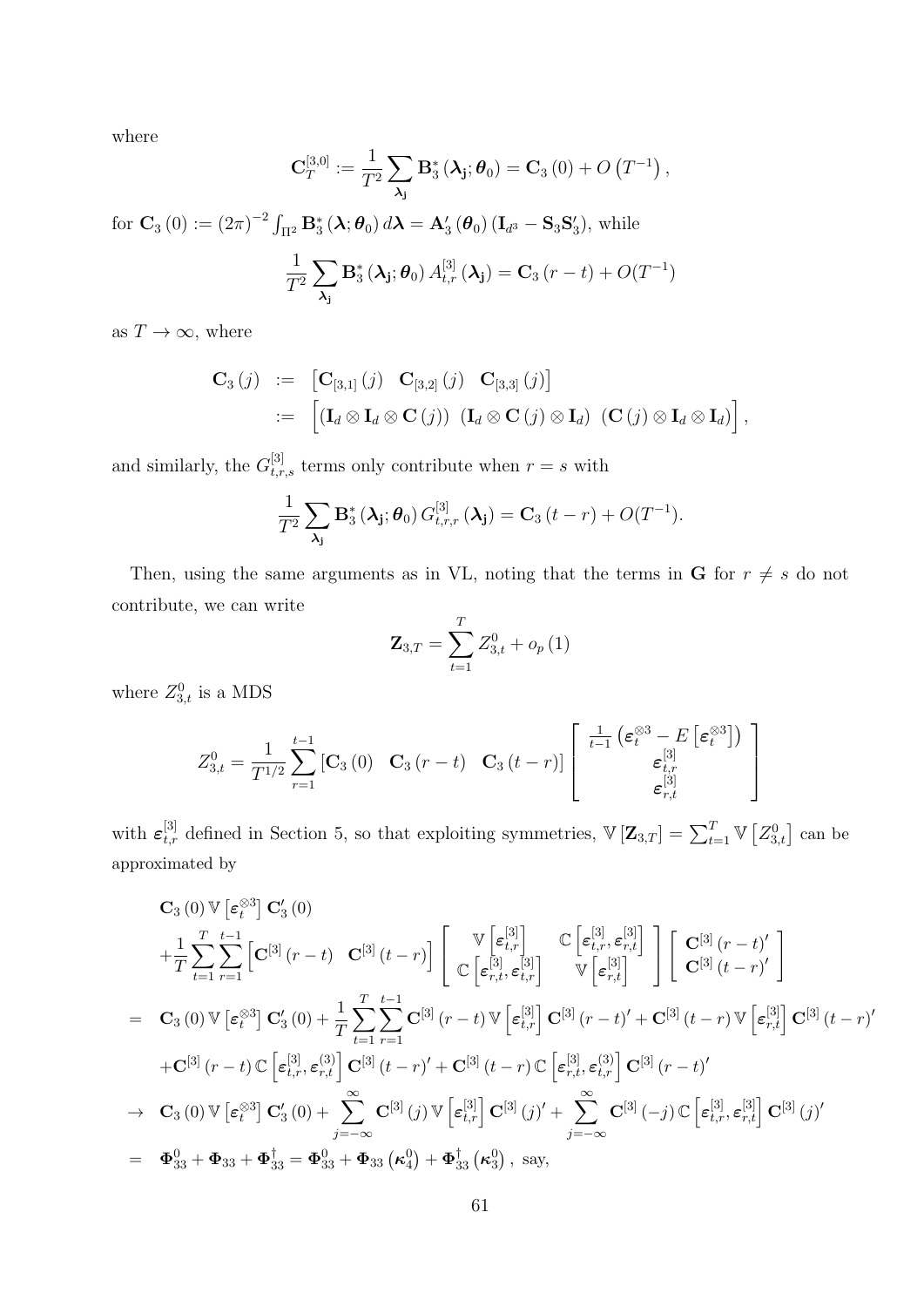where  $\mathbf{\Phi}^0_{33} := \mathbf{C}_3(0) \mathbb{V} \left[ \boldsymbol{\varepsilon}_t^{\otimes 3} \right] \mathbf{C}'_3(0)$  depends on  $\boldsymbol{\kappa}_2, \boldsymbol{\kappa}_3$  and  $\boldsymbol{\kappa}_4$ , but not on  $\boldsymbol{\kappa}_6$  because the right factor  $I_{d^3} - S_3 S'_3 = I_{d^3} - \sum_a e_a^{\otimes 3} e_a^{\otimes 3}$  of  $C_3(0)$  is orthogonal to the contribution of  $\kappa_6$  to  $\mathbb{V}\left[\varepsilon_t^{\otimes 3}\right]$ , namely  $\sum_a \kappa_{6,a} \mathbf{e}_a \mathbf{e}_a' \otimes \mathbf{e}_a \mathbf{e}_a' = \sum_a \kappa_{6,a} \mathbf{e}_a^{\otimes 3} \mathbf{e}_a^{\otimes 3}$ , and  $\mathbb{V} \left[ \varepsilon_{t,r}^{[3]} \right] = \mathbb{V} \left[ \varepsilon_{r,t}^{[3]} \right], t \neq r$ , where under Assumption 3(h),  $h \in \{3, 4\}$ ,  $\mathbb{V}\left[\varepsilon_{t,r}^{[3]}\right]$  is equal to

$$
\sum_{a,b,c} \left[\begin{array}{c} \left\{\begin{array}{c} {\bf e}_a{\bf e}_b'\otimes {\bf e}_a{\bf e}_c' \\\ \left\{\begin{array}{c} +{\bf e}_a{\bf e}_b'\otimes {\bf e}_b{\bf e}_c' \\\ \end{array}\right\}\end{array}\right\}\right. \left\{\begin{array}{c} {\bf e}_a{\bf e}_a'\otimes {\bf e}_b{\bf e}_c' \otimes {\bf e}_c{\bf e}_a' \\\ \left\{\begin{array}{c} +{\bf e}_a{\bf e}_b'\otimes {\bf e}_b{\bf e}_c' \\\ \end{array}\right\}\end{array}\right\}\right. \left\{\begin{array}{c} {\bf e}_a{\bf e}_a'\otimes {\bf e}_b{\bf e}_c' \\\ \left\{\begin{array}{c} +{\bf e}_a{\bf e}_b'\otimes {\bf e}_c{\bf e}_c' \\\ \end{array}\right\}\end{array}\right\}\right. \left\{\begin{array}{c} {\bf e}_a{\bf e}_b'\otimes {\bf e}_c{\bf e}_a' \\\ \left\{\begin{array}{c} +{\bf e}_a{\bf e}_b'\otimes {\bf e}_c{\bf e}_c' \\\ \end{array}\right\}\end{array}\right\}}_{\left\{\begin{array}{c} {\bf e}_a{\bf e}_b'\otimes {\bf e}_c{\bf e}_c' \\\ \end{array}\right\}\end{array}\right.
$$

1  $\overline{1}$  $\overline{1}$  $\overline{1}$  $\overline{1}$  $\overline{1}$  $\overline{1}$  $\overline{1}$  $\overline{1}$  $\overline{1}$  $\overline{\phantom{a}}$ 

and  $\mathbb{C}\left[\varepsilon_{t,r}^{[3]},\varepsilon_{r,t}^{[3]}\right]=\mathbb{C}\left[\varepsilon_{r,t}^{[3]},\varepsilon_{t,r}^{(3)}\right],$  with

$$
\mathbb{C}\left[\varepsilon_{t,r}^{[3]},\varepsilon_{r,t}^{[3]}\right]=\sum_{a,b}\kappa_{3,a}\kappa_{3,b}\left[\begin{array}{ccc} \mathbf{e}_{a}\mathbf{e}'_{b}\otimes\mathbf{e}_{a}\mathbf{e}'_{b}\otimes\mathbf{e}_{b}\mathbf{e}'_{b}&\mathbf{e}_{a}\mathbf{e}'_{b}\otimes\mathbf{e}_{a}\mathbf{e}'_{a}\otimes\mathbf{e}_{b}\mathbf{e}'_{b}&\mathbf{e}_{a}\mathbf{e}'_{a}\otimes\mathbf{e}_{a}\mathbf{e}'_{b}\otimes\mathbf{e}_{b}\mathbf{e}'_{b}\\ \mathbf{e}_{a}\mathbf{e}'_{b}\otimes\mathbf{e}_{b}\mathbf{e}'_{b}\otimes\mathbf{e}_{a}\mathbf{e}'_{a}&\mathbf{e}_{a}\mathbf{e}'_{b}\otimes\mathbf{e}_{b}\mathbf{e}'_{a}\otimes\mathbf{e}_{a}\mathbf{e}'_{b}&\mathbf{e}_{a}\mathbf{e}'_{a}\otimes\mathbf{e}_{b}\mathbf{e}'_{b}\otimes\mathbf{e}_{a}\mathbf{e}'_{b}\end{array}\right].
$$

For  $k = 4$ ,

$$
\begin{array}{rcl}\mathbf{B}_{4,1}^{(\ell)}\left(\lambda;\theta\right) & = & \mathbf{B}_{4,1}^{(\ell)}\left(\lambda_{1};\theta\right)=\mathbf{I}_{d}\otimes\mathbf{I}_{d}\otimes\left\{\dot{\mathbf{\Lambda}}^{(\ell)}\left(e^{-i\lambda_{1}};\theta\right)-\mathbf{S}_{4}\mathbf{S}_{4}'\bar{\mathbf{\Lambda}}^{(\ell)}\left(\theta\right)\right\} \\
\mathbf{B}_{4,2}^{(\ell)}\left(\lambda;\theta\right) & = & \mathbf{B}_{4,2}^{(\ell)}\left(\lambda_{2};\theta\right)=\mathbf{I}_{d}\otimes\mathbf{I}_{d}\otimes\left\{\dot{\mathbf{\Lambda}}^{(\ell)}\left(e^{-i\lambda_{2}};\theta\right)-\mathbf{S}_{4}\mathbf{S}_{4}'\bar{\mathbf{\Lambda}}^{(\ell)}\left(\theta\right)\right\}\otimes\mathbf{I}_{d} \\
\mathbf{B}_{4,2}^{(\ell)}\left(\lambda;\theta\right) & = & \mathbf{B}_{4,1}^{(\ell)}\left(\lambda_{3};\theta\right)=\mathbf{I}_{d}\otimes\left\{\dot{\mathbf{\Lambda}}^{(\ell)}\left(e^{-i\lambda_{3}};\theta\right)-\mathbf{S}_{4}\mathbf{S}_{4}'\bar{\mathbf{\Lambda}}^{(\ell)}\left(\theta\right)\right\}\otimes\mathbf{I}_{d}\otimes\mathbf{I}_{d} \\
\mathbf{B}_{4,2}^{(\ell)}\left(\lambda;\theta\right) & = & \mathbf{B}_{4,1}^{(\ell)}\left(\lambda_{4};\theta\right)=\left\{\dot{\mathbf{\Lambda}}^{(\ell)}\left(e^{-i\lambda_{4}};\theta\right)-\mathbf{S}_{4}\mathbf{S}_{4}'\bar{\mathbf{\Lambda}}^{(\ell)}\left(\theta\right)\right\}\otimes\mathbf{I}_{d}\otimes\mathbf{I}_{d}, \\
\end{array}
$$

because

$$
\begin{array}{rcl}\Psi^{-1}_4(\boldsymbol{\lambda};\boldsymbol{\theta})\dot{\Psi}^{(\ell)}_4(\boldsymbol{\lambda};\boldsymbol{\theta})&=&\left(\mathbf{I}_d\otimes\mathbf{I}_d\otimes\dot{\boldsymbol{\Lambda}}^{(\ell)}\left(\lambda_1;\boldsymbol{\theta}\right)\right)+\left(\mathbf{I}_d\otimes\mathbf{I}_d\otimes\dot{\boldsymbol{\Lambda}}^{(\ell)}\left(\lambda_2;\boldsymbol{\theta}\right)\otimes\mathbf{I}_d\right)\\&+&\left(\mathbf{I}_d\otimes\dot{\boldsymbol{\Lambda}}^{(\ell)}\left(\lambda_3;\boldsymbol{\theta}\right)\otimes\mathbf{I}_d\otimes\mathbf{I}_d\right)+\left(\dot{\boldsymbol{\Lambda}}^{(\ell)}\left(-\lambda_1-\lambda_2-\lambda_3;\boldsymbol{\theta}\right)\otimes\mathbf{I}_d\otimes\mathbf{I}_d\right),\end{array}
$$

and  $\mathbb{I}_{4}^{\epsilon}(\lambda) = T^{-1}w_{T}^{\epsilon}(-\lambda_{1}-\lambda_{2}-\lambda_{3}) \otimes w_{T}^{\epsilon}(\lambda_{3}) \otimes w_{T}^{\epsilon}(\lambda_{2}) \otimes w_{T}^{\epsilon}(\lambda_{1})$  is equal to

$$
\frac{1}{T} \sum_{t,r,s,u=1}^{T} \exp\left(iu\left(\lambda_1 + \lambda_2 + \lambda_3\right) - is\lambda_3 - ir\lambda_2 - it\lambda_1\right) \left(\varepsilon_u \otimes \varepsilon_s \otimes \varepsilon_r \otimes \varepsilon_t\right)
$$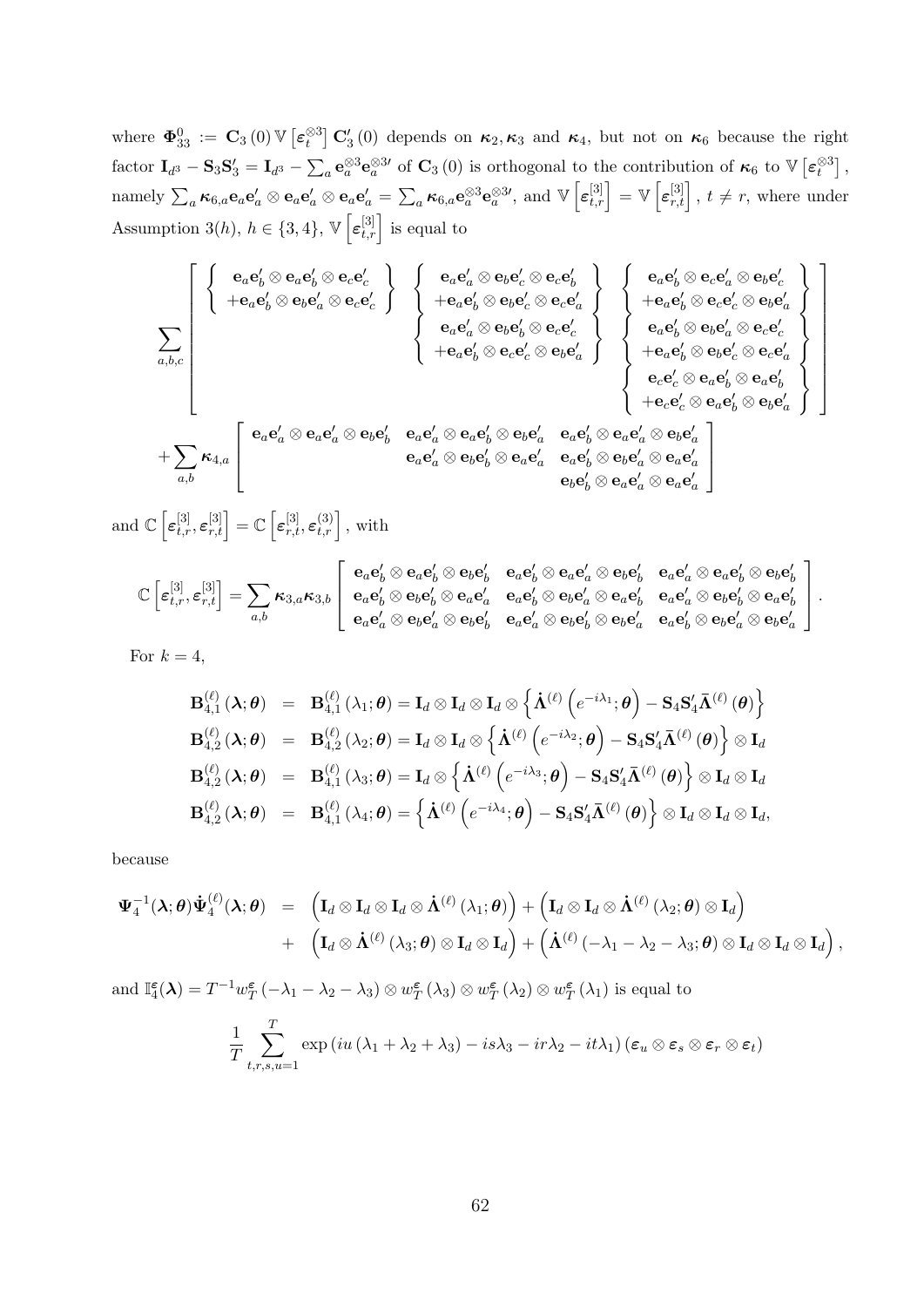$$
\frac{1}{T} \sum_{t=1}^{T} (\varepsilon_t \otimes \varepsilon_t \otimes \varepsilon_t \otimes \varepsilon_t) + \frac{1}{T} \sum_{t=1}^{T} \sum_{r=1}^{t-1} A_{t,r}^{[4]} (\lambda_j) \begin{bmatrix} \varepsilon_t \otimes \varepsilon_t \otimes \varepsilon_t \otimes \varepsilon_r \\ \varepsilon_t \otimes \varepsilon_t \otimes \varepsilon_r \otimes \varepsilon_t \\ \varepsilon_t \otimes \varepsilon_r \otimes \varepsilon_t \otimes \varepsilon_t \\ \varepsilon_r \otimes \varepsilon_t \otimes \varepsilon_t \otimes \varepsilon_t \end{bmatrix}
$$
\n
$$
+ \frac{1}{T} \sum_{t=1}^{T} \sum_{r,s=1}^{t-1} G_{t,r,s}^{[4]} (\lambda_j) \begin{bmatrix} \varepsilon_s \otimes \varepsilon_r \otimes \varepsilon_t \\ \varepsilon_s \otimes \varepsilon_t \otimes \varepsilon_r \otimes \varepsilon_t \\ \varepsilon_t \otimes \varepsilon_s \otimes \varepsilon_r \otimes \varepsilon_t \\ \varepsilon_t \otimes \varepsilon_s \otimes \varepsilon_t \otimes \varepsilon_r \\ \varepsilon_t \otimes \varepsilon_t \otimes \varepsilon_t \otimes \varepsilon_r \end{bmatrix} + \frac{1}{T} \sum_{t=1}^{T} \sum_{r,s,u=1}^{t-1} F_{t,r,s,u}^{[4]} (\lambda_j) \begin{bmatrix} \varepsilon_u \otimes \varepsilon_s \otimes \varepsilon_r \otimes \varepsilon_t \\ \varepsilon_u \otimes \varepsilon_s \otimes \varepsilon_t \otimes \varepsilon_r \\ \varepsilon_u \otimes \varepsilon_t \otimes \varepsilon_r \otimes \varepsilon_s \\ \varepsilon_t \otimes \varepsilon_t \otimes \varepsilon_r \otimes \varepsilon_s \\ \varepsilon_t \otimes \varepsilon_s \otimes \varepsilon_r \otimes \varepsilon_r \end{bmatrix}
$$

where

$$
A_{t,r}^{[4]} (\lambda_{\mathbf{j}}) = \begin{Bmatrix} A_{t,r}^{[4,n]} (\lambda_{\mathbf{j}}) \end{Bmatrix} := \begin{bmatrix} \exp \{-i (r - t) \lambda_{j_1}\} \\ \exp \{-i (r - t) \lambda_{j_2}\} \\ \exp \{-i (r - t) \lambda_{j_3}\} \end{bmatrix} \end{bmatrix}
$$

$$
G_{t,r,s}^{[4]} (\lambda_{\mathbf{j}}) = \begin{Bmatrix} \exp \{-i (r - t) \lambda_{j_1}\} \\ \exp \{-i (r - t) \lambda_{j_1} + \lambda_{j_2} + \lambda_{j_3}\} \end{Bmatrix} \end{bmatrix}
$$

$$
G_{t,r,s}^{[4]} (\lambda_{\mathbf{j}}) = \begin{Bmatrix} \exp \{-i ((t - s) \lambda_{j_1} + (t - s) \lambda_{j_2} + (r - s) \lambda_{j_3})\} \\ \exp \{-i ((t - s) \lambda_{j_1} + (r - s) \lambda_{j_2} + (t - s) \lambda_{j_3})\} \\ \exp \{-i ((r - t) \lambda_{j_2} + (s - t) \lambda_{j_3})\} \\ \exp \{-i ((r - t) \lambda_{j_1} + (s - t) \lambda_{j_3})\} \\ \exp \{-i ((r - t) \lambda_{j_1} + (s - t) \lambda_{j_2})\} \end{Bmatrix}
$$

$$
F_{t,r,s,u}^{[4]} (\lambda_{\mathbf{j}}) = \begin{Bmatrix} \exp \{-i ((t - u) \lambda_{j_1} + (r - u) \lambda_{j_2} + (s - u) \lambda_{j_3})\} \\ \exp \{-i ((r - u) \lambda_{j_1} + (r - u) \lambda_{j_2} + (s - u) \lambda_{j_3})\} \\ \exp \{-i ((s - u) \lambda_{j_1} + (r - u) \lambda_{j_2} + (s - u) \lambda_{j_3})\} \\ \exp \{-i ((u - t) \lambda_{j_1} + (r - t) \lambda_{j_2} + (s - t) \lambda_{j_3})\} \\ \exp \{-i ((u - t) \lambda_{j_1} + (r - t) \lambda_{j_2} + (s - t) \lambda_{j_3})\} \end{Bmatrix}.
$$

Then

$$
\mathbf{Z}_{4,T} = \frac{T^{1/2}}{T^2} \sum_{\lambda_{\mathbf{j}}} \mathrm{Re}\left\{ \mathbf{B}_4^*(\lambda_{\mathbf{j}}) \left( \mathbb{I}_4^{\varepsilon}(\lambda_{\mathbf{j}}) - E\left[ \mathbb{I}_4^{\varepsilon}(\lambda_{\mathbf{j}}) \right] \right) \right\} = \sum_{t=1}^T Z_{4,t} = \sum_{t=1}^T \sum_{n=0}^3 Z_{4,t}^{(n)},
$$

where, noting that  $\text{vec}(\mathbf{I}_{d^4}) = \sum_{a=1}^d (\mathbf{e}_a \otimes \mathbf{e}_a \otimes \mathbf{e}_a \otimes \mathbf{e}_a)$ ,  $\mathbf{e}_a$  equal to the *a*-th column of  $\mathbf{I}_d$ ,

$$
Z_{4,t}^{(0)}:=\frac{1}{T^{1/2}}\mathbf{C}_{T}^{[4,0]}\left\{(\boldsymbol{\varepsilon}_t\otimes\boldsymbol{\varepsilon}_t\otimes\boldsymbol{\varepsilon}_t\otimes\boldsymbol{\varepsilon}_t)-\sum_{a=1}^d\boldsymbol{\kappa}_{4,a}\left(\mathbf{e}_a\otimes\mathbf{e}_a\otimes\mathbf{e}_a\otimes\mathbf{e}_a\right)\right\}
$$

$$
Z_{4,t}^{(1)} := \frac{1}{T^{1/2}} \sum_{r=1}^{t-1} \left\{ \mathbf{C}_{T}^{[4,1]}(t-r) \left( \boldsymbol{\varepsilon}_{t} \otimes \boldsymbol{\varepsilon}_{t} \otimes \boldsymbol{\varepsilon}_{t} \otimes \boldsymbol{\varepsilon}_{r} \right) + \mathbf{C}_{T}^{[4,2]}(t-r) \left( \boldsymbol{\varepsilon}_{t} \otimes \boldsymbol{\varepsilon}_{t} \otimes \boldsymbol{\varepsilon}_{r} \otimes \boldsymbol{\varepsilon}_{t} \right) \right\} + \frac{1}{T^{1/2}} \sum_{r=1}^{t-1} \left\{ \mathbf{C}_{T}^{[4,3]}(t-r) \left( \boldsymbol{\varepsilon}_{t} \otimes \boldsymbol{\varepsilon}_{r} \otimes \boldsymbol{\varepsilon}_{t} \otimes \boldsymbol{\varepsilon}_{t} \right) + \mathbf{C}_{T}^{[4,4]}(t-r) \left( \boldsymbol{\varepsilon}_{r} \otimes \boldsymbol{\varepsilon}_{t} \otimes \boldsymbol{\varepsilon}_{t} \otimes \boldsymbol{\varepsilon}_{t} \right) \right\}
$$

or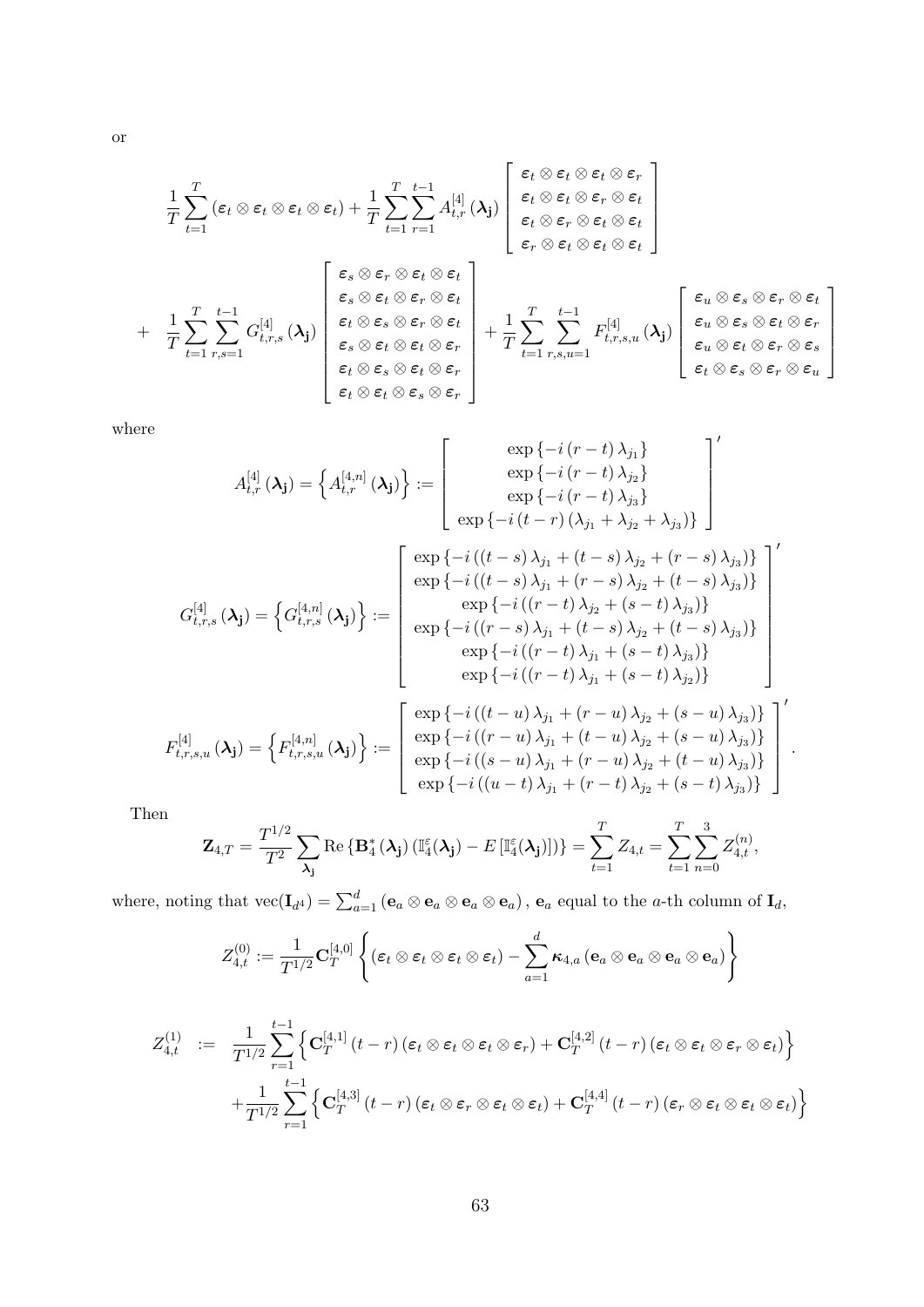$$
Z_{4,t}^{(2)} := \frac{1}{T^{1/2}} \sum_{r,s=1}^{t-1} \left\{ \mathbf{G}_T^{[4,1]}(t-r,t-s) \left( \varepsilon_s \otimes \varepsilon_r \otimes \varepsilon_t \otimes \varepsilon_t \right) + \mathbf{G}_T^{[4,2]}(t-r,t-s) \left( \varepsilon_s \otimes \varepsilon_t \otimes \varepsilon_t \otimes \varepsilon_t \right) \right\}
$$
  
+ 
$$
\frac{1}{T^{1/2}} \sum_{r,s=1}^{t-1} \left\{ \mathbf{G}_T^{[4,3]}(t-r,t-s) \left( \varepsilon_t \otimes \varepsilon_s \otimes \varepsilon_r \otimes \varepsilon_t \right) + \mathbf{G}_T^{[4,4]}(t-r,t-s) \left( \varepsilon_s \otimes \varepsilon_t \otimes \varepsilon_t \otimes \varepsilon_r \right) \right\}
$$
  
+ 
$$
\frac{1}{T^{1/2}} \sum_{r,s=1}^{t-1} \left\{ \mathbf{G}_T^{[4,5]}(t-r,t-s) \left( \varepsilon_t \otimes \varepsilon_s \otimes \varepsilon_t \otimes \varepsilon_r \right) + \mathbf{G}_T^{[4,6]}(t-r,t-s) \left( \varepsilon_t \otimes \varepsilon_t \otimes \varepsilon_s \otimes \varepsilon_r \right) \right\}
$$

$$
Z_{4,t}^{(3)} := \frac{1}{T^{1/2}} \sum_{r,s,u=1}^{t-1} \mathbf{F}_T^{[4,1]}(t-r,t-s,t-u) \left(\varepsilon_u \otimes \varepsilon_s \otimes \varepsilon_r \otimes \varepsilon_t\right)
$$
  
+ 
$$
\frac{1}{T^{1/2}} \sum_{r,s,u=1}^{t-1} \mathbf{F}_T^{[4,2]}(t-r,t-s,t-u) \left(\varepsilon_u \otimes \varepsilon_s \otimes \varepsilon_t \otimes \varepsilon_r\right)
$$
  
+ 
$$
\frac{1}{T^{1/2}} \sum_{r,s,u=1}^{t-1} \mathbf{F}_T^{[4,3]}(t-r,t-s,t-u) \left(\varepsilon_u \otimes \varepsilon_t \otimes \varepsilon_r \otimes \varepsilon_s\right)
$$
  
+ 
$$
\frac{1}{T^{1/2}} \sum_{r,s,u=1}^{t-1} \mathbf{F}_T^{[4,4]}(t-r,t-s,t-u) \left(\varepsilon_t \otimes \varepsilon_s \otimes \varepsilon_r \otimes \varepsilon_u\right).
$$

Next,

$$
\mathbf{C}_{T}^{[4,0]} := \frac{1}{T^3} \sum_{\lambda_{\mathbf{j}}} \mathbf{B}_{4}^{*}(\lambda_{\mathbf{j}}; \theta_{0}) = \mathbf{C}_{4}(0) + O\left(T^{-1}\right),
$$

where  $\mathbf{C}_4(0) := (2\pi)^{-3} \int_{\Pi^3} \mathbf{B}_4^* (\lambda; \theta_0) d\lambda = \mathbf{A}_4' (\theta_0) (\mathbf{I}_{d^4} - \mathbf{S}_4 \mathbf{S}_4')$ , while the third block of terms does not contribute because for  $t > r, s$ , as  $T \to \infty$ ,

$$
\mathbf{C}_{T}^{[4,n]}(r-t) = \frac{1}{T^{3}} \sum_{\lambda_{\mathbf{j}}} \mathbf{B}_{[4,n]}^{*}(\lambda_{\mathbf{j}(n)}; \theta_{0}) A_{t,r}^{[4,n]}(\lambda_{\mathbf{j}(n)}) = \frac{1}{T} \sum_{j=1}^{T-1} \mathbf{B}_{[4,n]}^{*}(\lambda_{j}; \theta_{0}) A_{t,r}^{[4,n]}(\lambda_{\mathbf{j}})
$$
  
\n
$$
\rightarrow \mathbf{C}^{[4,n]}(r-t) := \frac{1}{2\pi} \int_{-\pi}^{\pi} \mathbf{B}_{[4,n]}^{*}(\lambda; \theta_{0}) \exp(i(t-r)\lambda) d\lambda
$$
  
\n
$$
\mathbf{G}_{T}^{[4,n]}(r-t,s-t) = \frac{1}{T^{3}} \sum_{\lambda_{\mathbf{j}}} \mathbf{B}_{[4,n]}^{*}(\lambda_{\mathbf{j}}; \theta_{0}) G_{t,r,s}^{[4,n]}(\lambda_{\mathbf{j}}) \rightarrow 0
$$
  
\n
$$
\mathbf{F}_{T}^{[4,n]}(r-t,s-t,u-t) = \frac{1}{T^{3}} \sum_{\lambda_{\mathbf{j}}} \mathbf{B}_{[4,n]}^{*}(\lambda_{\mathbf{j}}; \theta_{0}) F_{t,r,s,u}^{[4,n]}(\lambda_{\mathbf{j}}) \rightarrow \mathbf{C}^{[4,n]}(r-t) 1_{\{r=s-u\}}.
$$

Then, proceeding as in VL, we can write

 $\lambda_{\rm j}$ 

$$
\mathbf{Z}_{4,T} = \sum_{t=1}^{T} Z_{4,t}^{0} + o_{p}(1)
$$

where  $Z_{4,t}^0$  is a MDS

$$
Z_{4,t}^{0} = \frac{1}{T^{1/2}} \sum_{r=1}^{t-1} \begin{bmatrix} \mathbf{C}_4(0) & \mathbf{C}_4(r-t) & \mathbf{C}_4(t-r) \end{bmatrix} \begin{bmatrix} \frac{1}{t-1} \left( \boldsymbol{\varepsilon}_t^{\otimes 4} - E\left[ \boldsymbol{\varepsilon}_t^{\otimes 4} \right] \right) \\ \boldsymbol{\varepsilon}_{t,r}^{[4]} \\ \boldsymbol{\varepsilon}_{r,t}^{[4]} \end{bmatrix}
$$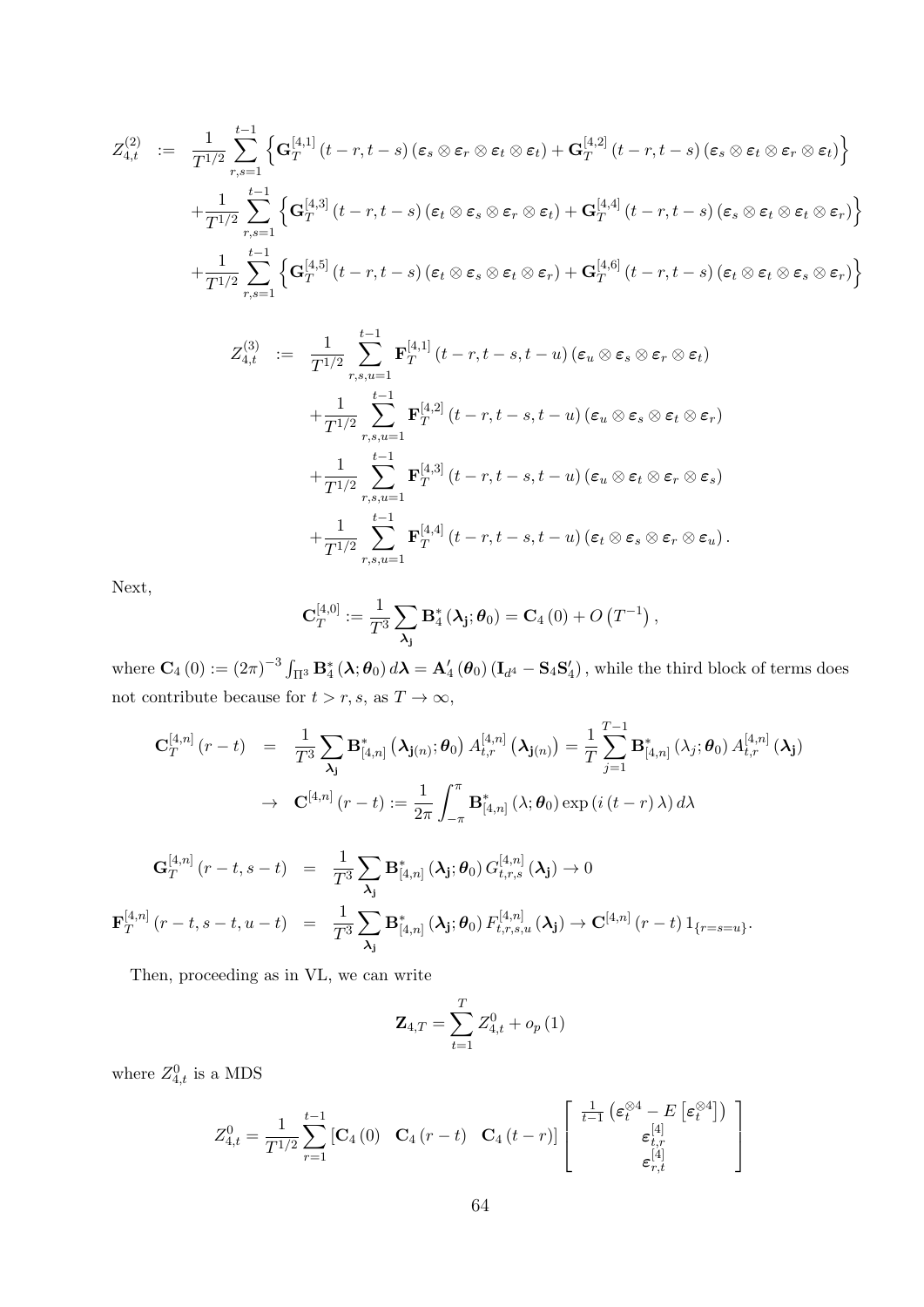with  $\mathbf{C}_4(r-t) = \begin{bmatrix} \mathbf{C}_{[4,1]}(r-t) & \mathbf{C}_{[4,2]}(r-t) & \mathbf{C}_{[4,3]}(r-t) & \mathbf{C}_{[4,4]}(r-t) \end{bmatrix}$  and  $\varepsilon_{t,r}^{[4]}$  defined in Section 5.

Then, using that  $\mathbb{V}\left[\varepsilon_{t,r}^{[4]}\right] = \mathbb{V}\left[\varepsilon_{r,t}^{[4]}\right]$  and  $\mathbb{C}\left[\varepsilon_{t,r}^{[4]},\varepsilon_{r,t}^{[4]}\right] = \mathbb{C}\left[\varepsilon_{r,t}^{[4]},\varepsilon_{t,r}^{[4]}\right]$  and Assumption 3(h),  $h \in$  ${3, 4, 5, 6},$ 

$$
\mathbb{V}\left[\mathbf{Z}_{4,T}\right] \rightarrow \mathbf{C}_{4}(0) \mathbb{V}\left[\boldsymbol{\varepsilon}_{t}^{\otimes 4}\right] \mathbf{C}'_{4}(0) + \sum_{j=-\infty}^{\infty} \mathbf{C}_{4}(j) \mathbb{V}\left[\boldsymbol{\varepsilon}_{t,r}^{[4]}\right] \mathbf{C}'_{4}(j) + \sum_{j=-\infty}^{\infty} \mathbf{C}_{4}(-j) \mathbb{C}\left[\boldsymbol{\varepsilon}_{t,r}^{[4]}, \boldsymbol{\varepsilon}_{r,t}^{[4]}\right] \mathbf{C}'_{4}(j) \n= \boldsymbol{\Phi}_{44}^{0} \left(\boldsymbol{\kappa}_{2}^{0}, \boldsymbol{\kappa}_{3}^{0}, \boldsymbol{\kappa}_{4}^{0}, \boldsymbol{\kappa}_{5}^{0}\right) + \boldsymbol{\Phi}_{44} \left(\boldsymbol{\mu}_{6}^{0}, \boldsymbol{\kappa}_{3}^{0}\right) + \boldsymbol{\Phi}_{44}^{\dagger} \left(\boldsymbol{\mu}_{4}^{0}\right),
$$

where  $\mathbf{\Phi}_{44}^0$  does not depend on  $\kappa_8^0$ , and  $\mathbb{V}\left[\varepsilon_{t,r}^{[4]}\right]$  is

0 0 0 0 0 0 0 0 0 0 0 0 eae <sup>a</sup> ⊗ eae <sup>a</sup> ⊗ eae <sup>a</sup> ⊗ ebe eae <sup>a</sup> ⊗ eae <sup>a</sup> ⊗ eae <sup>b</sup> ⊗ ebe · · · eae <sup>b</sup> ⊗ eae <sup>a</sup> ⊗ eae <sup>a</sup> ⊗ ebe b a a . . 0 0 0 0 eae <sup>a</sup> ⊗ eae <sup>a</sup> ⊗ ebe <sup>b</sup> ⊗ eae . X a µ6<sup>a</sup> . . . ab 0 0 0 0 ebe <sup>b</sup> ⊗ eae <sup>a</sup> ⊗ eae <sup>a</sup> ⊗ eae a 0 0 0 0 0 0 0 0 0 0 0 0 eae <sup>b</sup> ⊗ eae <sup>b</sup> ⊗ eae <sup>b</sup> ⊗ ece <sup>c</sup> eae <sup>b</sup> ⊗ eae <sup>b</sup> ⊗ eae <sup>c</sup> ⊗ ece · · · eae <sup>c</sup> ⊗ eae <sup>b</sup> ⊗ eae <sup>b</sup> ⊗ ece b b . . 0 0 0 0 eae <sup>b</sup> ⊗ eae <sup>b</sup> ⊗ ece <sup>c</sup> ⊗ eae . X b − κ3aκ3<sup>a</sup> . . . abc ece 0 <sup>c</sup> ⊗ eae 0 <sup>b</sup> ⊗ eae 0 <sup>b</sup> ⊗ eae 0 b 

,

.

$$
\sum_{ab} \mu_{4a} \mu_{4b} \begin{bmatrix} \mathbf{e}_a[\mathbf{e}_b^{[4]}, \mathbf{e}_{r,t}^{[4]}] \text{ is} \\ \begin{bmatrix} \mathbf{e}_a\mathbf{e}_b^{l} \otimes \mathbf{e}_a\mathbf{e}_b^{l} \otimes \mathbf{e}_a\mathbf{e}_b^{l} \otimes \mathbf{e}_b\mathbf{e}_a^{l} & \mathbf{e}_a\mathbf{e}_b^{l} \otimes \mathbf{e}_a\mathbf{e}_b^{l} \otimes \mathbf{e}_a\mathbf{e}_a^{l} \otimes \mathbf{e}_b\mathbf{e}_b^{l} & \cdots & \mathbf{e}_a\mathbf{e}_a^{l} \otimes \mathbf{e}_a\mathbf{e}_b^{l} \otimes \mathbf{e}_a\mathbf{e}_b^{l} \otimes \mathbf{e}_b\mathbf{e}_b^{l} \\ \vdots & \vdots & \vdots & \ddots & \vdots \\ \mathbf{e}_b\mathbf{e}_b^{l} \otimes \mathbf{e}_a\mathbf{e}_b^{l} \otimes \mathbf{e}_a\mathbf{e}_b^{l} \otimes \mathbf{e}_a\mathbf{e}_a^{l} & \cdots & \mathbf{e}_b\mathbf{e}_a^{l} \otimes \mathbf{e}_a\mathbf{e}_b^{l} \otimes \mathbf{e}_a\mathbf{e}_b^{l} \otimes \mathbf{e}_a\mathbf{e}_b^{l} \end{bmatrix} \end{bmatrix}
$$

**Covariance terms.** For  $k = 2, 3$ , using that  $\mathbb{C} \left( \epsilon_t^{(0)} \right)$  $t^{(0)}_t, \varepsilon^{[3]}_{t,r}$  = 0, we find that

$$
\mathbb{C}(\mathbf{Z}_{2,T}, \mathbf{Z}_{3,T}) \rightarrow \mathbf{C}_2(0) \mathbb{C}(\epsilon_t^{\otimes 3}, \epsilon_t^{\otimes 3}) \mathbf{C}'_3(0) + \sum_{j=1}^{\infty} \left[ \begin{array}{c} \mathbf{C}'_2(-j) \\ \mathbf{C}'_2(j) \end{array} \right]' \mathbb{C} \left( \left[ \begin{array}{c} \epsilon_{t,r}^{[2]} \\ \epsilon_{r,t}^{[2]} \end{array} \right], \left[ \begin{array}{c} \epsilon_{t,r}^{[3]} \\ \epsilon_{r,t}^{[3]} \end{array} \right] \right) \left[ \begin{array}{c} \mathbf{C}'_3(-j) \\ \mathbf{C}'_3(j) \end{array} \right]
$$
  
\n
$$
= \mathbf{C}_2(0) \mathbb{C}(\epsilon_t^{\otimes 2}, \epsilon_t^{\otimes 3}) \mathbf{C}'_3(0) + \sum_{j=-\infty, \neq 0}^{\infty} \mathbf{C}_2(j) \mathbb{C}(\epsilon_{r,t}^{[2]}, \epsilon_{r,t}^{[3]}) \mathbf{C}'_3(j)
$$
  
\n
$$
+ \sum_{j=-\infty, \neq 0}^{\infty} \mathbf{C}_2(j) \mathbb{C}(\epsilon_{r,t}^{[2]}, \epsilon_{t,r}^{[3]}) \mathbf{C}'_3(-j)
$$
  
\n
$$
= \Phi_{2,3}^0 + \Phi_{2,3} + \Phi_{2,3}^{\dagger}
$$
  
\nbecause  $\mathbb{C}(\epsilon_t^{\otimes 2}, \epsilon_{t,r}^{[3]}) = \mathbb{C}(\epsilon_t^{\otimes 2}, \epsilon_{r,t}^{[3]}) = 0, \mathbb{C}(\epsilon_{r,t}^{[3]}, \epsilon_t^{\otimes 2}) = \mathbb{C}(\epsilon_{t,r}^{[3]}, \epsilon_t^{\otimes 2}) = 0, \text{ and } \mathbb{C}(\epsilon_{t,r}^{[2]}, \epsilon_{t,r}^{[3]}) = 0$ 

 $\text{because } \mathbb{C}\left(\varepsilon_t^{\otimes 2}, \varepsilon_{t,r}^{[3]}\right) = \mathbb{C}\left(\varepsilon_t^{\otimes 2}, \varepsilon_{r,t}^{[3]}\right) = 0, \mathbb{C}\left(\varepsilon_{r,t}^{[3]}, \varepsilon_t^{\otimes 2}\right) = \mathbb{C}\left(\varepsilon_{t,r}^{[3]}, \varepsilon_t^{\otimes 2}\right) = 0, \text{and } \mathbb{C}\left(\varepsilon_{t,r}^{[2]}, \varepsilon_{t,r}^{[3]}\right) = 0$ =  $\mathbb{C}\left(\boldsymbol{\varepsilon}_{r,t}^{[2]}, \boldsymbol{\varepsilon}_{r,t}^{[3]}\right)$  with 1

$$
\mathbb{C}\left(\varepsilon_{t,r}^{[2]},\varepsilon_{t,r}^{[3]}\right)=\sum_{a,b}\kappa_{3,b}^{0}\left[\begin{array}{cc}\mathbf{e}_{b}\mathbf{e}'_{b}\otimes\mathbf{e}_{a}\mathbf{e}'_{b}\otimes\mathbf{e}'_{a}&\mathbf{e}_{b}\mathbf{e}'_{b}\otimes\mathbf{e}_{a}\mathbf{e}'_{a}\otimes\mathbf{e}'_{b}&\mathbf{e}_{b}\mathbf{e}'_{a}\otimes\mathbf{e}_{a}\mathbf{e}'_{b}\otimes\mathbf{e}'_{b}\\ \mathbf{e}_{a}\mathbf{e}'_{b}\otimes\mathbf{e}_{b}\mathbf{e}'_{b}\otimes\mathbf{e}'_{a}&\mathbf{e}_{a}\mathbf{e}'_{b}\otimes\mathbf{e}_{b}\mathbf{e}'_{a}\otimes\mathbf{e}'_{b}&\mathbf{e}_{a}\mathbf{e}'_{a}\otimes\mathbf{e}_{b}\mathbf{e}'_{b}\otimes\mathbf{e}'_{b}\end{array}\right],
$$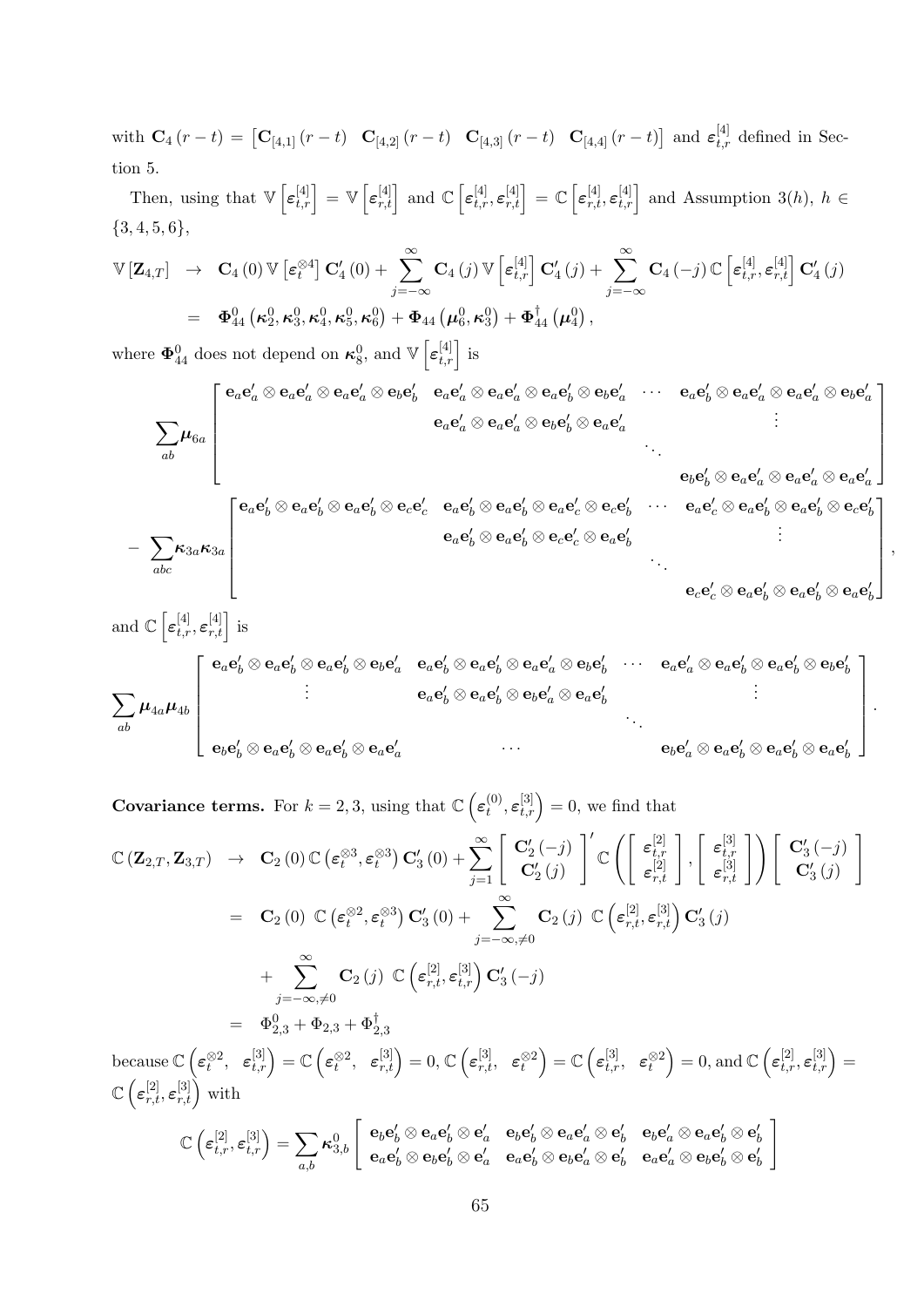and  $\mathbb{C}\left(\varepsilon_{t,r}^{[2]},\varepsilon_{r,t}^{[3]}\right)=\mathbb{C}\left(\varepsilon_{r,t}^{[2]},\varepsilon_{t,r}^{[3]}\right)$  with

$$
\mathbb{C}\left(\varepsilon_{t,r}^{[2]},\varepsilon_{r,t}^{[3]}\right)=\sum_{a,b}\kappa_{3,b}^{0}\left[\begin{array}{cc}\mathbf{e}_{a}\mathbf{e}_{b}^{\prime}\otimes\mathbf{e}_{b}\mathbf{e}_{b}^{\prime}\otimes\mathbf{e}_{a}^{\prime}&\mathbf{e}_{a}\mathbf{e}_{b}^{\prime}\otimes\mathbf{e}_{b}\mathbf{e}_{a}^{\prime}\otimes\mathbf{e}_{b}^{\prime}&\mathbf{e}_{a}\mathbf{e}_{a}^{\prime}\otimes\mathbf{e}_{b}\mathbf{e}_{b}^{\prime}\otimes\mathbf{e}_{b}^{\prime}\\ \mathbf{e}_{b}\mathbf{e}_{b}^{\prime}\otimes\mathbf{e}_{a}\mathbf{e}_{b}^{\prime}\otimes\mathbf{e}_{a}^{\prime}&\mathbf{e}_{b}\mathbf{e}_{b}^{\prime}\otimes\mathbf{e}_{a}\mathbf{e}_{a}^{\prime}\otimes\mathbf{e}_{b}^{\prime}&\mathbf{e}_{b}\mathbf{e}_{a}^{\prime}\otimes\mathbf{e}_{a}\mathbf{e}_{b}^{\prime}\otimes\mathbf{e}_{b}\end{array}\right]
$$

.

For  $k = 2, 4$ , using now that  $\mathbb{C} \left( \epsilon_t^{(0)} \right)$  $t^{(0)}, \varepsilon_{t,r}^{[4]}\Big) = 0,$ 

$$
\begin{array}{rcl}\n\mathbb{C}\left(\mathbf{Z}_{2,T},\mathbf{Z}_{4,T}\right) & \rightarrow & \mathbf{C}_{2}\left(0\right) \mathbb{C}\left(\boldsymbol{\varepsilon}_{t}^{\otimes2},\boldsymbol{\varepsilon}_{t}^{\otimes4}\right) \mathbf{C}_{4}^{\prime}\left(0\right) + \sum_{j=1}^{\infty} \left[\begin{array}{c} \mathbf{C}_{2}^{\prime}\left(-j\right) \\ \mathbf{C}_{2}^{\prime}\left(j\right) \end{array}\right]^{\prime} \mathbb{C}\left(\left[\begin{array}{c} \boldsymbol{\varepsilon}_{t,r}^{[2]} \\ \boldsymbol{\varepsilon}_{r,t}^{[2]} \end{array}\right],\left[\begin{array}{c} \boldsymbol{\varepsilon}_{t,r}^{[4]} \\ \boldsymbol{\varepsilon}_{r,t}^{[4]} \end{array}\right]\right) \left[\begin{array}{c} \mathbf{C}_{4}^{\prime}\left(-j\right) \\ \mathbf{C}_{4}^{\prime}\left(j\right) \end{array}\right] \\
& = & \Phi_{2,4}^{0} + \Phi_{2,4} + \Phi_{2,4}^{\dagger}\n\end{array}
$$

because  $\mathbb{C}\left(\boldsymbol{\varepsilon}_{t}^{\otimes2}, \ \ \boldsymbol{\varepsilon}_{t,r}^{[4]}\right)=\mathbb{C}\left(\boldsymbol{\varepsilon}_{t}^{\otimes2}, \ \ \boldsymbol{\varepsilon}_{r-}^{[4]}\right)$  $\left[\begin{smallmatrix} [4] \ r-t \end{smallmatrix}\right]=0, \, \mathbb{C}\left(\boldsymbol{\varepsilon}_{r-1}^{[2]}\right)$  $\begin{pmatrix} [2]_t, & \varepsilon_t^{\otimes 4} \end{pmatrix} = \mathbb{C} \left( \varepsilon_{t,r}^{[2]}, \varepsilon_t^{\otimes 4} \right) = 0$ , while

$$
\mathbb{C}\left(\left[\begin{array}{c}\varepsilon_{t,r}^{[2]}\\\varepsilon_{r,t}^{[2]}\end{array}\right],\hspace{0.2cm}\varepsilon_{t,r}^{[4]}\right) \hspace{0.2cm} = \hspace{0.2cm}\sum_{a,b}\boldsymbol{\mu}_{4,a}^{0}\left[\begin{array}{c}\mathbf{e}_{a}\mathbf{e}_{a}'\otimes\mathbf{e}_{b}\mathbf{e}_{a}'\otimes\mathbf{e}_{b}'\otimes\mathbf{e}_{a}'\otimes\mathbf{e}_{b}'\otimes\mathbf{e}_{b}'\otimes\mathbf{e}_{b}'\otimes\mathbf{e}_{b}'\otimes\mathbf{e}_{a}'\otimes\mathbf{e}_{b}'\otimes\mathbf{e}_{a}'\otimes\mathbf{e}_{b}'\otimes\mathbf{e}_{a}'\otimes\mathbf{e}_{b}'\otimes\mathbf{e}_{a}'\otimes\mathbf{e}_{a}'\otimes\mathbf{e}_{b}'\otimes\mathbf{e}_{a}'\end{array}\right],
$$

and

$$
\mathbb{C}\left(\left[\begin{array}{c}\varepsilon_{t,r}^{[2]}\\\varepsilon_{r,t}^{[2]}\end{array}\right],\hspace{0.2cm}\varepsilon_{r,t}^{[4]}\right) \hspace{0.2cm}=\hspace{0.2cm}\sum_{a,b}\boldsymbol{\mu}_{4,a}^{0}\left[\begin{array}{ccc}\mathbf{e}_{b}\mathbf{e}_{a}'\otimes\mathbf{e}_{a}\mathbf{e}_{a}'\otimes\mathbf{e}_{a}'\otimes\mathbf{e}_{b}' & \mathbf{e}_{b}\mathbf{e}_{a}'\otimes\mathbf{e}_{a}'\otimes\mathbf{e}_{b}'\otimes\mathbf{e}_{a}'\\\mathbf{e}_{a}\mathbf{e}_{a}'\otimes\mathbf{e}_{b}\mathbf{e}_{a}'\otimes\mathbf{e}_{b}'\otimes\mathbf{e}_{b}' & \mathbf{e}_{a}\mathbf{e}_{a}'\otimes\mathbf{e}_{b}\mathbf{e}_{a}'\otimes\mathbf{e}_{b}'\otimes\mathbf{e}_{a}'\end{array}\right].
$$

Finally, for  $k = 3, 4$ .

$$
\mathbb{C}\left(\mathbf{Z}_{3,T},\mathbf{Z}_{4,T}\right) \rightarrow \mathbf{C}_{3}\left(0\right) \mathbb{C}\left(\varepsilon_{t}^{\otimes 3},\varepsilon_{t}^{\otimes 4}\right) \mathbf{C}_{4}'\left(0\right) + \sum_{j=0}^{\infty} \left[\begin{array}{c} \mathbf{C}_{3}'\left(-j\right) \\ \mathbf{C}_{3}'\left(j\right) \end{array}\right]^{\prime} \mathbb{C}\left(\left[\begin{array}{c} \varepsilon_{t,r}^{[3]} \\ \varepsilon_{r,t}^{[3]} \end{array}\right],\left[\begin{array}{c} \varepsilon_{t,r}^{[4]} \\ \varepsilon_{r,t}^{[4]} \end{array}\right]\right) \left[\begin{array}{c} \mathbf{C}_{4}\left(-j\right)^{\prime} \\ \mathbf{C}_{4}\left(j\right)^{\prime} \end{array}\right]
$$

$$
= \Phi_{3,4}^{0} + \Phi_{3,4} + \Phi_{3,4}^{\dagger}
$$

 $\text{because } \mathbb{C}\left(\boldsymbol{\varepsilon}_{t}^{\otimes 3}, \ \ \boldsymbol{\varepsilon}_{t,r}^{[4]}\right) = \mathbb{C}\left(\boldsymbol{\varepsilon}_{t}^{\otimes 3}, \ \ \boldsymbol{\varepsilon}_{r,t}^{[4]}\right) = 0, \mathbb{C}\left(\boldsymbol{\varepsilon}_{t,r}^{[3]}, \ \ \boldsymbol{\varepsilon}_{t}^{\otimes 4}\right) = \mathbb{C}\left(\boldsymbol{\varepsilon}_{r,t}^{[3]}, \ \ \boldsymbol{\varepsilon}_{t}^{\otimes 4}\right) = 0 \text{ and } \mathbb{C}\left(\boldsymbol{\varepsilon}_{t,r}^{[3]}, \boldsymbol{\v$  $\mathbb{C}\left(\boldsymbol{\varepsilon}_{r,t}^{[3]}, \boldsymbol{\varepsilon}_{r,t}^{[4]}\right)$  is

$$
\sum_{a,b}\boldsymbol{\mu}_{5a}^0\left(\begin{array}{c} \mathbf{e}_a\mathbf{e}_a'\otimes\mathbf{e}_a\mathbf{e}_a'\otimes\mathbf{e}_b\mathbf{e}_a'\otimes\mathbf{e}_b'\\ \vdots\\ \mathbf{e}_a\mathbf{e}_a'\otimes\mathbf{e}_b\mathbf{e}_a'\otimes\mathbf{e}_a\mathbf{e}_b'\otimes\mathbf{e}_a'\end{array}\right),\\\mathbf{e}_b\mathbf{e}_b'\otimes\mathbf{e}_a\mathbf{e}_a'\otimes\mathbf{e}_a\mathbf{e}_a'\otimes\mathbf{e}_a'\otimes\mathbf{e}_a'\end{array}\right),
$$

while  $\mathbb{C}\left(\varepsilon_{t,r}^{[3]},\varepsilon_{r,t}^{[4]}\right)=\mathbb{C}\left(\varepsilon_{r,t}^{[3]},\varepsilon_{t,r}^{[4]}\right)$  is  $\sum$ a,b  $\boldsymbol{\mu}_{3a}^0\boldsymbol{\mu}_{4b}^0$  $\sqrt{ }$  $\overline{\phantom{a}}$  $\mathbf{e}_a\mathbf{e}_b'\otimes\mathbf{e}_a\mathbf{e}_b'\otimes\mathbf{e}_b\mathbf{e}_b'\otimes\mathbf{e}_a'$  ...  $\mathbf{e}_a\mathbf{e}_b'\otimes\mathbf{e}_b\mathbf{e}_b'\otimes\mathbf{e}_a\mathbf{e}_a'\otimes\mathbf{e}_b'$  $\mathbf{e}_b\mathbf{e}_b'\otimes \mathbf{e}_a\mathbf{e}_a' \otimes \mathbf{e}_a\mathbf{e}_b' \otimes \mathbf{e}_b'$ . . .  $\setminus$  $\vert \cdot$ 

Then the joint CLT for averages of periodograms  $\mathbf{Z}_{k,T}$  of orders  $k = 2, 3, 4$  follows as in VL using the Cramer-Wold device, noticing that  $(Z_{2,t}^0, Z_{3,t}^0, Z_{4,t}^0)'$  is a martingale difference under independence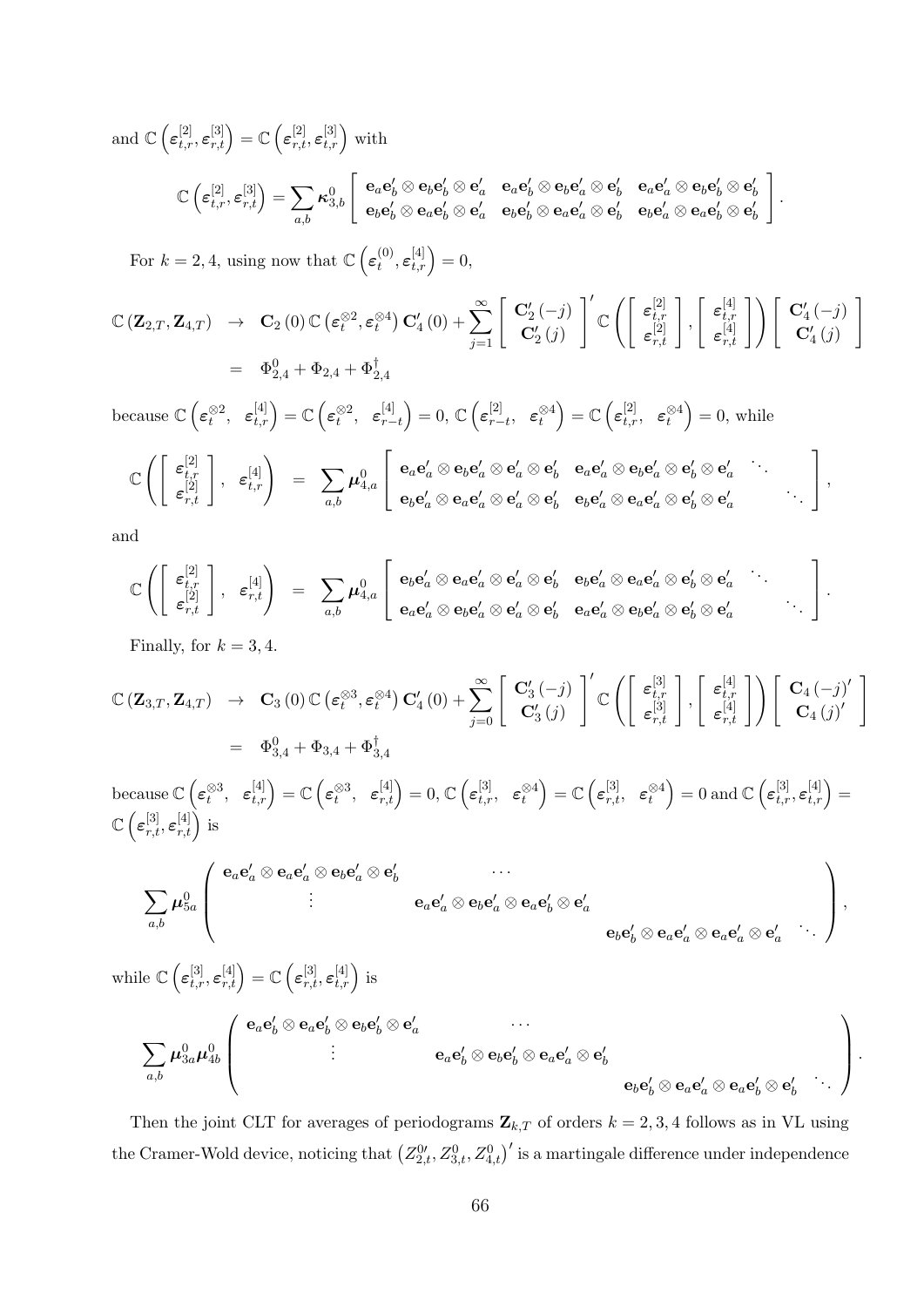of order 4 with the given asymptotic variance for independence of order 8, while the proof of the convergence of conditional variances and Lindeberg Feller condition follows as in the univariate case as they depend on the rate of decay of the norm of the matrices  $\mathbf{C}(j)$  of scores, which are similar to the sequences  $c_i$  in VL.

# APPENDIX E: AN ALTERNATIVE PARAMETERIZATION

We can formulate the d-dimensional  $VARMA(p, q)$  process with no standardized errors by

<span id="page-66-0"></span>
$$
\Phi_{\theta}(L) Y_t = \mu + \bar{\Theta}_{\theta}(L) \, \varepsilon_t, \quad \varepsilon_t \sim i i d_k \left( \mathbf{0}, \mathbf{v} \kappa_k^{\text{IC}}(\alpha_k), k = 2, 3, 4 \right) \tag{17}
$$

where

$$
\bar{\Theta}_{\theta}\left(L\right) = \bar{\Theta}_{0}\left(\theta\right) + \bar{\Theta}_{1}\left(\theta\right)L + \cdots + \bar{\Theta}_{q}\left(\theta\right)L^{q}
$$

with diag $\{\bar{\Theta}_0(\theta)\}=(1,\ldots,1)'$  for all  $\theta \in \mathcal{S} \subset \mathbb{R}^m$  imposing a normalization on top of the positiveness of Assumptions 6A and B on the diagonal values of  $\Theta_0$ , and  $\mathbf{v}\kappa_k^{\text{IC}}(\alpha_k)$  given in [\(3\)](#page-9-0) and [\(4\)](#page-10-1) for  $k = 3$  and 4, respectively, it is also imposed for  $k = 2$  for a vector  $\alpha_2$  which now includes the (positive) variance of all innovations, which are not normalized to 1. Conversely,  $\alpha_k$  for  $k = 3, 4$ , are now interpreted as the level third and fourth cumulants (and not as skewness or kurtosis coefficients), as  $\bar{\Theta}_{\theta}$  is now scaling free. Likewise,  $\theta$  now, as  $\bar{\Theta}_{\theta}$ , does not includes scale parameterization and the asymptotic properties of spectral estimations are slightly simpler because of the symmetry for all  $k = 2, 3, 4$ . Thus Assumption 3(2) implies uncorrelation, i.e. independence of order  $k = 2$ , so that the k-th order spectral density parametric model for each time series combination a with representation [\(17\)](#page-66-0) is given for all  $k = 2, 3, 4$ , by

$$
f_{\mathbf{a},k}(\lambda;\boldsymbol{\theta},\boldsymbol{\alpha}_k)=\left(\Phi_{\boldsymbol{\theta}}^{-1}\bar{\Theta}_{\boldsymbol{\theta}}\right)_{\mathbf{a}}^{\otimes k}(\lambda)\operatorname{vec}\left(\operatorname{v\kappa}_k^{\mathrm{IC}}\left(\boldsymbol{\alpha}_k\right)\right)=\left(\Phi_{\boldsymbol{\theta}}^{-1}\bar{\Theta}_{\boldsymbol{\theta}}\right)_{\mathbf{a}}^{\otimes k}(\lambda)\mathbf{S}_k\boldsymbol{\alpha}_k.
$$

Following with the same arguments as in Section 5, we can show the consistency of  $\hat{\boldsymbol{\alpha}}_{2,T}(\boldsymbol{\theta})$  and set the simpler estimate  $\hat{\bm{\alpha}}^{\dagger}_{2,T}(\bm{\theta})$  of the vector of variances, which is equivalent to the usual prewhitened estimate in the frequency domain of the diagonal of the variance covariance matrix of  $\varepsilon_t$ ,

$$
\hat{\alpha}_{2,T}^{\dagger}(\theta) := \frac{1}{T} \sum_{j=1}^{T-1} \text{Re}\left\{ \mathbf{S}_{2}^{\prime} \boldsymbol{\Psi}_{2}^{-1}(\lambda_{j}; \theta) \mathbb{I}_{2}(\lambda_{j}) \right\}
$$
\n
$$
= \mathbf{S}_{2}^{\prime} \frac{1}{T} \sum_{j=1}^{T-1} \text{Re}\left\{ \boldsymbol{\Psi}^{-1}(-\lambda_{j}; \theta) w_{T}(-\lambda_{j}) \otimes \boldsymbol{\Psi}^{-1}(\lambda_{j}; \theta) w_{T}(\lambda_{j}) \right\}
$$
\n
$$
= \frac{1}{T} \sum_{j=1}^{T-1} \text{Re}\left\{ \mathbf{e}_{a}^{\prime} \boldsymbol{\Psi}^{-1}(-\lambda_{j}; \theta) w_{T}(-\lambda_{j}) \otimes \mathbf{e}_{a}^{\prime} \boldsymbol{\Psi}^{-1}(\lambda_{j}; \theta) w_{T}(\lambda_{j}) \right\}_{a=1,\dots,d}
$$
\n
$$
= \frac{1}{T} \sum_{j=1}^{T-1} \text{diag}\left\{ \boldsymbol{\Psi}^{-1}(\lambda_{j}; \theta) I_{T}(\lambda_{j}) \boldsymbol{\Psi}^{-1}(-\lambda_{j}; \theta)^{\prime} \right\}
$$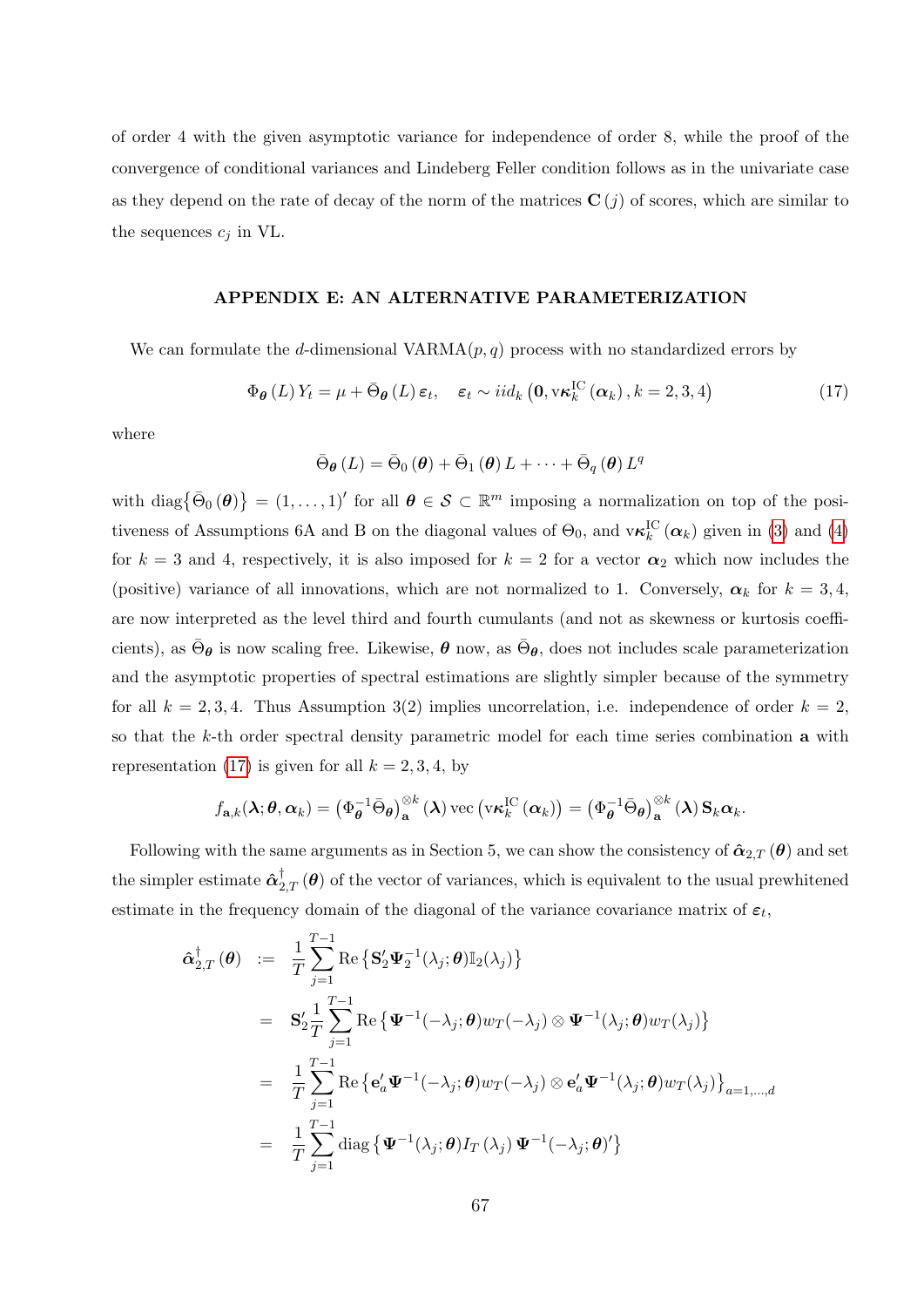where  $I_T(\lambda_j) = w_T(\lambda_j) w'_T(-\lambda_j)$  is the usual (second order) periodogram matrix. Then, following as in Theorem [6](#page-19-0), we can show the consistency of  $\hat{\bm{\alpha}}_{2,T}^{\dagger}$ , and in fact, the consistency of  $\hat{\bm{\theta}}_{k,T}$  without using  $\mathcal{L}_{2,T}$  in the aggregated loss function, as scaling is now excluded from  $\theta$  as  $\bar{\Theta}$  is normalized. Then, the three sets of cumulants (no coefficients) can be identified independently and  $\theta$  can be identified using a unique  $\mathcal{L}_{k,T}$ ,  $k = 3, 4$ .

To describe the asymptotic distribution of estimates, we also update for  $k = 2$ 

$$
\mathbf{B}_{2}\left(\boldsymbol{\lambda};\boldsymbol{\theta}\right):=\boldsymbol{\Psi}_{2}^{-1}\left(\boldsymbol{\lambda};\boldsymbol{\theta}\right)\boldsymbol{\dot{\Psi}}_{2}(\boldsymbol{\lambda};\boldsymbol{\theta})-\mathbf{S}_{2}\mathbf{S}_{2}'\bar{\boldsymbol{\Lambda}}_{2}\left(\boldsymbol{\theta}\right),\quad\bar{\boldsymbol{\Lambda}}_{2}\left(\boldsymbol{\theta}\right):=\left(2\pi\right)^{-1}\int_{\Pi}\operatorname{Re}\left\{\boldsymbol{\Psi}_{2}^{-1}\left(\boldsymbol{\lambda};\boldsymbol{\theta}\right)\boldsymbol{\dot{\Psi}}_{2}(\boldsymbol{\lambda};\boldsymbol{\theta})\right\}d\boldsymbol{\lambda}
$$

and redefine for  $\boldsymbol{\alpha} = (\boldsymbol{\alpha}_2', \boldsymbol{\alpha}_3', \boldsymbol{\alpha}_4')'$ 

$$
\mathbf{\Sigma}\left(\boldsymbol{\theta},\boldsymbol{\alpha}\right):=\sum_{k\in\mathcal{K}}w_{k}\left(\mathbf{I}_{m}\otimes\mathbf{S}_{k}\boldsymbol{\alpha}_{k}\right)^{\prime}\mathbf{H}_{k}\left(\boldsymbol{\theta}\right)\left(\mathbf{I}_{m}\otimes\mathbf{S}_{k}\boldsymbol{\alpha}_{k}\right)
$$

where now  $w_2 \geq 0$  and  $H_2$  is updated with the new  $B_2$ .

Then, Theorem [7](#page-23-0) holds for the new parameterization under the same regularity conditions with

$$
\boldsymbol{\delta}\left(\boldsymbol{\alpha}_{0}\right):=\left[\begin{array}{c|c}w_{2}\left(\mathbf{I}_{m}\otimes\mathbf{S}_{2}\boldsymbol{\alpha}_{2}^{0}\right)^{\prime}&w_{3}\left(\mathbf{I}_{m}\otimes\mathbf{S}_{3}\boldsymbol{\alpha}_{3}^{0}\right)^{\prime}&w_{4}\left(\mathbf{I}_{m}\otimes\mathbf{S}_{4}\boldsymbol{\alpha}_{4}^{0}\right)^{\prime}\end{array}\right].
$$

and where now  $\mathbf{C}_2(0) = (\mathbf{I}_d \otimes \mathbf{C}(0) + \mathbf{C}(0) \otimes \mathbf{I}_d) (\mathbf{I}_{d} - \mathbf{S}_2 \mathbf{S}'_2)$  neatly incorporates the effect of the scaling estimation with  $\pmb{\Phi}^0_{22} (\pmb{\theta}_0; \mathbf{C}) = \mathbf{C}_2(0) \, \mathbb{V} \left[ \pmb{\varepsilon}_t^{\otimes 2} \right] \mathbf{C}'_2(0)$  not depending on fourth order cumulants for both fundamental or non-fundamental models as in VL, unlike in the original parameterization, in the same way as  $\Phi_{kk}^0(\theta_0; \mathbf{C})$  does not depend on  $\alpha_{2k}^0$  for either parametrization.

The properties of  $\hat{\bm{a}}_{2,T}^{\dagger}\left(\hat{\bm{\theta}}_{w,T}^{\dagger}\right)$  can be described in an extended version of Theorem [8](#page-24-0), which covers  $\hat{\boldsymbol{\alpha}}_{k,T}^{\dagger}$  for all  $k = 2, 3, 4$  with  $\boldsymbol{\mathrm{D}}_{k,2}$  defined also by the general formulation of  $\boldsymbol{\mathrm{D}}_{k,h}$ , i.e.,

 $\mathbf{D}_{k,2}\left(0\right):=\mathbf{I}_{d^k}1_{\{k=2\}}-w_2\bar{\mathbf{\Lambda}}_k\left(\bm{\theta}_0\right)\left(\mathbf{I}_m\otimes\mathbf{S}_k\bm{\alpha}^0_k\right)\bm{\Sigma}^{-1}\left(\bm{\theta}_0,\bm{\alpha}_0\right)\left(\mathbf{I}_m\otimes\mathbf{S}_2\bm{\alpha}^0_2\right)'\mathbf{C}_2\left(0\right).$ 

### REFERENCES

- Alessi L., M. Barigozzi and M. Capasso (2011). Non-Fundamentalness in Structural Econometric Models: A Review, International Statistical Review, 79, 16-47.
- Andrews, B., R.A. Davis and J. Breidt (2007). Rank-based estimation for all-pass time series models, Annals of Statistics, 35, 844-869.
- Blanchard, O. and D. Quah (1989). The dynamic effects of aggregate demand and supply disturbances. The American Economic Review, 79, 655-673.
- Boubacar Mainassara, Y.B. and C. Francq (2011). Estimating structural VARMA models with uncorrelated but non-independent error terms. Journal of Multivariate Analysis, 102, 496- 505.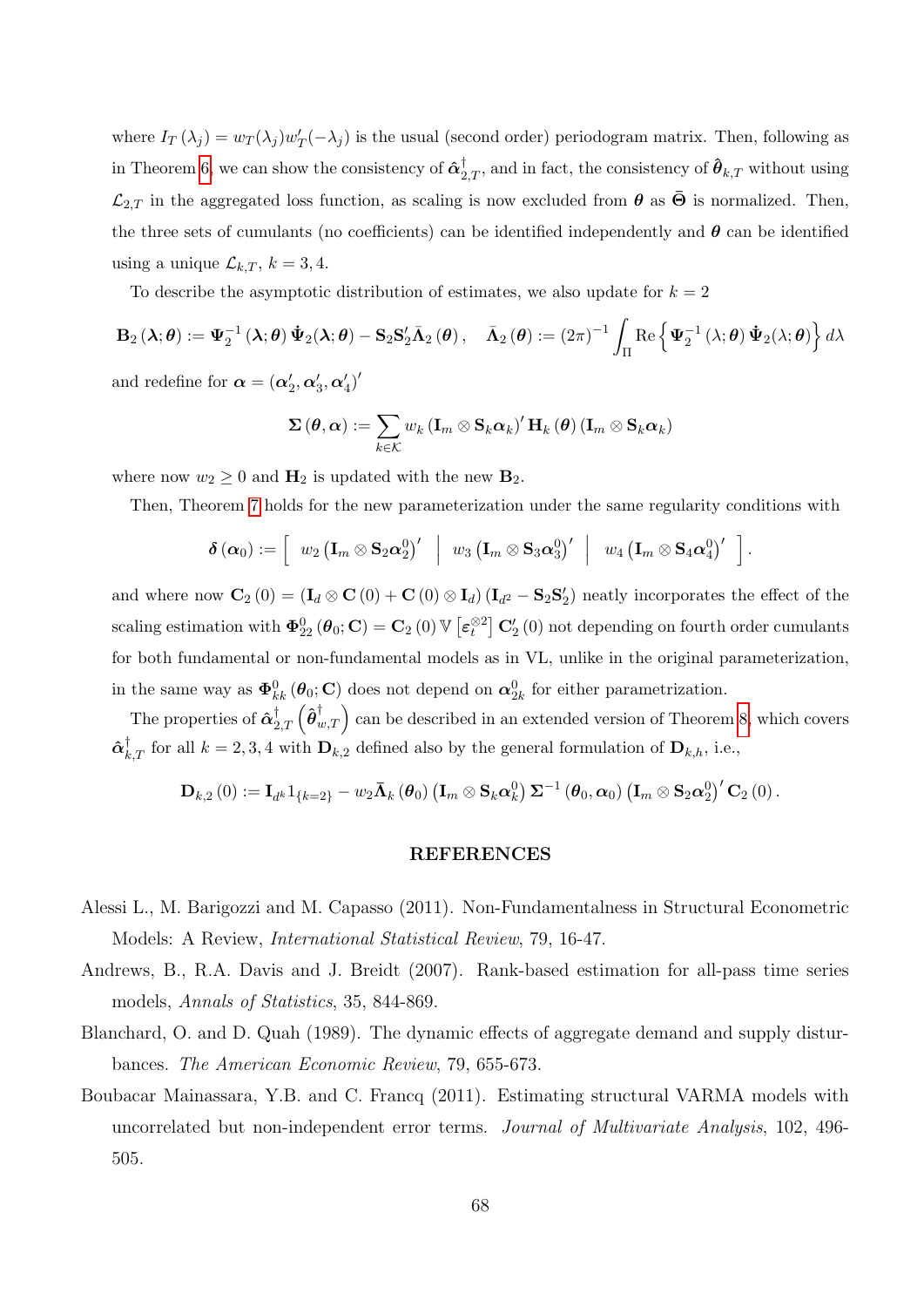- Breidt, F.J., R.A. Davis and A.A. Trindade (2001). Least absolute deviation estimation for allpass time series models, Annals of Statistics, 29, 919-946.
- Brillinger, D.R. (1975). *Time Series: Data Analysis and Theory*, Holden Day, San Francisco.
- Brillinger, D.R. (1985). Fourier inference: some methods for the analysis of array and nongaussian series data, Water Resources Bulletin, 21, 744-756.
- Chan, K.-S., and L.-H. Ho (2004). On the unique representation of non-Gaussian multivariate linear processes, Technical Report No 341, Department of Statistics and Actuarial Science, The University of Iowa.
- Chan, K.-S., L.-H. Ho and H. Tong (2006). A Note on Time-Reversibility of Multivariate Linear Processes, Biometrika, 93, 221-227.
- Comon, P. (1994). Independent Component Analysis, A New Concept?, Signal Processing, 36, 287-314.
- Gospodinov, N. and S. Ng (2015). Minimum Distance Estimation of Possibly Noninvertible Moving Average Models. Journal of Business and Economic Statistics, 33, 403-417.
- Gouriéroux, C., A. Monfort and J.-P. Renne (2017). Statistical inference for independent component analysis: Application to structural VAR models. Journal of Econometrics, 196, 111-126.
- Gouriéroux, C., A. Monfort and J.-P. Renne (2019). Identification and Estimation in Non-Fundamental Structural VARMA Models. The Review of Economic Studies, forthcoming.
- Granziera, E., H.R. Moon and F. Schorfheide (2018). Inference for VARs identified with sign restrictions. Quantitative Economics 9, 1087-1121.
- Hannan, E.J. (1970). Multiple Time Series, John Wiley, New York.
- Herwartz, H. and H. Lütkepohl (2014). Structural vector autoregressions with Markov switching: Combining conventional with statistical identification of shocks. Journsal of Econometrics, 183, 104-116.
- Hyvärinen, A., K. Zhang, S. Shimizu and P.O. Hoyer (2010). Estimation of a Structural Vector Autoregression Model Using Non-Gaussianity, Journal of Machine Learning Research, 11, 1709-1731.
- Jammalamadaka, S. R., T.S. Rao and G. Terdik (2006). Higher order cumulants of random vectors and applications to statistical inference and time series. Sankhya: The Indian Journal of Statistics, 68, 326-356.
- Kumon, M. (1992). Identification of non-minimum phase transfer function using higher-order spectrum", Annals of the Institute of Statistical Mathematics, 44, 239-260.

Lanne, M. and J. Luoto (2019). GMM Estimation of Non-Gaussian Structural Vector Autore-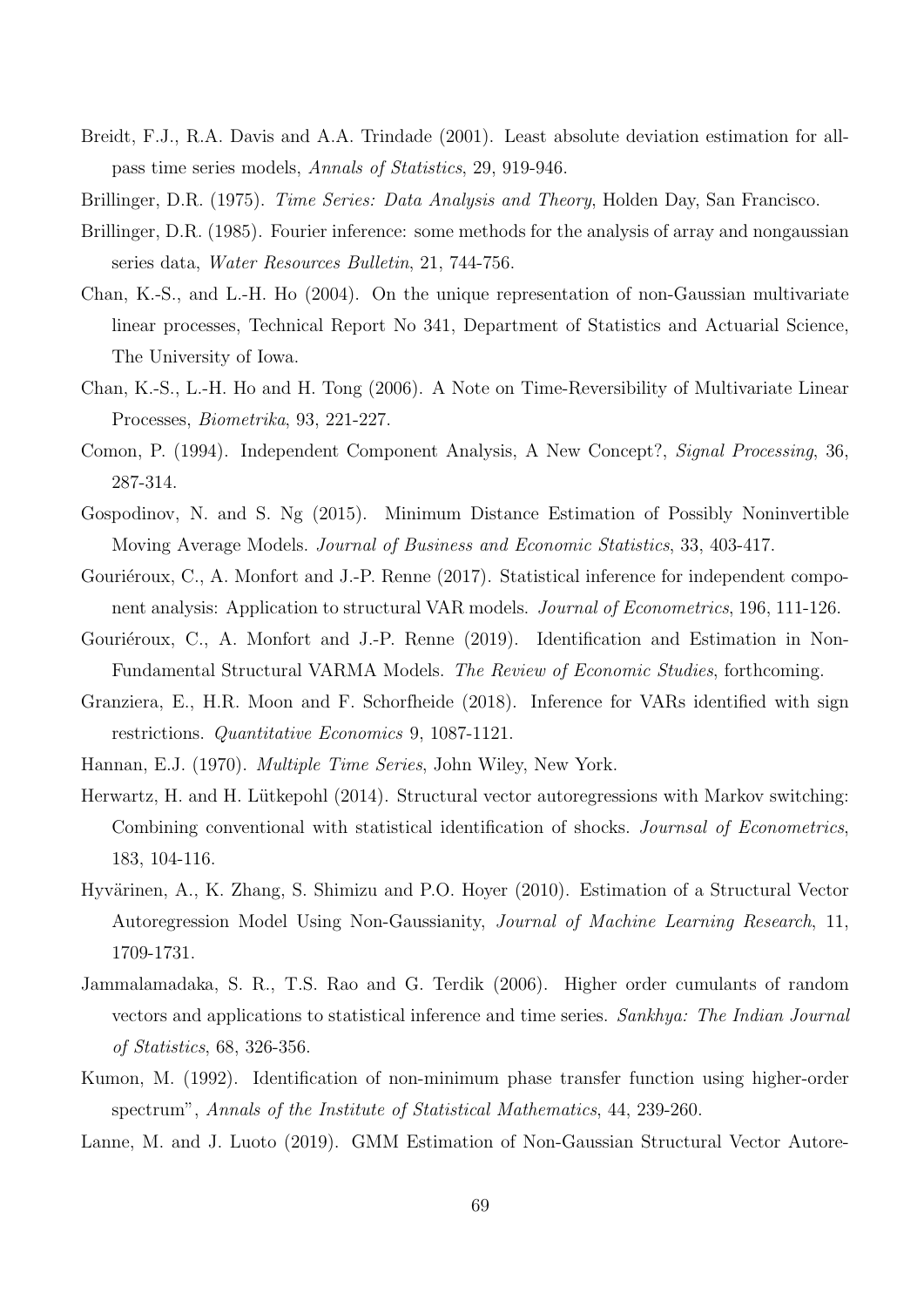gression. Journal of Business and Economic Statistics, forthcoming.

- Lanne, M. and H. Lütkepohl (2008). Identifying monetary policy shocks via changes in volatility. Journal of Money, Credit and Banking, 40, 131-1149.
- Lanne, M. and H. Lütkepohl (2010). Structural Vector Autoregressions With Nonnormal Residuals. Journal of Business and Economic Statistics, 28, 159-168.
- Lanne, M., H. Lütkepohl, H. and K. Maciejowska (2010). Structural vector autoregressions with Markov switching, Journal of Economic Dynamics and Control, 34, 121-131.
- Lanne, M., M. Meitz and P. Saikkonen (2017). Identification and estimation of non-Gaussian structural vector autoregressions. Journal of Econometrics, 196, 288-304.
- Lanne, M. and P. Saikkonen (2013). Non causal Vector Autoregression. *Econometric Theory*, 29, 447-481.
- Lii, K.-S. and M. Rosenblatt (1982). Deconvolution and estimation of transfer function phase and coefficients for nonGaussian linear processes. The Annals of Statistics, 4, 1196-1208.
- Lii, K.-S. and M. Rosenblatt (1992). An approximate maximum likelihodd estimation for non-Gaussian non-minimum phase moving average processes. *Journal of Multivariate Analysis*, 43, 272-299.
- Lii, K.-S. and M. Rosenblatt (1996). Maximum likelihodd estimation for nonGaussian nonminimum phase ARMA sequences. Statistica Sinica, 6, 1-22.
- Lippi, M. and Reichlin, L. (1994). VAR Analysis, Nonfundamental Representations, Blaschke Matrices, Journal of Econometrics, 63, 307-325.
- Lobato, I.N. and C. Velasco. (2018). Efficiency Improvements for Minimum Distance Estimation of Causal and Invertible ARMA Models, Economics Letters, 162, 150-152.
- Lütkepohl, H. and A. Netst unajev (2017). Structural vector autoregressions with heteroskedasticity: A review of different volatility models, Econometrics and Statistics, 1, 2-18.
- Normandin, M. and L. Phnaneuf (2004). Monetary policy shocks: Testing identification conditions under time-varying conditional volatility. Journal of Monetary Economics, 51, 1217-1243.
- Pham, D.T. and P. Garat (1997). Blind separation of mixture of independent source through a quasi-maximum likelihood approach, IEEE Transactions on Signal Processing, 45, 1712-1725.
- Rigobon, R. (2003). Identification through heteroskedasticity. Review of Economics and Statistics, 85, 777-792.
- Rosenblatt, M. (1985), Stationary Sequences and Random Fields, Springer, New York.
- Rubio-Ramirez, J.F., D.F. Waggoner and T.A. Zha (2010). Structural Vector Autoregressions: Theory of Identification and Algorithms for Inference, Review of Economic Studies, 77, 665-